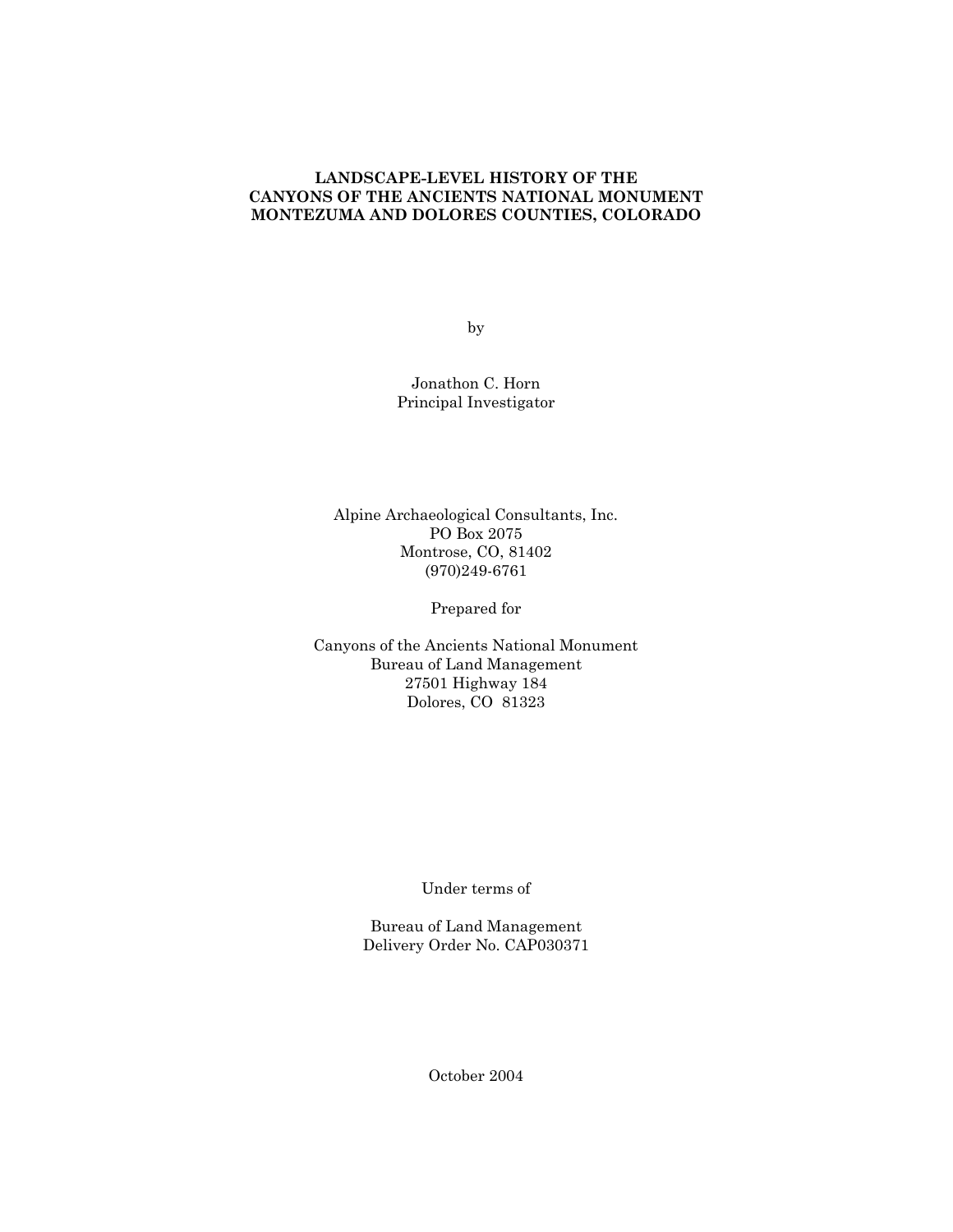| Initial Permanent Settlement and Agriculture in the Montezuma Valley 19 |  |  |  |  |
|-------------------------------------------------------------------------|--|--|--|--|
|                                                                         |  |  |  |  |
|                                                                         |  |  |  |  |
|                                                                         |  |  |  |  |
|                                                                         |  |  |  |  |
|                                                                         |  |  |  |  |
|                                                                         |  |  |  |  |
|                                                                         |  |  |  |  |
|                                                                         |  |  |  |  |
|                                                                         |  |  |  |  |
|                                                                         |  |  |  |  |
|                                                                         |  |  |  |  |
|                                                                         |  |  |  |  |
| Expected Site Types Within the Monument Based on the Known History  41  |  |  |  |  |
|                                                                         |  |  |  |  |
|                                                                         |  |  |  |  |
|                                                                         |  |  |  |  |
|                                                                         |  |  |  |  |
|                                                                         |  |  |  |  |
|                                                                         |  |  |  |  |
|                                                                         |  |  |  |  |
|                                                                         |  |  |  |  |
|                                                                         |  |  |  |  |
|                                                                         |  |  |  |  |
|                                                                         |  |  |  |  |
|                                                                         |  |  |  |  |
|                                                                         |  |  |  |  |
|                                                                         |  |  |  |  |
|                                                                         |  |  |  |  |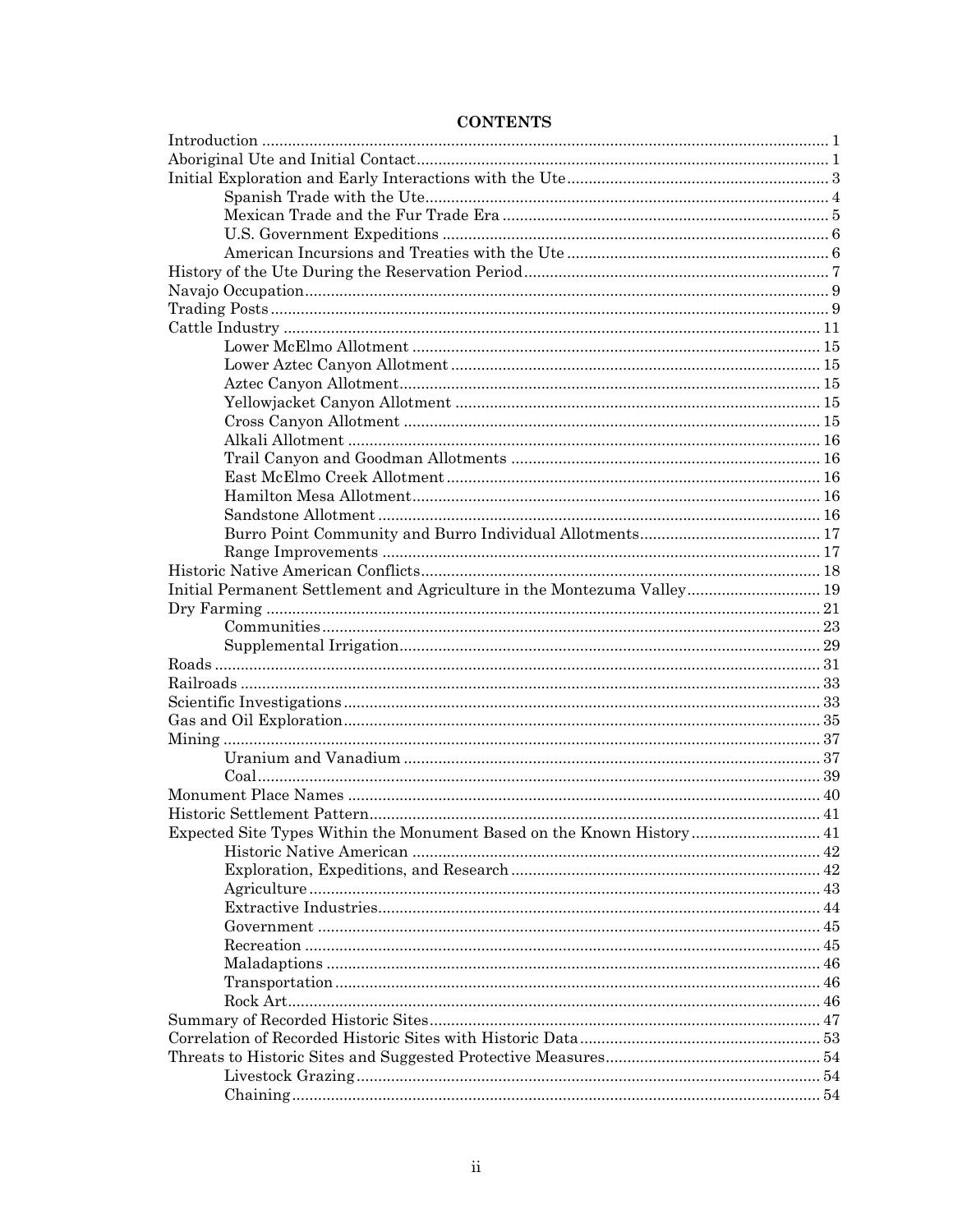# **TABLES**

| Table 3. Historic Sites Recorded on the Canyons of the Ancients National Monument 48 |  |
|--------------------------------------------------------------------------------------|--|

# **FIGURES**

# **APPENDICES**

- A. Early Oil and Gas Claims
- B. Early Oil and Gas Leases
- C. Uranium Claims March 1953 to March 1955
- D. Land Entry Attempts, Patents, and Coal Leases
- E. Historical and Genealogical Information about Individuals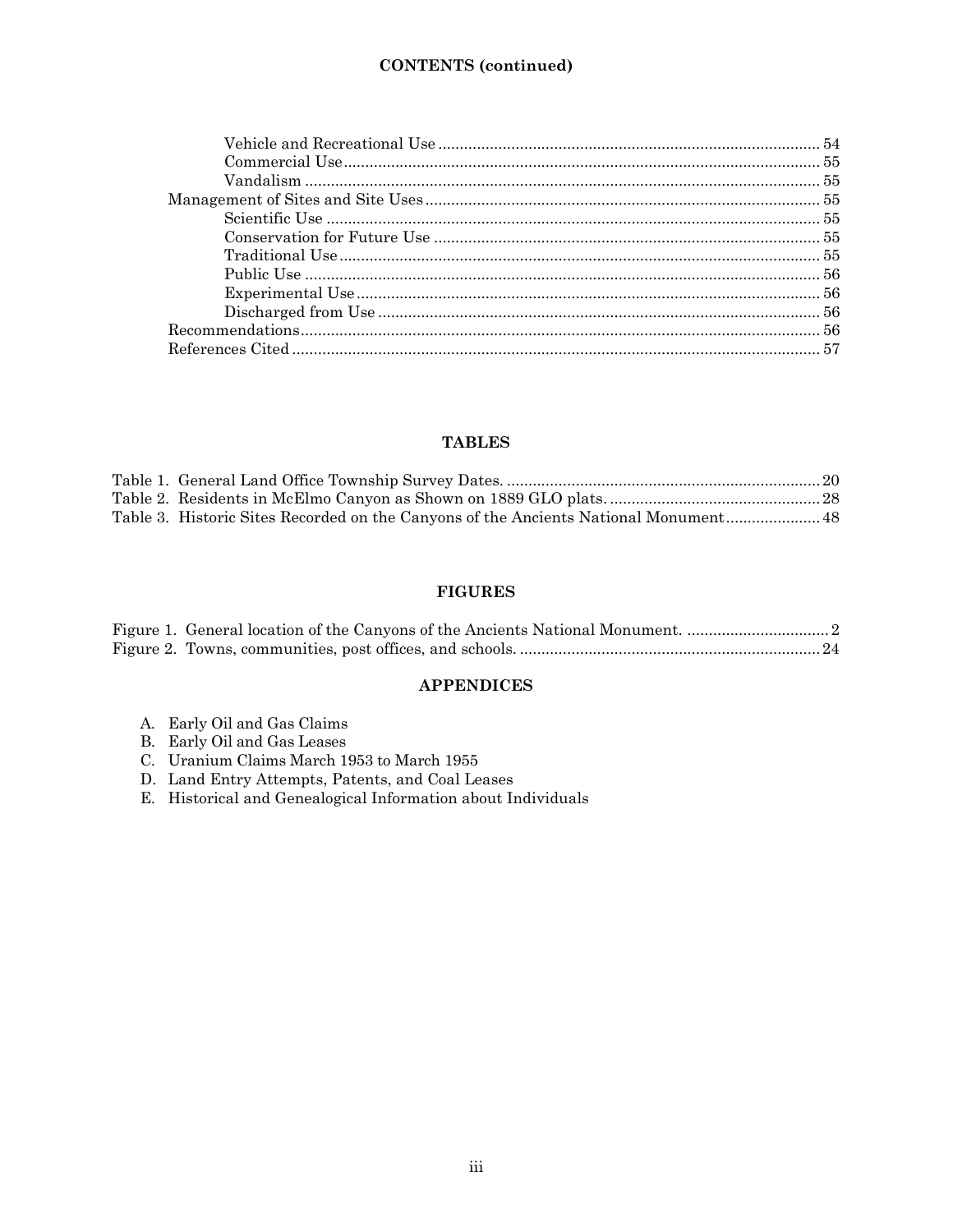#### <span id="page-3-0"></span>**Introduction**

The Canyons of the Ancients National Monument covers approximately 164,000 acres of land in extreme southwestern Colorado administered by the Bureau of Land Management as part of the National Landscape Conservation System [\(Figure 1\)](#page-4-0). The Monument was established on June 9, 2000 under the authority of the 1906 Antiquities Act in order to protect cultural and natural resources on a landscape level. The area encompassed by the Monument contains the highest density of archaeological sites in the United States. These are primarily prehistoric Anasazi (Ancestral Pueblo) sites, but a large number of sites from earlier and later periods are represented as well. Included are numerous historic sites from a wide variety of activities.

This landscape-level history is being prepared to assist in management planning for the Monument and is a companion document to oral histories that have been collected as part of the same project. The project was carried out by Alpine Archaeological Consultants, Inc. (Alpine) of Montrose, Colorado, under contract to the Bureau of Land Management (Delivery Order No. CAP030371), administered by Laura Kochanski, archaeologist for the Canyons of the Ancients National Monument in Dolores, Colorado. The historical narrative portion of the project was conducted by Jonathon C. Horn of Alpine, and the oral history portion of the project was conducted by Woods Canyon Archaeological Consultants, Inc. of Yellow Jacket, Colorado, under the direction of Jerry Fetterman. The history is intended to provide baseline contextual information by which historic sites in the Monument can be evaluated and considered. It is expected that information provided in this overview will enable historic sites to be better understood in terms of their thematic associations and will assist in the thorough researching of historical sites encountered on the Monument so that they can be understood contextually. This will enable the importance of the historical sites on the Monument to be adequately assessed and their archaeological research values to be better understood. In some cases, the contextual information provided by this document may be all the historical information available by which certain sites can be assessed. In other cases, such as failed land acquisition attempts, the information provided can serve as a springboard from which more detailed research can begin.

Included with this narrative is an assessment of the types of historic sites that can be expected to be present on the Monument divided by historical theme. An assessment is also made of the known historical sites already recorded on the Monument and the adequacy of previous recordings. Management recommendations are made for enhancement of the current historic site database and for the future recording and evaluation of historic sites on the Monument. The historic period of the Canyons of the Ancients National Monument covers nearly 400 years, from the time of initial contact between the Spanish and Native American groups in the early 1600s to the present.

# <span id="page-3-1"></span>**Aboriginal Ute and Initial Contact**

The Ute were the primary aboriginal inhabitants of southwestern Colorado, including the area encompassed by the current Canyons of the Ancients National Monument. The Monument area is considered to be within the traditional homeland of the Weeminuche band, which extended from the Dolores River westward through the Abajo (Blue) Mountains into the mesas and canyons of southeastern Utah and south to the San Juan River (Callaway et al. 1986:339). The date of the first direct encounter between Utes and Spanish and the nature of their early interactions are no longer known because the early Spanish records from New Mexico were destroyed during the Pueblo Revolt of 1680. There are indications that trade relations had been established well before the uprising. The Muache, Weeminuche, and Uncompahgre Utes may have been in direct contact with the Spaniards by at least the early 1600s, whereas the Western Utes of Utah were probably not in direct contact until the middle 1700s (Callaway et al. 1986:354). It appears that the Ute populations may have been sufficiently dispersed that Old World diseases may have not traveled through Ute groups as quickly or with as much devastation as in more densely populated areas (Malouf and Findlay 1986:504-506).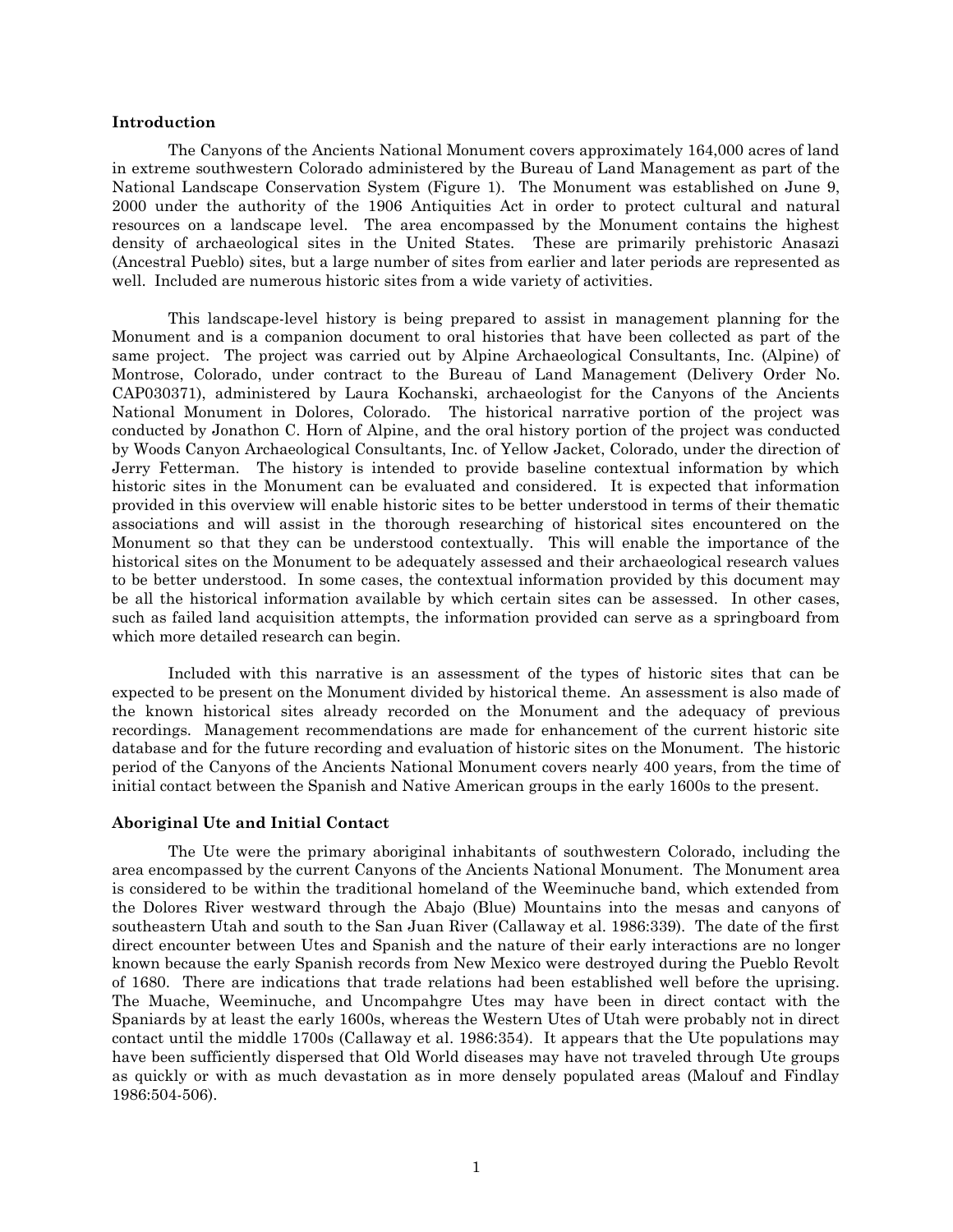<span id="page-4-0"></span>Figure 1. General location of the Canyons of the Ancients National Monument.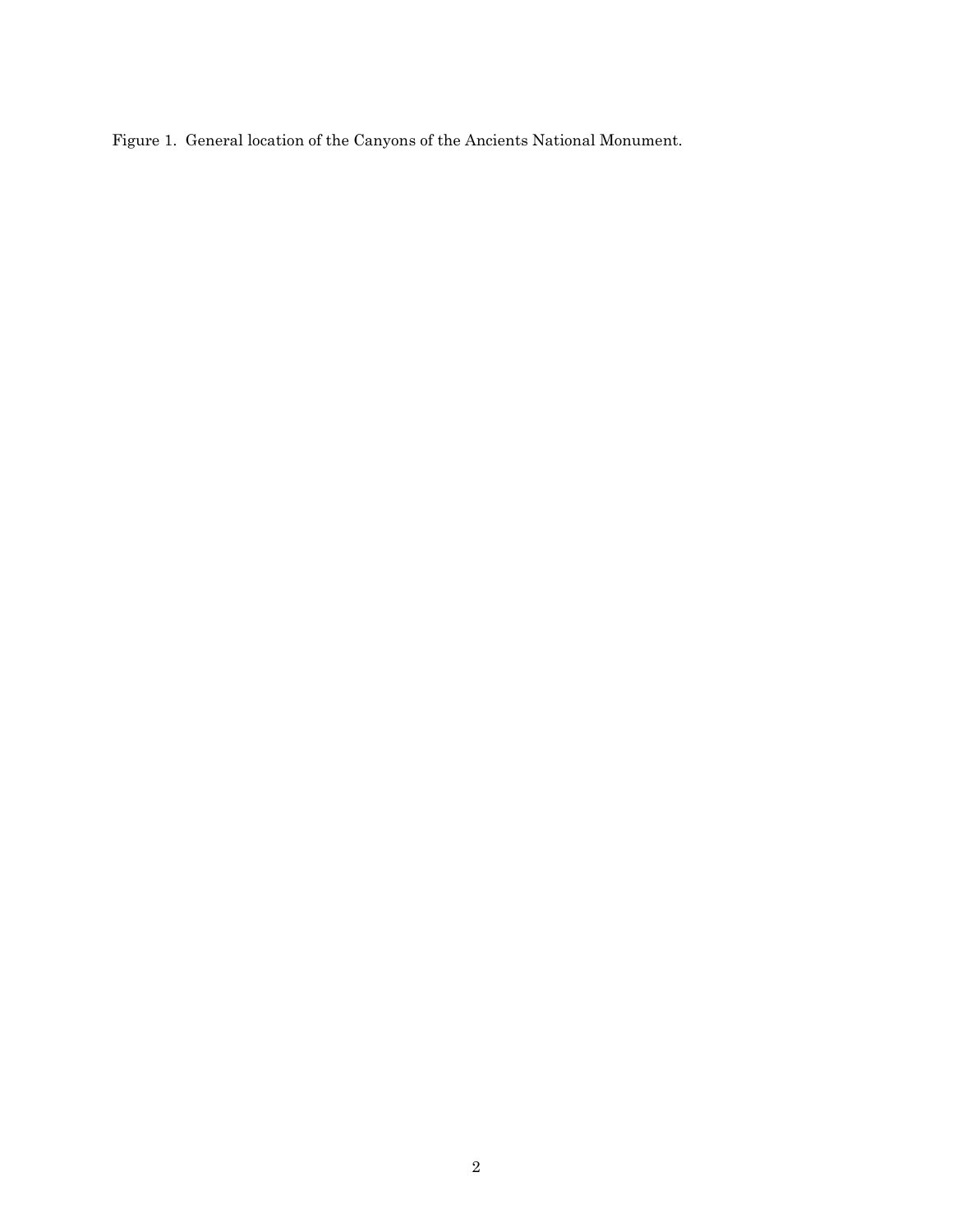Southern and Eastern Ute bands raided Spanish and Pueblo settlements in New Mexico and Arizona in the seventeenth and eighteenth centuries; they stole horses from the Spanish and various other goods from the Pueblos (Callaway et al. 1986:354). Early peaceful contact between the Utes and the Spanish were probably restricted to New Mexico. Annual fairs at Taos and Santa Fe were centers of trade with Indians. The Utes were well known for their exceptionally well-prepared deer hides, which they traded with other tribes and with Spanish colonists of New Mexico (Callaway et al. 1986:345). Raids on Spanish settlements by Utes were also frequent events. This raiding and trading resulted in the Ute Indians being well mounted over much of their range, though many Utes continued in a hunting and gathering way of life (Hafen and Hafen 1954:51; Smith 1974). The Ute obtained horses from the Spanish, possibly as early as 1640. By 1776, Utes in Colorado had a highly developed tradition of horse use. The use of the horse for transportation had a remarkable effect on Ute culture. The Ute became mounted raiders, able to expand their range and exploit various resources in an efficient manner. The horse enabled the Ute to travel over the Rocky Mountains and onto the eastern plains where they hunted buffalo and acquired many traits commonly ascribed to equestrian Plains Indian groups, including the use of teepees and their mode of attire (Smith 1974; Callaway et al. 1986:354; Malouf and Findlay 1986:500).

Adoption of an equestrian lifestyle resulted in a more complex society. Extended family groups were replaced by band organizations more suited to rapid mobilization facilitated by horses. The horse enabled the Ute to expand their sphere of influence and interaction, thereby exposing themselves to previously unknown outside cultural influences. Acquisition of the horse resulted in new trade relationships between the Ute and other Indian groups. The most influential interaction was between the Ute and Spanish traders. Most of the early Spanish trading expeditions were unauthorized and are, therefore, virtually undocumented. It is clear, though, that trade was conducted and that European-manufactured goods began to be assimilated into the Ute culture (Malouf and Findlay 1986:500).

# <span id="page-5-0"></span>**Initial Exploration and Early Interactions with the Ute**

By right of conquest, most of the present western United States was the domain of the Spanish from the late 1500s until Mexican Independence in 1821. The territory north of the New Mexican settlements was little known until the middle 1700s and officially off limits to the New Mexican citizenry in order to keep peace with the Utes. Despite being illegal to travel in the northern frontier, the opportunities to trade with the Ute and search for mineral wealth were too great a draw. Unauthorized exploration seems to have taken place and word began to filter back to the settlements of gold and silver deposits to the north. Three expeditions by Juan Maria de Rivera were undertaken from 1761 to 1765 to explore the northern frontier and to attempt to verify the rumors of mineral wealth. Much of Rivera's time was spent investigating the La Plata Mountains, but he also traveled northward to at least the confluence of the Gunnison and Uncompahgre rivers near present Delta, Colorado. There is a possibility that Rivera traveled between the Dolores River and the San Juan River by way of Cross Canyon and Montezuma Canyon. It has also been proposed that Rivera reached the Colorado River at Castle Valley near Moab, Utah, during the 1765 expedition, (Barnes 1991; Jacobs 1992). The Rivera expeditions set the stage for the Dominguez-Escalante Expedition of 1776, intended to find a passable route between Santa Fe and Monterey, California. With the knowledge of acquired by the Rivera expeditions, Dominguez and Escalante had some foreknowledge of western Colorado and had guides familiar with some of the route (Malouf and Findlay 1986:501; Smith 1974). For instance, they knew that north of New Mexico they would encounter "Tebehuchis [Tabeguache], Muhachis [Moache] and Sabaguana" Utes (Creer 1947:5; Hafen and Hafen 1954:68). The party was able to easily make their way into southwestern Colorado following the route of what would later become the Spanish Trail. They entered the area by way of present Mancos and followed the Dolores River northward, never actually entering the area of the present Canyons of the Ancients National Monument. It is also interesting to note that they were joined on the Dolores River by two *genizaro* half-breed Indians from Abiquiu (Velez de Escalante 1976). They then crossed the Uncompahgre Plateau into the Uncompahgre Valley and continued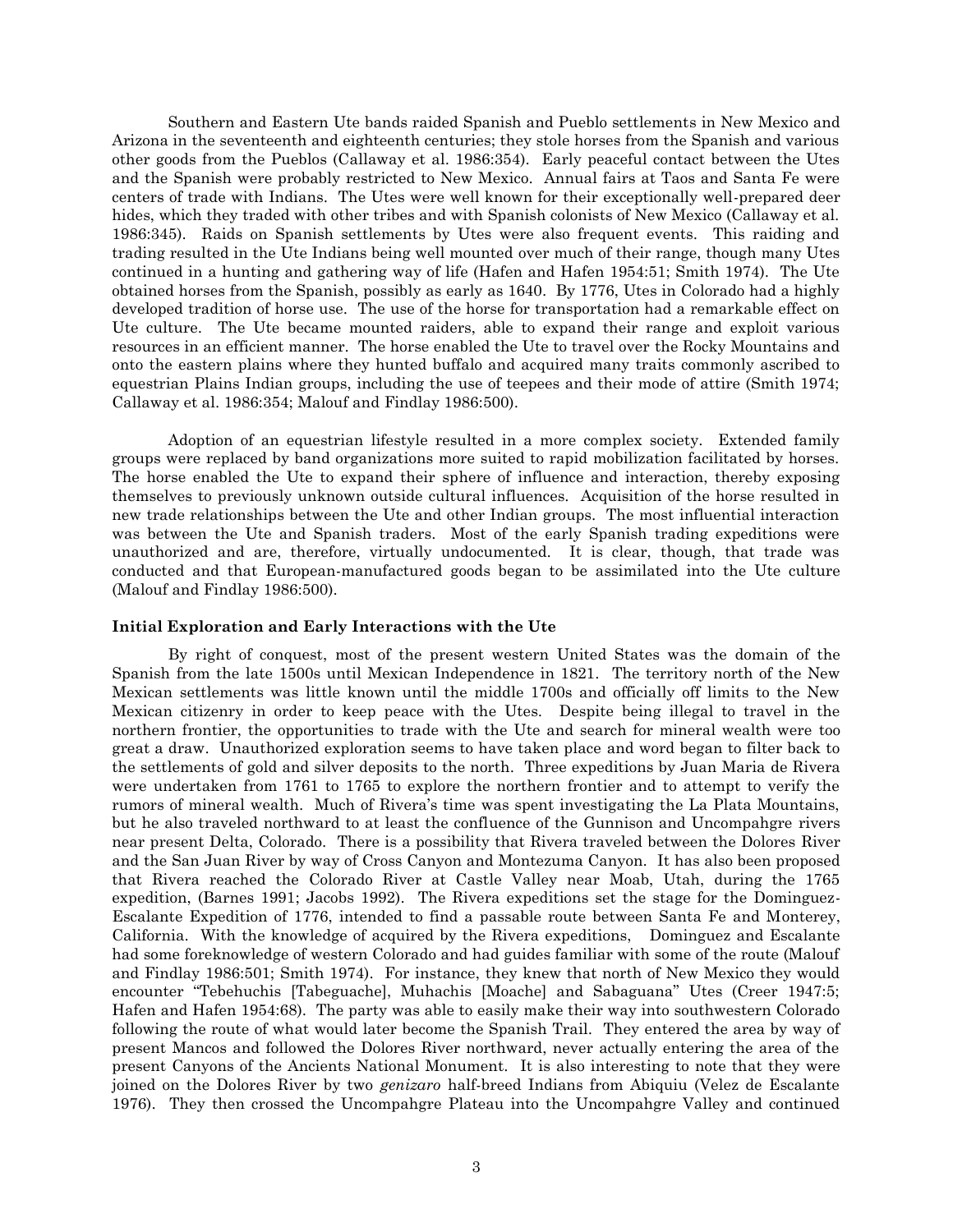northward across the Colorado River, then westward into Utah. They then cut their journey short and returned to New Mexico through the canyons of southeastern Utah and the Hopi mesas of northern Arizona.

### <span id="page-6-0"></span>*Spanish Trade with the Ute*

The knowledge of the northern frontier provided by the Rivera and the Dominguez-Escalante expeditions apparently stimulated expansion of trade with the Ute. In 1775, Governor Pedro Fermin de Mendinueta published a proclamation prohibiting any citizen, *genizaro*, or Indian to trade in Ute territory. Governor Francisco Trebol Navarro reissued the proclamation in 1778, because the initial proclamation had been widely disregarded. According to Navarro, some traders were mistreating the Utes and he was fearful of warfare with the Indians. Exposure to the early traders made the Utes opposed to any attempts at missionization. Infractions of the trade ban were numerous. In 1783, a group of Abiquiu citizens was prosecuted for trading with the Utes. Vicente Serva was tried in 1785 and Cristoval Lovato in 1793 for violating the ban (Weber 1971:26-27; Hafen and Hafen 1954:262).

Rumors abound about Spanish mining in the mountains of Colorado and the discovery of old Spanish mines. An 1891 article in the Rico *Sun* is typical. It describes evidence of drilling in waste rock beneath an obviously collapsed adit encountered in the course of doing initial excavation on the Anaconda and Boss lodes near Rico (Rico *Sun*, December 5, 1891). Other accounts include the discovery of Spanish tools, helmets, and weaponry.

In the early 1800s, Spanish restrictions against trade were apparently slackened, reflecting an official change in policy where trade with Indian groups on New Mexico's northern frontier was seen as a necessity in order to create a buffer against American encroachment. Part of this was an attempt by the Spanish to make the Indians dependent upon them through trade. As part of this new diplomacy, the Spanish began encouraging trade expeditions (Weber 1971:28). As trade with the Utes developed, two major travel routes from New Mexico into Utah became established: the main Spanish Trail and the northern branch of the Spanish Trail. The rapidity of the development of the route is demonstrated by the journey of Manuel Mestas, a 70-year-old *genizaro* that had served the Spanish as an interpreter to the Utes for 50 years, when he traveled to the Utah Lake area in 1805 and recovered stolen horses from the Timpanogos Utes, presumably following the route of the main Spanish Trail (Hafen and Hafen 1954:85; Creer 1947). When Jose Rafael Sarracino spent three months in Ute territory in central Utah in 1811, he found the Indians already in possession of Spanish-made knives, razors, and awls (Weber 1971:25). By 1813, Utes as far away as the Sevier River in central Utah were accustomed to trading with the Spanish (Hafen and Hafen 1954:267; Smith 1974).

The Utes were eager to trade with the Spanish and were particularly interested in procuring horses, though they also obtained other items such as blankets, knives, beads, and agricultural products. The Spanish were equally eager to trade in order to bolster their meager economy. Slaves were most highly desired, but tanned hides, furs, and dried meat were also received from the Utes (Hafen and Hafen 1954:261). As the slave trade became established, Utes began raiding unmounted Western Shoshone, Southern Paiutes, and Gosiutes as far west as southern Nevada to steal women and children to sell to the Spanish in New Mexico for use as domestic servants and shepherds (Callaway et al. 1986:354). In 1812, a Spanish law was passed prohibiting Indian slavery. This did little to curb the trade, and pelts and slaves continued to be the major items of exchange with the Utes (Hafen and Hafen 1954:263-264). Local lore suggests that the Spanish mined on Ute Mountain and that Spanish artifacts have been found on occasion in the McElmo Canyon area, though confirmation is lacking (Kenyon and Kenyon 2004; Jeter 2004).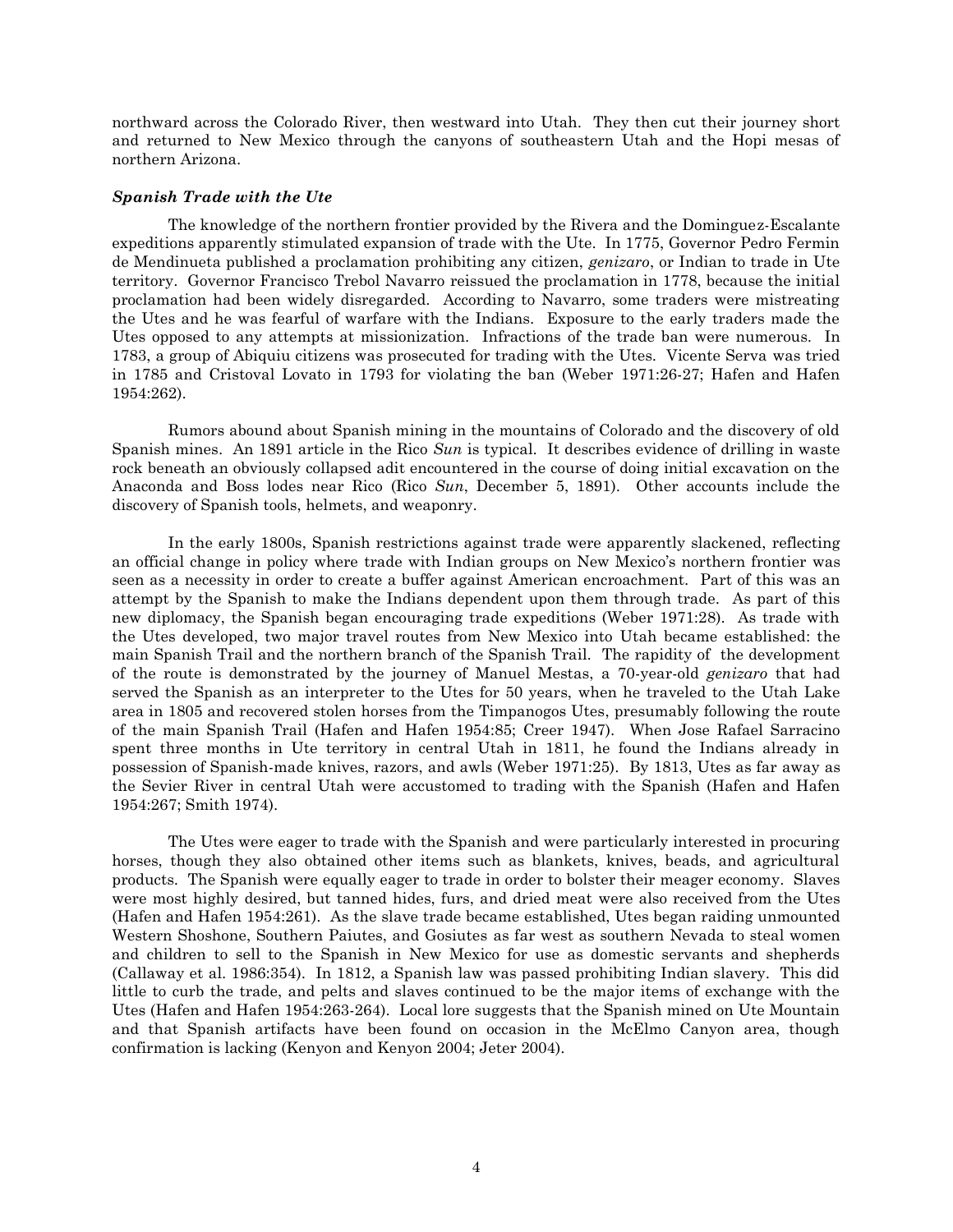#### <span id="page-7-0"></span>*Mexican Trade and the Fur Trade Era*

In 1821, Spain was overthrown and Mexico gained its independence. Remaining restrictions on trade were terminated, and trade with the Ute expanded. Coincident with these events was expansion of the fur trade in the southern Rocky Mountains and the inclusion of numerous Americans in the fur trade. Before the opening of the Santa Fe Trail in the 1820s, New Mexico was rather poor in manufactured items; the items the Spanish and Mexicans had to trade with the Utes were not particularly varied, largely consisting of agricultural products. Consequently, the Utes eagerly welcomed American traders, who had superior trade goods (Weber 1971:27-28). Americans attempted to trap in Spanish territory prior to Mexican Independence, but the number of Americans trapping in the region was certainly small and they were always in danger of arrest. Fred Blackburn reports the initials "WHW" accompanied by an 1819 date along the Animas River. He suggests this may be the initials of William Wolfskill, but Wolfskill is not reported to have entered the area until 1820, when he was captured by the Spanish and held in Santa Fe (Fred Blackburn, personal communication to Jon Horn, August 1, 2004). Fur trade posts that supplied trappers and traded directly with the Indians for hides and furs were set up in the Uncompahgre Valley and in northeastern Utah and Utes were regular participants at the annual trapper rendezvous that began in 1825 and continued for 16 years (Hafen and Hafen 1954:86). As a result of their close association with fur trappers and traders, the Utes became particularly well armed. Fusils, or smoothbore muskets, were the standard trade gun of the major fur trading companies. They decreased in popularity only in the 1860s with the increased sale of shotguns, cheap muzzle-loading rifles, and breech-loading carbines (Malouf and Findlay 1986:505). Fusils were cheap, standard-part rifles that used a .30-caliber ball or shot. The serpent sideplate was the mark of trade guns and was adopted by American and Belgian gun manufacturers. Belgian guns were apparently given out "by the thousands" by the U.S. Government as treaty payments after 1836. Albright percussion rifles were sold by the Mormons to the Indians in the 1850s. A photograph of Ute Indians in New Mexico, possibly taken by John K. Hillers in 1870, shows an 1841 percussion rifle that took .54 caliber paper cartridges and a .50 caliber Springfield rifle made about 1870 that was commonly given as treaty payment (Malouf and Findlay 1986:505).

The increased contact and fur trade was probably the cause of remarkable culture change amount the Ute. According to Malouf and Findlay (1986:504):

…mountain men commonly engaged in trade with Indians, usually for beaver pelts but sometimes for food as well. This doubtless had a profound effect on traditional economies. Goods acquired from Anglo-American fur companies in some cases supplanted elements of aboriginal material culture. Trade also exposed Indians to liquor, which was used by traders to facilitate deals, as well as to firearms. Acquisition of such items probably had an impact akin to that of the horse by helping to undermine ancient patterns of subsistence, social organization, and social control.

During the fur trade period, the Spanish Trail was extended to California. Once the connection was made, annual trade caravans traveled between New Mexico and California. Although the trade caravans seem to have ended with the Mexican-American War, travel on portions of the Spanish Trail continued into the 1850s. The annual trade caravans facilitated trade of sheep, horses, textiles, foodstuffs, and slaves between the two areas. The highly mobile Utes were able to provide both horses and slaves to the Spanish by raiding widely from the eastern plains to California and into New Mexico and Arizona. Intertwined with raiding, Ute prosperity was tied to control of the Utah-Colorado portion of the Spanish Trail (Sprague 1957:68).

The slave trade continued after Mexican independence, mainly by New Mexican traders who would set out with some trade goods, trade these with Utes or Navajos for horses, then trade the horses for slaves as far as California. These slaves would be traded to the Mexican Californians for horses, goods, or cash. Slaves obtained on the way back would be sold in New Mexico (Hafen and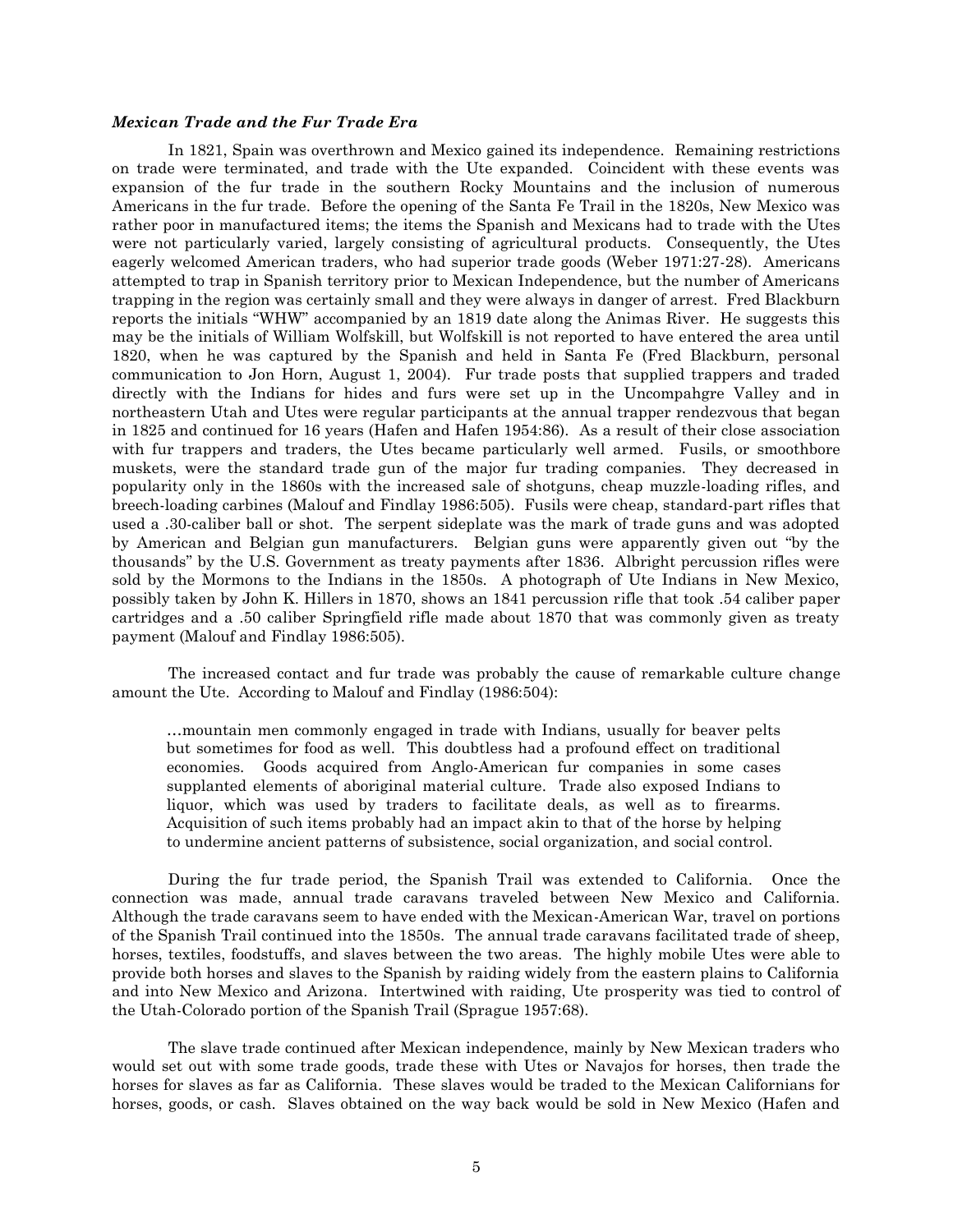Hafen 1954:268). Horse-mounted Utes took an active role in the slave trade and were depended upon as sources of slaves by traders. These Utes raided adjacent Indian groups that did not have horses, such as the Southern Paiute and Gosiute of Utah and Nevada (Malouf and Findlay 1986:503). Occasionally, fur trappers would engage in the slave trade as well. Antoine Robidoux took several Indian women and young Indians from Utah to New Mexico as slaves in 1842; he also kept several for his own use (Hafen and Hafen 1954:270). Robidoux ran Fort Uncompahgre in western Colorado and Fort Uintah in northeastern Utah. Kit Carson, while acting as a guide for John C. Fremont in 1844, purchased a Southern Paiute boy from the Utes as an apprentice (Malouf and Findlay 1986:507).

### <span id="page-8-0"></span>*U.S. Government Expeditions*

Conflict with the Mormons, beginning in 1857, resulting in what has been termed the Mormon War, provided the impetus for the U.S. Government to send exploration expeditions to identify practical routes to reach Utah from a variety of points. The Macomb Expedition was one of these parties. In 1859, the party, under the command of John N. Macomb, was sent out from Santa Fe and followed the Spanish Trail northwestward past the current Monument into Utah. It was noteworthy for its exploration of the canyon country of southeastern Utah, including identifying the location of the confluence of the Colorado and Green Rivers, and for being the first to discover and collect dinosaur bone from the Colorado Plateau. They determined that a route through southeastern Utah to the Mormon settlements was not practical for a wagon road or railroad. They did considerable topographic mapping, and were the first to report large Indian Ruins along the route in southwestern Colorado in the vicinity of the current Monument, including Yellow Jacket Pueblo (Macomb 1876).

In 1874 and 1875, the U.S. Government under the Department of Interior sent a team of surveyors to southwestern Colorado under the direction of Ferdinand V. Hayden. The mission of the expedition was to prepare topographic maps, examine topographic features, describe flora and fauna, and to document the scenery and natural resource potential of the region. The survey took in the current Canyons of the Ancients National Monument. A few features of the area are shown on the map that includes the Monument area including Hovenweep Castle, Battle Rock, a "Burial Place" at the confluence of McElmo Creek and Hovenweep [Yellow Jacket] Canyon, "Indian Farms" in upper McElmo Canyon near where Mud Creek enters from the south, and ruins farther east and south. The route of the Spanish Trail is also depicted on the map that, when scaled to current maps, passes in a southeast to northwest trajectory just northeast of the Monument at the head of Cahone and Cross canyons. When topography shown on the Hayden Survey map is taken into consideration, it is entirely possible that the trail passed slightly farther west and actually entered the Monument near the heads of Cahone and Cross Canyons.

#### <span id="page-8-1"></span>*American Incursions and Treaties with the Ute*

The discovery of gold at Cherry Creek near Denver in 1858 resulted in a rush to Colorado that brought miners and other settlers into conflict with the Ute. Miners entered the San Juan Mountains at Bakers Park (Silverton) in 1860, but it was not until the early 1870s that a real mining presence was made in southwestern Colorado. The Treaty of 1868 between the Utes and the federal government reserved all of western Colorado for the Ute as their reservation, but did not anticipate the expansion of mining in the following years. Trespasses onto the Ute Reservation were made by miners in the San Juan and La Plata Mountains in the early 1870s that caused considerable conflict with the Ute. To alleviate the problem, the Brunot Treaty of 1873 was negotiated which resulted in the ceding of the San Juan and La Plata Mountains by the Ute. A strip of low-lying land to the south and west of the ceded land remained part of the Ute Reservation; a western strip of land encompassed the area of the current Monument. Further encroachment on the reservation and the culmination of hostilities with the Meeker Massacre at the White River Agency in 1879 led to the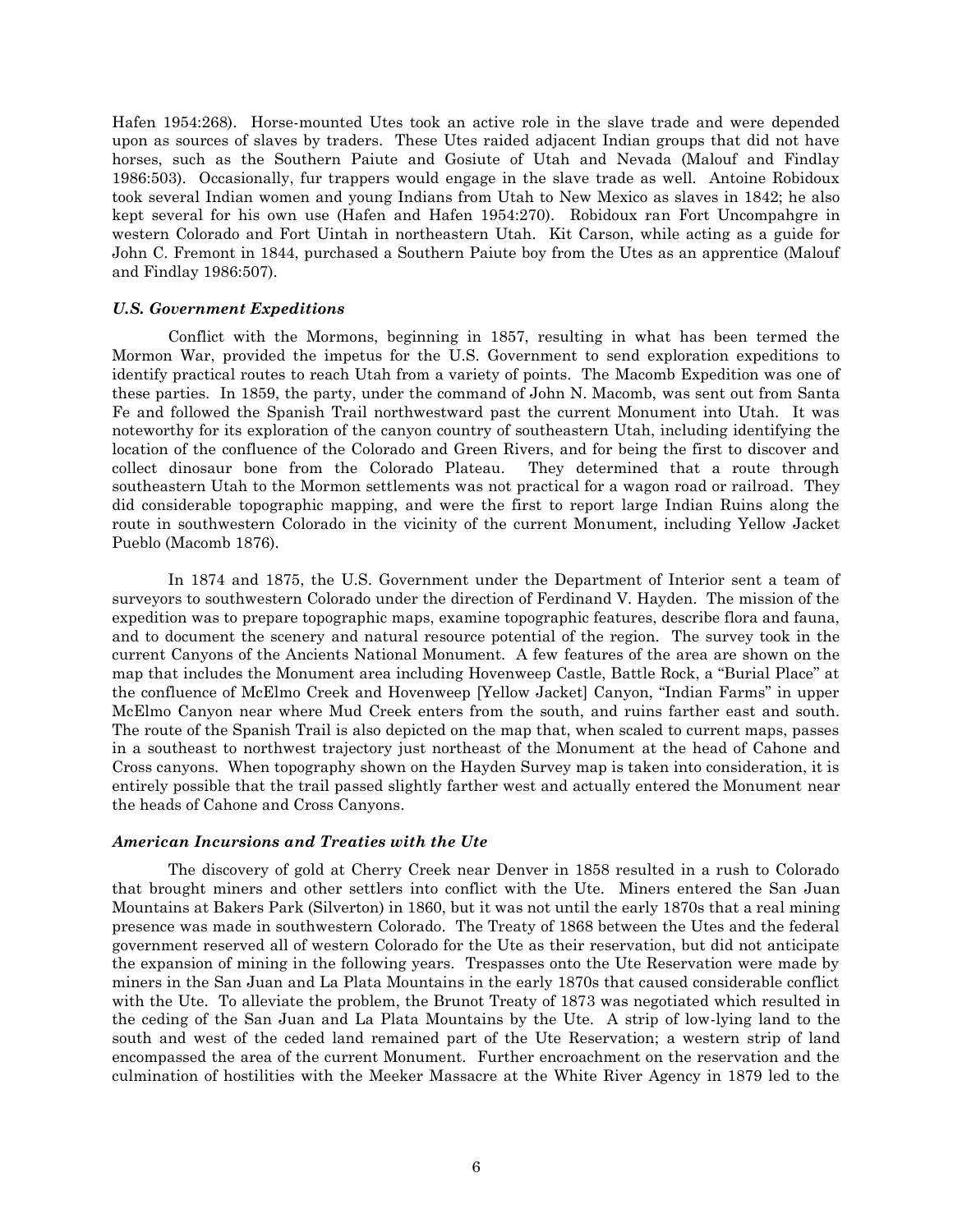removal of the Northern Utes to reservations in Utah and restriction of the Southern Utes on a narrow strip of reservation land along the southern border of Colorado.

#### <span id="page-9-0"></span>**History of the Ute During the Reservation Period**

The lands encompassed by the Canyons of the Ancients National Monument were all part of the Ute Reservation until it was ceded by treaty in 1880, following the Meeker Massacre and removal of the White River and Uncompahgre Utes from Colorado and establishment of a diminished reservation for the Southern Utes. The Meeker Massacre resulted in the negotiation of the 1880 treaty with all of the Ute bands in Colorado because the climate in Colorado was such that the removal of all Utes from the state was desired (Kappler 1904:180-186). The removal of the White River Utes from Colorado as punishment for their involvement in the Meeker Massacre was a given. Ouray realized that treaty negotiations would diminish the size of the reservation of the Uncompahgre Utes, but he did not believe they would result in the removal of the band from Colorado. After negotiating the treaty in 1880, Ouray died, leaving the conditions of the treaty open to interpretation by the commission designated to define where the new reservation for the Uncompahgre band would be. It was expected that the new reservation for the Uncompahgre Utes would be at the confluence of the Grand and Gunnison River (present day Grand Junction), but at the suggestion of Otto Mears and without the strong presence of Ouray to say otherwise, this location was bypassed and reservation lands were selected in northeastern Utah at what became the Ouray Reservation, adjacent to the Uintah Reservation. The Uncompahgre band was removed to the reservation in Utah in 1881, and their vacated lands were made available to settlement in 1882 (Kappler 1904:205).

Ignacio, leader of the Southern Utes, had the foresight to distance his group from Ouray and negotiated a reservation in a strip of land along the southern boundary of Colorado. The strip of land was south of the land ceded by the Utes by the Brunot Treaty of 1873 that removed the San Juan Mountains from their domain and was considered to be worthless for Euroamerican settlement (Kappler 1904:151-152). Under the 1880 treaty, the Southern Utes were to have their lands allotted to individual tribal members with the remaining land sold for the benefit of the tribe (Kappler 1904:180-186). Ignacio objected to the plan and desired to retain contiguous land for the Weeminuche band.

As early as 1886, the tribe was interested in exchanging their designated reservation lands along the Colorado border for a reservation in Utah. In 1888, the Secretary of the Interior authorized negotiations for such an exchange to take place, but an agreement was not approved by Congress (Kappler 1904:217). In late 1894, tribal members were told that establishment of a reservation in southeastern Utah was imminent and, in November 1894, 1,100 Utes and their agent, David Day, migrated there. Uproar by cattlemen and ranchers of the region and new information that a new reservation was not approved by the government resulted in the Utes to return to Colorado (McPherson 1995:152; Silvey 1990; Peterson 1975). However, not all of the Utes returned to the reservation in Colorado. Some stayed behind and became assimilated with the Allen Canyon Utes and Paiutes, living in the vicinity of the Hatch Trading Post. Navajo also resided in the area, and there was certainly considerable mixing of the groups. The Allen Canyon Utes reportedly utilized the lower end of the Monument in Bridge Canyon, Yellow Jacket Canyon, Hovenweep Canyon, and Cahone Mesa. A group comprised mainly of Weeminuche Ute also resided in Montezuma Canyon (Knight 2004; McPherson and Yazzie 2004). By the 1920s, the Allen Canyon Utes had become completely isolated from the Utes in Colorado, were restricted to allotments in Montezuma Canyon and Allen Canyon, and had limited access to grazing lands because of federal controls in the 1930s. In the 1950s, the Utes completed legal proceedings that resulted in their receiving compensation for land they had ceded to the U.S. government. This enabled the Allen Canyon and Montezuma Canyon Utes to acquire land near Blanding where they established a community at what is known as the White Mesa Ute Reservation (McPherson 1995:199-200, 212- 214; McPherson and Yazzie 2004).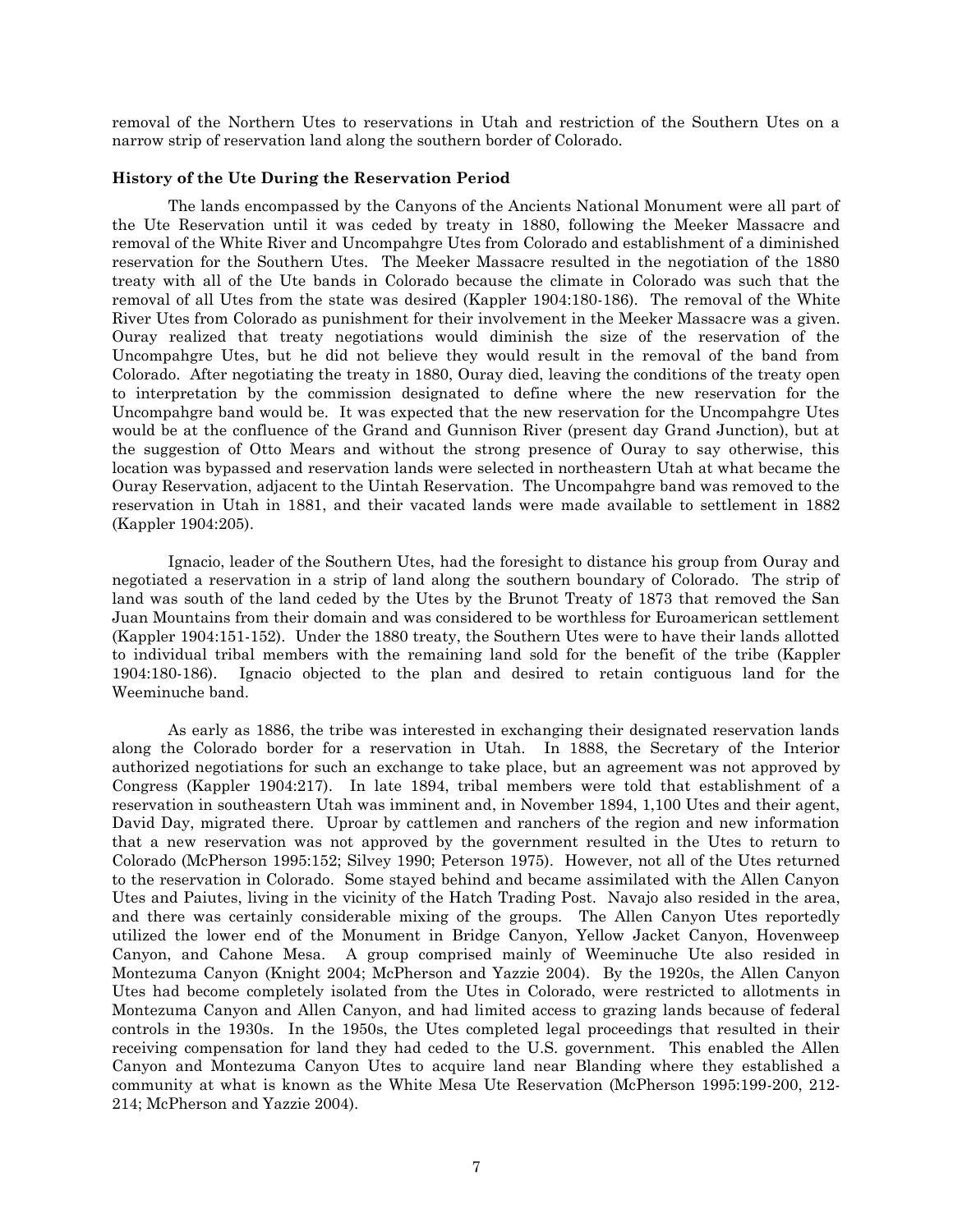An agreement in 1895 resulted in proceeding with allotment of Southern Ute Reservation lands as stipulated in the 1880 treaty. However, one of the provisions of the agreement was for part of the reservation to be set aside for Indians wanting their own reservation rather than receiving allotments; they were referred to as the "unallocated Utes." This resulted in the establishment of the Ute Mountain Ute Reservation in 1895, with its agency headquarters at Navajo Springs. Edgar Noland established a trading post there, with the help of Al Wetherill, soon after 1895. Because of a lack of water, the agency at Navajo Springs was quickly abandoned and a new agency was constructed in about 1898 at Towaoc; it is not known if Noland set up another trading post at Towaoc (McNitt 1962:308; Kappler 1904:555, 597; United States Supreme Court 1971). A post office named Navaho Springs was in operation from December 24, 1910 to April 1, 1915, when it was moved to Towaoc (Bauer et al. 1990:104, 142).

The eastern portion of the reservation lands not set aside as the Ute Mountain Ute Reservation was still designated as the Southern Ute Reservation. Once allotments for the Utes living on the Southern Ute Reservation ("allocated Utes") were established, the remainder of the land was opened for settlement on May 4, 1899. The 374 allotments designated to the Utes amounted to about 60,000 acres of land, leaving 636,000 acres open for entry to other settlers. In addition, the Utes were free to lease their allotted land for farming, ranching, or mineral exploration (Ute Mountain Ute Tribe 1976:51-52; *Grand Valley Times*, May 26 and June 9, 1899).

In 1906, Mesa Verde National Park was established that abutted the Ute Mountain Ute Reservation to the north. When it was realized that the new park failed to encompass the most spectacular of the Anasazi cliff dwellings, efforts were made to extend the park southward onto Ute Mountain Ute Reservation lands. In order to acquire the desired land, F. H. Abbott, Assistant Commissioner of Indian Affairs, and James McLaughlin, Inspector with the Department of Interior, negotiated a land exchange with the Weeminuche Utes that was signed May 10, 1911. The agreement expanded Mesa Verde National Park about 3.75 miles southward, encompassing 12,760 acres in exchange for 7,840 acres of land vacated from the original configuration of the National Park and 19,520 acres on the north side of the Ute Reservation on the north side of Ute Mountain (Abbott and McLaughlin 1911). The land acquired by the Ute on the north side of Ute Mountain extended down to the south side of McElmo Canyon. Many of the ranchers in McElmo Canyon accustomed to grazing animals on the slopes of Ute Mountain no longer had access to those lands. This event also seems to have terminated cooperative ranching ventures between Utes and ranchers in the McElmo Canyon area (Bridgewater 2004).

Utes may have continued using the Monument area for grazing into the 1930s, but this was probably limited because of grazing by other ranchers in the area. Numerous of these ranchers hired Utes as cowboys and farmers, particularly in McElmo Canyon, where Utes were relied upon for hand labor (Fosnot and Fosnot 2004; Tozer 2004c). Utes still visit the Monument to collect plants and firewood (Tozer 2004a; Bridgewater 2004).

In the early 1920s, the Ute Mountain Ute and Southern Ute Reservations were consolidated, with Ignacio designated as the reservation headquarters and Towaoc designated as a sub-agency. The Bureau of Indian Affairs closed their facilities at Towaoc in 1942, including the hospital and boarding school, leaving a stockman and an assistant as the only government employees. After 1948, no government employees were present at Towaoc. Oil and gas discoveries on Ute Mountain Ute lands in the 1950s and land settlements with the U.S. government provided sources of income to tribal members. On December 29, 1968, the Consolidated Ute Agency was abolished and separate agencies for the Southern Ute and Ute Mountain Ute were established. The Southern Ute agency was at Ignacio and the Ute Mountain Ute agency was at Towaoc (Ute Mountain Ute 1976:17-19).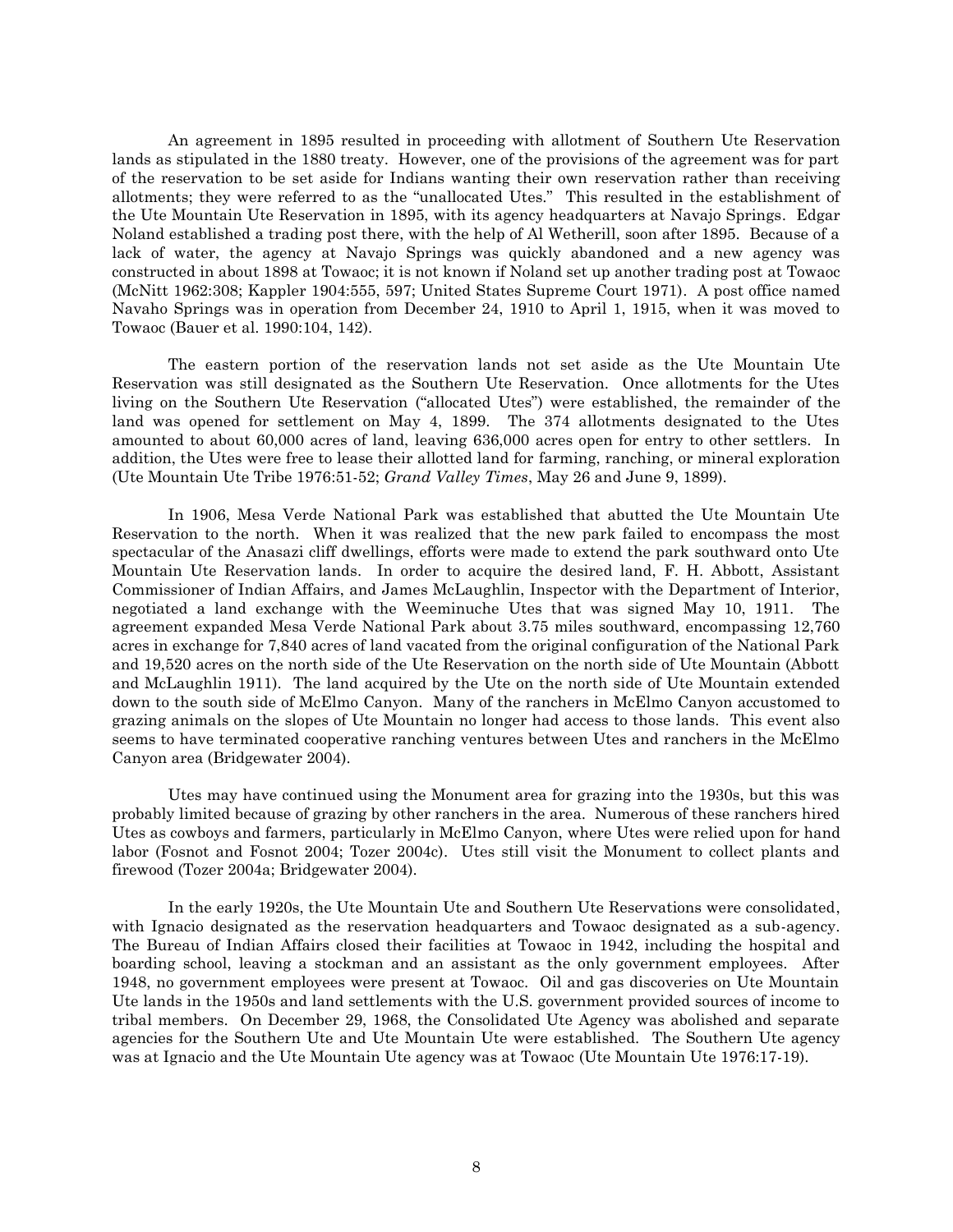### <span id="page-11-0"></span>**Navajo Occupation**

Traditionally, the homeland of the Navajo is considered to have been south of the San Juan River in New Mexico, Utah, and Arizona. However, prehistorically, this boundary may not have always remained firm and there is some indication that the Navajo were present in southwestern Colorado at times during prehistory. With the adoption of the horse by the Ute, the Navajo clearly seem to have been restricted to lands south of the San Juan River. Difficulties between the U.S. government and the Navajo resulted in a military operation under the direction of Kit Carson in 1863 intended to round up all of the Navajo and send them to Fort Sumner at Bosque Redondo (Roessel 1983:506-511). In an attempt to escape the roundup, many Navajo headed north of the San Juan River into southeastern Utah where they were assisted by Southern Paiutes and Utes of the area. When the Navajo negotiated a treaty in 1868 and were released from their captivity at Bosque Redondo, they headed back to their traditional homelands. However, many of the Navajo that had escaped north of the San Juan River had become established there and had developed ties with the Southern Paiute and Ute through intermarriage, so remained (Benally 2004; Knight 2004). Small family units moved nomadically throughout the region with small herds of cattle and sheep. With the removal of the Northern Utes from western Colorado in 1881 and restriction of the Southern Utes to a small strip of land along the southern border of Colorado following the treaty of 1880, the Navajo were evidently able to extend their range into southwestern Colorado as far east as the Dolores and Mancos areas (Benally 2004). Competition for rangeland with the large cattle companies that occupied the territory at the same time made survival difficult, and gradual settlement of the region by homesteaders further restricted the available range. In 1884, to alleviate some of the stress to the Navajo in southeastern Utah due to range competition, the Navajo Reservation was extended north of the San Juan River in the Aneth area. Part of this was officially returned in 1892, because of conflicts with existing homesteads, but in 1905, the reservation was extended northward (McPherson 1995:129-130). Trading posts along the San Juan River and elsewhere in northern New Mexico and southwestern Colorado created a demand for Navajo blankets and silver jewelry that bolstered the Navajo economy, particularly beginning in the 1890s. It appears that Navajo continued a nomadic existence on lands within the current Monument into the early 1930s. With strict control over grazing lands under the Taylor Grazing Act of 1934, this practice seems to have ceased entirely. In addition to nomadic use of the area, many Navajo worked for larger stock raisers of the area as sheepherders and as seasonal laborers for farmers from the 1890s to at least the 1960s. Navajos were also employed to stake uranium claims and worked as uranium miners (Benally 2004; Fosnot and Fosnot 2004; Tozer 2004c; Connolly 1996:17). While employed in these capacities, Navajos continued to leave their mark on the landscape wherever they camped or resided. To the present day, Navajos continue to visit the Monument to collect ochre and plants for ceremonial purposes and firewood for heating (Benally 2004; Tozer 2004a; Bridgewater 2004a).

# <span id="page-11-1"></span>**Trading Posts**

Trading posts were established along the San Juan River in Utah and New Mexico, beginning in 1868, to cater to trade with the Navajo as they returned to lands south of the river from their containment at Fort Sumner. The Navajo established themselves on the south side of the San Juan River and Euroamericans settled on the north side. Although established to focus on trade with the Navajo, Utes of the region also frequented the trading posts. Items acquired from the Navajo included wool, silver work, and blankets, which were transported to Durango and Mancos for shipment by rail for national distribution. Although rugs and jewelry were produced, wool was the primary commodity traded by the Navajo. Severe drought and early frosts in the early 1890s had a drastic impact on the sheep herds of the Navajo, resulting in poor economic conditions for them that reduced their ability to patronize the trading posts. This resulted in a decline in the number of trading posts in business along the San Juan River (McPherson 1994; McNitt 1965). Beginning in the 1890s, in order to bolster the Navajo economy and provide a commodity that could be traded, many trading post operators encouraged production of Navajo rugs with designs that were appealing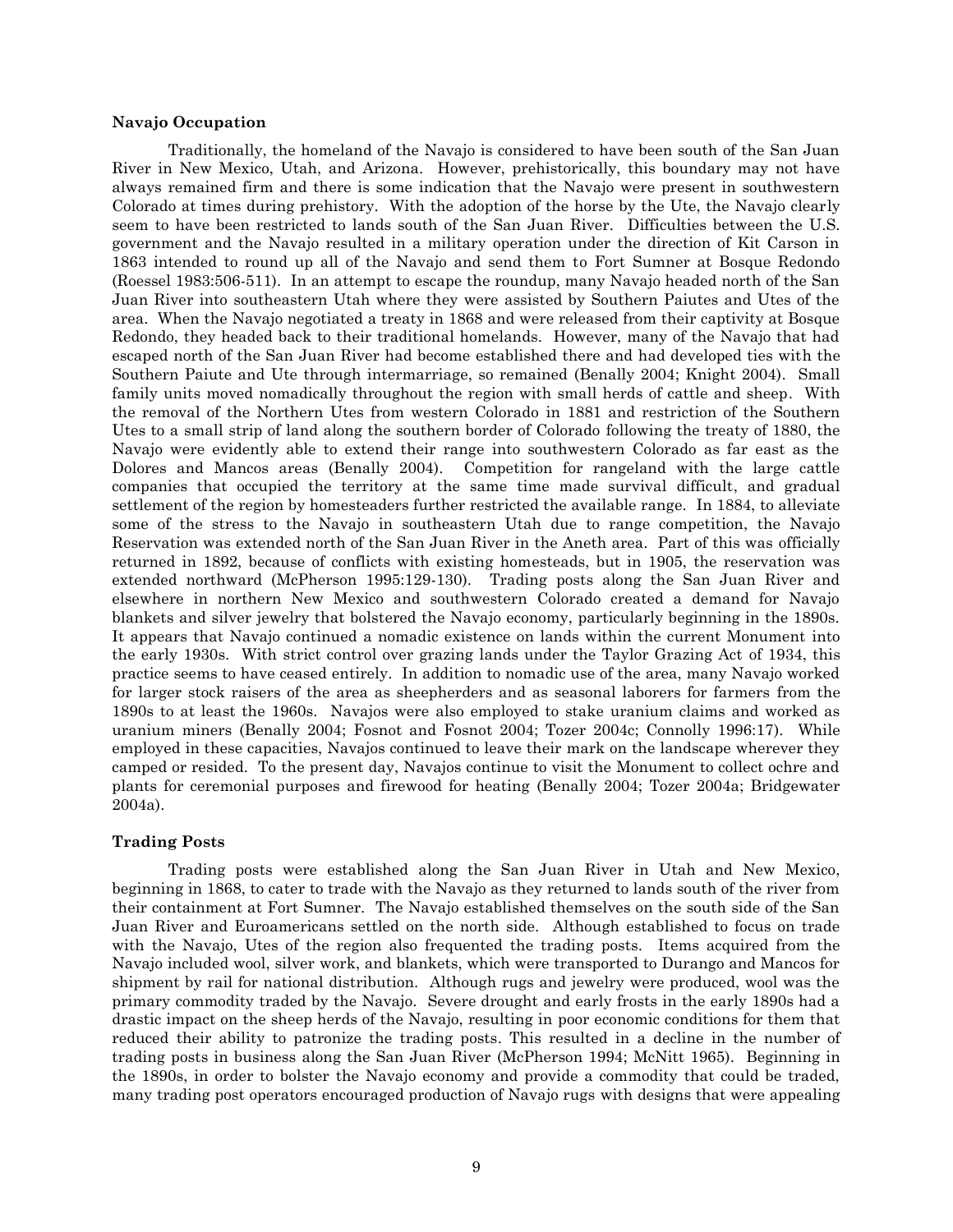to American consumers. Rugs quickly became both a viable tourist trade item and a commodity that gained national demand and helped replace the declining stock raising industry. New varieties of sheep for wool were introduced to enhance the quality of the wool used in the rugs (McPherson 1995:197-199). Relaxation of government regulations and encouragement of Indian arts and crafts, particularly weaving, resulted in a resurgence in trading posts from 1900 to the 1930s. This was further supported by increased tourism in the area creating a demand for native crafts. The Ute did not have a comparable product to stimulate their poor economic situation with the decline of stockraising in the 1890s. Ute beadwork and baskets were not in as high demand as Navajo rugs, so handicrafts did not provide the Ute with much additional income (McPherson 1995:199). A federal program aimed at reducing the quantity of livestock being grazed on the reservations was implemented in the 1920s and 1930s. Once again, the economic base of the Navajo and Ute was undermined. This and improved transportation resulted in a decline in the importance of trading posts (McPherson 1994).

Trading posts in southeastern Utah along the San Juan River, particularly at Aneth, and into northern Arizona relied on railheads in Colorado to move goods to and from their posts. Freighters were continually on the move between the posts and Durango, and, after the completion of the Rio Grande Southern Railroad in 1891, Dolores and Mancos. The principal route utilized for freighting was through McElmo Canyon. It is no wonder that a large number of the settlers in McElmo Canyon were intimately involved in the Indian trade. Included were Stanley Mitchell, Jesse West, James M. Holly, and Billy Meadows.

Oen Edgar (Ed) Noland arrived in Mancos in 1873 and married Callie Mitchell, the daughter of Stanley Mitchell, in 1880 or 1881 (McNitt 1962:308; Miniclier 1994; Wardrip 1993:47). Noland constructed a trading post near Four Corners on the north bank of the San Juan River for trade with both the Ute and Navajo. The post may have been constructed as early as 1882, but was certainly in operation by 1884 or 1885. A second post was constructed on the north side of the San Juan River by Noland and his father-in-law, Stanley Mitchell, at what they called Riverview at the mouth of McElmo Creek. This location later became known as Aneth. The Riverview post was operated by Mitchell. After an incident where Mitchell killed a Navajo, management of the Riverview post was conducted by Pete Guillet, who then bought the post. It was then sold to Guillet's brother-in-law, Sterling Price "Sterl" Thomas, in about 1890. Herm and Pete Guillet then purchased the store of Al and Frank Thompson in Cortez. Callie Noland died in 1895 and Ed Noland sold his trading post at Four Corners to A. J. Ames and Jesse West in 1896. The post was later bought by Joseph Heffernan in 1908 (McNitt 1962:308-309; Wardrip 1993:47). Noland then constructed a large trading post at the new Ute agency at Navajo Springs (Freeman 1958:249; Wardrip 1993:47). When the agency at Navajo Springs was abandoned for a new location at Towaoc; it is not known if Noland set up another trading post there (McNitt 1962:308). After 1900, Noland moved to Mancos and bought the Bauer Mercantile Company in partnership with O. S. Crenshaw (Wardrip 1993:47).

James M. Holly acquired land in McElmo Canyon near the Utah state line in 1894. Holly moved to Aneth in 1899 to operate a trading post. From 1899 to 1905, Holly was alarmed at the difficulties area Navajo were having with white ranchers over grazing lands. Desiring to be of more direct help to the Navajo, he was appointed the Indian agency farmer at Aneth in 1905. He then succeeded in building a riprap barrier along the San Juan River to protect the irrigation headgates of the Navajo farmers and began construction of a road from Aneth to the Four Corners (McPherson 1995:132). The Holly ranch was subsequently owned by John Ismay. He and his wife, Eleanor Heffernan Ismay constructed a trading post there in 1921, which is still in operation (Wardrip 1993:51; Freeman 1958:134-135).

Billy Meadows was an Indian Trader who spent most of his time on Navajo Reservation in Arizona and New Mexico. He had a trading post on the San Juan River at Chinle, Arizona, which was destroyed by a flood about 1910, and a trading post near Fort Defiance, Arizona. Meadows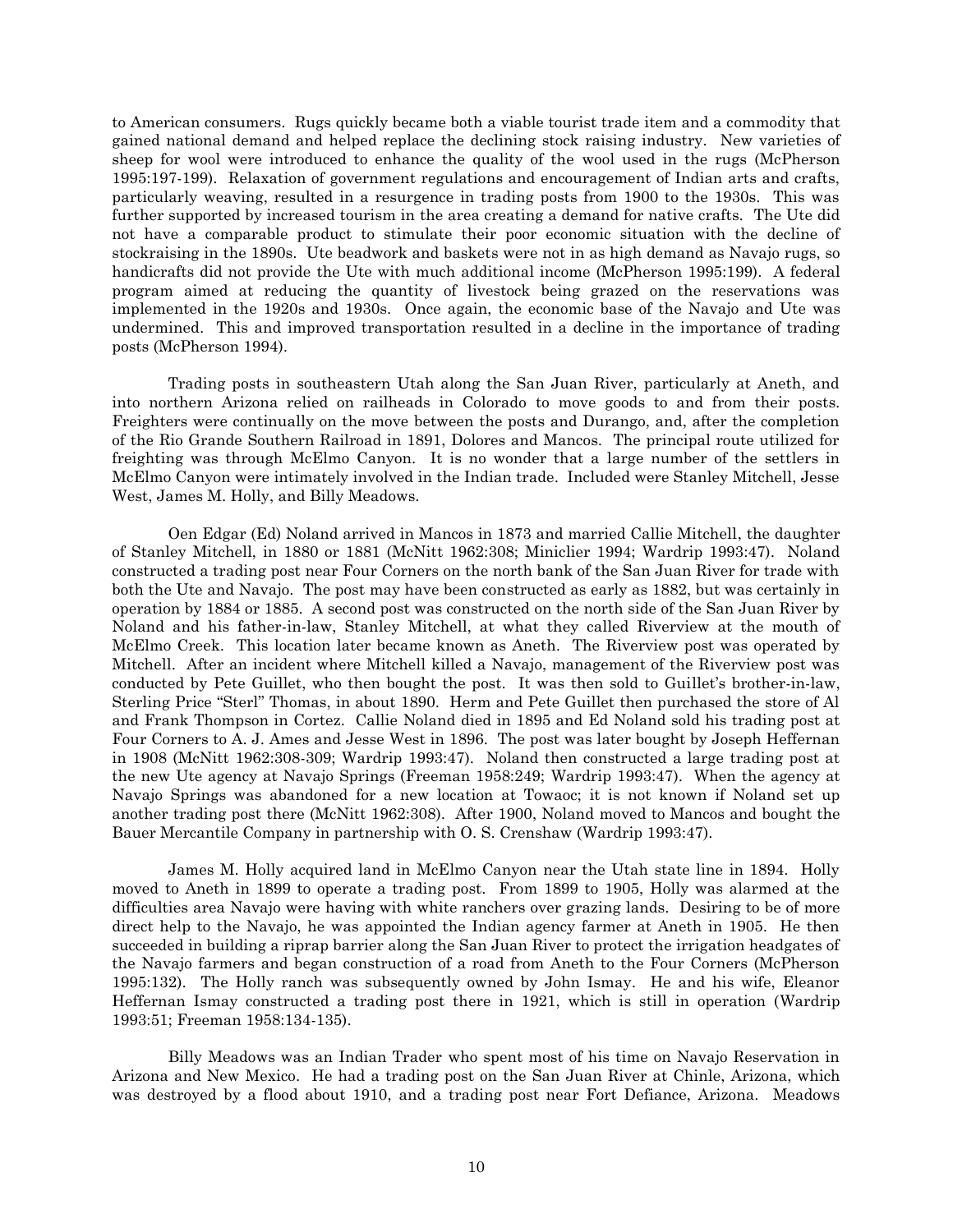moved to the lower Montezuma Valley in 1902 and into lower McElmo Canyon in 1913, where he built a new trading post. The post was operated by Andy Hooper. It was owned by Ed Jeters in the 1930s and was last operated by Dick Wilson, when it was known as the Wilson Trading Post (Wallace 1979b:85-86; Wardrip 1993:50).

Hall's Trading post in upper McElmo Canyon was built by Ernest and Pocohantas Cabel Hall. It is not known when the post was established, but seems to have been in operation through at least the 1930s (Wardrip 1993:51). Their daughter, Lillian Ardella Hall, married Luther Veach, a prominent sheep rancher in the McElmo Canyon area (Veach 1979:81-82).

# <span id="page-13-0"></span>**Cattle Industry**

Initial use of the land encompassing the Canyons of the Ancients National Monument by Europeans was for cattle grazing. Following the Civil War, large herds of cattle were established in Texas. Expansion of railroad lines westward, beginning with the Transcontinental Railroad in 1869, facilitated the transport of cattle to eastern markets. Seeking economical ways to get their animals to market, cattlemen in Texas began driving their animals northward to railheads that gradually extended southward and westward into Kansas and eastern Colorado. With good market conditions, Texas cattlemen sought additional grazing lands, resulting in their driving large numbers of cattle into southeastern Colorado and New Mexico in the 1870s. In the late 1870s, grazing land in southwestern Colorado and southeastern Utah began to be coveted. This was initially tempered by most of southwestern Colorado being Ute Reservation land and by the remoteness of southeastern Utah. Southeastern Utah was expanded into by Mormon cattlemen as early as 1877 with an eye toward selling beef to the mining settlements of the San Juan Mountains. The first to bring large numbers of cattle to the region were Philander Maxwell and Dr. William (Billy) McCarty, who brought 2,000 head of cattle into the Las Sal, Utah area in 1877 (Silvey 1990). In 1868, I. W. Lacy and L. G. Coleman organized the L.C. Cattle Company and moved cattle from Texas to Colfax County, New Mexico in the early 1870s. In 1879, Lacy moved the L. C. Cattle Company to Chaco Canyon and then onto non-Reservation lands in southwestern Colorado. By 1880, they had expanded their range into the Blue Mountains of southeastern Utah, and the company established its headquarters on Recapture Creek (Palmer 1990). Joining the L. C. Cattle Company in southeastern Utah in 1880 was the Kansas-New Mexico Cattle Company, better known as the Carlisle Cattle Company, which brought 7,000 head of cattle from New Mexico. The Carlisle Cattle Company was an English syndicate headed by Edmond and Harold Carlisle. Their northern headquarters was 6 miles from present Monticello and they maintained winter grazing land in northern New Mexico, centered on Gallegos Canyon, resulting in their large herds passing through the Montezuma Valley and town of Mancos twice a year. By 1881, the company had illegally fenced a large amount of the range in the Blue Mountain area. Clearly, cattle and cattlemen encroached on the Ute Reservation in southwestern Colorado at this time, resulting in conflict between the two groups.

With the removal of the Ute from nearly all of western Colorado in late 1881, barriers to expansion of the cattle industry to southwestern Colorado were eliminated and the L. C. and Carlisle Cattle Companies filled the range from Bluff, Utah to the Montezuma Valley of Colorado (Kutac 2001; McNitt 1962:296; McPherson 1995:172; Powell 2003). Nearly instantaneous extension of railroad lines to Durango and through the Uncompahgre Valley facilitated the transport of animals to eastern markets, further enhancing the ranching opportunities of the region.

Mormon settlers in the Bluff area moved to secure their own cattle range in 1886. Francis Hammond, president of the San Juan Stake, organized the Bluff Pool as a cooperative cattle ranching effort designed to out compete outside non-Mormon operations in the area (Powell 2003). He bought a ranch in Mancos to finance an irrigation system on White Mesa to prevent entry there by the L. C. Cattle Company. He then had riders from the Bluff Pool patrol the east side of White Mesa to prevent L. C. Cattle Company cattle from entering. The Bluff Pool petitioned the Utah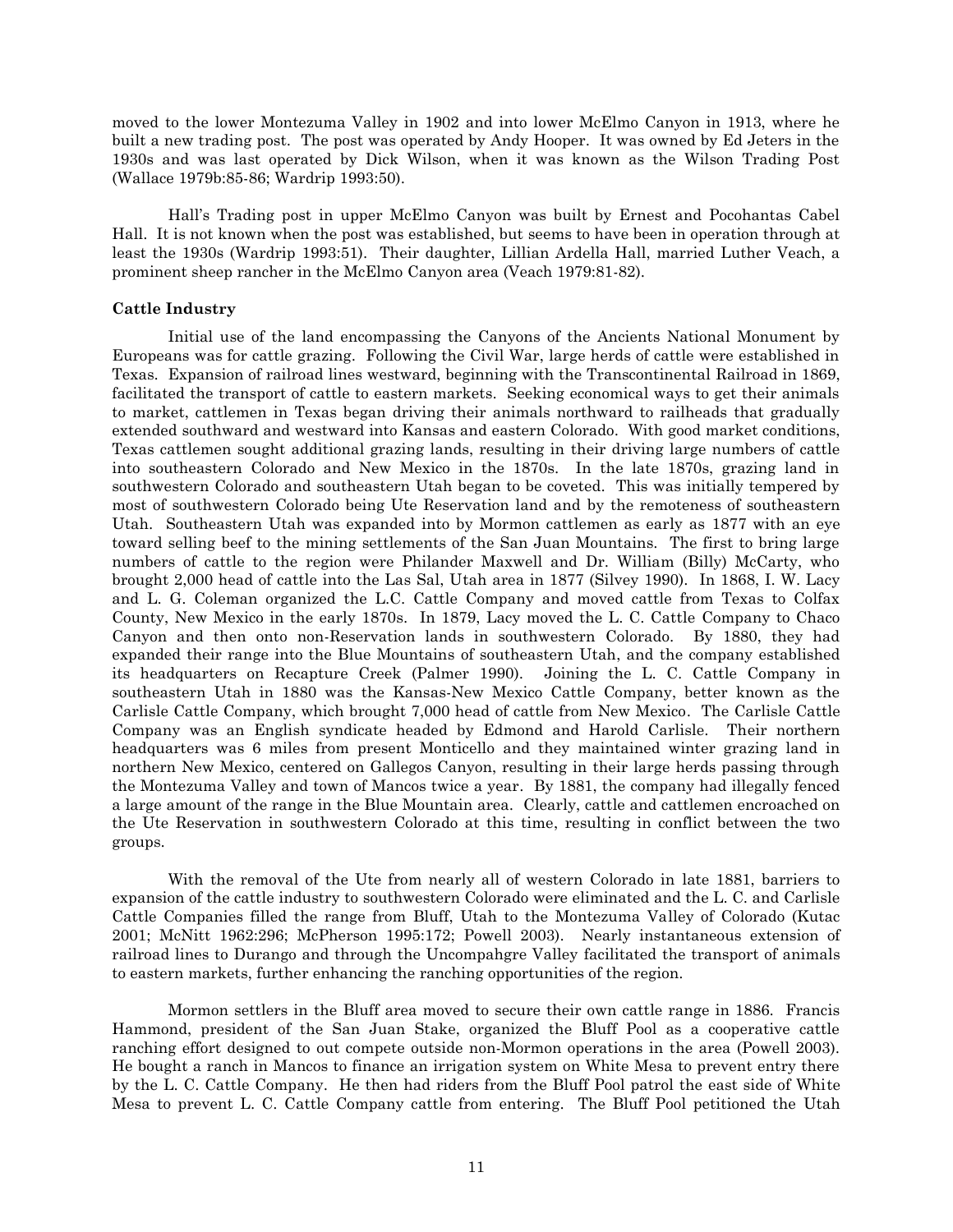Legislature to tax all cattle coming into Utah from Colorado. Despite taxation, the rangelands of southeastern Utah were considered to be inexpensive and cattlemen from Colorado utilized southeastern Utah for winter range. The settlers at Bluff encouraged other Mormons to come to the area in order to fill the range with Mormon cattle. Disputes and conflicts between Mormon and non-Mormon cattlemen continued into the 1890s (McPherson 1995:172-173; Hurst 2003).

The L. C. Cattle Company was probably the most prominent cattle operation to use the land that is currently the Canyons of the Ancients National Monument. Upon entering the region in 1879, the herd was in the charge of Henry Goodman. When I. W. Lacy was killed by Dan Howland at Fort Lewis in 1881, his wife Heddie Brumley Lacy, called upon her brothers, John, Irvin, and Bill Brumley, to help her keep the cattle operation running. They arrived in 1882 and 1883 and moved the headquarters of the operation to Brumley Draw, in the vicinity of present Lewis. Perhaps not coincidentally, Roundup Junction, just south of Lewis and Brumley Draw reportedly was where the large cattle companies of the region sorted their cattle during the annual roundup (Fred Blackburn relating information from informant John Redd of Monticello, Utah, to Jon Horn, August 1, 2004). The cattle headquarters was subsequently moved to the Big Bend of the Dolores (Freeman 1958:143; Wardrip 1993:128). With the arrival of the Brumleys, Goodman went into the cattle business on his own.

Cattle prices were high in the early and middle 1880s, but dropped drastically in the late 1880s. Sheep were introduced on the range in southwestern Colorado and southeastern Utah in the middle 1880s by cattle operations as a diversification measure. Severe overgrazing by enormous numbers of cattle and sheep in the 1880s and early 1890s, and a 10-year-long drought culminating in 1896 resulted in starvation of animals on the range in southeastern Utah and, presumably, southwestern Colorado (McPherson 1995:174-176). The Carlisle brothers began reducing their holdings in 1892 and had completely sold out by 1910. The L. C. Cattle Company sold 22,000 animals, between 1891 and 1893, and evidently left the area in 1897 with 10,000 head of cattle. Poor economic and range conditions affected Mormon ranchers as well. In 1895, the sheep portion of the Bluff Pool was sold to L. H. Redd, Jr. and Hanson Bayles. The cattle portion was sold to the Scorup brothers in 1898 (McPherson 1995:149, 172-173; Hurst 2003).

The demise of the large, monopolistic cattle companies of the region provided an opportunity for smaller ranchers to step in and utilize the public domain for grazing into the early 1930s. In addition, construction of the Rio Grande Southern Railroad, in 1890, provided a stimulus for ranching because livestock could be sent to market from the more accessible shipping points of Dolores and Mancos. Many of the cattle ranchers that filled the void left by the large cattle operations were former employees, some were new arrivals. Included were Henry Goodman, John Brumley, Bill Graham, Jim Morrison, Elbert Nunn, George Sam Todd, "Squire" Wallace, James Gawith, Adam Lewy, Ellsworth Porter, James Phillip Belmear, and Bill McCabe (*Dolores News*, November 21, 1883; Dalrymple 2000; Waldrip 1993:128; McCabe 1979a:55-57, 1979b:61-62; Wardrip 1993:270). It appears that Utes were also able to capitalize on the situation to some extent. For instance, Jack House (later the leader of the Ute Mountain Utes) and Frank Pyle ran cattle from Dove Creek to the San Juan River in the early 1900s (McNitt 1962:310).

Grazing in the region continued largely along the pattern that had been established with the initial entry of cattle to the region in the late 1870s and early 1880s. Cattle and sheep were ranged in upland areas, such as the La Plata, San Juan, La Sal, and Blue Mountains during the summer months and then rounded up and trailed to winter ranges at lower elevations as far south as northern New Mexico and the San Juan River of southeastern Utah. The Canyons of the Ancients area was traveled through on the way to winter range farther south or served as winter range itself. Several trails through the Monument allowed for movement of animals to and from the winter range lands. McElmo Canyon was the primary travel route, but was also accessed from the north by four trails originating in the vicinity of Yellow Jacket and a trail down Trail Canyon. Use of the area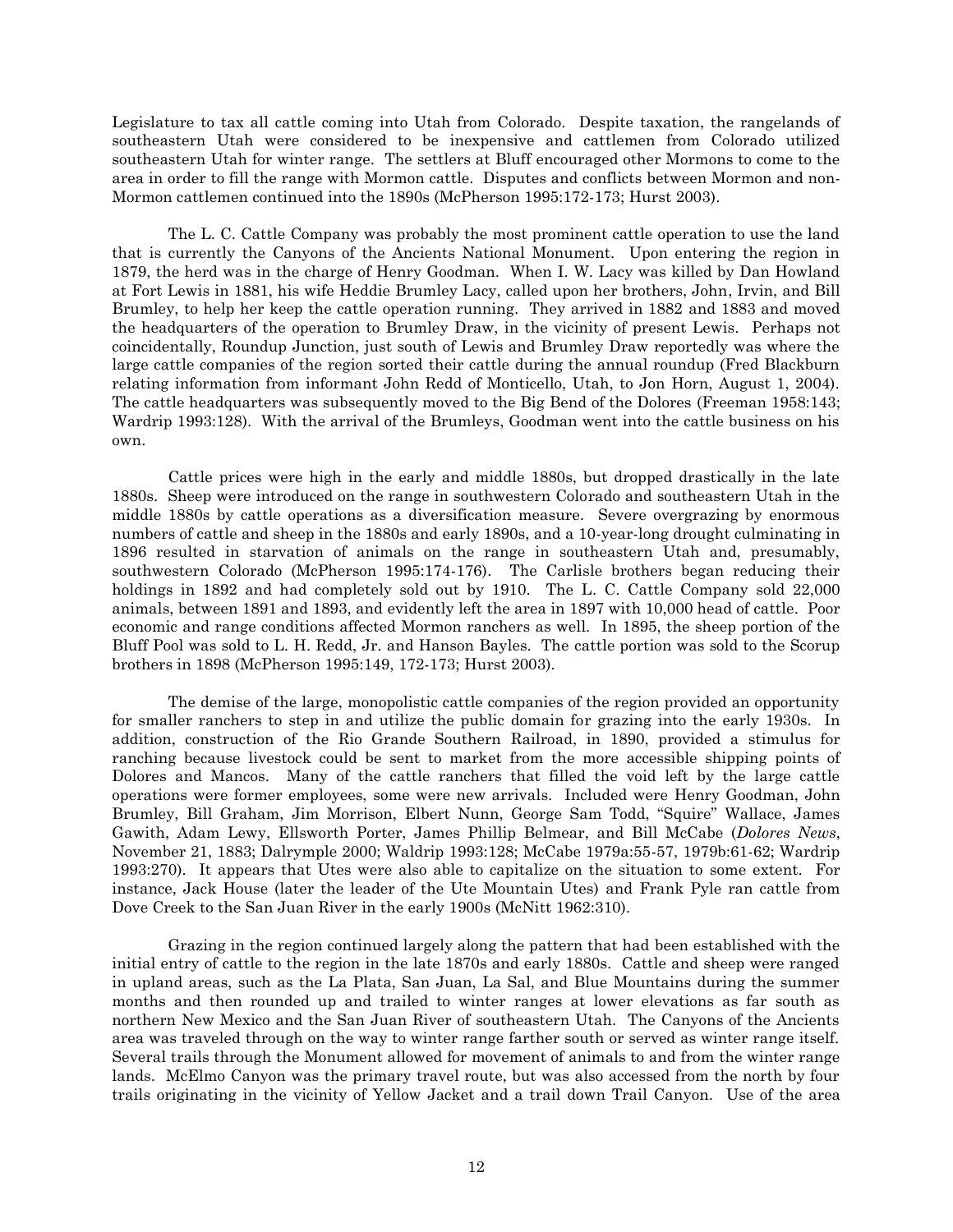remained unregulated until the implementation of the Taylor Grazing Act of 1934. As a result, grazing of the region remained heavy and resulted in continued deteriorated conditions. Water was a limiting factor in the region as well. Animals were held at reliable water sources, particularly at springs in McElmo Canyon, until sufficient snowfall, used by the animals for water, allowed their dispersal throughout the available range (Freeman 1958:112; 132-135). Through time, stock raisers switched back and forth between cattle and sheep, depending upon economic market conditions. Since World War II, the focus has been on cattle. Stock raisers hired Navajos and Utes as cowboys and sheepherders; some Hispanics and Basques were also hired as sheepherders, particularly by the Redd Ranches. Many of the Hispanic families that arrived to work as sheepherders from the 1910s to 1930s still reside in the area (Coffey 2003; McAfee and McAfee 2004; Tozer 2004a; Gardner and Gardner 2004).

Implementation of the Taylor Grazing Act of 1934 resulted in the establishment of advisory boards that provided for interaction between federal regulators and local ranchers in the designation of grazing allotments and their regulation. The Colorado District No. 4 Advisory Board was established for the entire southwestern portion of the state; the area later comprising all of the Montrose District of the Bureau of Land Management. Federal grazing lands, at that time, were under the jurisdiction of the Division of Grazing. The advisory boards were comprised of private citizens and representatives of the Division of Grazing. The initial meeting for District 4 was held in Norwood on October 14, 1935. Subsequent meetings in the 1930s and early 1940s were held frequently at various locations throughout the grazing district so as to be convenient for ranchers to attend. With the establishment of the Bureau of Land Management in 1946, which acquired the duties of the Division of Grazing, meetings were held regularly, but less frequently, and only in Durango.

At the time of the first meeting, there seems to have already been some division of grazing lands among the users. The intention of the advisory board was to regulate the number of animals and period of time animals were allowed on grazing lands, to administer range improvements, and to license users of the grazing lands (Colorado Grazing District No. 4 Advisory Board Meeting October 14, 1935; March 23-24, 1936). In order to administer the grazing lands under their jurisdiction, the board called for the collection and preparation of data in regard to the condition and carrying capacity of the grazing lands and to evaluate the commensurate and priority ratings of the various applicants for those grazing lands (Colorado Grazing District No. 4 Advisory Board Meeting March 24, 1936). There was a clear understanding that grazing lands were in poor condition, explained to be the result of recent drought and overgrazing (Colorado Grazing District No. 4 Advisory Board Meeting March 23, 1936; April 13-14, 1936). In order for an applicant for a grazing permit to be considered to have priority or commensurability, it was required that they have a working livestock operation that had been in place in 1932 and 1933, have ranch improvements, and previously had made use of the public domain for which an application was made (Colorado Grazing District No. 4 Advisory Board Meeting, August 3, 1936). A committee was appointed to cooperate with various agencies regarding the protection and care of wildlife; protection of deer and elk winter ranges were planned to result in grazing restrictions (Colorado Grazing District No. 4 Advisory Board Meeting, August 22, 1936).

The first meeting of the Advisory Board recommended temporary grazing licenses for the 1935 and that those licensed should be restricted to customary use with priority given to individuals with demonstrated use for a number of years prior to 1934. Segregation of ranges to prevent overstocking was recommended, as was the establishment of designated stock driveways. Because of the poor condition of the range, drastic action was recommended in limiting the amount of time stock was allowed to graze and to forbid lambing on the public domain (Colorado Grazing District No. 4 Advisory Board Meeting, July 22-24, 1935).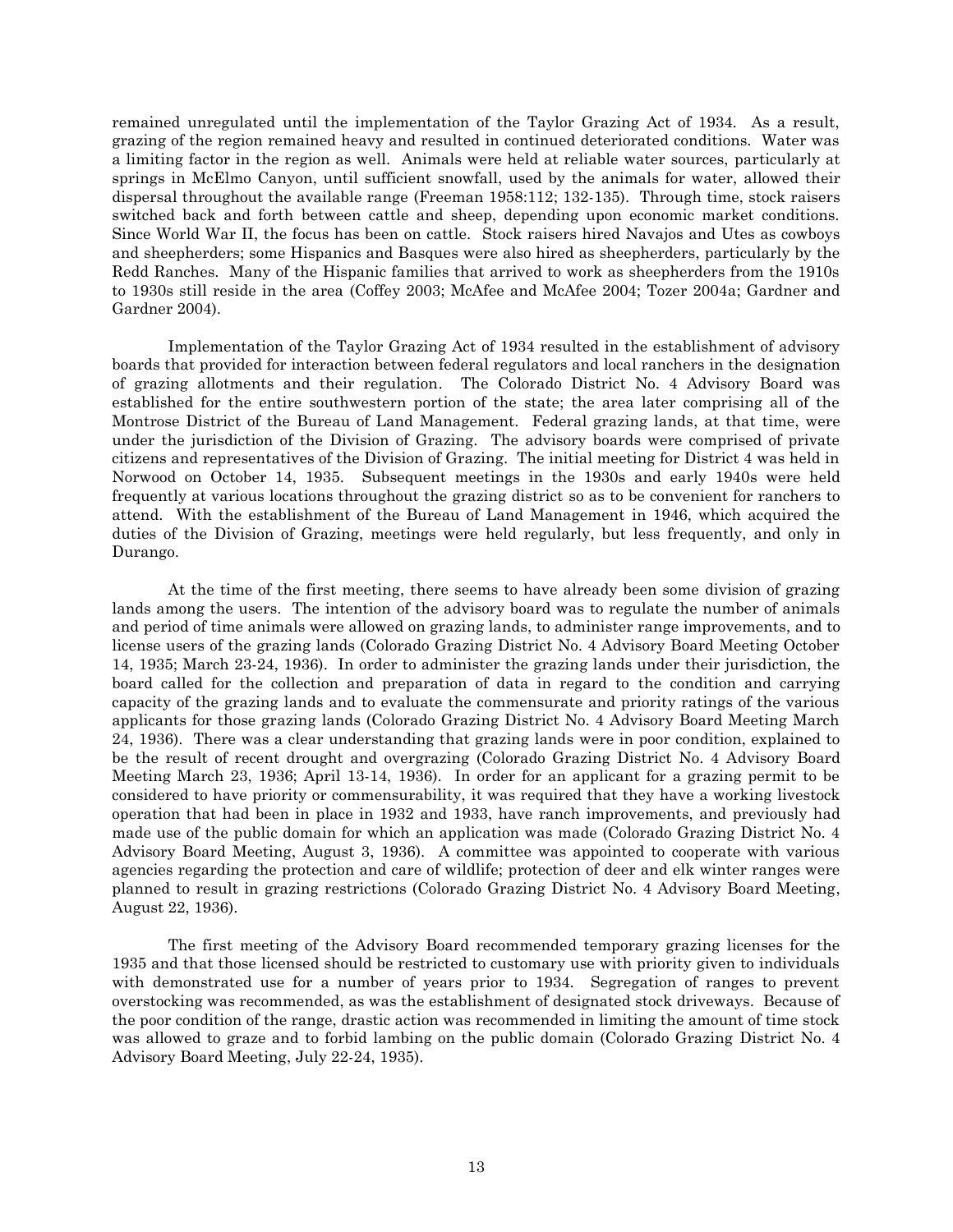Permittees within the current boundaries of the Canyons of the Ancients National Monument mentioned in the grazing board meeting minutes during the 1930s included Charles E. Blackmer of Cortez (sheep), J. C. and C. M. McClure [McCluer] of Cortez, Martin Silbo, W. R. Veach, Les Gawith (sheep), Walter Hall of Cortez, John Miller, John Ismay, Roy J. Retherford of Lewis, W. G. Rutherford of Lewis, Gladys Morrison, George Dalton and Sons of Monticello, Utah, Wm. E. Ragsdale, Victor C. Huskey, and W. T. Huskey (Colorado Grazing District No. 4 Advisory Board Meeting, August 4, 1936; August 21, 1936; March 30, 1938; December 13, 1938; January 5, 1939; June 21, 1939).

Charles E. Blackmer applied to graze 1,100 head of sheep on Cahone Mesa in Utah and Colorado in 1936; this was in line with his use of the range for the previous 20 years. The Blackmer Ranch was purchased by Alma J. "Japp" Redd in 1936, enabling him to be in line for a transfer of Blackmer's grazing permit. Redd had a large permit area along Lower Yellow Jacket between T. A. Cresto, Wallace Brothers, and Harry Morgan between McElmo and Yellow Jacket Creeks and southwest of Cannon Ball Mesa (Sections 10, 11, 25, and 26, T40N, R15W. Later, Redd acquired Bill Palmer's permit for the Little Cahone area (Sections 20, 21, and 29, T39N, R18W); acquired the permit to graze a large area in the Bridge Canyon area; acquired the permit of Les Gawith for the Moccasin, Yellow Jacket, and Burro canyons area, in addition to other grazing lands to the north of the current Monument (BLM, Sherman and Norman Zwicker file [Burro Point Community 8000 and Burro Individual 8041]). Les Gawith started in the sheep business in 1927 or 1928. He began with 400 sheep and wintered about 1,200 in Utah in 1932 and 1933. He began using the current Monument area for winter grazing in 1934 and used the West Dolores River area for summer range. By 1938, he had about 2,000 sheep (Colorado Grazing District No. 4 Advisory Board Meeting, March 30, 1938). W. G. Rutherford of Lewis began grazing sheep in Squaw and Papoose Canyons in 1931 (Colorado Grazing District No. 4 Advisory Board Meeting, March 30, 1938).

In 1940, grazing permits for 10-year-long periods began to be issued by the Grazing Service, rather than by the advisory board (Colorado Grazing District No. 4 Advisory Board Meeting, February 6-7, 1940; February 8, 1940). Individuals mentioned as grazing within the current Monument boundaries in the 1940s included Theodore J. Rodewald of Ackmen, Roland Schneider of Ackmen, C. W. Ayers of Cahone, Virgil E. Bane of Ackmen, Craig Williams of Dove Creek, Frank L. Royce of Cortez, Boyd Hall of Cortez, Mary Taylor of Cortez, Harold McComb of Cortez, Warren Pyle of Cortez, Gardner Brothers of Dolores, Bill Palmer of Pleasant View, A. H. Bradfield of Cahone, Ray Ismay, Julian Edmonson of Cortez, Ray Ismay, Roy J. Retherford of Lewis, Charles Stiles [Styles] of Cortez, Craig William of Dove Creek, A. C. Watkins of Dove Creek, Harold McComb of Cortez, C. C. Hudgens of Dove Creek, A. C. Elliot of Cortez, Lowell E. Truelson of Cortez, Mrs. J. W. Jordan, George S. Gardner of Dolores, Charles E. Blackmer of Cortez, T. A. Cresto, and W. R. McCabe (Colorado Grazing District No. 4 Advisory Board Meeting, June 22 1940; March 7, 1940; March 7, 1942; November 11-12, 1942; April 3-4, 1944; April 28, 1944; February 16, 1945; November 7, 1945; January 7, 1948). In 1945, Millard Steerman acquired the ranch of R. R. Carpenter and was granted Carpenter's permit to graze on the public domain (Colorado Grazing District No. 4 Advisory Board Meeting, September 21, 1945).

Individuals mentioned as grazing on the present Monument in the early 1950s included John Ismay, Alma Redd, T. A. Cresto, Fred Blackmer, Mr. Baird, and Irma Ruth and W. O. Rutledge (Colorado Grazing District No. 4 Advisory Board Meeting, September 15, 1950; April 22, 1954; April 4, 1955; September 28, 1955).

The minutes of the Grazing District are not very specific as to who was grazing where or for the number of animals and period of time grazing was permitted. Lands in and around the current Canyons of the Ancients National Monument were generally referred to as the "McElmo Unit" in the early grazing records. Some of the allotments were specified geographically and, later, under the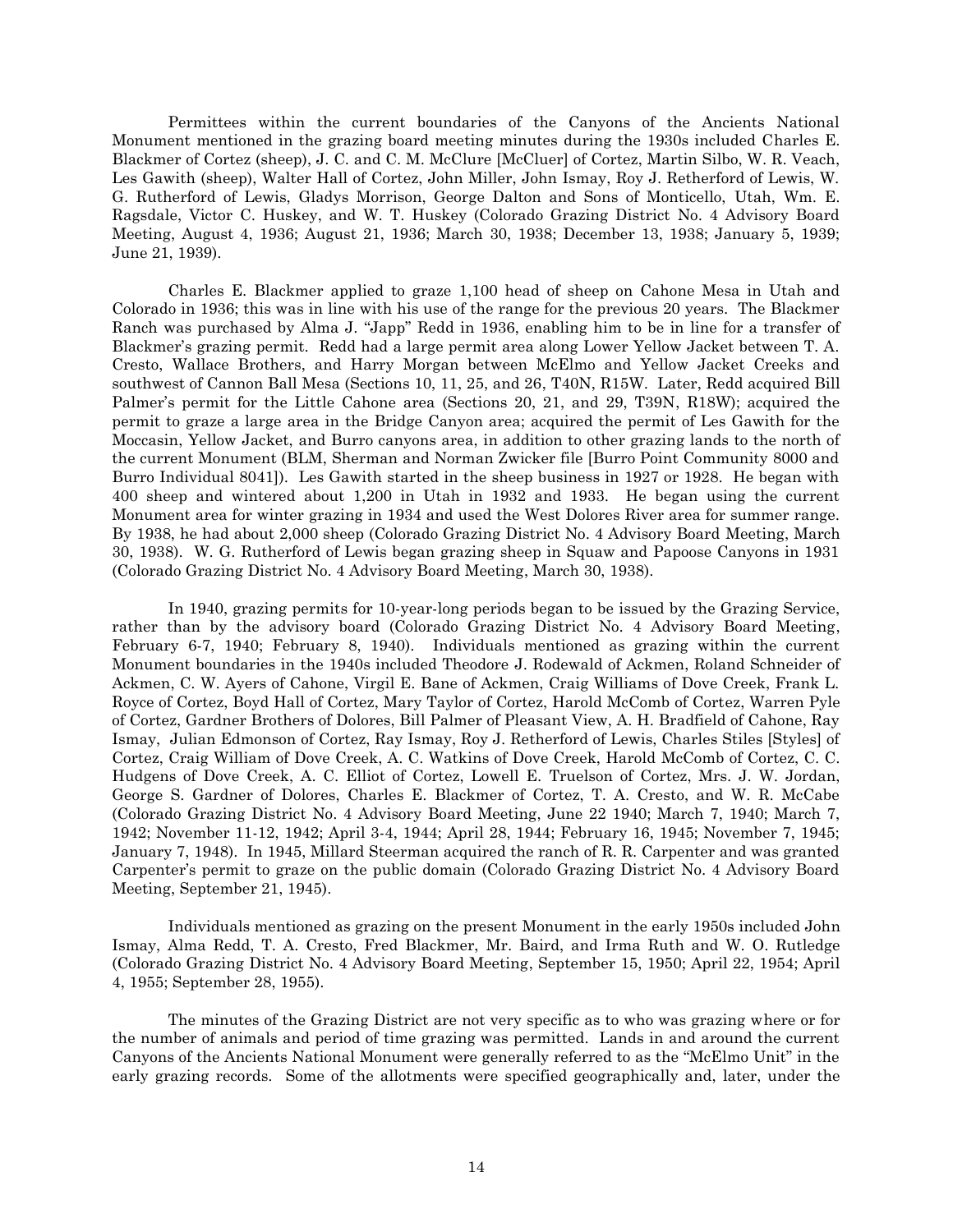jurisdiction of the Bureau of Land Management, by the permittee's name. In 1999, the allotments were given geographic names.

Currently, 174,108 acres within the Canyons of the Ancients National Monument boundaries are under grazing permits, which accounts for 95 percent of the Monument. Of these 159,696 acres are managed by the Bureau of Land Management, accounting for 97 percent of the land in the Monument under their jurisdiction and 14,412 acres on private land, accounting for 76 percent of the private land within the Monument. None of the National Park Service land in the area is included in grazing permits. There are 28 allotments permitted to 22 individual livestock operations. The permits enable livestock to be grazed on the Monument from November 15 to May 30 of each year. No grazing occurs between June 1 and November 14. Grazing has continued much as it had prior to the establishment of the Monument.

The grazing allotment case files at the Bureau of Land Management office in Dolores contain some historical information pertaining to grazing of the current Monument area since the implementation of the Taylor Grazing Act:

#### <span id="page-17-0"></span>*Lower McElmo Allotment*

A permit was issued on September 18, 1963 to James H. Cline for what is currently known as the Lower McElmo Allotment. Cline was permitted to graze 1,000 sheep between December 1 and April 15 of each year (BLM, James H. Cline file [Lower McElmo 8011]). Currently, the allotment is utilized by Richard Parry of Foxfire Farms, Inc. (Mike Jensen, Bureau of Land Management, to Jon Horn, September 7, 2004).

#### <span id="page-17-1"></span>*Lower Aztec Canyon Allotment*

A permit for what is now known as the Lower Aztec Canyon Allotment was issued for seven animals to Boyd Hall on March 19, 1935. The permit transferred to W. R. McCabe in 1940 and then to Vance McCabe in 1961. On October 26, 1994, the permit transferred to Jerry Jones. At that time, the boundary of the permit area was modified and the number of permitted animals increased to 12 (BLM, Jerry and Carol Jones file [Lower Aztec Canyon 8039]).

#### <span id="page-17-2"></span>*Aztec Canyon Allotment*

Terzo A. Cresto was issued a permit for 63 animals in what is now known as the Aztec Canyon Allotment on December 26, 1956. The permit transferred to G. Steerman on April 25, 1962 and the number of animals was increased to 102. The permit transferred to Johnny Green on March 15, 1979 and then to James A Black on October 26, 1982 (BLM, James A. Black file [Aztec Canyon]).

#### <span id="page-17-3"></span>*Yellowjacket Canyon Allotment*

What is currently known as the Yellowjacket Canyon Allotment is comprised of several early allotments that transferred from Leslie Gawith to Alma J. Redd on January 15, 1945. Originally 536 animals were permitted in the allotment, which was then reduced to 87 in 1962. This may represent a shift from grazing sheep to cattle. The permit transferred to James H. Fulton on February 18, 1977 and then to Harold A. Mackay on April 21, 1995. Robert P. and Mary J. Johnson acquired the permit on December 4, 1995 (BLM, Robert P. and Mary J. Johnson file [Yellowjacket Canyon 8057]).

#### <span id="page-17-4"></span>*Cross Canyon Allotment*

The Cross Canyon Allotment is currently permitted to Majors Limited Liability Company, which acquired it from Richard C. Perkins (Mike Jensen, Bureau of Land Management, to Jon Horn, September 7, 2004). The allotment is comprised of the former McClean Basin, Plateau, Little Cahone, Cross Canyon, and Mt. Elliston allotments. The Plateau allotment dates to 1934. F. A. Cline's permit to graze 1,680 animals and W. L. Wallace's permit to graze 254 animals was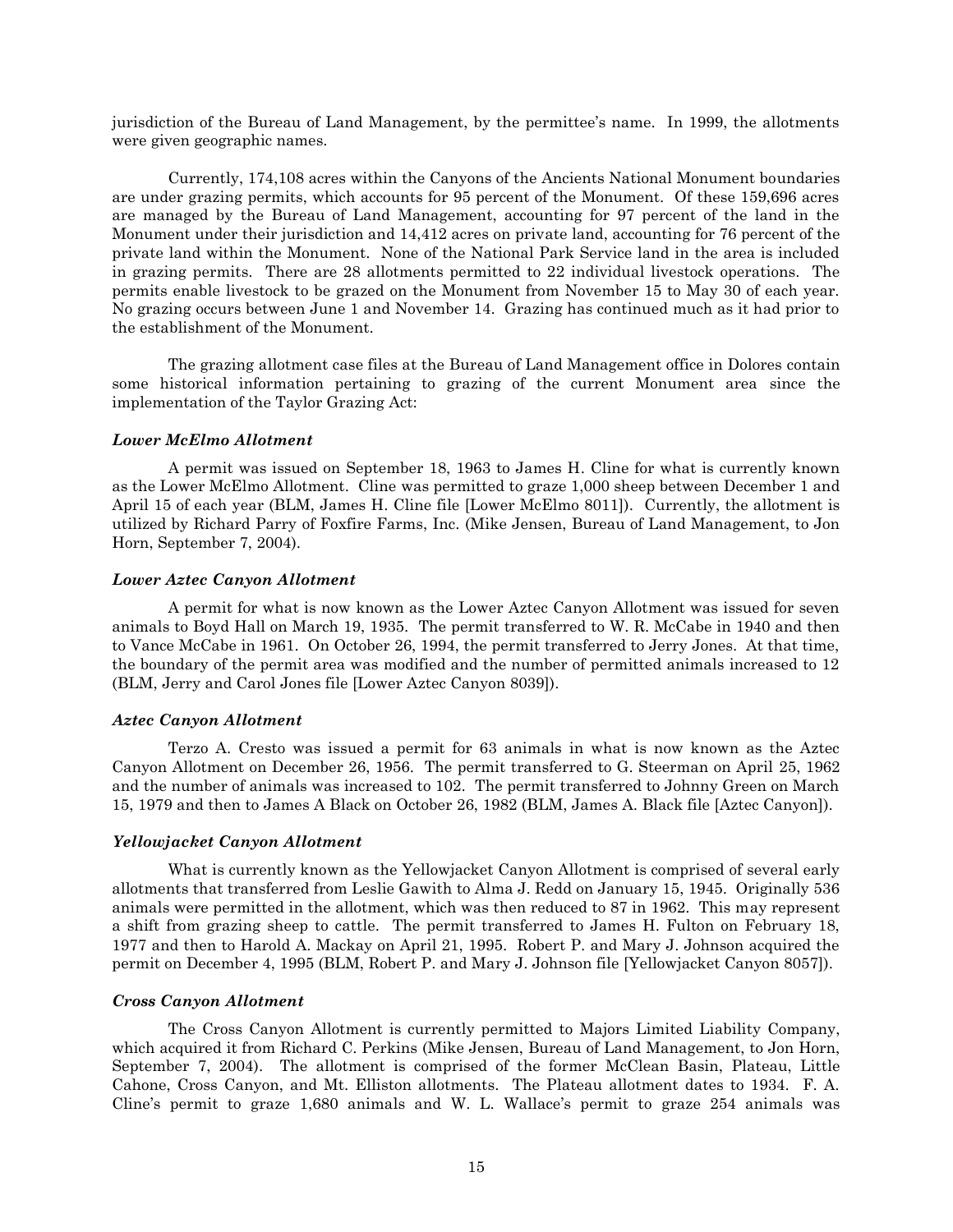transferred to the H. C. Perkins Sheep Company in 1957. The permit transferred to Richard C. Perkins in March 1959. The Little Cahone allotment was originally permitted to Bill Palmer in 1942 for 98 animals. Portions were sold to Gordon and Lisle Adams June 25, 1956 and Alma J. Redd on June 30, 1956. These were then transferred to Perkins on February 27, 1961. The Mt. Elliston allotment was formed from part of Plateau Creek allotment when it transferred from Harold Redd to Perkins on September 6, 1995 (BLM, Richard Perkins file [Cross Canyon and McLean Basin]).

# <span id="page-18-0"></span>*Alkali Allotment*

The Alkali Allotment was formed when Richard Perkins transferred 2,422 animal units from the Cross Canyon allotment to John and Margaret Black in 1981 (BLM, Richard Perkins file [Cross Canyon and McLean Basin]).

# <span id="page-18-1"></span>*Trail Canyon and Goodman Allotments*

What is currently known as the Trail Canyon and Goodman Allotments date to August 17, 1943 when the area was permitted to R. R. Carpenter. The permit for 220 animals transferred to Millard Steerman in 1945; the number of animals permitted was reduced to 162 in 1962. On April 17, 1978, the permit transferred to Reece and Leslie Malles, who then transferred it to Bill and Roscoe Rose on December 3, 1996 (Colorado Grazing District No. 4 Advisory Board Meeting September 21, 1945; BLM, Rose file [Trail Canyon 8024 and Goodman 8078]).

# <span id="page-18-2"></span>*East McElmo Creek Allotment*

George Luther Veach was permitted for 1,300 sheep in 1935 for what is now known as the East McElmo Creek Allotment; he also grazed sheep on the north side of Mesa Verde National Park. In 1945, he acquired the permit of W. E. Hall, enabling him to graze a total of 1,800 sheep between December 1 and April 30. Veach acquired the permit of W. E. Porter in 1950, resulting in his ability to graze 2,200 sheep. The grazing land acquired from Porter was evidently later sold by the government, resulting in a reduction in the number of animals Veach was able to graze. Darrel Veach, G. L. Veach's son, seems to have taken over the allotment, but not in any official way. In 1999, Darrel Veach's sons, Casey and Corey, continued the family's use of the allotment, which was formally permitted to them in 2000 (BLM, Veach file [East McElmo Creek 8033]).

# <span id="page-18-3"></span>*Hamilton Mesa Allotment*

The Hamilton Mesa Allotment is currently used by Steve, Tim, and Jay Wallace, sons of W. Wesley Wallace. The Wallaces acquired the permit for the allotment from the Miller family (Mike Jensen, Bureau of Land Management, to Jon Horn, September 7, 2004). John T. Miller first acquired grazing privileges in the area when he bought a ranch in McElmo Canyon from John Ismay in 1938. John T. Miller was the son of I. O. and Eleanor Miller, early residents of Arriola. He married schoolteacher Josephine Smith in 1911 and they had five children. Josephine died of an infection in 1919. Before going into the livestock business, Miller did wheat threshing, worked on the construction of Narraguinnep Reservoir, farmed near Yellow Jacket and Arriola, and worked as a cowboy for other ranchers, including the McClures and Blackmers. (Nix et al. 2004). The allotment later passed to his sons, John H. and Robert E. Miller.

# <span id="page-18-4"></span>*Sandstone Allotment*

Roy Retherford received a permit to graze 1,050 sheep and six horses in Sandstone, Mockingbird, and Woods Canyons between December 1 and May 1 in 1936 after having been rejected for a permit in 1935. On October 16, 1940, he purchased the permit of D. M. and C. M. Johnson for 40 cattle and three horses. He then acquired a permit held by a Mr. Womack for 60 animals in December 1942 and the permits of C. M. and J. C. McComb and C. E. Blackmer for 250 cattle on December 26, 1945. Much of his permitted area was transferred to Wesley Wallace in 1976. The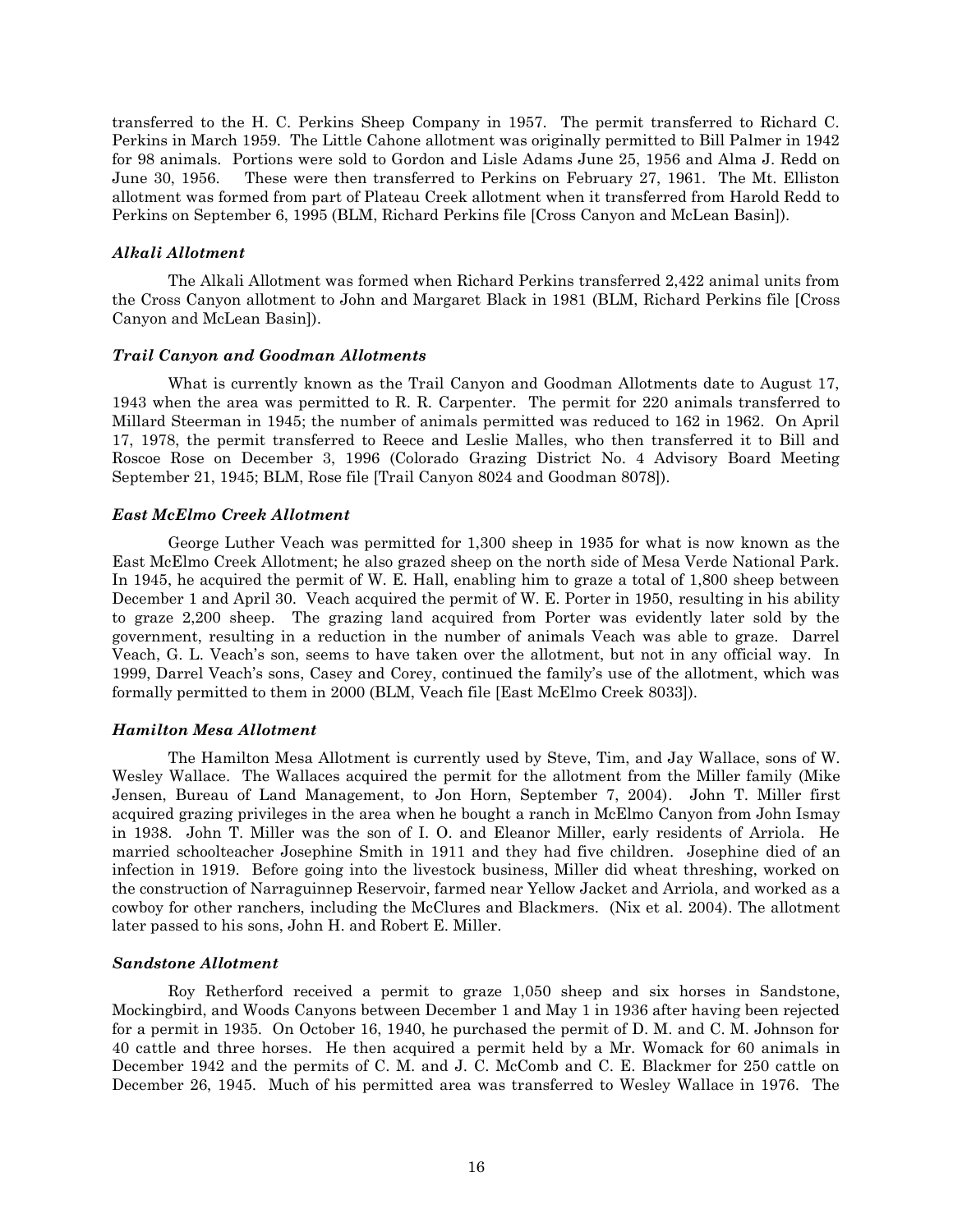remainder, presently known as the Sandstone Allotment, was transferred to T. Dodd and Glenna Harris in 1988 (BLM, Harris file [Sandstone 8013]).

### <span id="page-19-0"></span>*Burro Point Community and Burro Individual Allotments*

A portion of what is currently known as the Burro Point Community and Burro Individual Allotments was permitted to E. A. Porter in 1935, when the area was known as the McElmo Common Allotment. Porter transferred his permit to William, Charles, and Nathan A. Porter in 1938. Another portion of the current allotment was transferred by Martin Silbo to Eldon Zwicker in 1939. By 1957, the area was being grazed by Walter Hall, Nathan A. Porter, and Eldon Zwicker. The portion held by Nathan Porter was acquired by Dwight Wallace in 1960. Eldon and Lila Zwicker obtained the permit to graze the northwestern portion of the Burro Point Community from Alma J. Redd, but the date is unknown; it was probably in the late 1950s or 1960s. Zwicker also seems to have acquired Walter Hall's grazing privileges in the Burro Point Community at about the same time. Eldon Zwicker transferred his permit to Sheldon and Sherman Zwicker, his two oldest sons, in 1970. Eldon Zwicker acquired the grazing privileges of Robert A. Wright in either the Burro Point area or Cannon Ball/Yellow Jacket area in 1973. All of the Zwicker grazing privileges transferred to Sherman Zwicker in 1979 and transferred back to Eldon Zwicker in 1983 (BLM, Sherman and Norman Zwicker file [Burro Point Community 8000 and Burro Individual 8041]). Currently, the Burro Point Community Allotment is permitted to three entities: Sherman and Norman Zwicker; Casey Veach; and Steve, Tim, and Jay Wallace. Casey Veach acquired Sheldon Zwicker's portion of the permit through a base property lease. Steve, Tim, and Jay Wallace acquired the permit for a portion of the Burro Point Community through a base property lease with Jackie Wallace and the permit for the Burro Individual Allotment through a base property lease from Jackie Wallace and Stan Wright (Mike Jensen, Bureau of Land Management, to Jon Horn, September 7, 2004).

### <span id="page-19-1"></span>*Range Improvements*

Part of the role of the grazing district advisory board and the Division of Grazing was to administer improvements such as fences and reservoirs to enhance and improve the range. Few projects are documented in the records, however. It is uncertain if this is an indication that few projects were undertaken or if improvements were generally considered to be commonplace and did not merit mention in official records. The only project known to have been constructed during the period of oversight by the Division of Grazing was construction of Little Cahone Lake Reservoir by the Civilian Conservation Corps (CCC) in 1939. The work was conducted for the U.S. Government to provide livestock watering. Work commenced on June 6, 1939 and resulted in the construction of an 8.2-foot-tall dam designed to retain slope runoff in a reservoir with a capacity of 135,401 cubic feet. The reservoir was constructed at a cost of \$1,705 (Montezuma County Clerk's Office, Plat Book 5, Page 20). It appears that the CCC from a Division of Grazing camp near Ackmen conducted a considerable number of range improvements in the area, including stock water developments and construction of corrals (White and White 2003; Harris and Harris 2004; Gardner and Gardner 2004). However, records of these improvements no longer seem to exist.

After the establishment of the Bureau of Land Management, a few more water projects were documented, but these are still few in number. The first was the Redd Ditch, constructed in May 1949 by Alma J. Redd at a cost of \$5,000. The 20,901-foot-long, 1.5-foot-deep, and 3 to 6-foot-wide ditch had its headgate on the south bank of Yellow Jacket Creek near the west quarter corner of Section 30, T36N, R19W (Montezuma County Clerk's Office, Plat Book 6, Page 24). On October 4, 1951, Eldon Zwicker applied for a permit to construct five reservoirs on land he was permitted to graze. Two reservoirs were in Section 28, T36N, R18W, one was in Section 20, T36N, R18W, and one each were in Sections 13 and 24, T36N, R19W (BLM, Sherman and Norman Zwicker file [Burro Point Community 8000 and Burro Individual 8041]; BLM, Range Improvement File, Project No. 230434). A third project was Steerman Reservoir, constructed February 3, 1953 by Millard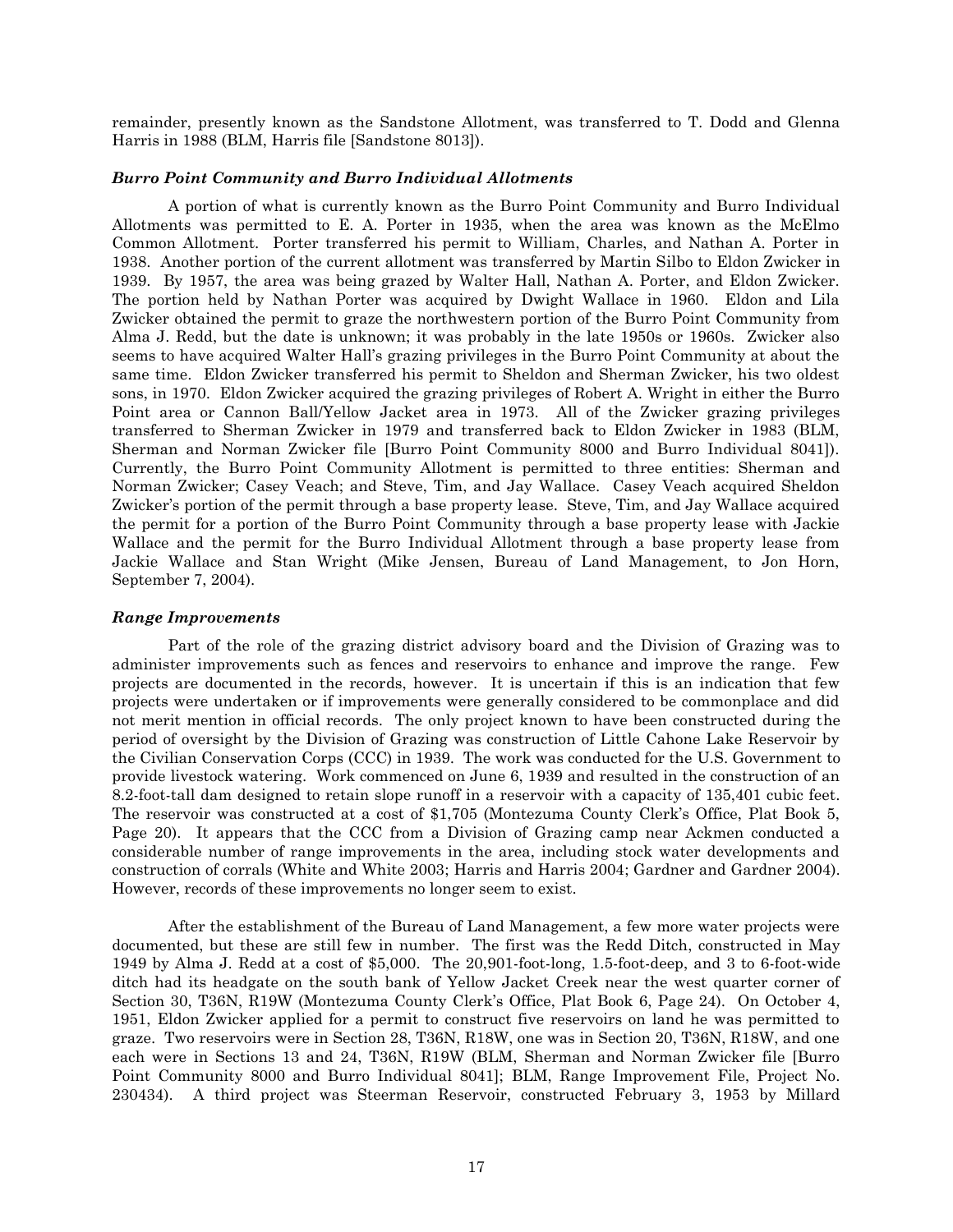Steerman in the southeast quarter of Section 21, T36N, R17W. This was a small stock pond with a capacity of 2 acre feet of water (BLM, Range Improvement File, Project No. 230043). The only other early range improvement that is documented is the chaining in the Burro Point allotment in 1963 and 1968 (BLM, Sherman and Norman Zwicker file [Burro Point Community 8000 and Burro Individual 8041]). Numerous stock water and fencing improvements were made in the 1960s and 1970s, but these are not yet considered to be historic.

# <span id="page-20-0"></span>**Historic Native American Conflicts**

Problems with the Ute, Navajo, and Paiute were most pronounced in southeastern Utah, where band and tribal affiliation was often obscure and relinquishment of tribal land sovereignty unsettled. This led not only to conflict between Native Americans and Euroamerican settlers, but between Indian groups with contrasting uses of the land, particularly as the available land base shrank and environmental changes occurred as a result of overgrazing, beginning in the late 1870s and early 1880s. Overgrazing by large cattle companies and herds of Navajo sheep radically changed the ability of the Ute and Paiute, in particular, to conduct their traditional hunting and gathering subsistence. Although the greatest impacts of these changes were felt in southeastern Utah, similar challenges were met by the Ute in the southwestern portion of Colorado, including the Canyons of the Ancients area, where Utes ranged off of their reservation and were able to practice traditional hunting and gathering activities. The example of Jack House teaming with Frank Pyle in the early 1900s, grazing animals in the Dove Creek area prior to agricultural settlement is a reflection of extended use of the public domain by the Ute off of the reservation.

A well-documented altercation between cowboys in southwestern Colorado and southeastern Utah and Paiute and Ute Indians took place in 1881, resulting in what has been termed the Pinhook Massacre. On April 30, 1881, R. W. May and Frank Smith went to John Thurman's cabin at what is now known as Burnt Cabin Springs and discovered Dick May and John Thurman had been killed by Indians, the cabin burned down, and the horses they had been caring for driven away. Despite being on the Ute Reservation, Thurman's camp had been used as a wintering place for local cowboys and Thurman had been caring for horses belonging to J. B. Alderson there. The Indians implicated in the murders and destruction were reportedly Paiute, who were joined soon thereafter by Uncompahgre Utes (Daughters of Utah Pioneers 1972:38). Soon after the discovery of the bodies of May and Thurman, a roundup of cattle in the Blue Mountains of Utah began. During the roundup, Mike and Pat O'Donnell, Spud Hudson, Charley Johnson, Louis Paquin, Al Nunn, George West, and Dave Willis were attacked by Indians; one of the attackers was killed. The roundup ceased and men went to the Big Bend of the Dolores (now under McPhee Reservoir) to get volunteers to fight the Indians. Volunteers included Hiram H. Melvin, Tom Click, Billie May, and Jordan Bean from the Big Bend, Dave Willis, Tom Pepper, Jess Seeley, and Hi Barber from Mancos, Marion Cook, Harg Eskridge, and Ike Stockton from Durango, Wiley and H. S. Tartar, T. C. and D. G. Taylor, Tim Jenkins, Billy Parks, Jimmie Heaton, Charley Reynolds, Jimmie Hall, Jack Galloway, Bill Dawson, Mr. Purdy, Ed Summers, Bill Robins, and Tex La Fone, who met at Big Bend on May 31 and headed to the Blue Mountains the next day (Bean 1943:19-20). The Indians were pursued to the La Sal Mountains and a running battle was held across Wilson Mesa and into the Pinhook Valley, where several of the pursuers were killed (Daughters of the Utah Pioneers 1985:11-12; Silvey 1990; Peterson 1975). After having been badly beaten, the cowboys retreated to Spud Hudson's cattle camp at present day Monticello and returned to Big Bend by way of Piute Springs and Cross Canyon (Bean 1943:23-24).

Under the 1880 treaty that resulted in the removal of all but the Southern Utes from Colorado, the Southern Utes were placed on a narrow reservation along Colorado and New Mexico border in late 1881. There was no requirement that the Ute remain on their reservation and Utes could leave the reservation with the permission of the Indian Agent to hunt. Conflicts between Utes and cowboys continued as a result, with cattlemen frequently accusing Utes of killing their cattle for food. Edmund Carlisle, co-owner of the Carlisle Cattle Company complained frequently about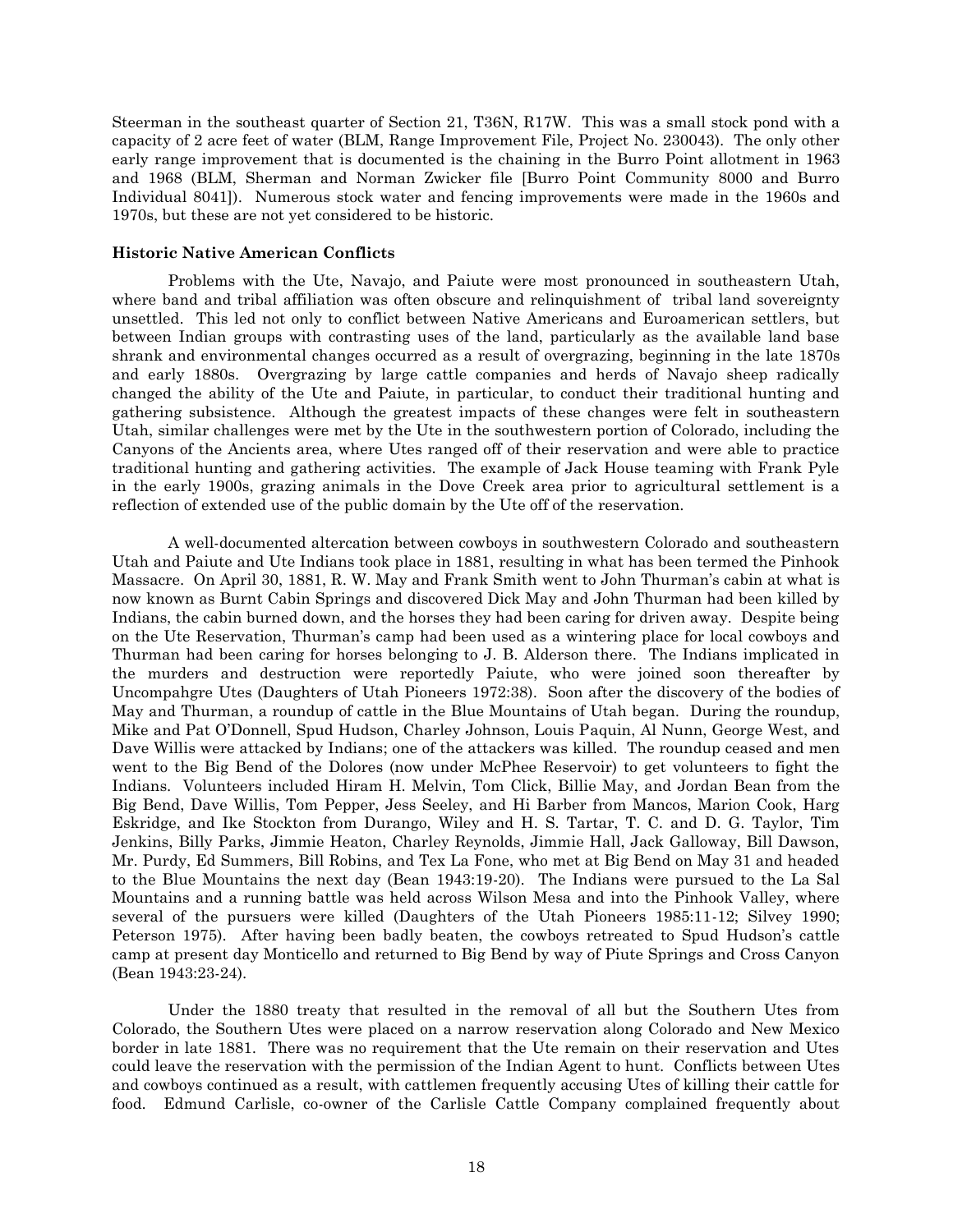conflicts with Indians in the vicinity of the Blue Mountains in Utah. Troops were sent to the area in June 1884, resulting in an ambush that killed two soldiers at Soldier's Crossing in Montezuma Creek (McPherson and Yazzie 2004). In 1885, a group of Utes camped on Beaver Creek north of Dolores was fired upon by a number of cowboys sure that the Utes were subsisting on their cattle. Only one of the Utes escaped what has since been known as the Beaver Creek Massacre and until recently the identities of the cowboys involved has remained a secret. It is now known that Jim Morrison and James Phillip Belmear, prominent cattlemen that likely ranged their cattle in and around the current Monument, were part of the group involved in the event (Wardrip 1993:270). There were some Ute reprisals on settlers in the area that caused considerable panic in the region. In response, Fort Narraguinnep just east of the Monument was built in 1885 by Jud Pearce, George, Ben and Bert Robinson, John and Sant Bowan, R. B. Dunham, James Moore, John Trimble, Sam Todd, Jack Leslie, and the John Spalding family. Ironically, some of the builders of the small log structure were participants in the massacre (Denham 1942:78; Wardrip 1993:270).

McElmo Canyon was an important thoroughfare between Colorado and Utah, particularly for movement of herds of cattle between winter and summer ranges and with the establishment of trading posts along the San Juan River beginning in the 1880s. As the entire canyon became settled in the 1880s, conflicts between Utes and settlers were frequent. Because of the narrowness of the canyon, settlers were able to fence across it to contain their livestock. As Indians traversed the canyon, they tore fences down or left gates open. In addition, small groups of Utes commonly accosted settlers for food and goods (McPherson 1995:147). In general, however, relationships between the settlers and the Utes was quite good, until some hard feelings developed when expansion of the Ute Reservation on the north side of Ute Mountain displaced some homesteaders and prevented some ranchers from grazing on lands they were accustomed to there.

Pressures mounted to remove the Southern Utes from their reservation and an agreement was made in 1888 to move the Utes to San Juan County, Utah. The cattle companies in southeastern Utah fought the agreement, as did the Indian Rights Association, based in Philadelphia, which lobbied Congress to keep the Southern Utes in Colorado. Despite this, 1,100 Utes and their agent, David Day, moved onto the designated land in southeastern Utah in November 1894 (McPherson and Yazzie 2004). The federal government ordered the Utes to return to their reservation in Colorado. The eastern portion of the reservation was subsequently allotted and opened to outside settlement. The western portion remained intact and became known as the Ute Mountain Ute Reservation. The western portion of the reservation had an agency established at Navajo Springs in 1896. The agency was later moved to Towaoc. The Towaoc area had little to encourage the Ute to congregate there and members of the group continued to range widely between Utah and Colorado.

# <span id="page-21-0"></span>**Initial Permanent Settlement and Agriculture in the Montezuma Valley**

Initial settlement of the Montezuma Valley in the vicinity of Cortez was by Porter Mitchell, who established a trading post at a pair of springs on the south side of McElmo Creek in 1882. About the same time, the Harris Brothers of Mancos established a store at Mitchell Springs and a saloon operated by Tom Coppinger was a popular hang-out for cowboys. A post office known as Toltec was established on January 26, 1887 and lasted only until November 21, 1887, having been superseded by the town of Cortez, just to the north (Bauer et al. 1990:142). By 1889, Mitchell Springs had been abandoned and the Mitchells moved into McElmo Canyon (Wardrip 1993:48).

Bringing irrigation water from the Dolores River was the key to settlement of the Montezuma Valley. The Montezuma Valley Water Supply Company was formed in 1885 to bring water to the valley and lay out the town of Cortez. Establishment of the company was the result of James W. Hanna being able to interest outside capitalists in forming a company for the purposes of constructing an irrigation system and becoming a town company. The townsite was laid out in 1886 and a post office was established there on June 21, 1887 (Freeman 1958:66; Bauer et al. 1990:38).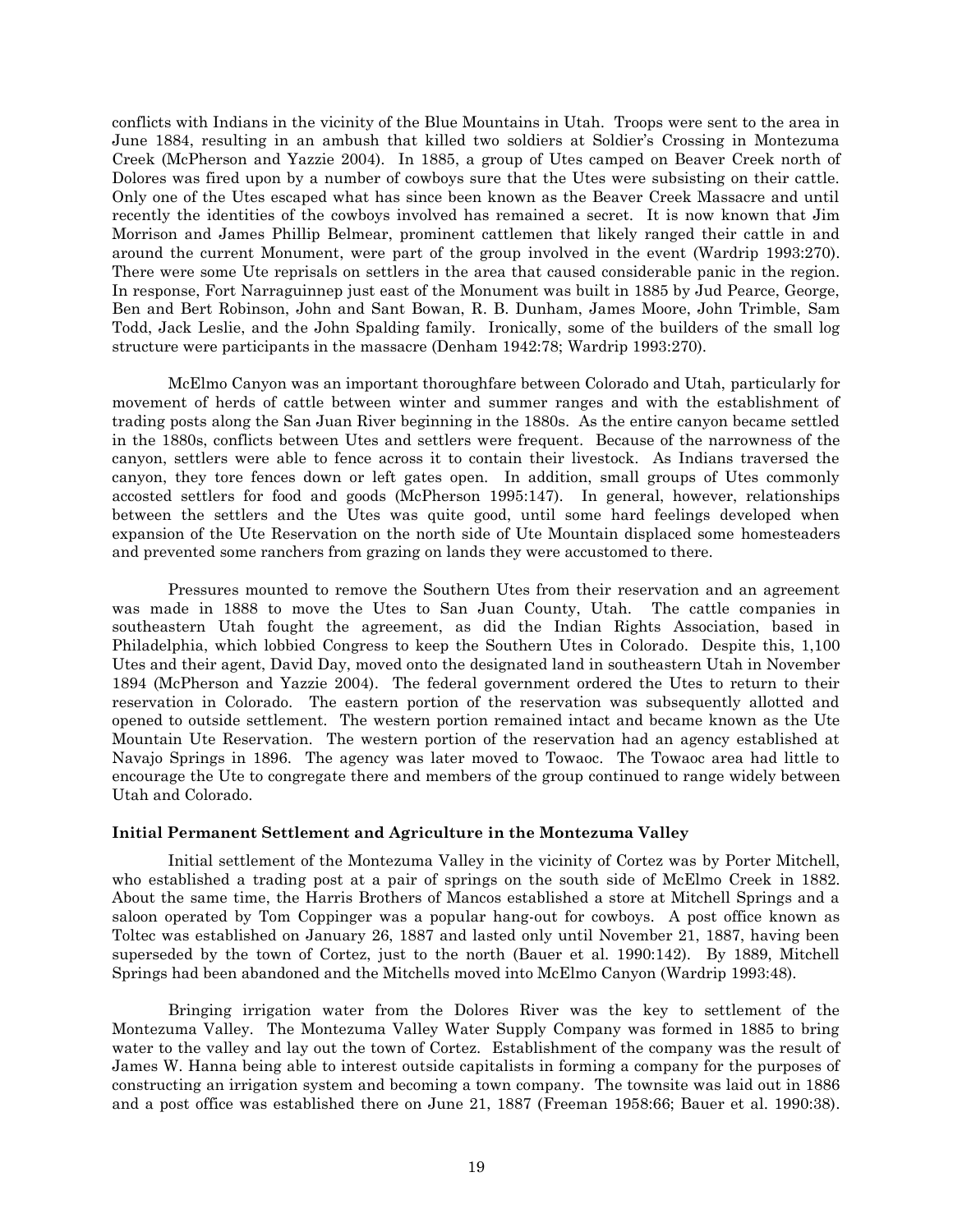The company completed a 5,400-foot-long tunnel through the divide separating the upper Montezuma Valley from the Dolores River in late 1888. Water was diverted from the Big Bend of the Dolores River, transported through the tunnel, and distributed by canal to the Cortez area beginning in 1889. With irrigation water to the valley assured, settlement of the Cortez area began in earnest. At the same time the tunnel was under construction, the Dolores Number Two Land and Canal Company began construction of the No. 2 Canal for the distribution of water in the northern portion of the Montezuma Valley. Water was obtained from the tunnel intake and transported northwestward through a deep cut into the upper valley and then distributed westward. Narraguinnep Reservoir was constructed for water storage as part of the project. The high cost of construction of both projects resulted in the consolidation of the Montezuma Valley Water Supply Company and the Dolores Number Two Land and Canal Company as the Colorado Consolidated Land & Water Company in 1890. This company was also fraught with financial troubles, but was successful in extending canals and laterals into the valley. By 1894, the company had transferred its holdings to the Montezuma Water and Land Company, which went into receivership and was managed by the receiver until 1907. It was not until 1907 that the Number 2 Canal was completed and able to carry water into the northern portion of the valley. This included the Lone Pine Lateral that terminated at the head of Trail Canyon. Excess water flowed into Trail Canyon. This and water that entered McElmo Creek as irrigation runoff from elsewhere served as a new source of irrigation water that spurred agricultural settlement in McElmo Canyon. The Montezuma Valley Irrigation District was formed by landowners in 1902 with the intention of taking over the water system. In 1907, a plan was finally agreed upon whereby the Empire Construction Company was to take over and improve the system, including the construction of two storage reservoirs in the upper Dolores River area. At the same time, the U Lateral from the No. 2 Canal was completed that brought irrigation water to the Lewis area and stimulated additional settlement in the northernmost part of the valley. Initially the improvements resulted in increased agricultural settlement in the valley, but this stalled in the middle 1910s. Reorganization was undertaken in 1920, resulting in the formation of the Montezuma Valley Irrigation Company as a mutual ditch company backed by the individual irrigators (Freeman 1958:96-101).

In the midst of the difficulties with managing and operating the irrigation system, a scheme was evidently planned, in 1907, to bring additional irrigation water the mesa tops in the Canyons of the Ancients area from the Dolores River. The plan included the construction of two storage reservoirs – John Bull Reservoir and Dunton Reservoir – on the West Dolores River. Water released into the West Dolores River from these reservoirs would then have been taken out from the Dolores River above the town of Dolores and transported by canal above the heads of all of the canyons tributary to McElmo Canyon with laterals extending onto the mesa tops between the canyons (Boyle et al. 1907). This plan never got beyond the planning stages, but shows the degree to which irrigation water in the upper Montezuma Valley was desired.

All of the lands encompassed by the Canyons of the Ancients National Monument were surveyed by the General Land Office between 1881 and 1891 [\(Table 1\)](#page-22-0). These surveys enabled settlers to file homestead applications for the surveyed lands in order to begin acquiring lands from

| Township/Range* | <b>Survey Date</b> | <b>Acceptance Date</b> | <b>Notes</b>                            |
|-----------------|--------------------|------------------------|-----------------------------------------|
| 36/16           | 1881               | 1881                   |                                         |
| 36/17           | 1889               | 1889                   |                                         |
| 37/17           | 1884               | 1885                   | Resurveyed 1913-1914; accepted 1917     |
| 36/18           | 1889               | 1889                   |                                         |
| 37/18           | 1884               | 1885                   | Resurveyed 1916 and 1923; accepted 1924 |
| 38/18           | 1884               | 1885                   | Resurveyed 1915-1916; accepted 1917     |
| 39/18           | 1884               | 1884                   | Resurveyed 1916; accepted 1917          |
| 35/19           | 1889               | 1889                   |                                         |

<span id="page-22-0"></span>Table 1. General Land Office Survey Dates.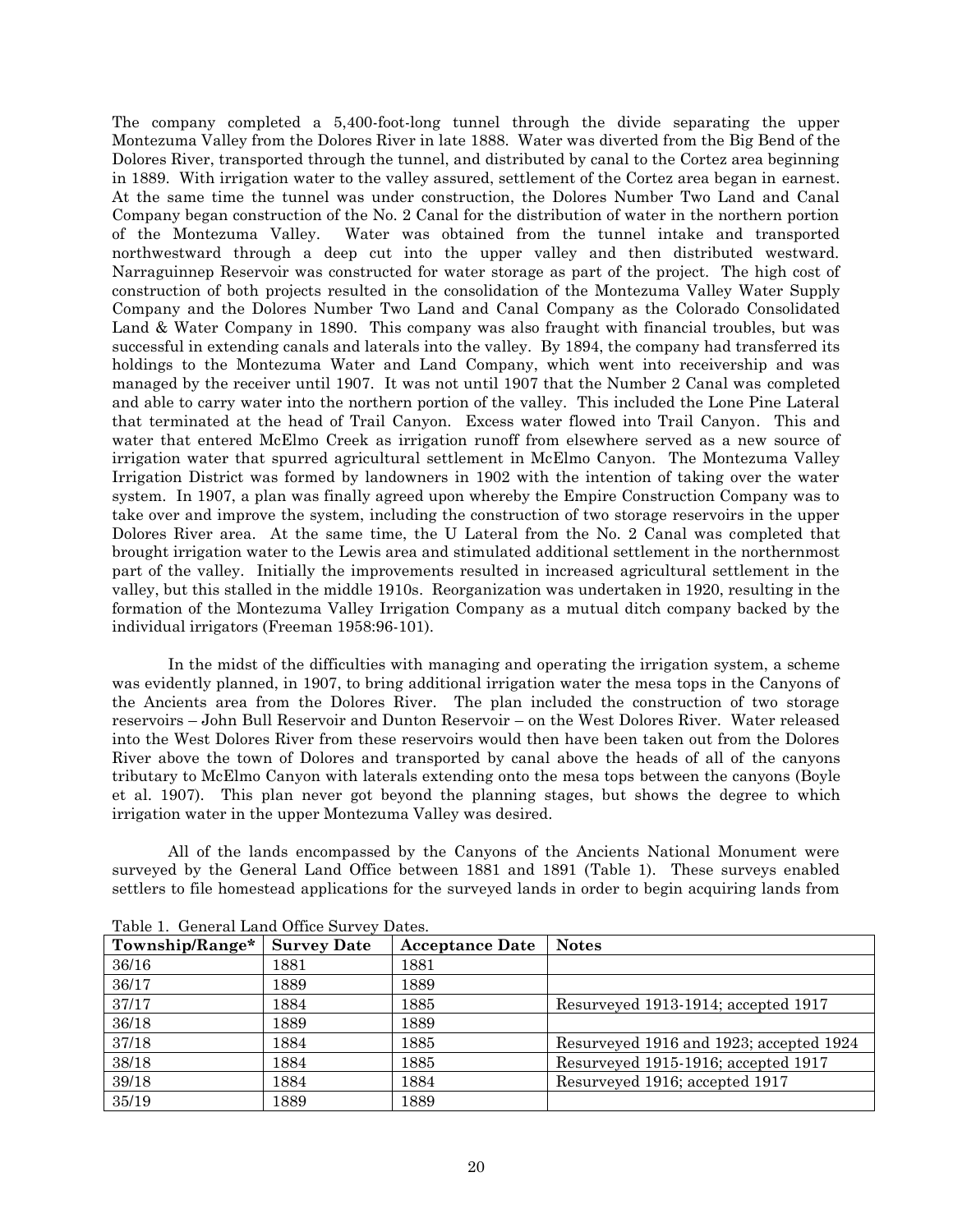| Township/Range* | <b>Survey Date</b> | <b>Acceptance Date</b> | <b>Notes</b>                            |
|-----------------|--------------------|------------------------|-----------------------------------------|
| 36/19           | 1889               | 1889                   |                                         |
| 37/19           | 1889               | 1889                   | Resurveyed 1930; accepted 1932          |
| 38/19           | 1891               | 1891                   | Resurveyed 1920; accepted 1922          |
| 39/19           | 1891               | 1891                   | Resurveyed 1920; accepted 1922          |
| 35/20           | 1889               | 1889                   | Resurveyed 1942 and 1959; accepted 1959 |
| 36/20           | 1889               | 1889                   | Resurveyed 1942 and 1959; accepted 1959 |
| 37/20           | 1889               | 1889                   |                                         |
| 38/20           | 1891               | 1891                   |                                         |
| 39/20           | 1891               | 1891                   | Resurveyed 1940; accepted 1942          |

\*Township North, Range West, New Mexico P.M.

the public domain. As lands began to be entered upon, problems with the accuracy of many of the initial surveys were evidently noted. In order to rectify these problems, several of the townships were resurveyed.

These surveys show an expectation that the land within the Canyons of the Ancients National Monument were suitable and available for settlement in the 1880s and early 1890s. Some lands were taken up, particularly in McElmo Canyon and on some mesa tops and valley bottoms in and adjacent to the current Monument. However, the majority of lands in the vicinity of the Monument were unirrigable and not in high demand for permanent ranching settlement. It was not until the dry farming era that these lands wee seen as suitable for settlement.

# <span id="page-23-0"></span>**Dry Farming**

Although irrigation was the stimulus for initial agricultural settlement in the region, it did not account for much of the settlement of the area in and immediately adjacent to the current Canyons of the Ancients National Monument. Dry farming as a theory emerged in the 1890s and began to be experimented with by Utah State Agricultural College near Verdure in 1903 (McPherson 1995:110). The success of the program stimulated dry farming attempts throughout the region. The first attempts at dry farming in the Montezuma Valley were near Lewis in 1909 and 1910. From that time onward, settlers flocked to the area to take up lands not previously thought suitable for farming. The opportunity of becoming self sufficient through farming and acquiring personal property in the process was appealing to a large segment of the American population displaced from other agricultural areas that had been fully settled. Settlers to southwestern Colorado from this period appear to have come largely from Kansas, Oklahoma, and Texas. Beginning with veterans of the Civil War, veterans were given preferred status in acquiring Homesteads from the public domain. This status seems to have continued with returning World War I veterans, who comprised a large number of the new settlers to the area. There seems to have been a considerable amount of turnover of the properties settled upon with additional settlers coming in from these places to carry on the settlement. During the Depression years of the 1930s, displaced farmers from the Dust Bowl states further swelled the ranks of settlers attempting to make a living dry farming in southwestern Colorado and southeastern Utah.

Dry-land farmers were generally quite poor and initially were able to raise only enough food to subsist on. With few tools and no money to buy farm equipment, clearing of land for agriculture was slow and labor intensive. As more land was cleared each year, surpluses began to be raised that enabled improvements in living conditions to be made. As more land was cleared, profits from surplus crops increased, leading to an ability to move away from subsistence crops to commercial crops. Beans and wheat were the crops of choice and have remained so on dry farms of the region. Initially, farm equipment was borrowed or purchased and used cooperatively. Extra money or purchases by trade were made by selling eggs, cream, or surplus food crops (Wardrip 1993; Dicken 1986). With clearing of the land, the planting of agricultural crops, and the elimination of predators,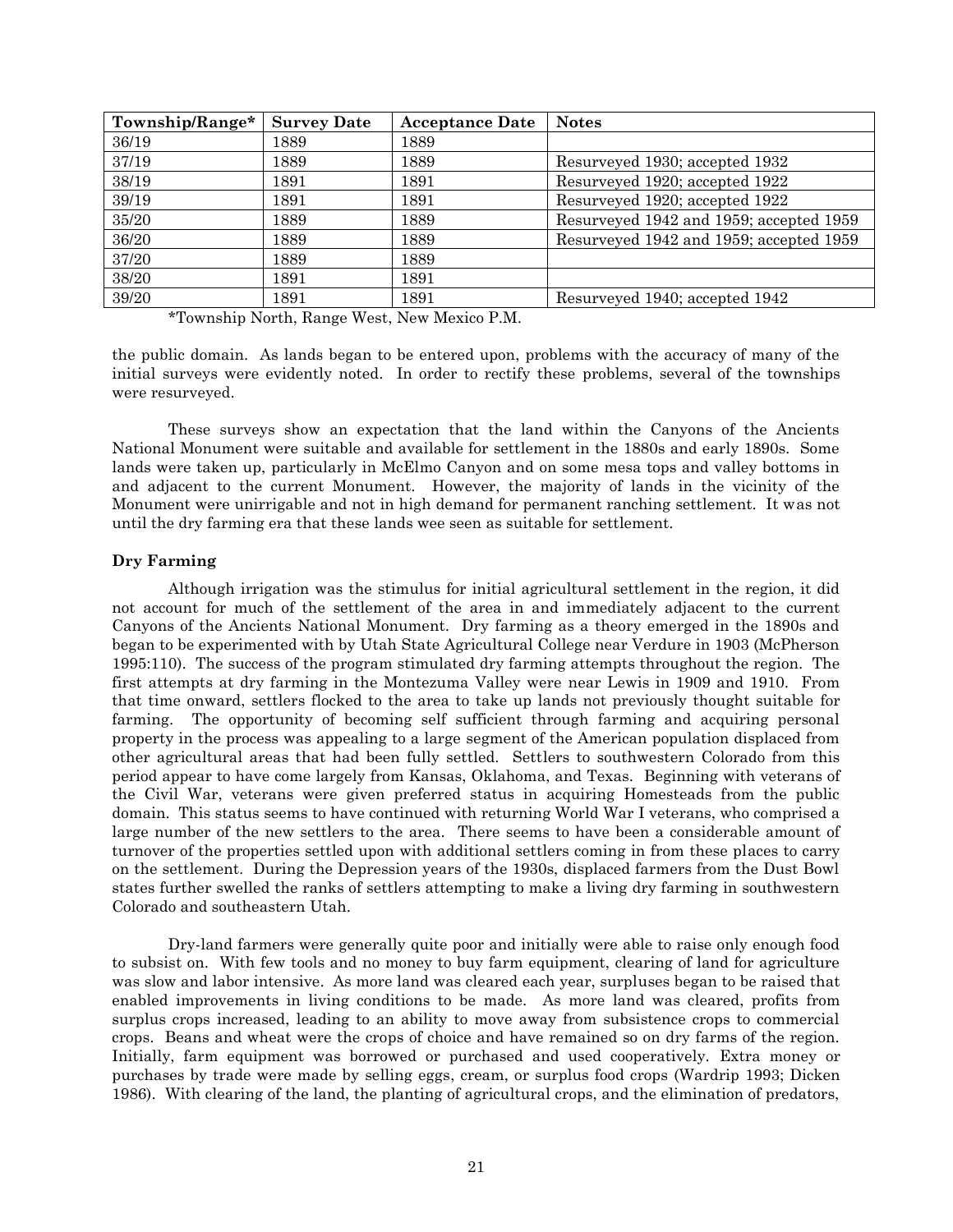jackrabbit populations became enormous. To eliminate them, rabbit drives were held as social events in the 1930s accompanied by picnics and visiting (Dicken 1986; Fosnot and Fosnot 2004; Connolly 1996:15). The most important social events for the communities of the area from the 1910s to 1940s were dances held at the local school houses. These were often attended by entire families and provided opportunities for social interaction and entertainment. Dances were probably the most important social venues for young adults and resulted in introductions and courting of couples that frequently led to marriages. Dances also had a darker side that included arguments and fights, and opportunities for drinking during Prohibition.

During Prohibition (1914 to 1933), manufacture of bootleg liquor was a common occurrence in the canyons. Only a few names have come to light regarding this activity, but bootlegging seems to have been a way that some individuals supplemented their farm income. A ready market existed for liquor and it was a regular part of the social scene at dances. A man named Tucker reportedly made bootleg liquor around Hovenweep, Thomas Jackson's father had a still in Cross Canyon, and a man named Kilpatrick had a still west of Cahone. The Dixon brothers were also mentioned as being in the business, "Grandpa" Ernest Ives burned coal from Yellow Jacket Canyon to run a still, and someone evidently had an operation in Woods Canyon (Fosnot and Fosnot 2004; Connolly 1996:17; Harris and Harris 2004; White and White 2003; Young 2004). The remoteness of the area has appealed to its share of disreputable individuals and the smaller canyons have reputedly been hideouts for outlaws throughout history (Dicken 1986; Shear 2003; Springmeyer 2004).

Ranchers and farmers would occasionally round up wild horses for their own use or to sell. Navajos of the area would also catch horses to ride or eat (Benally 2004). Clyde Tozer set traps for wild horses in Wagon Box Canyon or at the toe of the Sleeping Ute Mountain. He used the horses for ranch work (Tozer 1979: 77-78). In order to improve the wild horse herds, ranchers would let stallions loose to breed with the wild mares. The practice of catching wild horses on the Monument continued into the late 1950s (Tozer 2004a; Benally 2004; Springmeyer 2004).

Many settlers relied on hunting of deer for meat, often poaching animals out of necessity (Wardrip 1993; Springmeyer 2004). Trapping coyotes, bobcats, foxes, and an occasional beaver for their furs also brought in extra income. Trapping for recreation and extra income continued for some into the 1970s and early 1980s. Hunting is now more of a recreational activity on the Monument than a necessity (Tozer 2004a; Fosnot and Fosnot 2004; Young 2004; Young and Young 2004). Both farmers and ranchers seem to use the Monument area more for recreational purposes than they did in the past. Previously, the Monument was utilized for resources that supplemented their income or facilitated their survival – such as trapping, hunting, or prospecting. Now, with more spare time, local ranchers and farmers use the Monument for sightseeing, hiking, hunting, and horseback riding.

The completion of McPhee Reservoir as part of the Dolores Project in the 1980s and the extension of canals and ditches to distribute water from the project have changed the complexion of agriculture in the area. Many former dry farms are now challenged to raise crops that cover the costs of irrigation. Consequently, crops in the area are changing, and many former bean and wheat farms are now raising alfalfa.

Conflicts between cattlemen and early dry farmers were a common occurrence. Because the dry farmers were settling on public domain lands previously used extensively by cattle and sheep grazers, some ranchers felt infringed upon and made life as difficult as possible for the "dry nesters." Threats of violence and destruction of property were common tactics. Ranchers would cut the fences of the new settlers and let their animals in to destroy crops. In retaliation, some dry farmers would shoot a trespassing beef and consider it payment for the damage caused. Others were outright aggressive themselves, destroying stock watering locations. Conflicts escalated to the point that federal Marshals were sent to Dove Creek to restore order. As more dry farmers entered the area,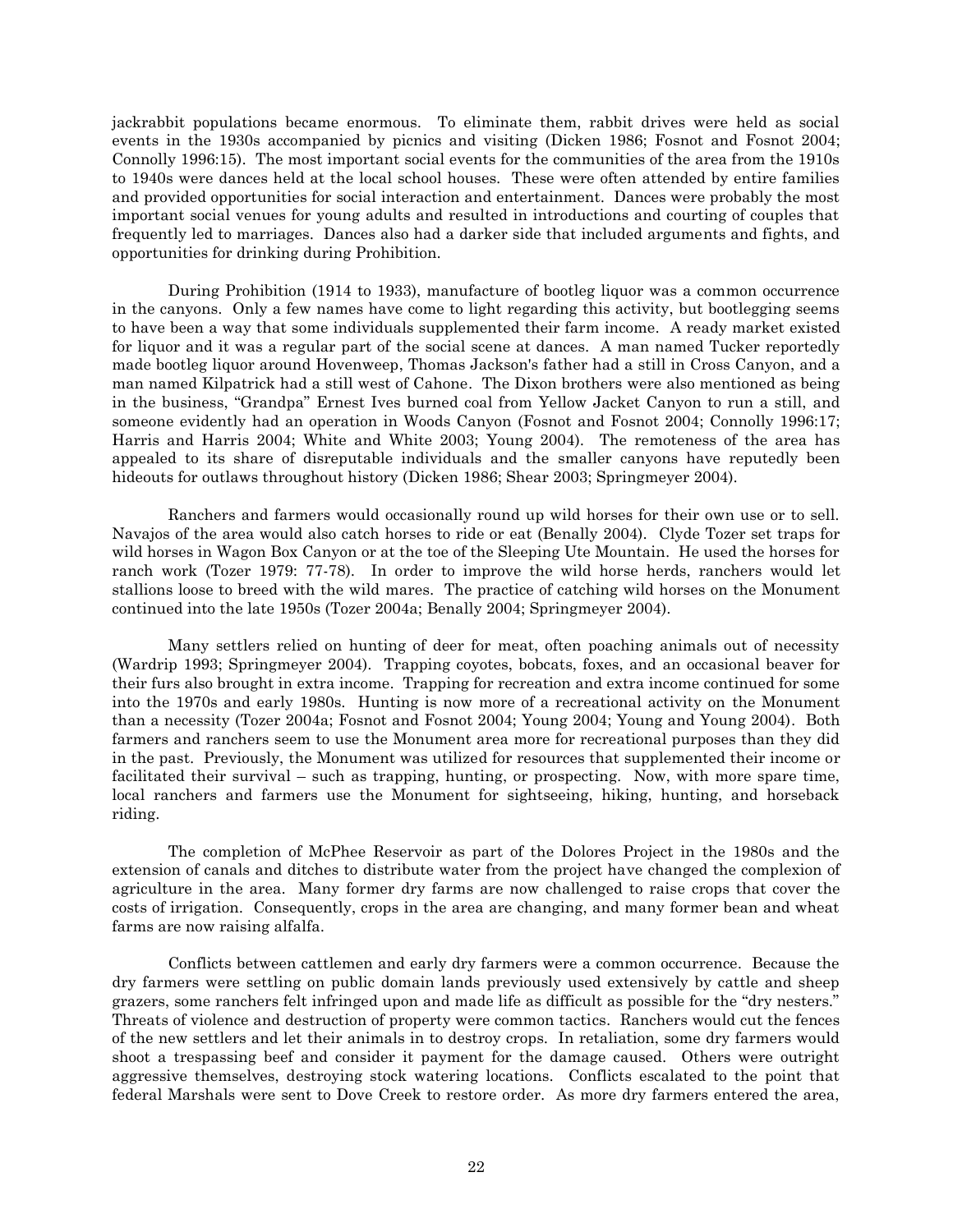the ranchers gradually gave up their resistance as futile (Dicken 1986; Bertrand et al. n.d.:18; Wardrip 1993; Connolly 1996:15). The settlement of their former grazing land certainly put more pressure on the lands that remained available and probably intensified overgrazing. Ranchers also took steps to acquire lands of their own from the public domain to assure their ability to continue to graze.

# <span id="page-25-0"></span>*Communities*

With the coming of irrigation, communities became established at Arriola and Beulah in the late 1880s [\(Figure 2\)](#page-26-0). Those lands not served by irrigation remained unsettled until the 1910s when the concept of dry farming took hold. Dry farming initially took place adjacent to irrigated lands in a generally northward trajectory that was facilitated by the establishment of community centers where basic amenities could be obtained. The earliest of these was Lewis, established in 1911, followed by Ackmen in 1913, Cahone and Yellow Jacket in 1914, and Dove Creek in 1915. All of these primary communities were along the road north of Cortez leading to Utah that generally followed the route of the Spanish Trail of generations before. Generally, these communities were comprised of a general store with a post office. As land was taken up and the population increased, schools were established that became centers of social activity and provided more of a sense of community. With expansion into even more remote locales, additional communities were added, usually focused upon a school or post office. Included were Goodman Point/Shiloh in 1915, Sylvan in 1916, and Ruin Canyon, Spargo, and Ruin Point in 1920.

#### *Ackmen*

Ackmen was the forerunner of Pleasant View. The community was started about 1913 with the expansion of dry land farming (Freeman 1958:147). In 1916, the Hadley Store was built by James and Lura Hadley at the head of Sandstone Canyon, which had been a popular stopping point along the road to Utah, sometimes referred to as Sandstone. A school seems to have been started there in 1917 (Wardrip 1993:433). When the Hadley's applied for a post office, their daughter suggested the name Ackmen. The Ackmen Post Office was established November 5, 1917 and terminated May 31, 1941 (Bauer et al. 1990:9). Ackmen had a newspaper and other businesses in place as of 1920 (Wardrip 1993:433). On January 24, 1923, Alfred Hadley was shot and killed by J. F. Fincher. Hadley was the son of James and Lura Hadley and ran an automobile service garage. Fincher had arrived in Ackmen the previous year to dry farm, and was the proprietor of the town hotel. He had become enraged over rumors of improper relations between his daughter and Hadley, which, subsequently, were found to be false (*Times Independent*, Moab, Utah, January 25, 1923; February 1, 1923). When the route of the state highway between Cortez and Dove Creek was surveyed in 1935, Ackmen was no longer along the main travel route. Consequently, the town of Pleasant View was established along the highway and most businesses moved there. The newspaper, however, was moved to Dove Creek (Freeman 1958:147-148).

Three other schools operated in the vicinity of Ackmen. Hovenweep School was built in 1913 just west of Ackmen; it apparently operated until 1954 (Wardrip 1993:471). Dripping Springs School was on Cahone Mesa between Ruin Canyon and Hovenweep Canyon southwest of Ackmen. It was established in the middle 1920s and closed in the mid-1940s (Wardrip 1993:473). Shelf Rock School, about 4 miles north of Ackmen and 3 miles west of Pleasant View, evidently operated in the 1920s (Wardrip 1993:475).

#### *Arriola*

Arriola was established as soon as it was clear that irrigation water would be available in the area from the Montezuma Valley Water Supply Company in the middle 1880s. The Arriola School District was organized in 1887 (Freeman 1958:139-140). Among the first settlers at Arriola were Isac Orlando (I. O.) and Eleanor (Ella) Miller along with their three children. They came to Colorado from Ohio in 1884 and first settled in Hay Gulch near Durango. Miller worked as a stone mason on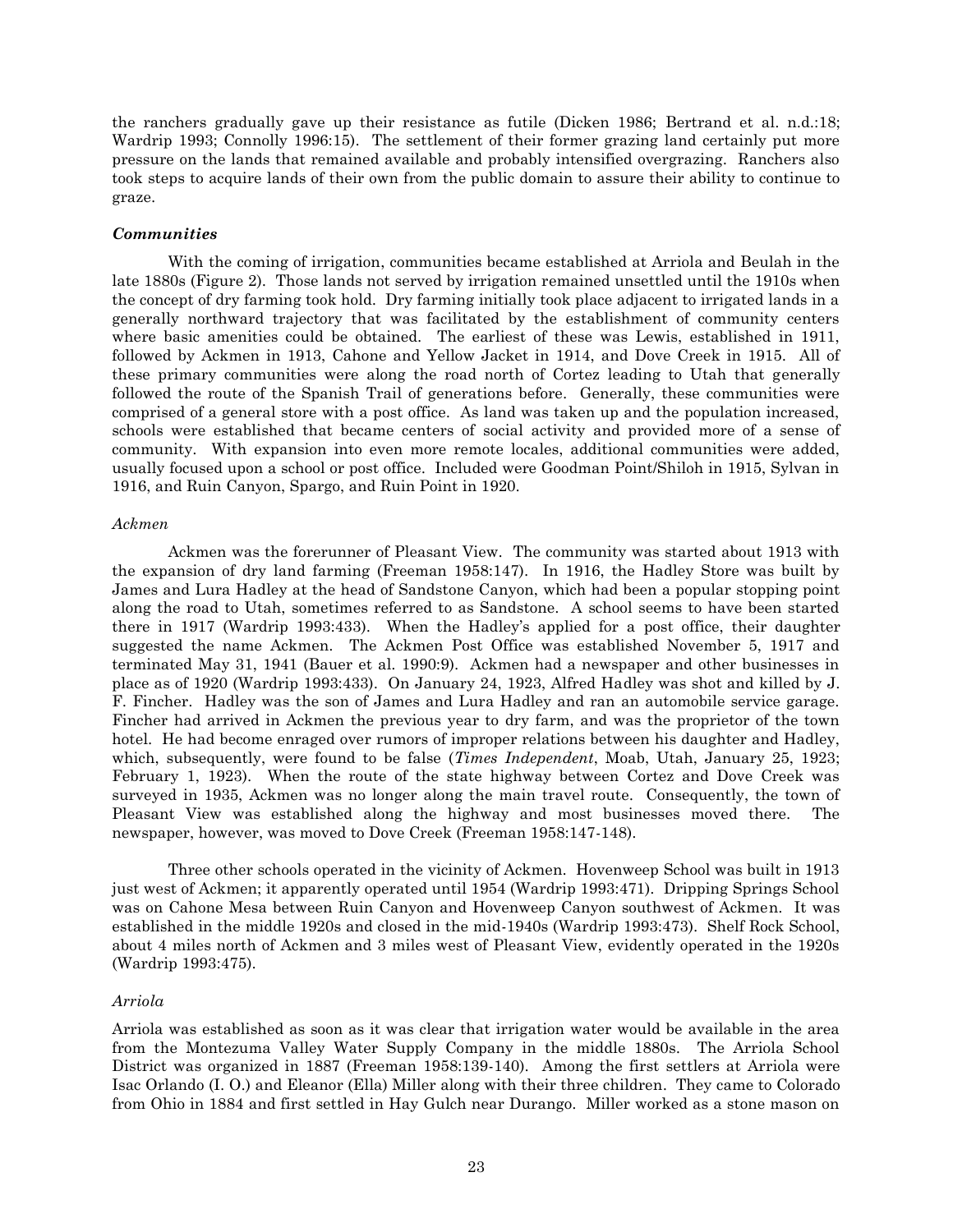<span id="page-26-0"></span>Figure 2. Towns, communities, post offices, and schools in the vicinity of the Canyons of the Ancients National Monument.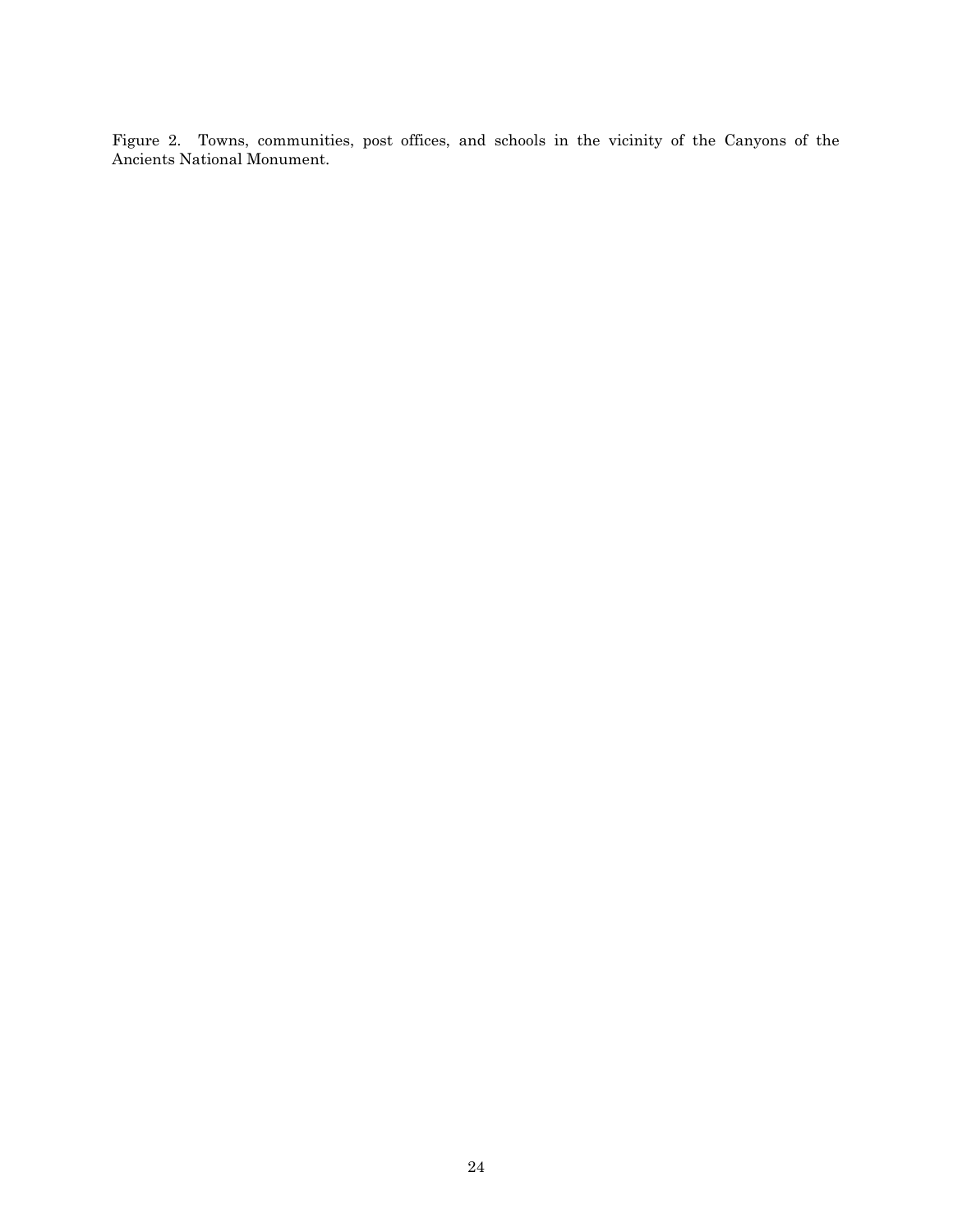the Strater Hotel and as a teacher. They filed on land in the Montezuma Valley and then moved to the Arriola area in 1888. The area did not have a name at that time, and the school was simply called District No. 9. I. O. Miller suggested Arriola as a name for the community in honor of where he was born in Stark County, Ohio. I. O. and Eleanor taught school, and Eleanor served as the postmaster for Arriola for a time (Nix et al. 2004). The Arriola Post Office ran from December 18, 1894 to June 15, 1904 and from June 20, 1908 to August 15, 1933 (Bauer et al. 1990:14). Between Arriola and Lewis was the Garret Ridge School. It operated as a grade school from at least 1929 to 1932, then was a two-year high school from 1932 to 1946. The school building was moved to Arriola for extra classroom space in 1948 or 1949 (Wardrip 1993:397-403).

### *Beulah*

Beulah, on Alkali Draw just north of Cortez, was first settled by cattlemen George Longenbaugh and Frank Thomas in 1885. A school district was formed in 1889 or 1890. Later, stock raisers Joe and Dave McClure and Frank Blackmer settled there (Freeman 1958: 104-105,140-141). George Longenbaugh was the cousin of Harry Longabaugh, infamously known as the Sundance Kid. At age 14, Harry Longabaugh moved to the Durango area with his cousin, George, in 1882, where they raised horses. When the family moved to the Cortez area in 1884, Harry came along and found work with the L. C. Cattle Company. It was during this time that Harry Longabaugh met the other members of what became known as the Wild Bunch. Tom McCarty was reportedly a neighbor and Robert Leroy Parker was the older brother of Dan Parker, employed by the Carlisle Cattle Company. Matt Warner (Willard E. Christiansen) supposedly met Longabaugh at horse races in the area; they reportedly met George (Butch) Cassidy at a horse race in Telluride in 1888. Longabaugh was jailed in Sundance, Wyoming and released a month before he, Tom McCarty, and Matt Warner robbed the bank in Telluride on June 24, 1889. They reportedly hid out at the Longenbaugh Ranch at Beulah before departing to Utah (Wommack 2001).

### *Cahone*

Dry farmers began settling in the Cahone area by 1914, with a great influx during the spring of 1916. A post office was established at the Bert Ballenger place, about 1 mile northeast of the present community on May 21, 1916; it closed on November 30, 1917. The post office was reopened on June 12, 1920 and is still in operation, though it has moved from place to place (Freeman 1958:148; Bauer et al. 1990:27). Floyd Johnson established a store at present Cahone in 1921. The post office moved to the Jeff Simmons place 1 mile south of town, but was then moved into the Ballenger Brothers store when it was built in the town. A school was built near the first post office in about 1916; it was moved to the new townsite in 1917 or 1918. Bean production started in the area in 1927 and winter wheat was first grown in 1928 (Freeman 1958:148; Wardrip 1993:594). Nearby, the Cross Canyon School opened in the early 1920s, but was soon abandoned. The Cross Canyon School was reestablished in 1937 and remained open until 1948 (Wardrip 1993:604). Little Grove School, about 2 miles southeast of Cahone was also the center of a small community there (Waldrip 1993:589-592).

# *Dove Creek*

The Dove Creek area was first noted as a good grazing area for cattle and sheep in the 1880s because of its excellent growth of grasses. Dry farming settlement of the Dove Creek area began about 1912 by Phillip M. Mellott, Oscar O. Vaughn, and Bedford F. Hancock. The Stokes brothers constructed a general merchandise store on the land now comprising Dove Creek in 1912-1913, which they sold to P. R. Butt (Dicken 1986; Freeman 1958:150). A post office was established at Dove Creek on January 16, 1915. Homesteading took place in earnest from Dove Creek to Cedar Point on the Utah state line after 1918. The High Hill School was the first school built near Dove Creek; it was a log structure 4 miles to the west constructed in 1919 (Bauer et al. 1990:47; Freeman 1958:151-152). In January 1922, the post office and store was destroyed by a fire that was believed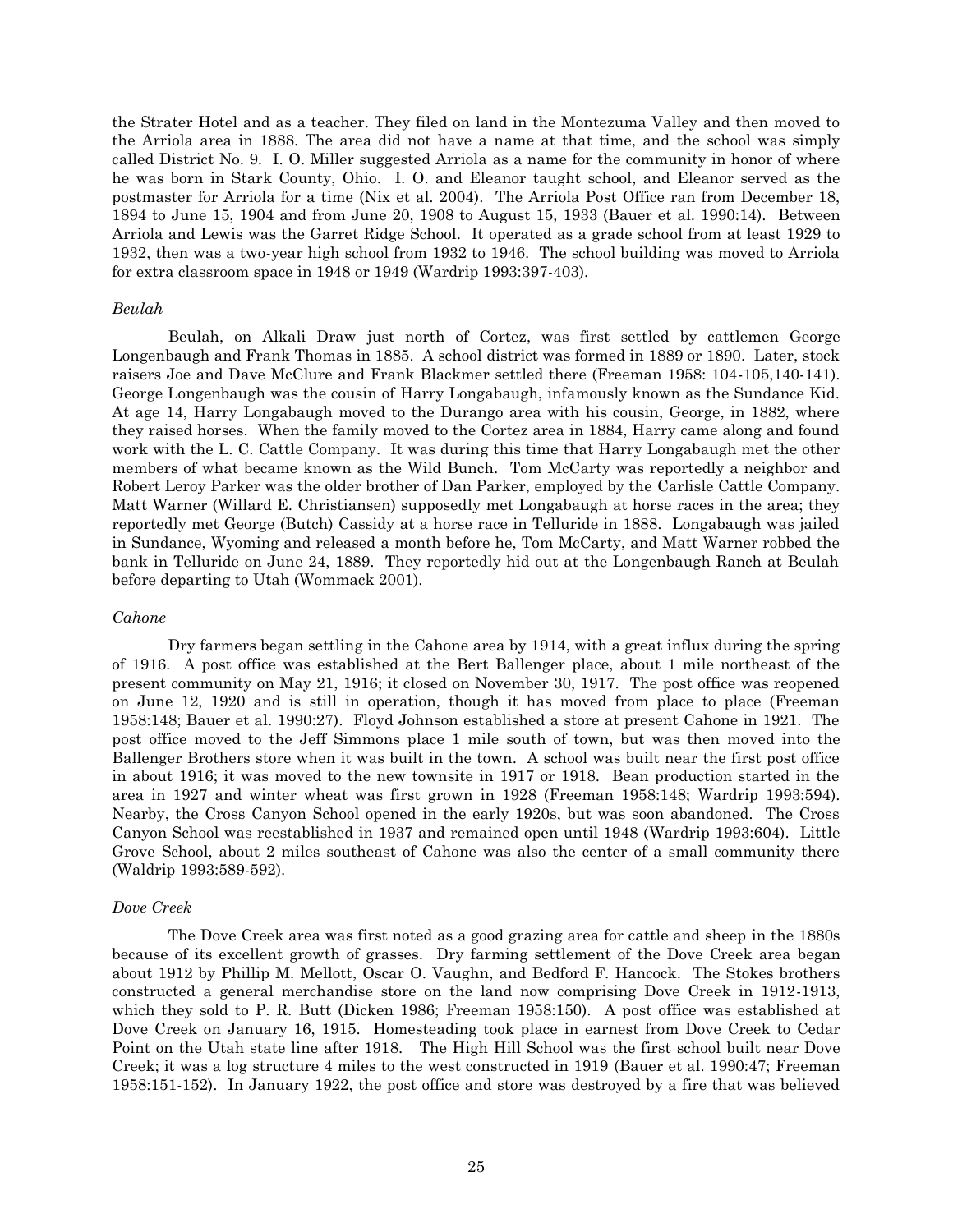to be arson (*Grand Valley Times*, January 19, 1922). Dove Creek was made the county seat of Dolores County in 1944; the records were moved from Rico (Freeman 1958:153).

Several schools were in the vicinity of the Monument in the Dove Creek area. Big Valley, about 7 miles southwest of Dove Creek on Bug Point, was served by two schools. The first Big Valley School began operation in the late 1910s or early 1920s. It was replaced by the second Big Valley School in 1939, which operated until 1946 (Wardrip 1993:616-618). Farther out Bug Point in Utah was Urado. Urado was accessible only from Colorado, and had a school and a post office. The school operated from the 1920s to the 1940s (Wardrip 1993:614). The Cedar Point School, near the Utah state line about 8 miles west-southwest of Dove Creek, was built by 1919 and used into the 1950s (Wardrip 1993:619-621).

#### *Lewis*

The Lewis area was initially settled when the headquarters of the L. C. Cattle Company was established in Brumley Draw in about 1883. Initially, the cattle operation had been headquartered in Durango, but when L. C. Lacy was shot and killed by Dan Howland at Fort Lewis, his wife, Heddie Brumley Lacy called upon her brothers to assist her in keeping the cattle operation going. John and Irvin Brumley arrived in 1882 and Bill Brumley in 1883. The Brumleys took up land on Brumley Draw as their cattle headquarters in 1883; later they moved their headquarters to the Big Bend of the Dolores River. Because of the presence of the cattle company, the Lewis area was initially referred to as Texas Flats (Freeman 1958:143; Wardrip 1993:128, 406). Agricultural settlement in the vicinity of Lewis began in the early 1890s, when extension of irrigation water appeared imminent through the No. 2 Canal. Unfortunately, the construction of the canal was fraught with difficulties and was not completed until 1907, with water available in the area beginning in 1908 and 1909. The availability of irrigation water resulted in quick resettlement of the area. Once the irrigable lands were taken up, dry land farmers began settling the outlying area. The first experimentation with dry farming in the Upper Montezuma Valley took place north of Lewis in 1909 and 1910. The success of dry farming there spurred settlement of unirrigated lands throughout the region. The U Lateral off of the No. 2 Canal was completed in 1912 or 1913, enabling additional land to be put under irrigation. The town of Lewis began when W. R. Lewis bought the Del Raplee place in 1910, where he opened a store. A post office was established at the store on September 7, 1911. The Lewis School was established in 1910. The school was remodeled several times and used until 1967 (Freeman 1958:142-144; Wardrip 1993:406-414; Bauer et al. 1990:89).

#### *Pleasant View*

Pleasant View was established when it was realized that the state highway alignment, surveyed between Cortez and Dove Creek in 1935, would not pass through Ackmen. Most of the businesses in Ackmen moved there, and the Pleasant View post office was established on June 23, 1939. However, the Ackmen newspaper plant was moved to Dove Creek (Freeman 1958:147-148; Bauer et al. 1990:115). Calvin Denton built a new store and established a post office at Pleasant View in 1937; he previously had a bean cleaning and storage operation in Ackmen. The school at Ackmen was not moved to Pleasant View until 1938 (Wardrip 1993:445, 447).

#### *Ruin Canyon, Spargo, and Sylvan*

The Ruin Canyon and Spargo post offices were within about 1.5 miles of each other and their names were used to refer to the same community 6 miles west of Pleasant View, generally known as Sylvan. Among the first residents of the area were Roy G. Marr and Daniel V. Marr, who arrived from Kansas in 1915. The Sylvan School was established there in 1916 and a new schoolhouse was constructed in 1917. Sylvan was reportedly named by a Mrs. Long (White and White 2003). The school was enlarged through time and operated until 1954. The first post office established in the area was named Ruin Canyon. It was in operation from September 3, 1920 to July 31, 1928. In 1924, Jesse A. Glore established a homestead nearby and applied for a post office he called Spargo.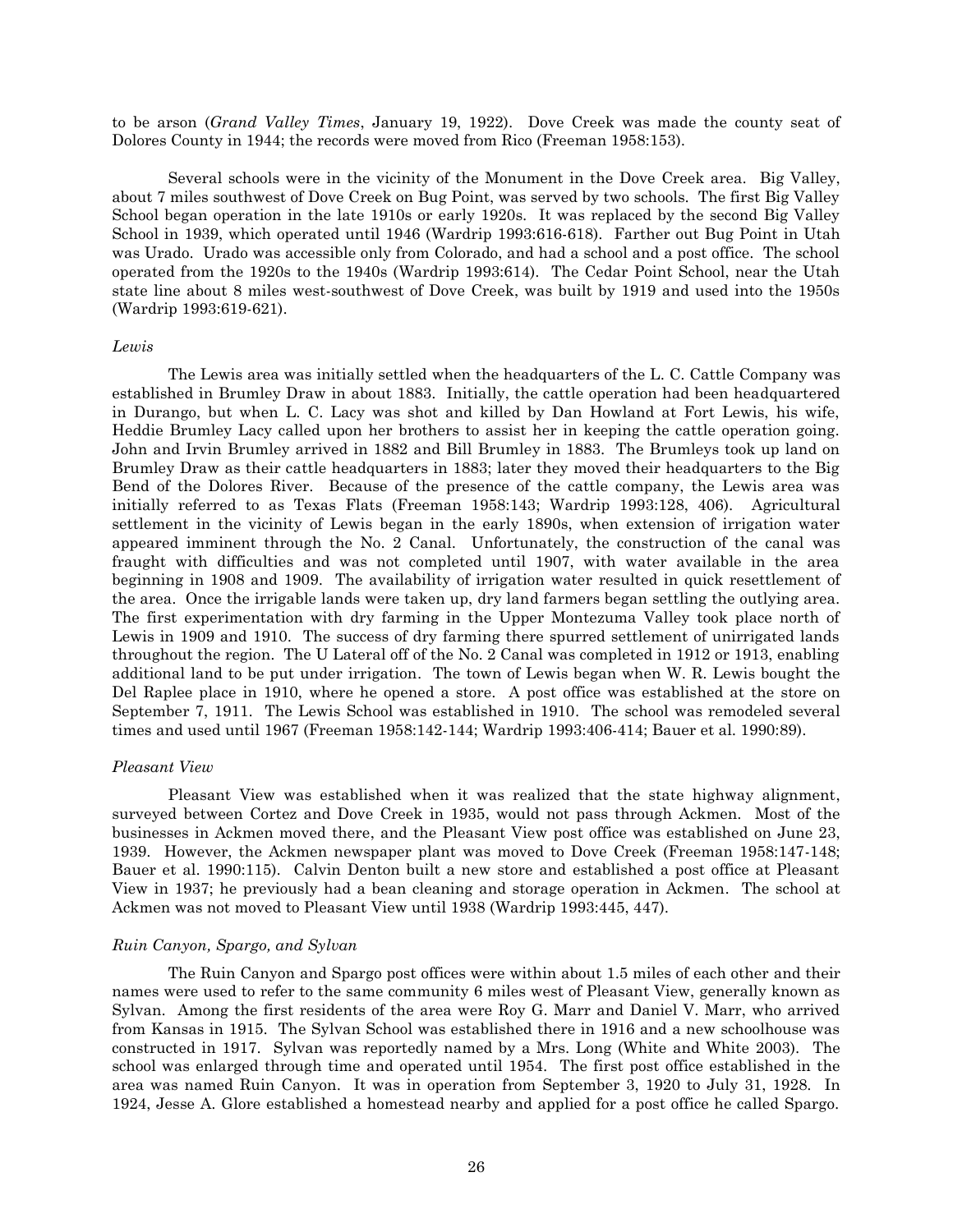The post office began operation on November 17, 1920, but was ordered closed on February 27, 1924 because of its close proximity to the Ruin Canyon post office, where mail was subsequently distributed (Wardrip 1993:461-470; Freeman 1958:278; Bauer et al. 1990:125, 134).

#### *Squaw Point and Sego*

A post office was in operation at the Squaw Point community from November 3, 1920 to May 15, 1926 (Bauer et al. 1990:135). The community was 8 miles southwest of Dove Creek, just northwest of the Montezuma County line in Dolores County. Farther out on Squaw Point, about 3 miles south of the Squaw Point post office, was the community of Sego. The Sego school was organized in 1917; it closed in the early 1940s, but reopened for a short time in the early 1950s. A post office was in operation there, named Sago, from July 20, 1922 to December 15, 1925. The school served as a factory to manufacture mattresses for the CCC in the middle 1930s (Wardrip 1993:476, 612-613; Bauer et al. 1990:126). About 1½ miles northeast of the Squaw Point post office was the Shady Grove School; it seems to have been in operation from the 1930s to the 1960s.

### *Yellow Jacket*

Farmers first arrived in the Yellow Jacket area in about 1912. Yellow Jacket farmers were in close proximity to more prosperous irrigated lands, so were able to borrow threshing equipment, enabling them to be the first dry land area to grow wheat and beans. Equipment was used on a community level, and the ability to borrow machinery enabled large tracts of land to be cleared and farmed by about 1920 (Freeman 1958:145-146). The first store at Yellow Jacket was opened in 1914 by Charles W. Merritt, 3 miles west and 0.75 mile south of present store. The Yellow Jacket Post Office was established there on May 5, 1914 (Bauer et al. 1990:155). Matie Bainter bought the store and post office and operated them until 1915. George and Wilhelmina Schaaf built the current Yellow Jacket store building in 1914 and purchased the Bainter store in 1916, resulting in the post office moving to Schaaf's store. Drought in the 1910s resulted in many homesteaders selling out. Terenzio and Anna Gai bought up many of the places and began growing pinto beans (Wardrip 1993:421).

Two schools served the Yellow Jacket area. The Fair View School was built in 1911 or 1912 1.5 miles west of the present Yellow Jacket post office. It was closed between 1927 and 1933 and students attended the nearby Four Corners School. A new schoolhouse was built next to the original school in 1938 that operated until at least 1945 (Freeman 1958:146; Wardrip 1993:422-426). The Four Corners School was about 5 miles southwest of the present Yellow Jacket Post Office, 7 miles west of Lewis. School began being taught there in 1916. A new schoolhouse was built that burned before 1925. After rebuilding, the school seems to have remained in operation until 1956 (Wardrip 1993:429-431).

# *Goodman Point, Shiloh, and Renaraye*

Goodman Point began being settled about 1910, and the community there became known as Shiloh as Texans moved into the area. The first Shiloh School was built in 1911 or 1912 and a new schoolhouse was built at the same location in 1922. The school was also known as the Goodman Point School. It remained open until 1963. The area was served by the Renaraye post office from July 10, 1915 to January 15, 1929. The name was a composite of the first names of residents Rena Cook and Raye Rowley (Wardrip 1993:340-341; Freeman 1958:105; Bauer et al. 1990:120).

# *McElmo Canyon*

McElmo Canyon was a primary travel route for cattle ranchers moving animals from summer and winter ranges. It also became the primary route used by freighters moving goods and supplies to and from Bluff, Utah and trading posts along the San Juan River. It also saw heightened use during the various gold, oil, and gas booms along the San Juan River, in the Aneth area, and in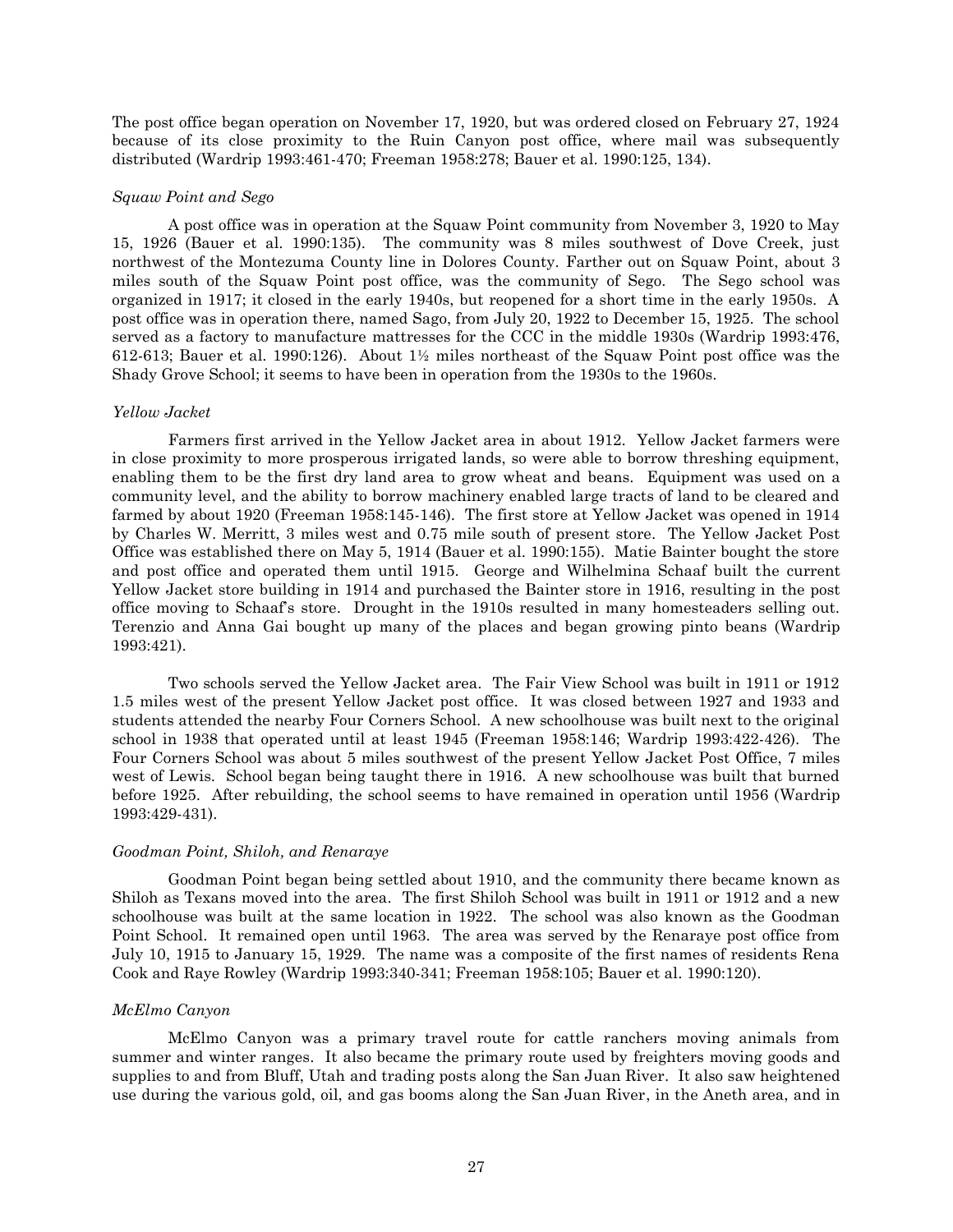McElmo Canyon itself. Until the Montezuma Valley began to be irrigated in 1889, McElmo Creek was generally a dry watercourse. This is further suggested by the initial 1881 and 1889 General Land Office (GLO) survey plats for the townships covering McElmo Canyon referring to the drainage as "McElmo Arroyo." Irrigation runoff was channeled into McElmo Creek turning it into a perennial stream and providing water that could be used to irrigate farmland in the canyon (Freeman 1958:132). The availability of water stimulated permanent settlement in the canyon beginning in about 1891. However, the 1889 GLO Plats show several houses and cabins in the western portion of the canyon. Information about these early entrants is included in [Table 2.](#page-30-0) As oil and gas exploration boomed in the early 1900s, road improvements were made to facilitate the movement of goods and services. To capitalize on the traffic through the canyon, Jim Lamb built a stone building that was used as a stage stop and may have provided overnight accommodations (Bridgewater 2004).

| Name                    | <b>Legal Location</b> | <b>Additional Information</b>                      |
|-------------------------|-----------------------|----------------------------------------------------|
| Hamilton                | Sec. 31, T36N, R18W   | Probably Ezra Hamilton, identified as an early     |
|                         |                       | settler of McElmo Canyon (Freeman 1958:135). Land  |
|                         |                       | later acquired by Victor N. Ashbaugh as Homestead  |
|                         |                       | Entry Patent on September 9, 1913.                 |
| Finley                  | Sec. 31, T36N, R18W   | Perhaps Alonzo L. Finley. Land acquired by Victor  |
|                         |                       | N. Ashbaugh as Cash Entry Patent on September 11,  |
|                         |                       | 1894.                                              |
| Ellsworth Porter        | Sec. 32, T36N, R18W   | Land acquired by Porter as Cash Entry Patent on    |
|                         |                       | September 11, 1894.                                |
| Ulysses G. Carpenter    | Sec. 34, T36N, R18W   | May have also been known as Grant Porter (Freeman  |
|                         |                       | 1958:134). Land acquired by Carpenter as Cash      |
|                         |                       | Entry Patent on February 21, 1893.                 |
| <b>Stanley Mitchell</b> | Sec. 31, T36N, R17W   | Land acquired by Mitchell as Cash Entry Patent on  |
|                         |                       | June 11, 1908.                                     |
| Carson                  | Sec. 32, T36N, R17W   | Land acquired by Norman Hall as Cash Entry Patent  |
|                         |                       | on May 31, 1899.                                   |
| Ada Gifford             | Sec. 33, T36N, R17W   | Land acquired by Jasper D. Hall as Homestead Entry |
|                         |                       | Patent on June 11, 1900.                           |
| William Gifford         | Sec. 33, T36N, R17W   | Land acquired by James T. Giles as Homestead       |
|                         |                       | Entry Patent on June 11, 1900.                     |
| John S. Wilson          | Sec. 34, T36N, R17W   | Land acquired by Wilson as Cash Entry Patent on    |
|                         |                       | March 21, 1893.                                    |

<span id="page-30-0"></span>Table 2. Residents in McElmo Canyon as Shown on 1889 GLO plats.

Two post offices served McElmo Canyon. The McElmo Post Office, run by Harrison Hill, operated from March 11, 1892 to March 15, 1911 (Freeman 1958:135; Bauer et al. 1990: 96). The Moqui Post Office, run by Alexander "Sandy" Tozer, operated from June 18, 1900 to April 15, 1914 (Freeman 1958:135; Bauer et al. 1990:101). McElmo Canyon was served by several schools. The Upper McElmo School was operated at two locations between 1896 and 1942. The McElmo School seems to have been in session at least in the early 1910s. Battle Rock School was established in 1915 and continues to run as a charter school. The Lower McElmo School was established about 1918, moved to a new location in 1938, and closed in 1951 (Wardrip 1993:308-327).

McElmo Canyon was the first area in Montezuma County to begin fruit growing. The first fruit trees were brought to the canyon from Canon City by Jasper and Norman Hall (Freeman 1958:134). The climate was well suited to apples, peaches, pears, plums, and grapes. Peaches from what became known as the "Gold Medal Orchard" won a national award at the 1904 St. Louis World's Fair (Freeman 1958:106). Growth of the fruit business in the Cortez area was hampered by a small market and a lack of a rail connection to transport produce out of the area. Farmers were reluctant to form cooperatives to market their produce. This failure to find an adequate market was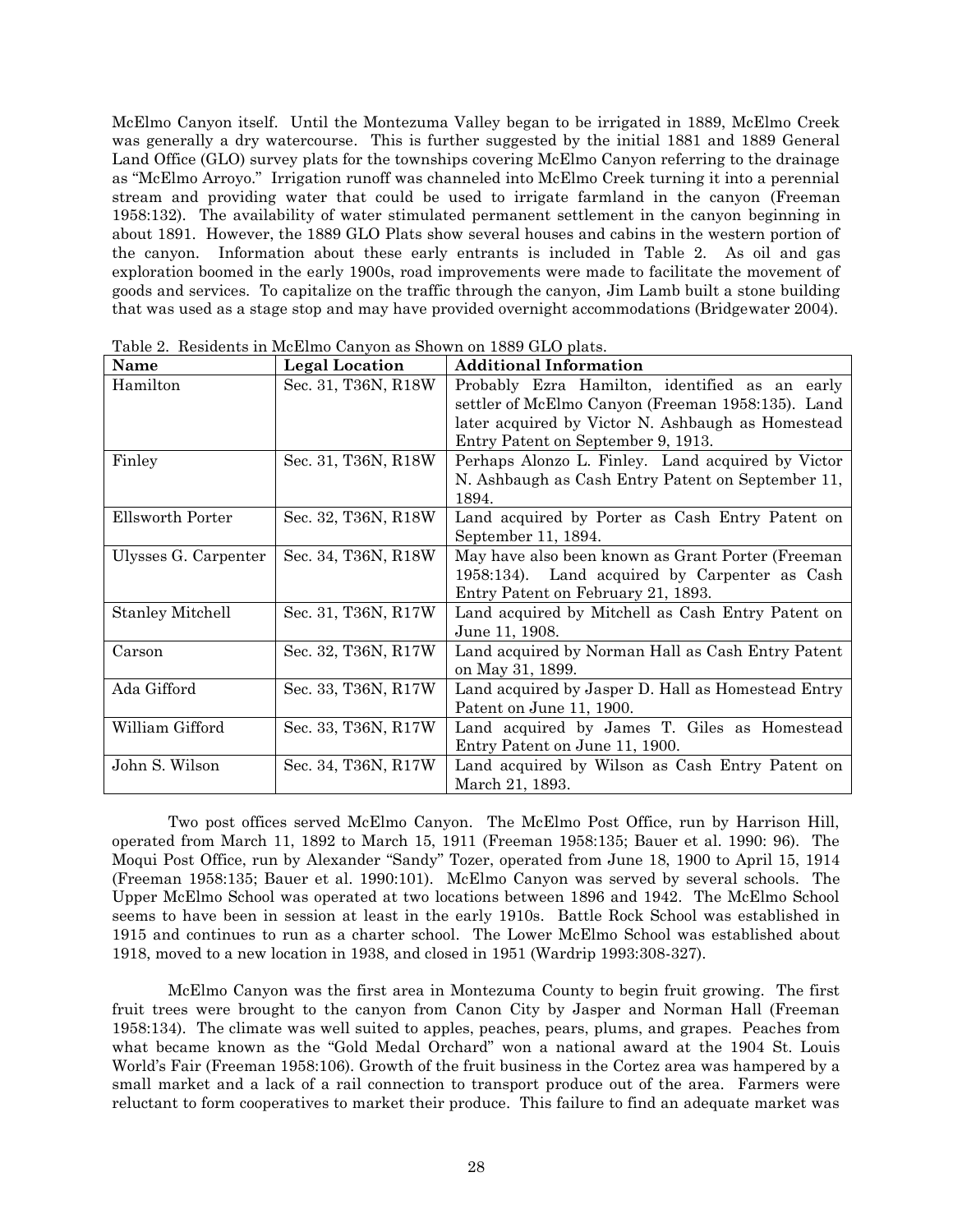compounded by insect problems, resulting in farmers switching to hay and feed corn in the 1950s, though some fruit growing continued into the 1970s (Freeman 1958:135; Kenyon and Kenyon 2004). Noah Barnes, who received a Homestead Entry Patent for land at the junction of Trail Canyon and McElmo Canyon in 1900 was renowned for his watermelons (Freeman 1958:134).

Several settlers in the canyon were involved in trading posts at Aneth and along the San Juan River. Included were Stanley Mitchell, Jesse West, Billy Meadows, and James M. Holly (Freeman 1958:133). Holly acquired land in McElmo Canyon near the Utah state line in 1894. He moved to Aneth in 1899 to operate a trading post. From 1899 to 1905, Holly was alarmed at the difficulties area Navajo were having with white ranchers over grazing lands. Desiring to be of more direct help to the Navajo, he was appointed the Indian agency farmer at Aneth in 1905 (McPherson 1995:132). The Holly ranch and adjacent Frank Ottoway ranch were later owned by Fred Taylor, then John Ismay (Freeman 1958:134-135). Ismay and his wife constructed a trading post on the old Holly ranch in 1921; the post is still in operation (Wardrip 1993:51; Freeman 1958:134-135).

Alexander "Sandy" Tozer operated a trading post at Aneth (Holyoke) in 1895, and moved to Zuni before returning to settle in McElmo Canyon in 1898 (Tozer 2004a, 2004b). The Tozers then conducted cattle ranching and farming in the area and still reside in the canyon.

An early settler in McElmo Canyon was Harry Baxstrom. Baxstrom evidently became familiar with the canyon as a freighter between Cortez and Aneth and Bluff. Harry's father, Peter, was responsible for the construction of several of the early stone buildings in Cortez, including the Wilson Building. Harry joined his father in the construction business and was responsible for several of the stone structures in the canyon, including the Meadows and Bauer residences and the old Battle Rock School. Stone was quarried west of Cortez, perhaps near the mouth of McElmo Canyon and from the lower end of Trail Canyon (Baxstrom 2004).

Another interesting character who resided in the canyon was Reverend Howard Ray Antes. Antes was an Indian Missionary and fruit grower. He took over the Jim Giles place [at the mouth of Trail Canyon] and operated the "Gold Medal Orchard." Antes was a Methodist Missionary and established the Navajo Faith Mission at Aneth, which he named when he arrived there in 1895. The community had previously been known as Riverview from 1878 to 1885, Holyoak from 1886 to about 1895, and Guilette for Pete Guilette, who ran a trading post there prior to 1890 (McPherson 1995:18). The mission included a large house, school, and farmland and orchards along the San Juan River by 1904. With Antes' persistance, the federal government was convinced to extend the Navajo Reservation north of the San Juan River, encompassing the Aneth and Montezuma Creek areas, on May 15, 1905. Soon thereafter, Antes came into conflict with Indian Agent, William T. Shelton. After being unsuccessful in having Shelton discredited, Antes sold the Navajo Faith Mission to the government in 1909 and moved to McElmo Canyon (McPherson 1995:127-131; Freeman 1958:133-134).

Sterling Price "Sterl" Thomas also seems to have been active in McElmo Canyon. Price was the editor of the Montezuma Journal in 1889 and took over the operation of the Riverview (Aneth) trading post of the Guilette Brothers in 1890. He was elected County Sheriff in 1893 and on March 20, 1917 was granted a Homestead Entry patent for land southwest of Cortez at the end of the Highline Ditch. He reportedly initiated the guiding of tourists to the Indian ruins in the McElmo Canyon area (Freeman 1958:67, 123, 129, 248; Fred Blackburn, personal communication to Jon Horn, August 1, 2004).

# <span id="page-31-0"></span>*Supplemental Irrigation*

Although dry farming proved to be successful, opportunities to use irrigation were seized upon when available water made the projects viable. The earliest of these small projects was the Rock Creek Reservoir and Canal in McElmo Canyon, just south of the Monument. The Rock Creek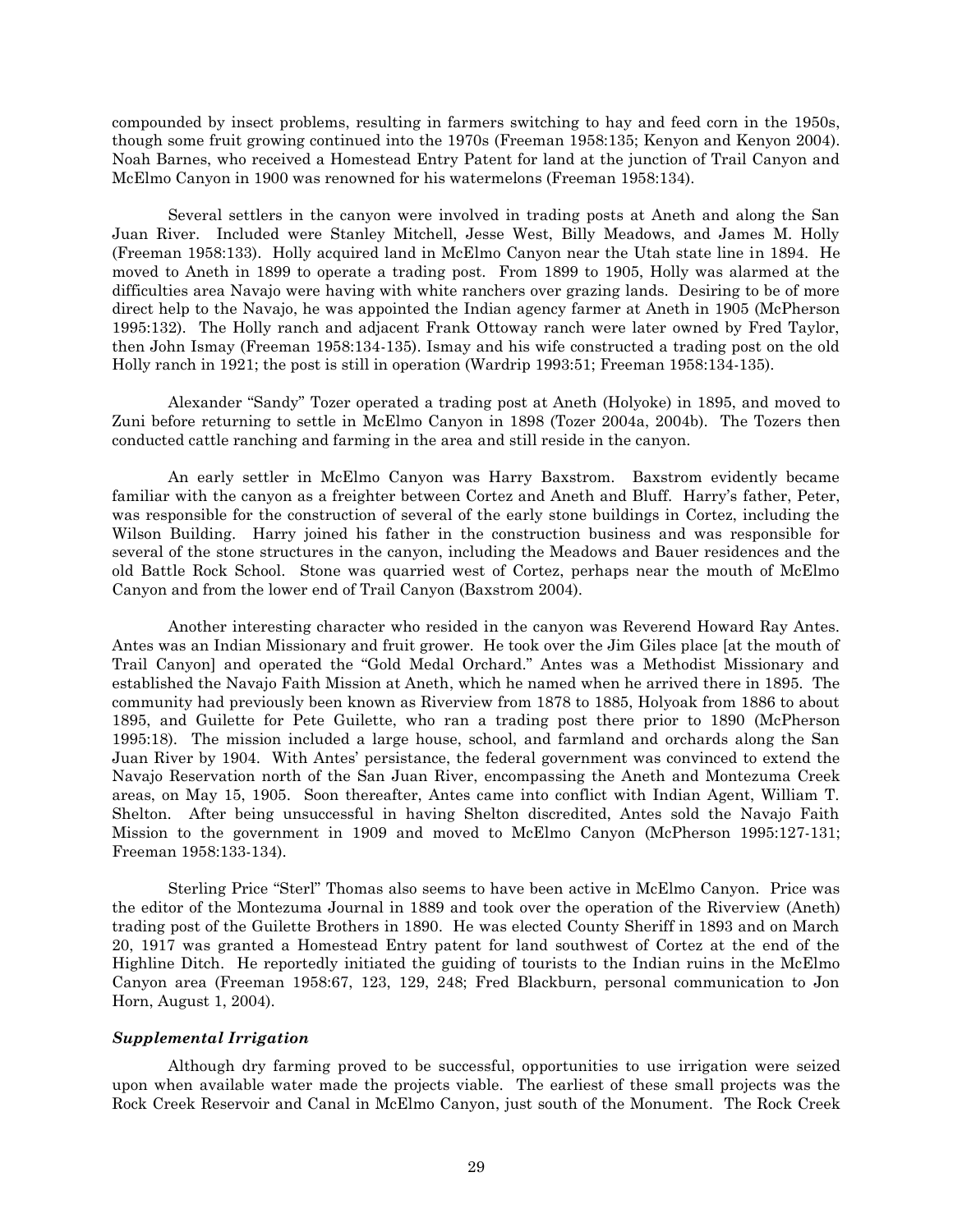Reservoir and Canal Company platted the Rock Creek Reservoir Ditch on December 19, 1904. The headgate was in the northwest quarter of section 36, T36N, R18W and conveyed water to fill Rock Creek Reservoir near Battle Rock. The canal was reportedly 2 feet deep and 4 to 6 feet wide. Construction on the canal began on December 1, 1904 (Montezuma County Clerk's Office, Plat Book 1, Page 8). Rock Creek Reservoir was platted at the same time by the company. It reportedly had a 34-foot-long dam that was constructed beginning December 3, 1904 at a cost of \$8,000. Water from the reservoir was for irrigation of land in parts of Sections 31 and 32, T36N, R18W, Section 6, T35N, R18W, Sections 3 and 4, T35N, R19W, Sections 32 and 33, T36N, R19W, Section 35, T36N, R20W, and Section 2, T35N, R20W (Montezuma County Clerk's Office, Plat Book 1, Page 9). The Rock Creek Reservoir Ditch was extended in 1909 for irrigation of 400 acres of land in Sections 33, 34, and 35, T36N, R18W. The extension was platted by the Lamb Brothers on February 27, 1909 (Montezuma County Clerk's Office, Plat Book 1, Page 42).

On April 17, 1908, John W. Galloway claimed water from Ute Creek, a tributary of McElmo Creek from the south, that he had been using to irrigate portions of Section 31, T36N, R17W and Section 36, T36N, R18W. He reported that he had been using the water for irrigation since about 1896 (Montezuma County Clerk's Office, Plat Book 1, Page 36). Ute Creek was an important tributary of McElmo Canyon and provided the only water in the canyon prior to the flows being supplemented by irrigation runoff (Fred Blackburn, personal communication to Jon Horn, August 1, 2004).

Within the current Monument area, a ditch was platted on the east bank of Trail Canyon by A. J. Brinker on April 10, 1911. The 4,500-foot-long, 1-foot-deep, and 2 to 4-foot-wide ditch conveyed water from Trail Canyon Creek for irrigation of 80 acres in the Sections 14 and 23, T36N, R17W. Work on the ditch was begun on March 17, 1911 (Montezuma County Clerk's Office, Plat Book 2, Page 31).

Later in 1911, Isabell Mitchel, John Galloway, George R. Galloway, James Finnel, Jesse West, and A. J. Tozer platted the Black Dike Ditch in McElmo Canyon, just south of the Monument, to irrigate land above Battle Rock. The ditch had its headgate on the south bank of McElmo Creek in the southeast quarter of Section 32, T36N, R17W. The ditch ran 21,848 feet, was 2 feet deep, and 4 to 8 feet wide. Construction of the ditch began on September 12, 1911 (Montezuma County Clerk's Office, Plat Book 2, Page 52).

The Wood Ditch was platted by E. V. Wood of Reneraye in 1919. The 5,255-foot-long, 1-footdeep, and 2 to 3-foot-wide ditch had its headgate on the south bank of Yellow Jacket Wash in Section 30, T37N, R18W, within the Monument. It was intended to capture seepage and waste water from the laterals of the No. 2 Ditch of the Montezuma Valley Irrigation Company system. The ditch was surveyed on July 21, 1919 (Montezuma County Clerk's Office, Plat Book 4, Page 17).

Just east of the Monument, C. H. Wilson extended a ditch that originated from the west bank of Alkali Creek near the west quarter corner of Section 31, T36N, R16W that conveyed seepage water from the Montezuma Valley Irrigation Company system into Section 34 north of McElmo Creek. Wilson constructed his ditch in 1919 from an original ditch that had been constructed by Charles Scholles in 1900 to Section 35, (Montezuma County Clerk's Office, Plat Book 4, Page 28).

The General Land Office survey plat for the 1924 resurvey of Township 37 North, Range 18 West shows a ditch on the south side of Yellow Jacket Creek that begins on the east section line of Section 25 and running just over two miles to the west to agricultural fields in the eastern portion of Section 27. A house is shown between the ditch and the creek on the western edge of Section 26. These lands were later acquired by Fred V. Womack in 1940 and John M. Daniel in 1938 and no prior entry on the parcels was officially made. This clearly shows that early residential occupation and agriculture was being carried out there in the early 1920s, but by whom is currently not known.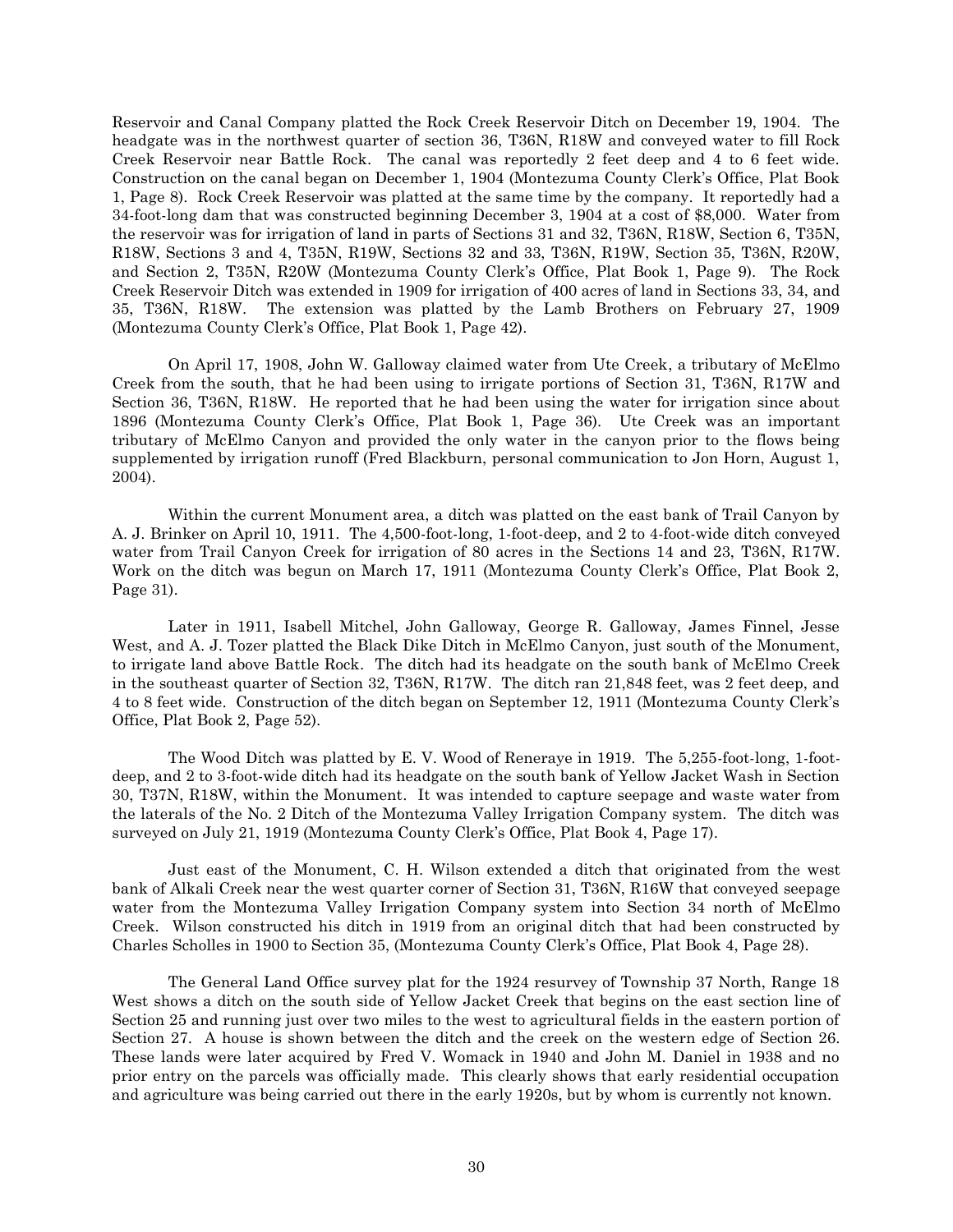The outermost expansion of dry farming agricultural was within the current boundaries of the Canyons of the Ancient National Monument. The majority of the attempts were failures that resulted in the land never going out of the public domain. A considerable quantity of land within the Monument was subject to homesteading attempts that failed and were remained in the public domain by way of cancellation or relinquishment.

### <span id="page-33-0"></span>**Roads**

Early travel in the region was generally by ways of paths of least resistance. Canyons were frequently used as routes of travel, but more commonly canyons and heavily vegetated areas were avoided as being too steep or difficult to traverse. Two principal travel routes existed in the vicinity of the Canyons of the Ancients National Monument. The first was the generally north-south route of the Spanish Trail. The Spanish Trail in the vicinity of the Monument followed the route taken by the Dominguez-Escalante Expedition in 1776. Soon thereafter, the route taken by Dominguez and Escalante was extended northwestward into Utah, through East Canyon and the Spanish Valley on its way to Utah Lake on the west side of the Wasatch Range, where it turned southeastward and eventually extended as far as southern California. By the time it connected to southern California in the 1820s, the territory it traversed was part of Mexico, so the Spanish Trail name is a bit of a misnomer. From the late 1820s through the 1850s, the route was used for annual trade caravans transporting goods between New Mexico and California. In 1859, the Spanish Trail was the route used by the Macomb Expedition in its reconnaissance in anticipation of military movements against the Mormons. The Macomb Expedition is best known for its exploration of southeastern Utah; their travels took them to an overlook of the confluence of the Colorado and Green Rivers and they were the first to collect dinosaur fossil specimens from the region. In the vicinity of the Monument, the expedition was the first to describe the ruins of Yellow Jacket Pueblo (Macomb 1876).

The route of the Spanish Trail is depicted on the map prepared by the Hayden Expedition during the examination of the region in 1874 and 1875. When scaled to current maps, the route of the trail is shown to pass in a southeast to northwest trajectory just northeast of the Monument at the head of Cahone and Cross canyons. When topography shown on the Hayden Survey map is taken into consideration, it is entirely possible that the trail passed slightly farther west and actually entered the Monument. The route from the southeast would have been by way of a small drainage south of and tributary to Little Cahone Canyon, the lower end of Little Cahone Canyon, across Cahone Canyon, and out of the canyon onto the mesa top to the northwest. About 0.5 mile farther northwest, the route would have entered a small drainage heading northwest into Cross Canyon at its junction with Alkali Canyon, and continued across Cross Canyon, which it exited by way of a drainage continuing to the northwest. Whether this route is topographically feasible is not known. It appears that the junction of Cross Canyon and Alkali Canyon may have provided a reliable source of water known as Ojo Valecito [Vallecito], which means Little Valley Spring.

Until the advent of the automobile, travel from Cortez northwestward into Utah along the general routed of the Spanish Trail was along little more than a wagon track through the sagebrush. Even with agricultural settlement of the region in the 1910s, no formal road improvements were forthcoming until the early 1920s. Existing roads from Moab to Gallup were linked in 1921 to form what was initially termed the Moab to Gallup Highway. Mileage of the route was logged and a map prepared so that it could be used to promote tourism to the region. A key promotional point for the highway was a spur that could be taken from Cortez to Mesa Verde National Park (*Grand Valley Times,* August 18, 1921). A committee was organized, comprised of community leaders from the towns traversed by the route, to promote the road, which was named the "Navajo Trail." The highway was touted as a scenic route that provided a connection between the Pikes Peak Ocean to Ocean Highway (Midland Trail) at Thompson Springs north of Moab, Utah, and the Santa Fe Trail (National Old Trails Highway), which passed through Gallup, New Mexico (*Grand Valley Times,* September 1, 1921). The organization was supported by all of the towns along the route through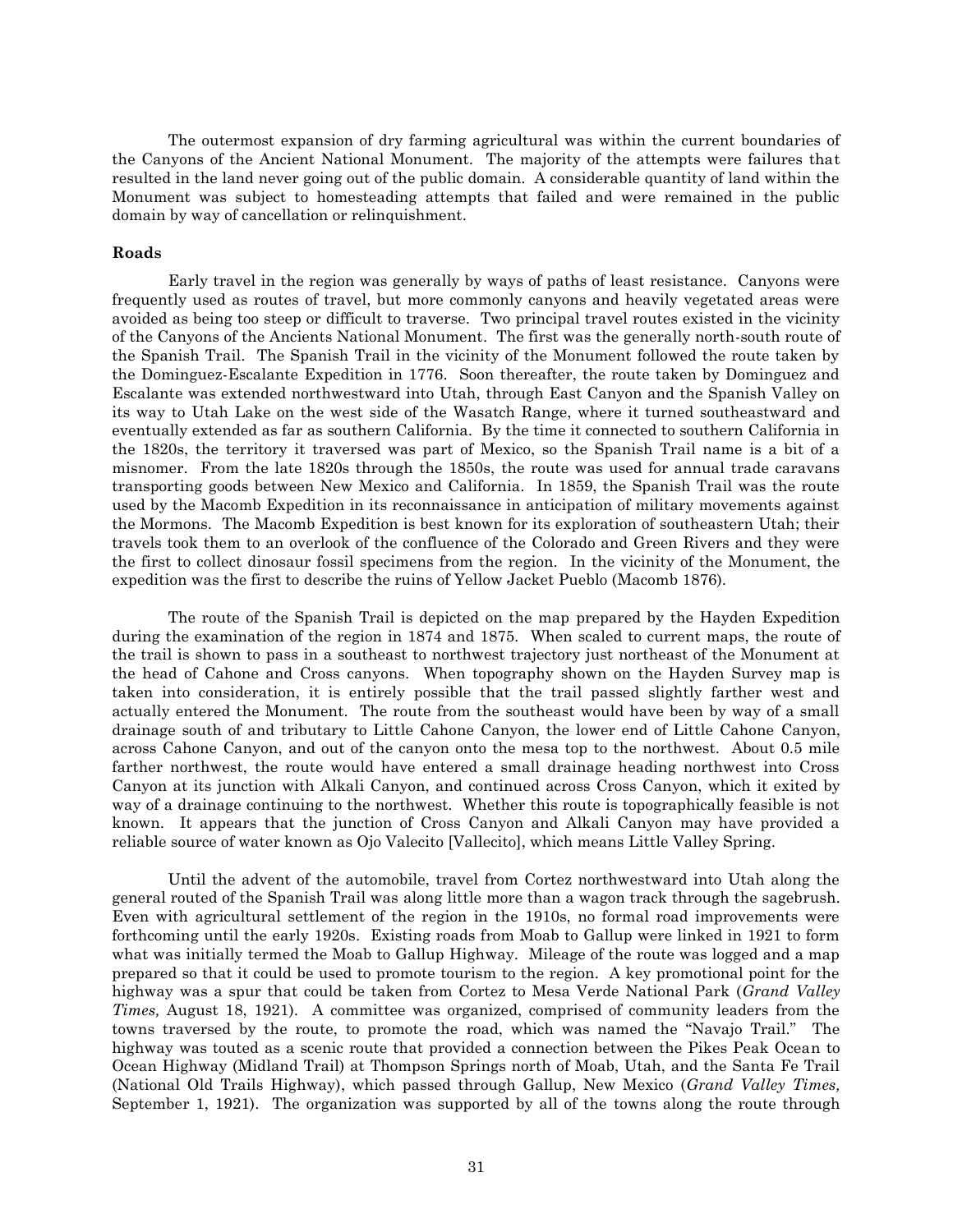their Chamber of Commerces. The principal towns along the route – Moab, Monticello, Mancos, Cortez, and Gallup – committed to and succeeded in raising \$150 each for route-marking signs, which were produced in Cortez and installed in early November 1921 (*Grand Valley Times*, October 20, 1921, November 3, 1921, November 10, 1921). With the route marked, maps and promotional literature were produced for distribution to tourists through automobile associations nationwide. One of the benefits of the route that was promoted was that it was passable throughout the winter and tourists on the Pike's Peak Ocean to Ocean Highway could deviate south along the Navajo Trail to the Santa Fe Trail and travel all the way to California (*Grand Valley Times*, November 10, 1921). Beginning in December 1921, efforts were made to have the Navajo Trail designated as a federal interstate highway, thereby making it eligible to receive federal funds for improvements (*Grand Valley Times,* December 22, 1921; December 29, 1921). By early 1922, the road had been designated as a federal aid project in Colorado with improvement work between Cortez and Dove Creek planned for that summer; similar designation for the Utah portion was made in 1923 (*Grand Valley Times*, February 9, 1922; August 23, 1923, November 8, 1923). In 1925, the route was officially designated U.S. Highway 450 (*Times Independent* [Moab, Utah], November 26, 1925). Federal surveyors laid out a new alignment for the highway that was in a straight line, rather than the circuitous route it had taken that followed land ownership boundaries on section lines (*Times Independent* [Moab, Utah], May 27, 1926). Soon thereafter, the route was graded and surfaced with gravel. The last section of road to be graveled was 15 miles between Shiprock and the Colorado state line in 1930 (*Times Independent* [Moab, Utah], June 26, 1930). However, in the early 1930s, Colorado failed to maintain their section of the highway and travelers had difficulties traversing the route, particularly during the winter months (*Times Independent* [Moab, Utah], December 3, 1931, December 29, 1932). This was remedied a few years later when a more direct route was laid out by the State Highway Department in 1935 and 1936, assisted by laborers from Camp DG-9-C of the Civilian Conservation Corps stationed west of Ackmen, and an oil surface was applied to the whole route in 1936 and 1937 (Freeman 1958:116, 118, 147, 152; Wardrip 1993:436-437). The completed highway was numbered U.S. Highway 666; this designation was changed in 2003 to U.S. Highway 491.

The second principal travel route in the vicinity of the Monument was through McElmo Canyon. This was a natural travel way between the Montezuma Valley and the San Juan River. Although considerable travel had taken place by stock raisers moving cattle and sheep between summer and winter ranges, freighters moving goods to and from the town of Bluff, Utah, and trading posts on the San Juan River, and by local settlers, travel through the canyon was along a relatively unimproved route that followed the path of least resistance. Modifications of the road alignment became necessary with increased water flow in McElmo Creek due to irrigation runoff from the Montezuma Valley. From the early 1900s to the early 1910s, some of these route changes were formally platted (Montezuma County Clerk's Office, Plat Book 3 Pages 18, 57, and 58). Gas and oil exploration along the San Juan River near Bluff and Mexican Hat, Utah in 1909 was the primary impetus for early road improvements in the canyon. Cortez benefited greatly by being the supply base for oil exploration, so the County Commissioners approved expenditures to improve the road through McElmo Canyon. Considerable road construction was done in 1910, but flooding in 1911 resulted in abandonment of much of what had been done and construction began on a new route on the south side of the canyon (Freeman 1958:132, 259, 260, 265). The road in McElmo Canyon was a gravel road until it was paved to the Utah state line in 2002. Prior to being pave, it had been considerably upgraded and well maintained, principally because of its importance in serving the Aneth Oil Field in Utah.

With the advent of gas and oil exploration and prospecting for uranium, a large number of roads were constructed on federal land. Evidently, some of the roads were constructed by the federal government in the late 1940s and 1950s to facilitate the discovery of uranium deposits. Oil and gas roads have been constructed by oil companies to provide access to drilling locations and producing wells.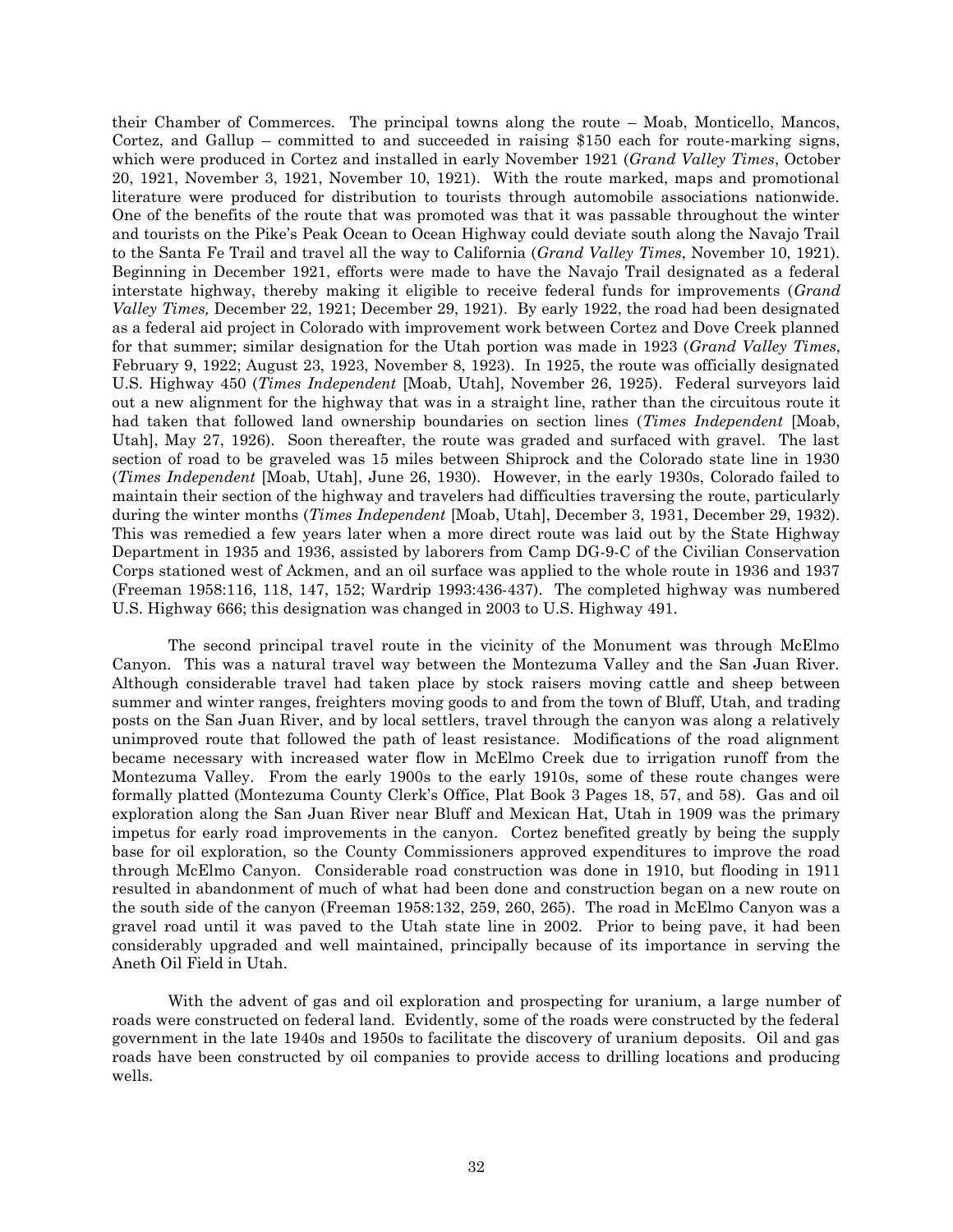A third travel route is indicated by the General Land Office (GLO) survey plats for the resurveys of Township 38 North, Ranges 18 and 19 West from 1917 and 1922 for a road to Bluff, Utah originating at Ackmen at an intersection with the main road to Monticello from Dolores and Cortez. The road headed southwest on the mesa between Ruin Canyon and Hovenweep Canyon. The route may mirror that of a road shown on the 1891 GLO plat of Township 38 North, Range 19 West, so may be quite old.

# <span id="page-35-0"></span>**Railroads**

Initial settlement and the growth of the Montezuma Valley was facilitated by railroads. In 1881, the Denver & Rio Grande Railroad extended their line from Alamosa to Durango. The following year, this line was extended northward to Silverton to tap the riches of the San Juan Mountains. Also in 1882, the expulsion of the Ute from most of western Colorado enabled the Denver & Rio Grande Railroad to extend a their line to Gunnison westward to Montrose, then northward through Delta and Grand Junction on its way to Salt Lake City, providing the railroad with a transcontinental connection. Having a railroad nearby made it possible for the cattle industry of the region to flourish and stimulated agricultural settlement. Even closer rail service was afforded the region in 1890-1891 with the construction of the Rio Grande Southern Railroad through Dolores and Mancos. Both towns prospered as a result of their rail connection, and the agricultural settlement of the Montezuma Valley was further stimulated, but a railroad extension to Cortez was not forthcoming, though highly desired.

Plans to construct a railroad to Cortez north from Gallup had been proposed in the later 1880s, but the decline of the silver industry associated with the Panic of 1893 put an end to these plans. It was with great anticipation that plans were made in 1913 to construct a railroad between Albuquerque and Salt Lake City through Cortez. Meetings were held in Denver to formalize plans for the railroad with W. K. Palmer of Kansas City. A committee of Cortez men was established, comprised of E. R. Lamb, C. H. Rudy, G. O. Harrison, L. G. Grasse, Charles Hopper, F. M. Goodykoontz, James M. Clark, W. J. Moffitt, and F. L. Miller. Unfortunately, the Albuquerque, Cortez & Salt Lake Railroad never got beyond the planning stage (*Grand Valley Times*, October 17, 1913).

Still, the idea of building a railroad was not dead and promotion of a railroad was again initiated in 1921, but failed to materialize (Freeman 1958:230, 278). Coal and oil of the area were the subject of much interest and a rail line north from the Santa Fe Railroad in New Mexico was promoted for a short time in 1926. The plan was to extend a branch line from the Santa Fe Railroad near Gallup northward through the San Juan Basin and onward through Cortez, terminating at Moab. The prospect of a rail connection again caused considerable excitement in the area, but no firm plans were ever made and the project failed to make headway (*Times Independent* [Moab, Utah], September 9, 1926).

# <span id="page-35-1"></span>**Scientific Investigations**

Scientific interest in the Monument area has largely been with its archaeological resources. The Macomb expedition of 1859 was in keeping with government exploration expeditions of the time in that, not only was information being collected for military purposes, but data about the natural and physical characteristics of the areas being traversed were documented. Although the expedition did not detour into the present Monument beyond following the route of the Spanish Trail, they did note the presence of Yellow Jacket Pueblo (Macomb 1876). The Hayden Expedition had a more direct mandate of preparing rather detailed topographic maps of the region and collecting information about its natural and scientific wonders along with some information about the people who resided there. Although they did not explore the Monument area extensively, they did visit Hovenweep Castle and examined the extensive canyon system sufficiently to depict it rather accurately. Lewis Henry Morgan ventured into the region in 1878 and was the first to attempt to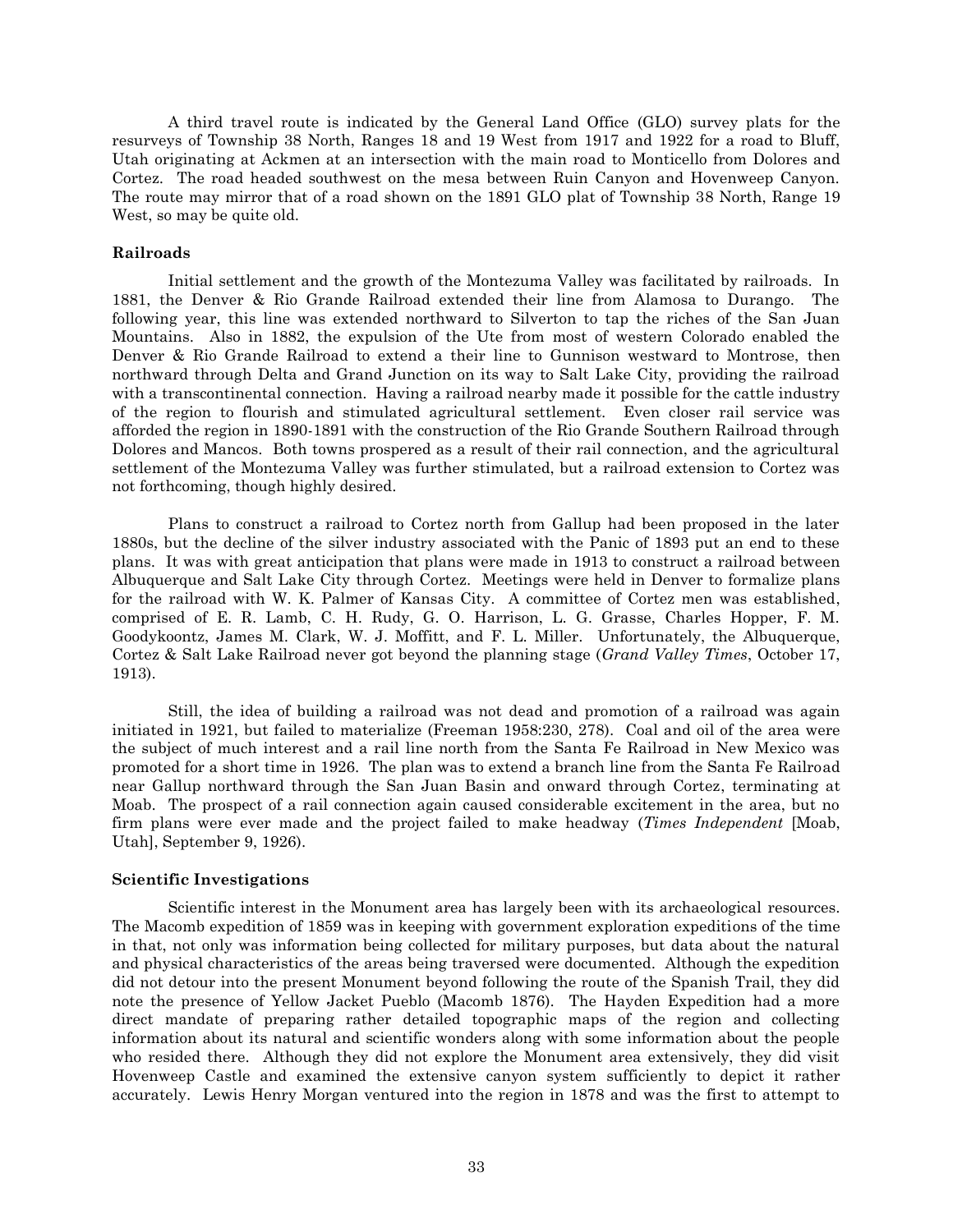document and interpret the ruins of Mancos Canyon, Yucca House, and Mud Springs with an anthropological perspective (Fred Blackburn, personal communication to Jon Horn, August 1, 2004).

As the lands in and around the current Monument began to be surveyed in preparation for settlement, the prominent Indian ruins of the region were noted. In 1889, the ruins at Goodman Point were brought to the attention of the Secretary of the Interior, John W. Noble, by the Commissioner of the General Land Office. An inspector was sent to the area, who recommended that steps be taken to preserve the ruins. Following the recommendations of both the inspector and the Commissioner of the General Land Office, Noble directed that Section 4 of Township 36 North, Range 17 West be withdrawn from the public domain in order to protect the ruins there "from wrongful removal or destruction" (Noble 1889). This was soon after the excitement of the discovery of Mesa Verde was made public and interest in ruins associated with the "cliff dwellers" was quite high. Still, it is quite remarkable that the withdrawal of land containing the Goodman Point Pueblo was the first time the federal government took official steps to protect archaeological resources on the public domain. The portion of Section 4 with the ruins on it has remained under federal control and is currently part of Hovenweep National Monument. At about this same time, James M. Holly, a trading post operator at Aneth and later resident of McElmo Canyon conducted excavations in what later became Hovenweep National Monument. The Holly Ruin is named for him (Fred Blackburn, personal communication to Jon Horn, August 1, 2004). Interest in Anasazi ruins was widespread and they were recognized as important tourist destinations. To capitalize on this tourism, the Manitou Cliff Dwellers Ruins Company dismantled an Anasazi ruin in McElmo Canyon and transported it to Manitou Springs, where they reassembled the stones into a replica Anasazi cliff dwelling that was opened to the public in 1906. Evidently, Adam Lewy facilitated the purchase of the cliff dwelling for the company (Fred Blackburn, personal communication to Jon Horn, August 1, 2004).

The first professional archaeological survey within the current monument boundaries was carried out by Sylvanus G. Morley, Alfred V. Kidder, and John G. Fletcher for the School of American Archaeology, later known as the School of American Research, in 1907 (Morley 1917; Woodbury 1973). The party was based at the Holly Ranch in McElmo Canyon (Lipe 1996). The following summer, Morley returned and excavated the south pueblo of Cannonball Ruins, the report of which was published later in 1908 (Morley 1908). Not only was this the first professional published excavation report for the McElmo District, it provided important data for the definition of the Anasazi in the northern San Juan region. The survey and excavation were the first professional archaeological projects conducted by Morley and launched his career as a prominent Mayanist (Lipe 1996).

In 1919, Jesse Walter Fewkes conducted a survey of the region focusing on the more spectacular ruins of the area (Fewkes 1919). With this more detailed information and the original recognition of important ruins on the public domain, other parcels of land were withdrawn, together designated as Hovenweep National Monument in 1923. A more comprehensive investigation of the prehistory of the region began in 1928 when the Colorado Historical Society initiated excavations under the direction of Paul S. Martin. Martin worked at many of the most prominent ruins in the area under the auspices of the Colorado Historical Society and the Chicago Field Museum through 1936 (Martin 1936; Tyson 1996). His work at Lowry Ruin stimulated the General Land Office to terminate land entries there and withdraw the site area from the public domain. Lowry Ruin was designated a National Historic Landmark in 1962 (Athearn 1996; Schroeder 1962).

In 1962, National Park Service archaeologist, Albert H. Schroeder, conducted a large survey of lands surrounding some of the Hovenweep National Monument units. Part of this work resulted in the designation of Lowry Ruin as a National Historic Landmark (Schroeder 1962, 1968). Between 1965 and 1971, considerable additional archaeological survey was done by the University of Colorado. Work was supervised by Robert Lister from 1965 to 1969 and by David Breternitz from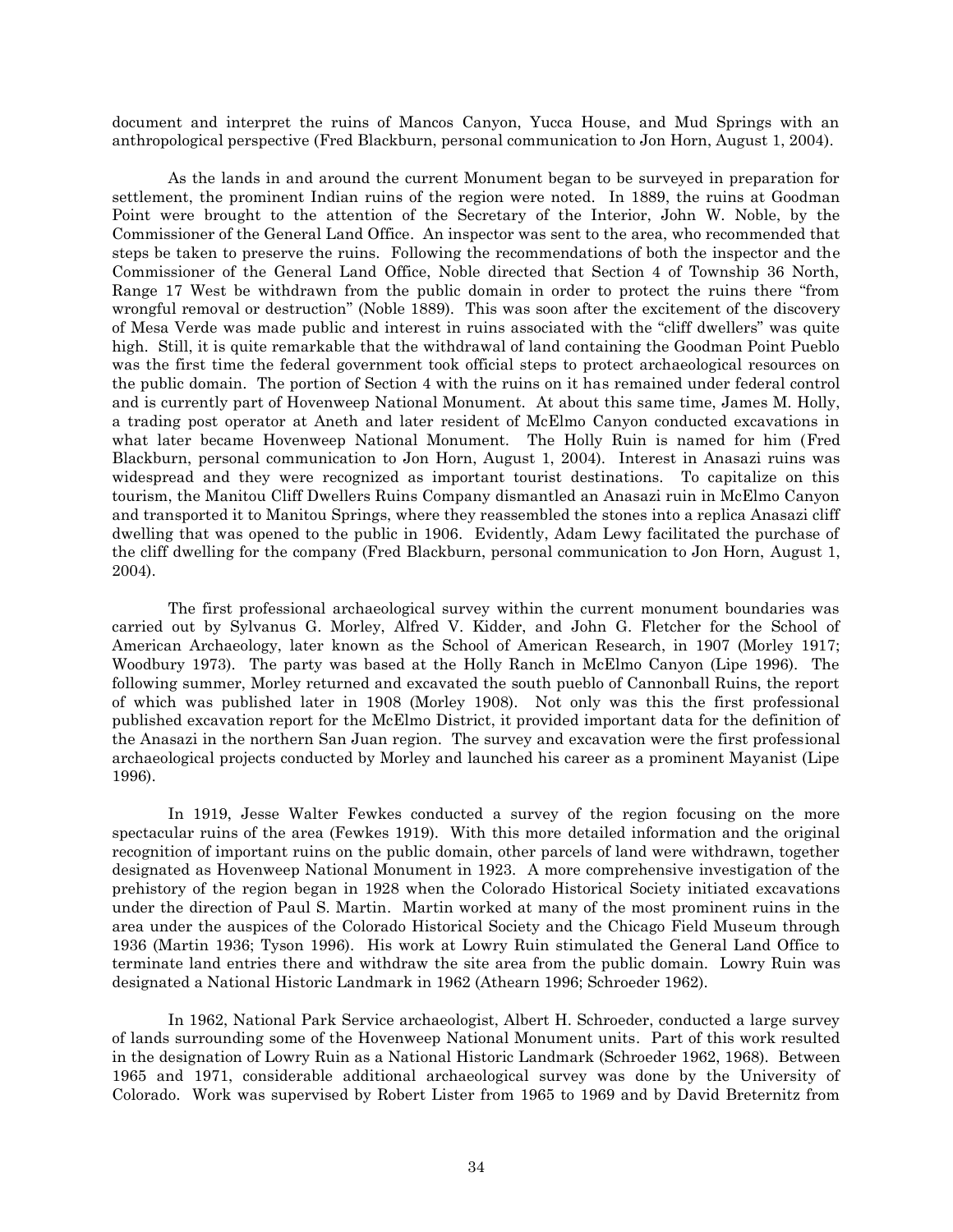1969 to 1971. Several ruins within the current Monument were stabilized by the University of Colorado in the 1970s (Martin et al. 1971; Breternitz 2004). Subsequent surveys between 1974 and 1977 were conducted in the vicinity of the Hovenweep units by San Jose State University (Winter 1975, 1976, 1977; Hammet and Olsen 1984). The majority of cultural resource inventories in the Monument area since 1977 have been by a variety of cultural resource consultants on a project specific basis. The only exception was an inventory conducted by Alpine Archaeological Consultants, Inc. of areas surrounding the Hovenweep Units in 1990 (Greubel 1991). In addition, Fort Lewis College and Crow Canyon Archaeological Center has tested or partly excavated numerous prehistoric sites in the Monument area. Most recently, Woods Canyon Archaeological Consultants of Yellow Jacket have been conducting large block inventories for the Canyons of the Ancients National Monument.

## **Gas and Oil Exploration**

Oil and gas exploration in the Four Corners area began in the early 1900s. Evidently, in late 1908, McElmo Canyon had been identified as an area with good potential for the discovery of oil. Consequently, local individuals began staking claims, with Ezra and Isabella Hambleton staking the first claims on November 15, 1908. It appears that the convention for filing claims for oil and gas claims was unclear for a number of years and the claims were made as placer claims, usually of 160 acres in size. Claims made from 1908 to early 1913 were filed in the Montezuma County Courthouse, so a good idea of where the initial exploration took place is recorded, as are the names of the individuals involved (Appendix A). After January 1, 1913, it appears that interest in staking claims ceased and no further claims were recorded. No other areas in the vicinity of the Monument seem to have been involved in this initial oil and gas excitement. The claims were probably made in the hope that they would be leased and the claimants would benefit not only from the lease, but from whatever oil was discovered.

The first discoveries of oil of any merit in the region were made along the San Juan River at Mexican Hat in 1909, where eight oil rigs were put into production. This and subsequent discoveries in the vicinity of Bluff caused considerable excitement in the Cortez area. The Montezuma Oil & Development Company was organized in 1910 by individuals from Cortez. They intended to acquire oil leases and bring in an oil rig capable of drilling to depths of 5,000 feet. By 1912, this first oil rush to southeastern Utah had ended (McPherson 1995:249-251; Freeman 1958:261).

In 1911, oil exploration began in the Cortez area. The Big Four-San Juan Oil and Development Company brought a drill rig from Pagosa Springs to begin drilling for oil in McElmo Canyon near Battle Rock in 1911. There, the company made the first strike of oil in Montezuma County when it encountered oil at a depth of 150 feet on July 12, 1911. The flow of oil was light and was accompanied by a large quantity of water. Evidently, the find was not viable economically and no other discoveries were made. In 1914, the Big Four oil rig was moved to Disappointment Valley to begin explorations there (Freeman 1958:263-264, 269). About 4 miles south of Cortez, the Mesa Verde Oil & Gas Company began drilling a well in June 1911 that encountered artesian water at 635 feet and a small amount of gas. The company started a second well in October 1911, apparently with no success (Freeman 1958:263-264). The lackluster results in the Cortez area resulted in exploration being focused elsewhere. In February 1913, oil was discovered at the meadows below Farmington, which gave hope to speculators in southwestern Colorado, but no further exploration in the Cortez area seems to have resulted (Freeman 1958:266).

The Mineral Leasing Act of 1920 changed the way that coal, phosphates, oil, gas, oil shale, sodium, sulphur, and potash were managed on federal lands. As a result, these minerals were no longer subject to being claimed in the fashion that precious metals were. This eliminated the filing of mining claims for oil and gas in county courthouses. Instead, leases of lands for oil and gas exploration were recorded with the General Land Office and then with the Bureau of Land Management, after its establishment in 1946 (Appendix B). Leasing of lands within the current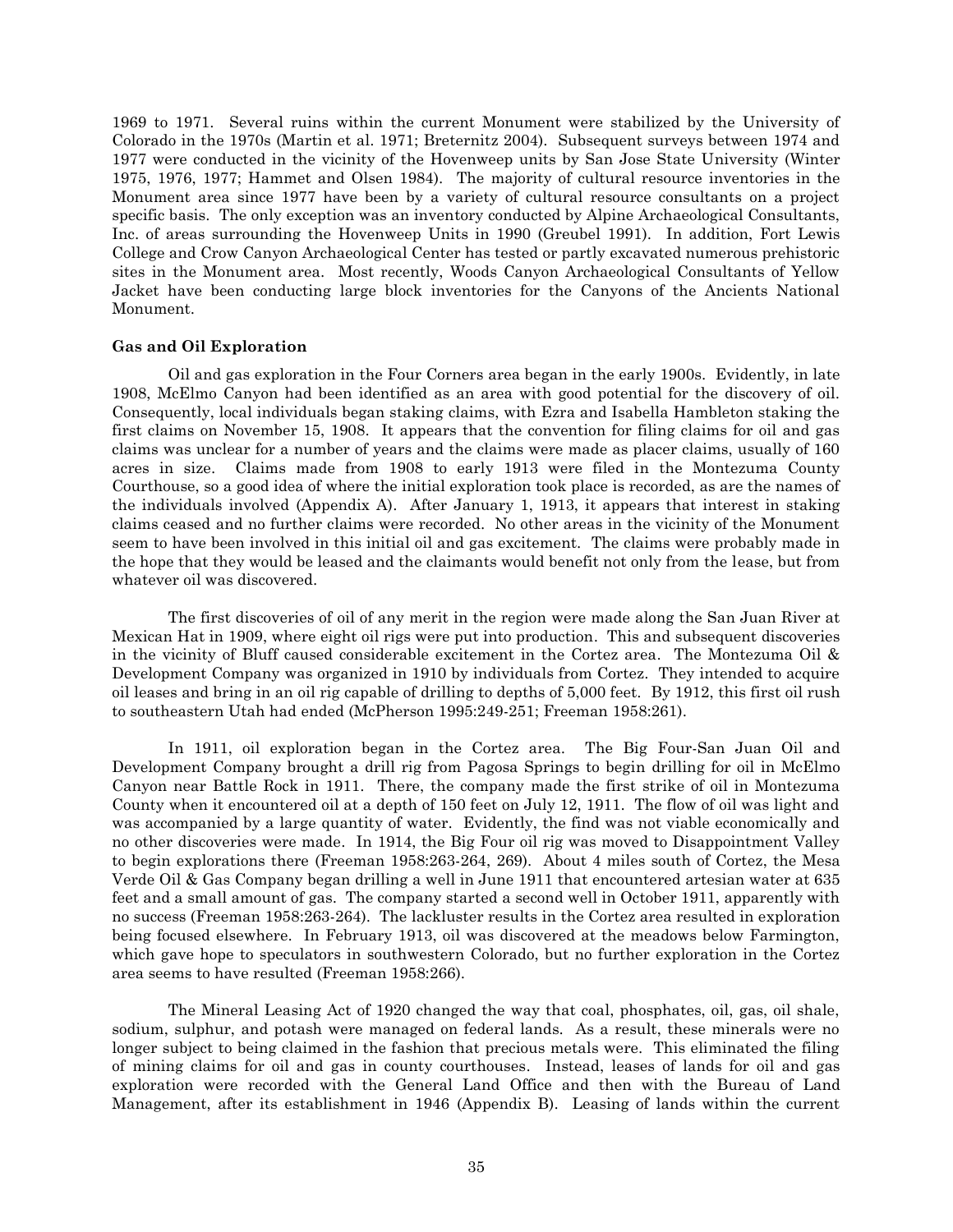Monument boundaries began in late 1920 and was intensive through 1923. This period of speculation was bolstered by the discovery of oil by the Midwest Oil Company in McElmo Canyon in late 1921. The well had been started by the Midwest Refining Company in 1920 and turned over to the Midwest Oil Company for completion. The excitement caused by the discovery resulted in considerable leasing activity in the McElmo Creek area, as well as on what was termed the "Dove Creek Dome" and in southeastern Utah. The company capped their well after the discovery in order to secure additional leases in the area (*Grand Valley Times*, September 1, 1921; September 8, 1921; September 15, 1921; September 22, 1921). It was expected that the company would resume drilling in 1922. Instead, they pulled the casing from the well and dismantled the drill rig (Freeman 1958:277-278). The company moved to another location in McElmo Canyon where they encountered a good gas deposit at a depth of 4,200 feet on March 25, 1922. It was expected that with deeper drilling that oil would be struck. After drilling several hundred more feet, the bottom of the well was shot with nitroglycerin in order to fracture the stone and, presumably, release underlying oil. Shooting the well failed to produce any oil. The casing was pulled to a depth of 1,900 feet, where a small flow of oil had initially been encountered, and the lower portion of the hole filled with rock in preparation for shooting the well at that level. Evidently, this effort also failed to yield oil in sufficient quantity to be economic (*Grand Valley Times*, April 6, 1922; April 13, 1922; June 1, 1922; June 18, 1922; Freeman 1958:278). In October 1922, the discovery of a producing well in the San Juan Basin, 15 miles west of Farmington, New Mexico, kept hopes high (Freeman 1958:279), but the failure of the most promising discoveries in the immediate area and with no new discoveries being made, few leases were negotiated in 1924 and 1925.

From 1926 through 1928, leasing increased considerably. This coincided with the discovery of oil and gas nearby at Gibson Dome and Cane Creek and exploration of the Lisbon Dome, all in southeastern Utah. These discoveries gave impetus to exploring the Dove Creek Dome, which was probably the focus of much of the leasing (*Times Independent*, Moab, Utah, March 3, 1927). Leases throughout the 1920s were principally to what could be termed local individuals, dominated by people from Durango. Individuals from Silverton, Cortez, Dove Creek, Ackmen, Renaraye, and Ruin Canyon are also well represented. Considerable leasing to individuals from Denver also took place. In addition, leases were made to individuals from Greeley, Fort Collins, Pueblo, Salt Lake City, Casper, Wyoming, and distant states, such as Oklahoma, Kentucky, Idaho, Michigan, Illinois, Washington, and California. Although most of the leasing by local individuals was probably as speculation with hopes that the leases would be acquired by a large oil company, some of the exploration was financed by local speculators. For example, Howard A. Garwood and Charles Milton of Ackmen organized a company, in 1925, that put thousand of acres under lease and planned to drill for oil near Ackmen (Freeman 1958:282).

Beginning in 1928, leases were dominated by individuals from Pueblo; this trend continued into the 1950s. Only three leases were established from 1929 to 1931. From 1932 through 1934, leasing increased somewhat. Even with previous failures, McElmo Canyon continued to be the focus of exploration. A well drilled by Teague & Coon in McElmo Canyon on the Jesse West ranch struck gas accompanied by a small amount of oil at 3,131 feet in late 1934 (Freeman 1958:287-288). Again, the flow was insufficient to be economical. No leases were established in 1935, and just a few leases were put in place from 1936 to 1938. From 1939 through 1942, only one new lease was made, and from 1943 to 1947, leasing was relatively infrequent. Stanolind Co. struck gas with a small amount of oil in McElmo Canyon at a depth of 4,762 feet in the summer of 1944, but abandoned the well later that year (Freeman 1958:295-296).

A major discovery of oil was made 12 miles west of Pleasant View in 1948 (O'Rourke 1992:158), ushering in a resurgence in leasing in the area that has continued vigorously to the present day. The dry ice plant in McElmo Canyon was made possible by the discovery of carbon dioxide encountered in an oil and gas drill hole at a depth of 7,000 feet. In order to take advantage of the discovery, Colorado Carbonics, Inc. was formed in 1949 to investigate the feasibility of utilizing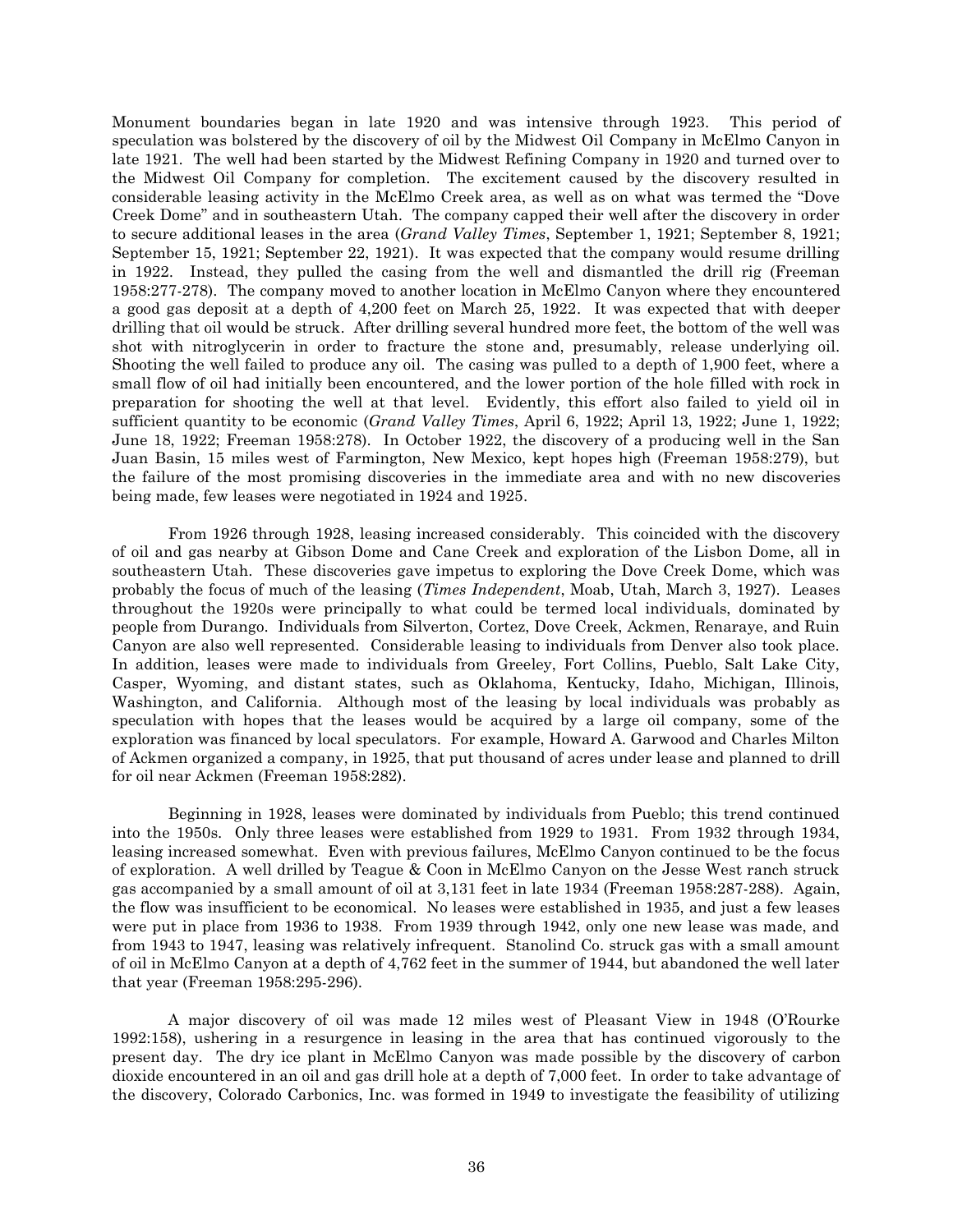the gas for the manufacture of dry ice. The gas was piped 4½ miles down the canyon to a convenient place for a plant. Natural gas from a 1,500-foot-deep well nearby was piped 1½ miles down canyon to the plant for power and heating (Freeman 1958:158). The presence of oil in the Aneth area was recognized in 1953. The first producing well was drilled by the Texas Company (Texaco) in early 1956. The discovery resulted in the development of the Aneth Oil Field (McPherson 1995:209). Although in Utah, the Aneth Oil Field is accessed by way of McElmo Canyon and is supplied by businesses in Cortez.

## **Mining**

Mining in and around the Canyons of the Ancients National Monument was principally focused on uranium/vanadium and coal. Although prospecting for uranium and staking of claims was rampant in the Monument in the 1940s and 1950s, actual mining was quite limited. Coal mining also seems to have been on a small scale and rather peripheral. Other mining is alluded to within the Monument (Dicken 2004), but except for uranium/vanadium and coal mining, no specific information is known to say where and when such mining would have occurred or for what minerals. The only non-uranium/vanadium precious metal mining known in the vicinity of the Monument was a single mine at the Black Dike near Battle Rock in McElmo Canyon, dug by Jack Kelly. The mine reportedly yielded small quantities of gold, silver, copper, zinc, lead, vanadium, uranium, and barite. Kelly also reportedly prospected and mined on Ute Mountain. An individual named John Voelter also reportedly did some prospecting in the McElmo Canyon area after World War I (Jeter 2004; Bridgewater 2004; Baxstrom 2004; Kenyon and Kenyon 2004).

## *Uranium and Vanadium*

The advent of the nuclear age brought the canyon lands of southeastern Utah and southwestern Colorado into focus as a primary sources of uranium. Gold and silver mining had been the impetus for settling southwestern Colorado, but those deposits were in the San Juan and La Plata Mountains, well to the east. A small amount of mining took place in the La Sal Mountains of Utah and gold was discovered on the San Juan River in Utah that resulted in a short-lived rush there in 1892 and 1893 (McPherson 1995:126, 135-136).

Uranium was first discovered in 1879 in the Sinbad Valley of Colorado, but was not properly identified until 1898. Radium, found in association with uranium, was much sought after in the late 1890s for medical experiments, principally by French scientists Antoine Henri Becquerel and Pierre and Marie Curie. A mill was established on the Dolores River in San Miguel County to process radium ore. The high price of radium stimulated a mining boom in the Colorado Plateau region of Colorado and Utah focusing on carnotite ore that contained uranium, vanadium, and radium. Carnotite ore from the Colorado Plateau was no longer economically competitive on the world market after 1921 because of an influx of high-grade pitchblende ore from the Belgian Congo. As a result of the plummeting price for radium, most mining and milling of carnotite ceased in Colorado and Utah in 1923 (Amundson 2002:2-4; Chenoweth 1990:20; Hahne 1989).

Despite the collapse of the radium market, vanadium became increasingly sought after beginning in the late 1920s. Union Carbide, the Vanadium Corporation of America, North Continent Mines Company, and the International Vanadium Company acquired carnotite mining claim holdings in Colorado and Utah and constructed vanadium processing mills in the region. Howard Balsley of Moab formed a uranium-buying company in order to acquire uranium ore that was being discarded by vanadium miners in the region. Balsley established warehouses at various places in southeastern Utah and southwestern Colorado, including Dove Creek. Beginning in 1934, he sold his uranium ore to the Vitro Manufacturing Company for use in coloring ceramics and glass (Amundson 2002:5, 7). Vanadium does not seem to have been sought on the Monument, but a uranium/vanadium mine reportedly was operated on the east end of McElmo Canyon between World Wars I and II (Jeter 2004).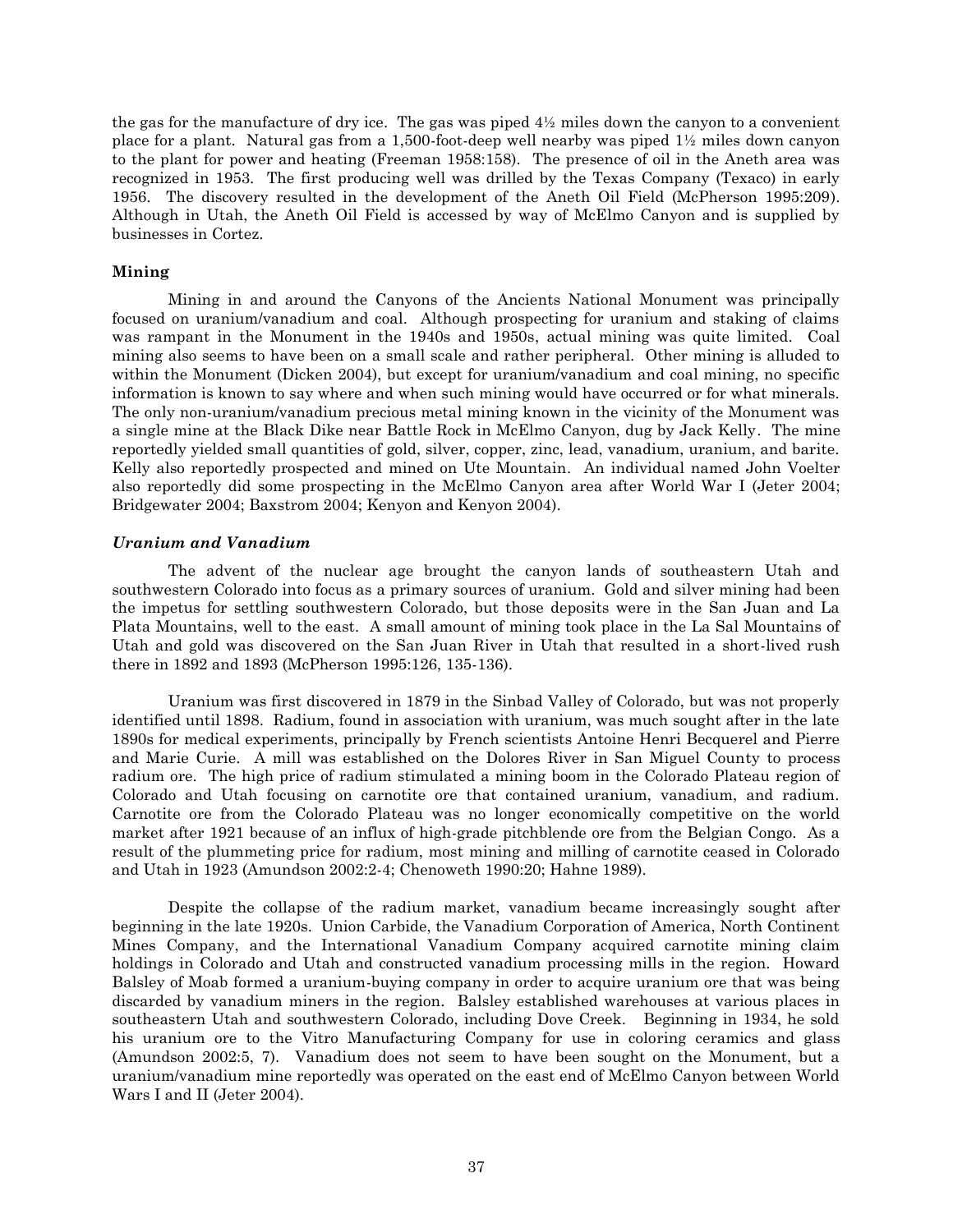In the late 1930s, the principles of radioactivity and the energy potential of nuclear chain reactions began to be understood, including its potential as a fission explosive device. Beginning in 1942, the Bureau of Mines and U.S. Geological Survey combined to conduct secretive core-drilling programs at select locations in the Salt Wash Member of the Morrison formation on the Colorado Plateau. Exploration was reported to be for vanadium, but was actually done to explore for uranium in order to acquire ore for development of the nuclear bomb under the Manhattan Project (Godfrey 1991:31; Carter and Gualtieri 1965:39). Uranium ore for the Manhattan Project was acquired as discarded material from vanadium tailings from mills in Blanding, Utah, Naturita, Durango, Slick Rock, Gateway, and Loma and from the stockpiles held by Howard Balsley (Amundson 2002:8-9).

Following World War II, the Atomic Energy Act was passed to promote the use of nuclear energy for both domestic and defense purposes. It established that fissionable materials would be under the control of the federal government, but promoted exploration for and mining of uranium by the general public. The act also resulted in the government establishing prices for uranium ore and being the sole buyer, refiner, and producer for atomic use (Amundson 2002:19-20). Beginning in 1948, the government began working to expand the uranium industry. The Atomic Energy Commission joined with the U.S. Geological Survey to identify and withdraw public lands where uranium was known to exist and lease them for mining; the present Canyons of the Ancients National Monument was not one of these areas. However, guaranteed prices resulted in citizen prospectors fanning out across the Colorado Plateau in search of uranium deposits that would make them rich. Government-sponsored exploration and purchase continued through 1958 (Amundson 2002:22-23). In 1958, the government determined that supplies of uranium had reached a point where unrestricted exploration and purchase was no longer necessary. Although the quantity of ore sent to processing mills increased through the early 1960s, rampant prospecting and speculation activities ceased (Amundson 2002:106-111).

Exposed in the canyons of the Monument are the geological Summerville formation and Entrada sandstone. The Entrada sandstone evidently was the formation that uranium prospecting focused upon. Although uranium deposits were found within the Monument, mining was of small scale. Rather extensive staking of claims took place as speculative ventures. Some of the claims seem to have been surveyed, but none ever became patented and left the public domain. The vast majority of the claim records for the Monument are in the Montezuma County Courthouse; only one uranium claim seems to have been recorded for the Monument area in the Dolores County Courthouse. Claim records in the Montezuma County Courthouse were examined for the period of March 1953 to March 1955 to get a sense of where uranium prospecting was focused and who was active in the staking of claims (Appendix C). During that two-year period, over 1,600 claims were staked within the Monument. The majority of the activity seems to have been centered on Cross Canyon, though Cannon Ball Mesa, Goodman Point, McClean Basin, Yellow Jacket Canyon, Bridge Canyon, Ruin Canyon, Hovenweep Canyon, Cahone Mesa, Sandstone Canyon, Grave Yard Canyon, Blue Basin, and Cow Canyon are also mentioned. Like the initial phases of oil and gas speculation in the region, many of the individuals that filed Location Certificates for uranium claims were local residents. It also appears that speculators were active in staking claims; these individuals evidently were financed by investors who then had their names attached to a claim. It is difficult to ascertain the mechanisms by which names were attached to claims. Clearly, when individuals from out of state are listed on a claim, they were likely investors only and not participants in the actual staking. Many of the local individuals listed on the Location Certificates may also have been investors only, with no actual on-the-ground participation. The impetus for such rampant speculation was hope that a claim would be leased, then produce a wealth of uranium for which the locators would gain royalties.

The majority of the mining claims in the Monument were filed by individuals. In only a few instances are companies listed. Some of the companies are local entities, such as from Durango or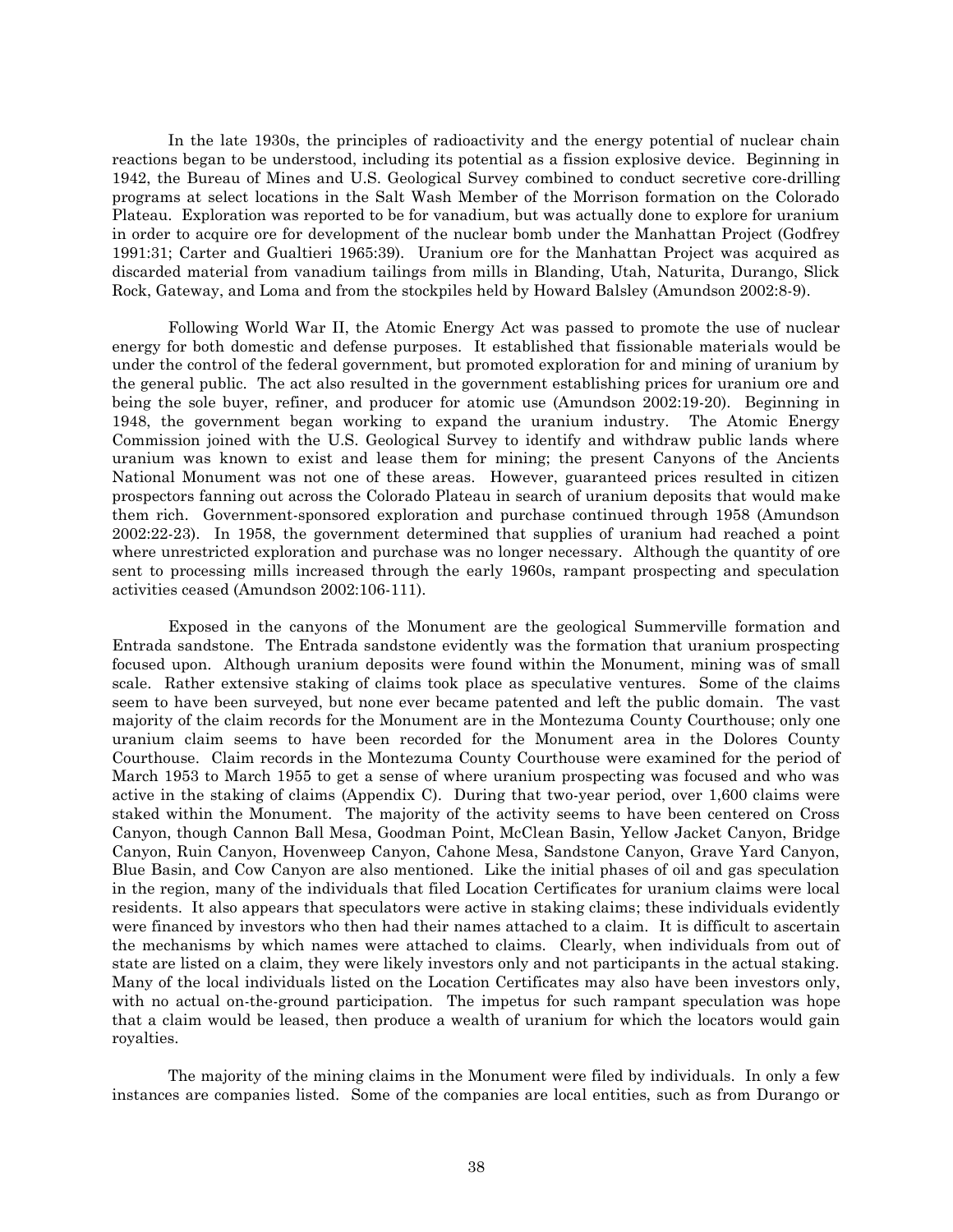Grand Junction. One of the more interesting companies involved in uranium exploration in the Monument was the Neese Exploration Company, founded by Urban E. Neese in the early 1950s. Neese was the founder of Tidelands Exploration Company of Houston and Calgary. It provided seismic, gravity, and magnetic surveys worldwide. Neese sold his interest in the company to form the Neese Exploration Company in Houston, which specialized in the collection and processing of gravity data. The company is still in existence as Neese Gravity Meter Exploration Group under the leadership of Urban's son, Robert U. Neese (Neese Gravity Meter Exploration [www.gravityservices.com,](http://www.gravityservices.com/) November 17, 2003). According to Robert U. Neese, his father was a mining engineer, educated at the University of Alaska, and became potential field geophysicist. The company initially focused on gravity survey work for oil exploration throughout the Rocky Mountains. When the uranium boom took place, the company offered claim surveying and conducted core drilling through a subsidiary company named Los Amigos; they also acquired a number of claims. The company had offices in Grand Junction, Cortez, Montrose, Durango and Denver (Personal communication, Robert U. Neese to Jon Horn, November 17, 2003).

Local residents Robert and Francis Young reportedly staked 3,000 uranium claims in the Monument with Danny Dalrymple. They mined what they called the Blue Eagle Mine in Cross Canyon from 1951 to 1960 and kept the Blue Eagle claims until about 1980, when the assessment costs became too expensive for them to keep the claims current. They mined using a Model A Ford engine to run a compressor to power a jackhammer and drill. Ore was blasted loose and taken by wheel barrow to a chute, where it was loaded one ton at a time into a Dodge Power Wagon. Initially, the government paid \$3 per ton for the ore with a \$3 per ton premium; vanadium sold for 23 cents per pound. If the ore had sufficient uranium content, the government would pay to have it shipped to the mill. Consequently, a large quantity of low-grade ore was disposed of. When the government ceased paying the premium, it was no longer profitable to mine the ore. Dalrymple evidently reopened some old mines in the 1970s. Channing Mining Company operated one of the three larger uranium mines in the Cross Canyon area. Numerous smaller operations in the Cross Canyon area were run by Bob Hampton, Fendell Sitton, Ernest Watkins, Tommy Ringwald, Johnny Paycheck, and Bud O'Bannon (Young 2004; Young and Young 2004; Harris and Harris 2004).

Jerry Chaffin did some uranium prospecting in 1948 or 1949 and staked a group of 15 claims in Yellow Jacket Canyon near Lone Pine Canyon. He dug a tunnel 15 feet deep as improvement work and did this every year as assessment work for a while. He only needed one tunnel to hold all 15 claims in the group. Samples taken as the tunnels were dug were sent to the Colorado School of Mines for analysis. The ore was too low grade to be economical to mine, so he gave up his claims. After he quit doing assessment work, the claims may have been restaked by Bob Layton (Chaffin and Chaffin 2004).

Other local individuals known to have done uranium mining on the Monument were Audrey Wayman with her brother, Bob Holland, and his son, Howard Holland, and a man named Sparks, who had a uranium mine in Squaw Canyon (Wayman 2004; Young 2004).

## *Coal*

Four coal leases were granted within the current boundaries of the Monument (Appendix D). The first was granted to Joseph Murphy and Peter Ely of Lewis on May 12, 1923 for land on the northwest side of Yellow Jacket Canyon just north of Dawson Draw; it was terminated on May 11, 1925. A second lease was granted to Jacob M. May and others of Lewis on October 1, 1926 on the southeast side of Yellow Jacket Canyon, nearly opposite that of the Murphy and Ely lease; it was terminated September 30, 1928. On September 27, 1937, Arley C. Short of Cortez obtained a coal lease. On the same date, Harry W. Oborne of Colorado Springs obtained a coal lease. Both of the leases were for land west of Alkali Creek about 2 miles north of McElmo Canyon. Short's lease was terminated on September 26, 1939 and Oborne's lease was terminated on December 17, 1939.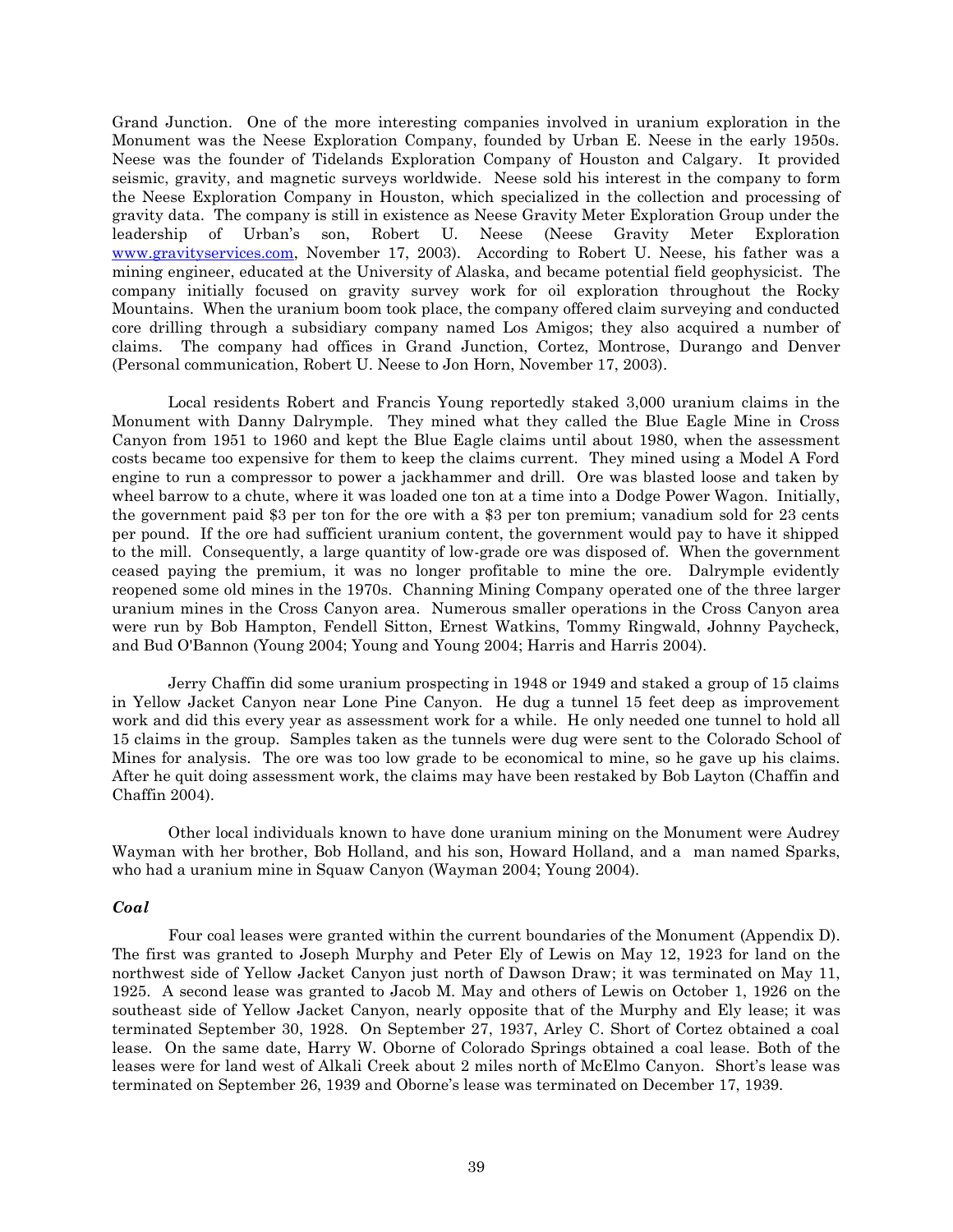Other coal mines may predate these leases or be in the vicinity of the Monument. Homer Hughes reportedly had a coal mine in Yellow Jacket Canyon on Pat Honaker's place; he hired someone to do the mining (Honaker and Honaker 2004). A coal mine was developed off of the end of Squaw Point by Henry Mars. He could not compete with other mines in Hay Gulch and near Shiprock, so it was never developed beyond a source for local consumption (Dicken 2004). Another coal mine was reportedly present in Hartman Draw (Jeter 2004). Another small coal mine in Yellow Jacket Canyon was reportedly used by "Grandpa" Ives to run a still (Connolly 1996:17). Closer to Cortez are several coal mines in upper McElmo Canyon near Mitchell Springs (Fred Blackburn, personal communication to Jon Horn, August 1, 2004).

## **Monument Place Names**

Several of the place names within the Monument have historical significance that is known. The Hayden Expedition recorded a few place names in and around the current Monument during their mapping of the region in 1874 and 1875. Included are McElmo Creek, Hovenweep Creek, Battle Rock, and Yellow Jacket Spring. These are names with the greatest historical antiquity, though Native Americans certainly have names for places in the Monument that may have greater time depth. The word Hovenweep is clearly of Ute origin. The origin of "McElmo" has been reported to have been named for an individual that died in the canyon. Local residents, Kelly and Gary Wilson, report that McElmo Canyon was named for Thomas McElmel, who came as a miner to the La Plata Mountains in 1872 or 1873 with John Moss; he died in McElmo Canyon and is reportedly buried in Graveyard Canyon (Wilson and Wilson 2004; Fred Blackburn, personal communication to Jon Horn, August 1, 2004). Possibly collaborating this information are stories of a miner by the name of McElmo that died while traveling through the canyon between Utah and the San Juan Mountains. Battle Rock was named for a large battle between the Navajo and the Ute. Castle Rock in McElmo Canyon was named by a woman friend of the Meadows family that thought the rock looked like a castle (Tozer 2004a). However, there are problems in the designation of these two places in that Castle Rock was what was originally referred to as Battle Rock and what is currently called Battle Rock was later referred to as Battle Rock Mountain (Fred Blackburn, personal communication to Jon Horn, August 1, 2004). Other named locations in McElmo Canyon include Fortress Rock, just northeast of Battle Rock, and Turtle Rock, immediately south of Battle Rock, that are labeled on the 1889 General Land Office (GLO) township survey plats of the area. Yellow Jacket Spring, as depicted on the Hayden Survey map, is shown in the vicinity of Little Cahone Canyon rather than in the vicinity of the community of Yellow Jacket or the head of Yellow Jacket Canyon. Likewise, what is depicted on the Hayden Survey map as Hovenweep Creek best corresponds to Yellow Jacket Canyon.

Goodman Point, Goodman Canyon, and Goodman Lake are all named for Henry Goodman, who came to the area in the early 1880s as the foreman of the L. C. Cattle Company. He was later a prominent rancher in his own right, using the Monument area for winter range, beginning in the middle 1880s. Goodman Lake is depicted on the 1889 GLO township plat of the area. Henry Goodman's name is also plotted on the 1884 GLO township plat for Township 39 North, Range 18 West along the Utah Road in Cahone Canyon. The map is clearly inaccurate when compared to current maps with the topography incorrectly depicted and offset nearly one mile to the south. However, the location is shown at the junction of canyons, one of which is labeled Valecito Canyon. It is likely that this junction is that of Alkali Canyon with Cross Canyon and the junction is the point where Ojo Valecito was depicted along the Spanish Trail on the Hayden Expedition map of 1874- 1875. Some confirmation of this is a trail shown reaching the same intersection from the southeast that likely is the same as the Spanish Trail. That Henry Goodman's name is attached to the junction, suggests he may have controlled the spring there (Ojo Valecito) as part of his ranching operation.

Bill Graham, an early cattleman in the Dove Creek area, reportedly named Dove Creek, Bug Springs, Secret Springs, and Cedar Point (Ellis 2002). Charles Johnson, son of Charles "Racehorse"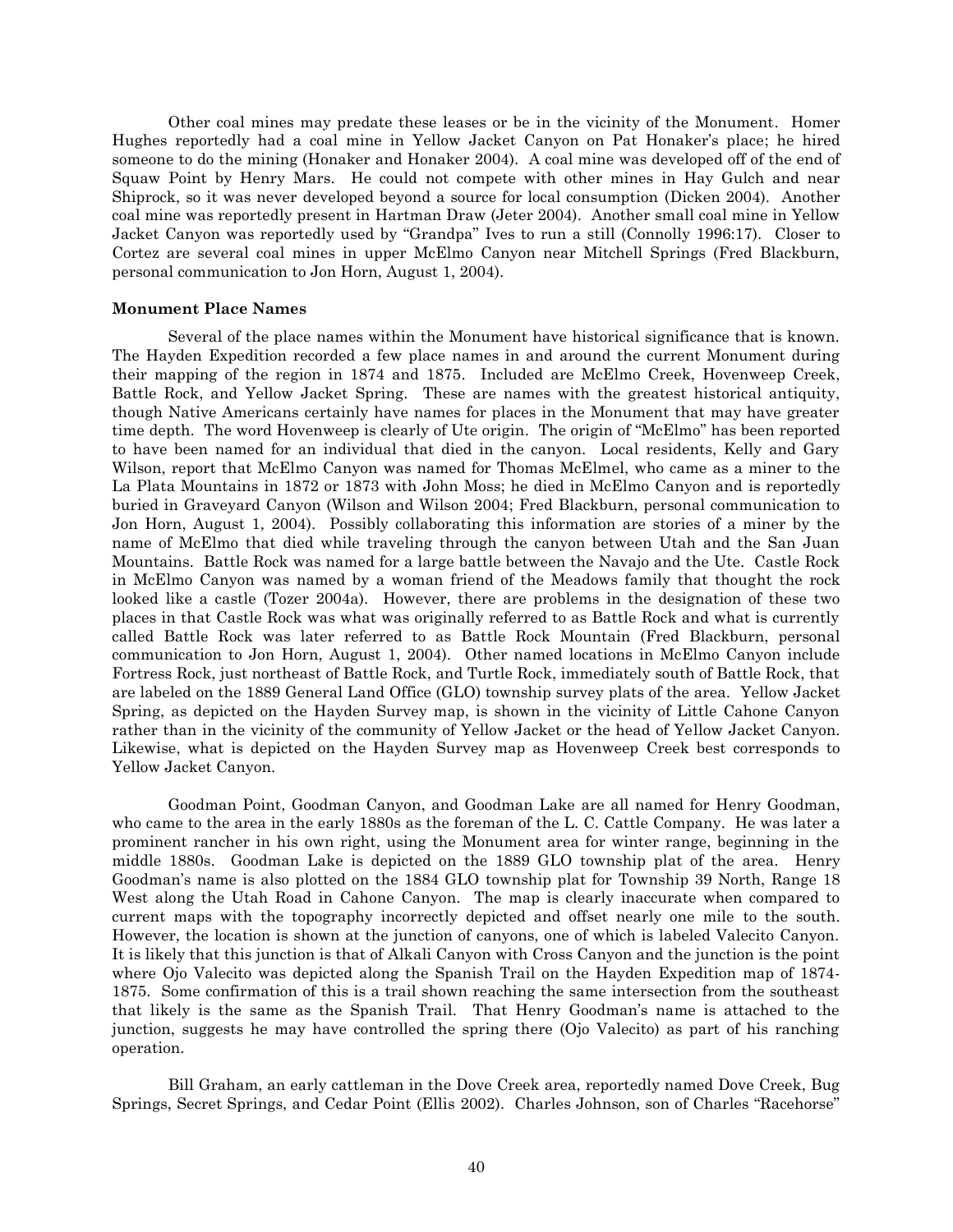Johnson, was nicknamed "Bug." It is possible that Bug Point and Bug Springs were named for him (Bankston 1987:109). Trail Canyon was a major thoroughfare for moving cattle in and out of McElmo Canyon and the name dates to the early period of cattle ranching in the area. Other names, such as Ruin Canyon, Cow Canyon, Cahone Canyon, Hackberry Canyon, Bridge Canyon, Spook Canyon, Burro Canyon, Sandstone Canyon, and Cannon Ball Mesa probably were named during the ranching period as well; some of these appear on the GLO township plats of the area. The 1889 GLO plats document Hovenweep Gulch, Yellow Jacket Arroyo or Gulch, Cottonwood Creek, and Montezuma Creek. Some names no longer in use include Mockingbird Gulch for Hovenweep Canyon, and Line Gulch (named for its proximity to the Utah State line) for Bridge Canyon. In addition, the spring at the Goodman Point Group of Hovenweep National Monument is referred to as Juarez Spring on the 1889 township plat of the area. In 1891, the names Ruin Canyon, East Hovenweep Creek, Cross Canyon, East Montezuma Creek, and Cohone [Cahone] Canyon are first noted. Bowdish Canyon was probably named for Peter, George F., or Henry Bowdish; Porter Cove for Ellsworth Porter; Tozer Canyon for A. J. "Sandy" Tozer, Hamilton Mesa for Ezra Hamilton, and Finley Canyon (a southern tributary of McElmo Canyon opposite Tozer Canyon) may have been named for Elonzo L. Finley. The Bowdishes, Porters, Tozers, Hamiltons, and Finleys were all early settlers in McElmo Canyon. Risley Canyon may have been named for Galusha A. Risley, who received a homestead patent for land in Lost Canyon in 1890, and was likely an early cattleman that used the area. Negro Canyon was reportedly named for a black man that settled in the canyon during the dry farming era. Woods Canyon was also reportedly named for an early settler in the canyon, perhaps Gordon Woods (Chaffin and Chaffin 2004).

## **Historic Settlement Pattern**

Initial historic settlement within the current boundaries of the Canyons of the Ancients National Monument was in the early 1890s by cattlemen, Adam Lewy, George F. Bowdish, and Albert and William Prater, for land in the bottom of Yellow Jacket Canyon (Appendix D). Between 1907 and 1912, some lands were entered upon under the Desert Land Act, which required that irrigation water be brought to the land (Appendix D). The majority of these were on land between Alkali Canyon and Trail Canyon and between Woods Canyon and Yellow Jacket Canyon. These entries were probably fueled by the expectation that existing canals would be extended to serve these areas or that the proposed Southwestern Ditch and Reservoir System would actually be built. Additional good grazing land in the canyon bottoms and on the mesa tops seems to have been the reason for a number of acquisitions and attempted acquisitions in the 1910s and 1920s (Appendix D). Also during this period, a considerable number of attempts at settlement for dry farming took place throughout the Monument area, but particularly adjacent to successfully acquired lands outside the Monument. No real pattern can be seen to this agricultural settlement, only that it was extensive. In the 1930s and early 1940s, large tracts of grazing land were acquired along water courses and on mesa tops by stock raisers (Appendix D). It is likely that this activity was in response to the Taylor Grazing Act of 1934, which regulated grazing on the public domain. Most of these acquisitions were through the Stock Raising Homestead Act and allowed for up to 640 acres to be obtained. It is likely that stock raisers saw acquisition in this manner as a way to guarantee winter range within the area regulated under the grazing act; it was also, perhaps, a way to increase a ranch's land base to qualify under the act for grazing on the public domain. In the 1950s, there seems to have been somewhat of a return-to-the-land movement by returning World War II and Korean War veterans that may account for many of the Homestead Entries during the period (Appendix D). Some of the entries during this period also seem to be attempts at acquiring additional grazing lands, but others may have been earnest attempts at dry farming, several of which were successful.

## **Expected Site Types Within the Monument Based on the Known History**

The history of the Canyons of the Ancients National Monument suggests that a wide array of cultural resource site types should be present within the Monument. These sites can be classified as belonging to one or more of nine historic themes: (1) Historic Native American; (2) Exploration,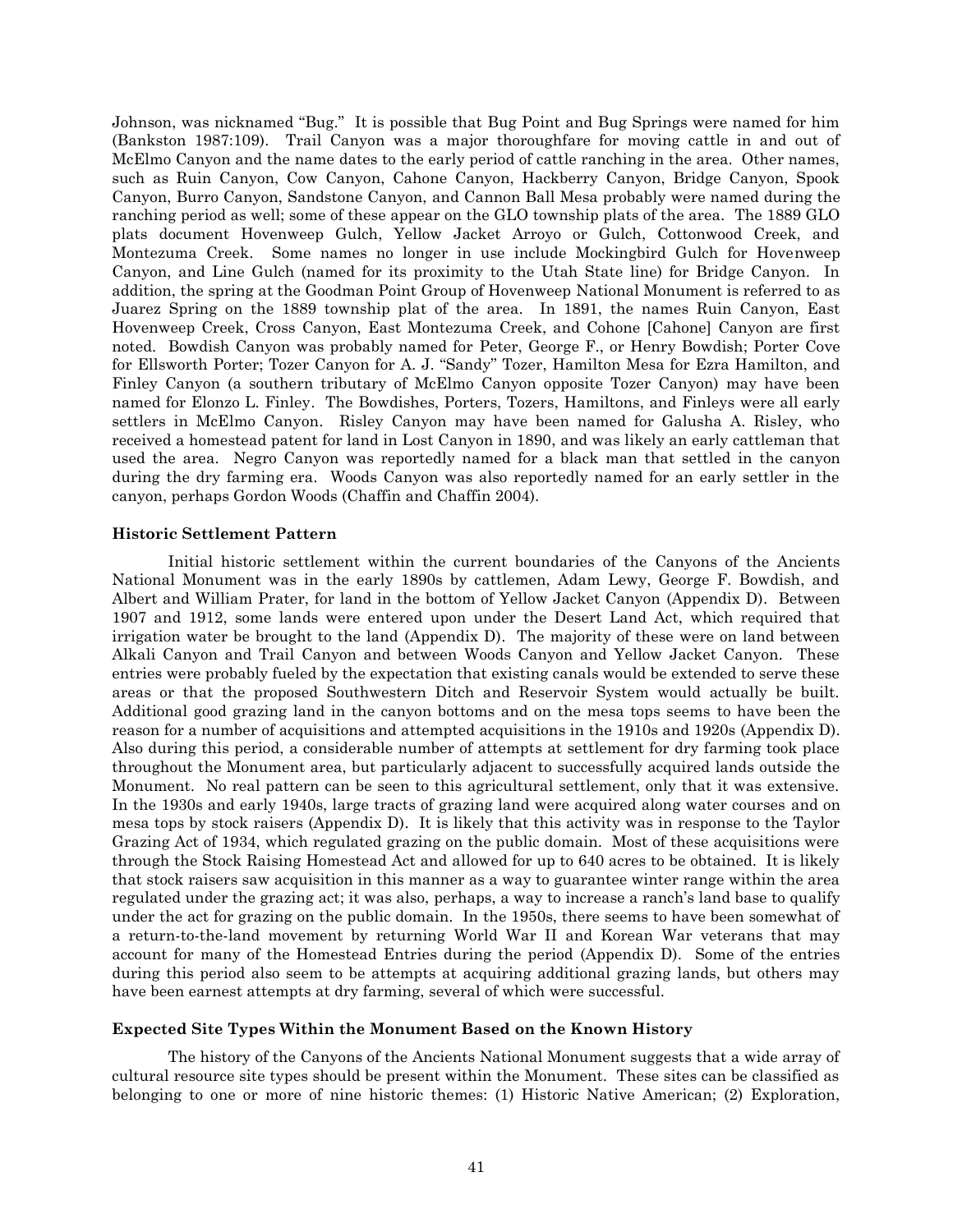Expeditions, and Research; (3) Agriculture; (4) Extractive Industries; (5) Government; (6) Recreation; (7) Maladaptions; (8) Transportation; and (9) Rock Art. These thematic categories are in general keeping with those proposed by Buckles and Buckles (1984) and the National Register of Historic Places.

## *Historic Native American*

Historic Native American sites within the Monument will be largely associated with Ute and Navajo occupations, though some entry into the area by Southern Paiutes cannot be ruled out. It is also possible that historic Puebloan people made pilgrimages to the area and have left shrines or rock art that can be attributed to them. The earliest historic Native American sites in the area will likely be associated with the Ute. Sites from initial contact with Euroamericans into the early 1930s would be expected to be short-term camps associated with resource procurement and grazing. All Ute sites prior to the 1890s will not be connected to Euroamerican settlement, but some sites between the 1890s and 1930s will be tied to agricultural settlement of the region, reflecting employment of Utes as cowboys, sheep herders, and hand laborers at ranches and farms.

The pattern for Navajo sites is expected to be the same, except for the period of initiation was likely in the 1880s, when cession of the land comprising the Monument by the Ute may have provided an opportunity for nomadic Navajos in southeastern Utah to expand their range into Colorado. Like the Ute sites, Navajo sites dating prior to the early 1930s would be expected to be mainly short-term camps associated with resource procurement and animal grazing. From the 1890s to 1930s, some sites will likely be tied to agricultural settlement of the area by Euroamericans, reflecting employment of Navajos as cowboys, sheep herders, and hand laborers.

For both Ute and Navajo, the majority of sites after the early 1930s will be tied to agricultural settlement and employment by Euroamerican farmers and ranchers, but some sites can be expected to be the result of continued use of the Monument for specific resource procurement, such as plants, horses, and firewood. Some sites from the late 1940s to the 1960s may be the result of Utes and Navajos employed to stake uranium claims. Sites associated with the employment of Utes and Navajos on farms may be more complex than Ute and Navajo camps elsewhere because the length of seasonal employment and repeated employment on farms may have resulted in more permanent site features being constructed, resulting in their being recognizable as habitations. These sites would be expected to be concentrated on or in close proximity to lands where land acquisitions from the public domain were attempted or succeeded.

Differentiating Ute and Navajo sites from each other may be difficult, and the methodology and rationale in doing so is an important research avenue. Both Utes and Navajos used sweat lodges and both may have used wickiups and forked-stick hogans. However, morphological differences in features and site layout may exist, as may artifact disposal patterns and artifacts considered to be diagnostic. Historic rock art will contain elements typical of contact with Euroamericans and may include depictions of elongated horses, rifles or pistols, hats, headdresses, buffalo, trains, wagons, and teepees. Typical of Ute rock art are bears and bear paws.

## *Exploration, Expeditions, and Research*

Sites associated with exploration and expeditions are expected to be extremely rare within the Monument. Although the Rivera and the Dominguez-Escalante expeditions may have passed near the Monument, it is doubtful that they actually ventured onto Monument lands and the likelihood of finding evidence of their passage, if they did, is very remote. The Spanish Trail evidently crosses a small portion of the most extreme northeastern portion of the Monument. Anecdotal information at this time suggests that the route of the trail can be identified. The 1874- 1875 Hayden Expedition map indicates a water hole along the route, "Ojo Valecito," may be present on the Monument. This further suggests the potential for archaeological remains associated with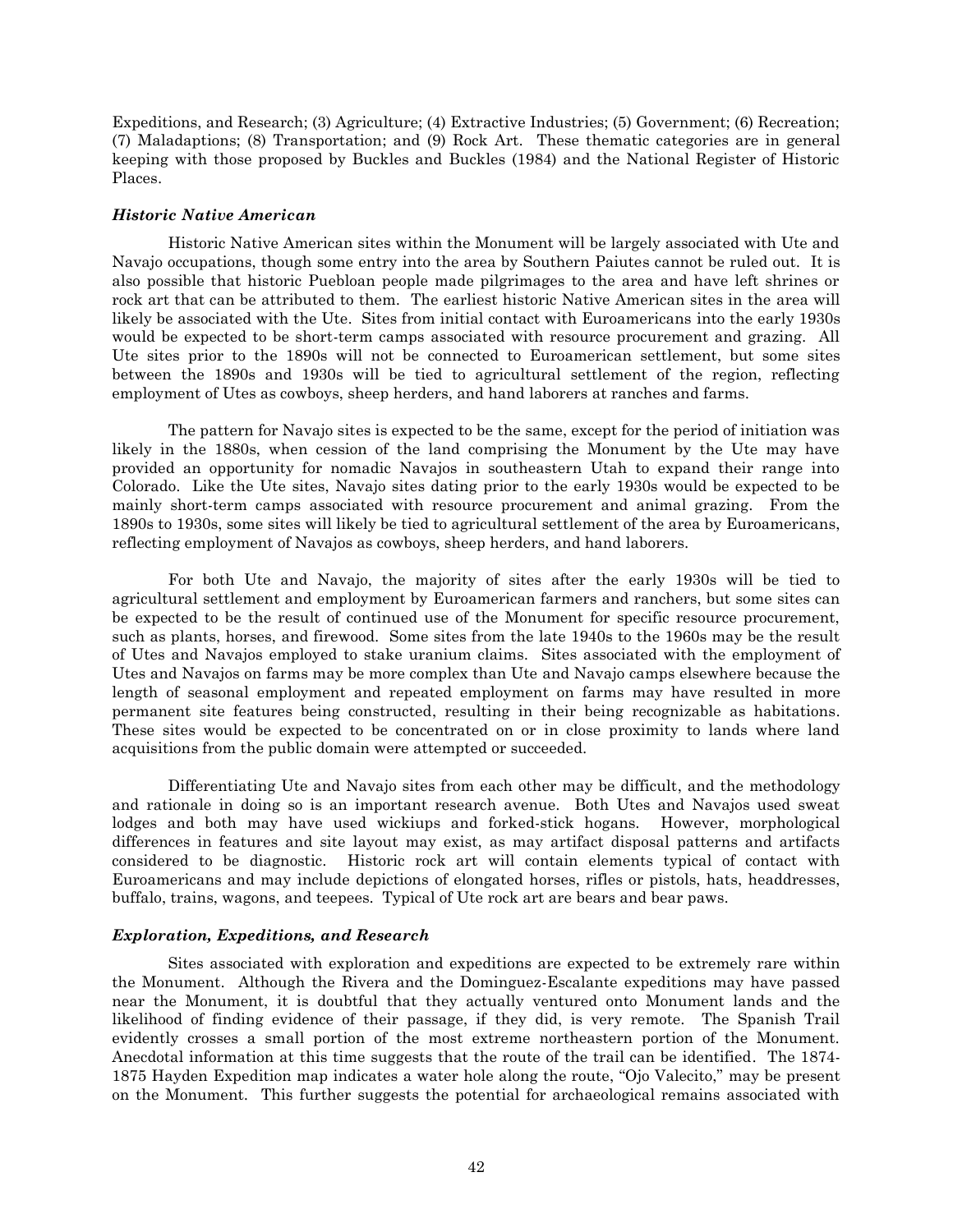use of the trail from the late 1700s to the 1850s to exist. A few artifacts have been found in the area that may be of Spanish origin, but whether they are indicative of Spanish incursions or the result of trade with Native Americans is not known (Kenyon and Kenyon 2004). The Macomb Expedition of 1859 followed the route of the Spanish Trail and may have ventured slightly into the Monument during their passage. The possibility of discovering evidence of the passage of the Macomb Expedition is remote, but remains a possibility along the Spanish Trail corridor. The Hayden Expedition was in southwestern Colorado in 1874 and 1875 making scientific observations and mapping the region. It is evident from the mapping that was done of the current Monument area that they spent sufficient time to portray the topography relatively accurately and to identify some specific places. Consequently, it is possible that campsites of the expedition may be present within the Monument. Because the duration of stay at any one campsite was likely brief, probably only overnight, the possibility of recognizing a Hayden Expedition campsite is unlikely.

Archaeological sites within the Monument were recognized as early as the 1880s as being significant and worthy of some sort of protection through withdrawal of land from settlement. Establishment of Hovenweep National Monument in 1923 was further recognition of the importance of the archaeological sites of the region, and designation of Canyons of the Ancients National Monument is further recognition of those archaeological values. Scientific investigation of the ruins of the area began as early as 1919 with the work of Fewkes, and formal excavations of sites was initiated by Paul S. Martin in the late 1920s. The early investigations took place more than 50 years ago, so are of historic age, and those activities may be considered important as scientific investigations in their own right. That some investigators have thought this to be a possibility is evidenced by the recording of Doc Ives's field camp (5MT6754) from the Fort Lewis College archaeological field school in the 1960s. Although not of historic age, recordation of the site shows that camps associated with scientific investigation of the archaeological sites of the region may be recognizable on the landscape and are, themselves, now becoming part of the archaeological record of the Monument.

## *Agriculture*

The Agriculture theme can be broken down into two basic subthemes: Ranching and Farming. Although the two subthemes are reasonably discrete, ranching often involves farming, such as growing of alfalfa or corn for feed or cutting wild hay, and farmers often raise grazing animals for meat. Consequently, the home bases of these two activities can appear somewhat similar. However, ranching has a larger signature on the landscape in the West because of the practice of gazing on the public domain.

Ranching can be broken into three temporally discrete periods on the Monument. The period of early ranching prior to 1900 was associated with large cattle operations that dominated the open range. The dominion of the large cattle operations was relatively short lived, beginning in the late 1870s, expanding throughout western Colorado in the early 1880s, beginning to break down by the late 1880s and gradually phasing out in the 1890s. In the Monument area, sites associated with this period of ranching would be mainly expected to be short-term seasonal camps occupied during the winter grazing period and camps associated with moving cattle between winter and summer ranges. Repeated use of particularly favored locations might result in some sites being recognizable as habitations, but generally camps would be expected to be dispersed over the landscape and individually ephemeral.

From the middle 1890s to the early 1930s, small stock raisers filled the void left by the departure of the large cattle companies. Some ranchers switched between cattle and sheep, depending on economic conditions. Short-term seasonal camps occupied during the winter are expected to be the predominant site type from the period, but some land acquisitions were made of bottom lands in and adjacent to the Monument by ranchers in order to establish or expand their home ranches where more complex sites can be expected. In some cases, small irrigation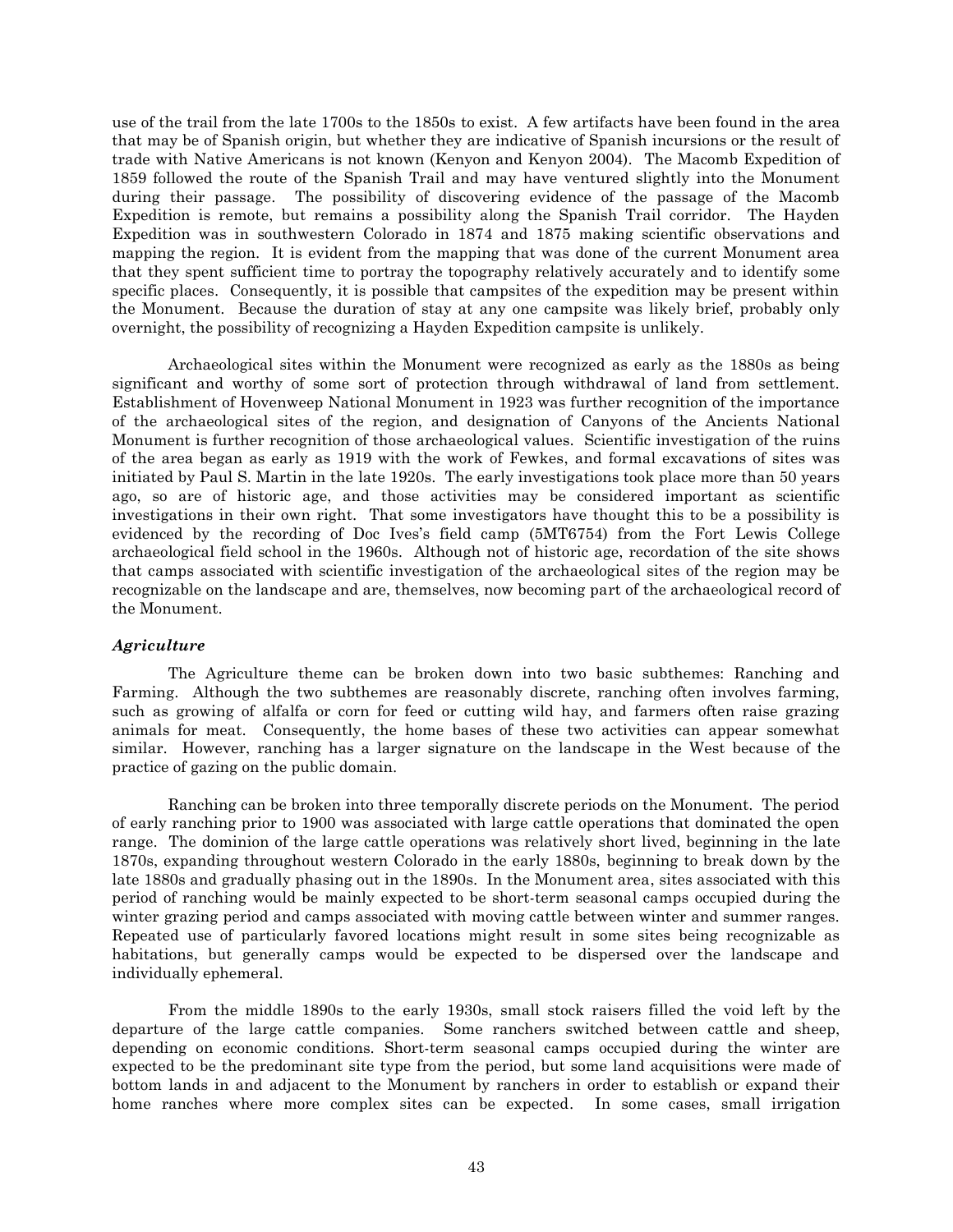improvements may have been made. It is also possible that some basic range improvements may have been made infrequently on the public domain, such as spring developments and corrals. Still, grazing during this period was on open range, so short-term camps should be ubiquitous across the terrain and not generally tied to land acquisition attempts.

Ranching in the area changed dramatically in the middle 1930s with the implementation of the Taylor Grazing Act of 1934 and designation of grazing allotments to specific ranchers. Shortterm winter camps dispersed over the landscape from the 1930s to the present would be expected to be associated largely with sheep grazing, as sheep need to be accompanied on the range. Camps associated with both sheep and cattle grazing would also be expected to be found at specific locations, such as corrals and water holes. All of the camps from this time period will be tied directly to individual grazing allotments. More land acquisition attempts were made during this time period to assure winter grazing lands and to expand the landholdings of existing ranches in order to solidify eligibility for grazing permits on federal land. Improvements on these parcels would be expected to be substantial habitations. These will only be found on Monument lands in cases where the land acquisitions failed or successful land acquisitions have been reacquired by the government. During this period, numerous range improvements have taken place to enhance range conditions. The permit system and the assignment of allotments to individuals has been a stimulus for many of these improvements, because the permittees feel ownership for the lands under their use and benefit directly from the improvements. Such enhancements include stock watering ponds, corrals, fences, chaining, and grass seeding.

Farming was a relative latecomer on the Monument in comparison to ranching. Expansion of farming onto what are now Monument lands did not take place until the dry farming took hold on adjacent lands in the 1910s. The vast majority of farming sites on the Monument are the result of unsuccessful land acquisition attempts. These are recognizable as rather simple habitation complexes of only one or a few year's duration, mostly dating to the 1910s to 1930s period, though a few 1940s and early 1950s examples may exist. The importance of these short-term failed farms cannot be overemphasized because the only place where they exist is on public land, they have the ability to provide moment-in-time data about homesteaders, and they provide data sets by which households from a common time period and activity can be compared. Failed farms may exist on private lands as well, but these were usually occupied for longer periods of time and were more likely reoccupied by subsequent owners or tenants. More complex farming operations exist as private inholdings or successful land acquisitions that have been reacquired by the government. These sites may be important as complexes and for architectural characteristics they may contain, but are usually not as important archaeologically because moment-in-time data is difficult to acquire at them as a result of subsequent or continuous occupation obscuring and mixing deposits.

## *Extractive Industries*

Extractive Industries on the Monument can be separated into two types: Mining and Oil and Gas. The historical record indicates that the only mining that has taken place on the Monument has been for coal and for uranium/vanadium. Other minerals may have been sought on the Monument, but documentation of such prospecting has not been found. Coal mining on the Monument and adjacent lands was small scale and may date as early as the 1890s, though records of coal leases only date to the 1920s and 1930s. It is expected that coal mining sites will be typical small-scale operations mined through a portal or as an open cut. Mining equipment or evidence of the type of equipment in use should be in evidence, along with some sort of loading facility. An actual residence associated with the mine is possible, but unlikely.

Uranium/vanadium prospecting and mining on the Monument predominantly took place from the late 1940s to early 1960s, with some minor mining taking place into the 1970s. It is possible that some prospecting and mining of vanadium took place prior to 1923, but this is unlikely. The majority of evidence of the uranium boom in the area will be mining claim markers. Some small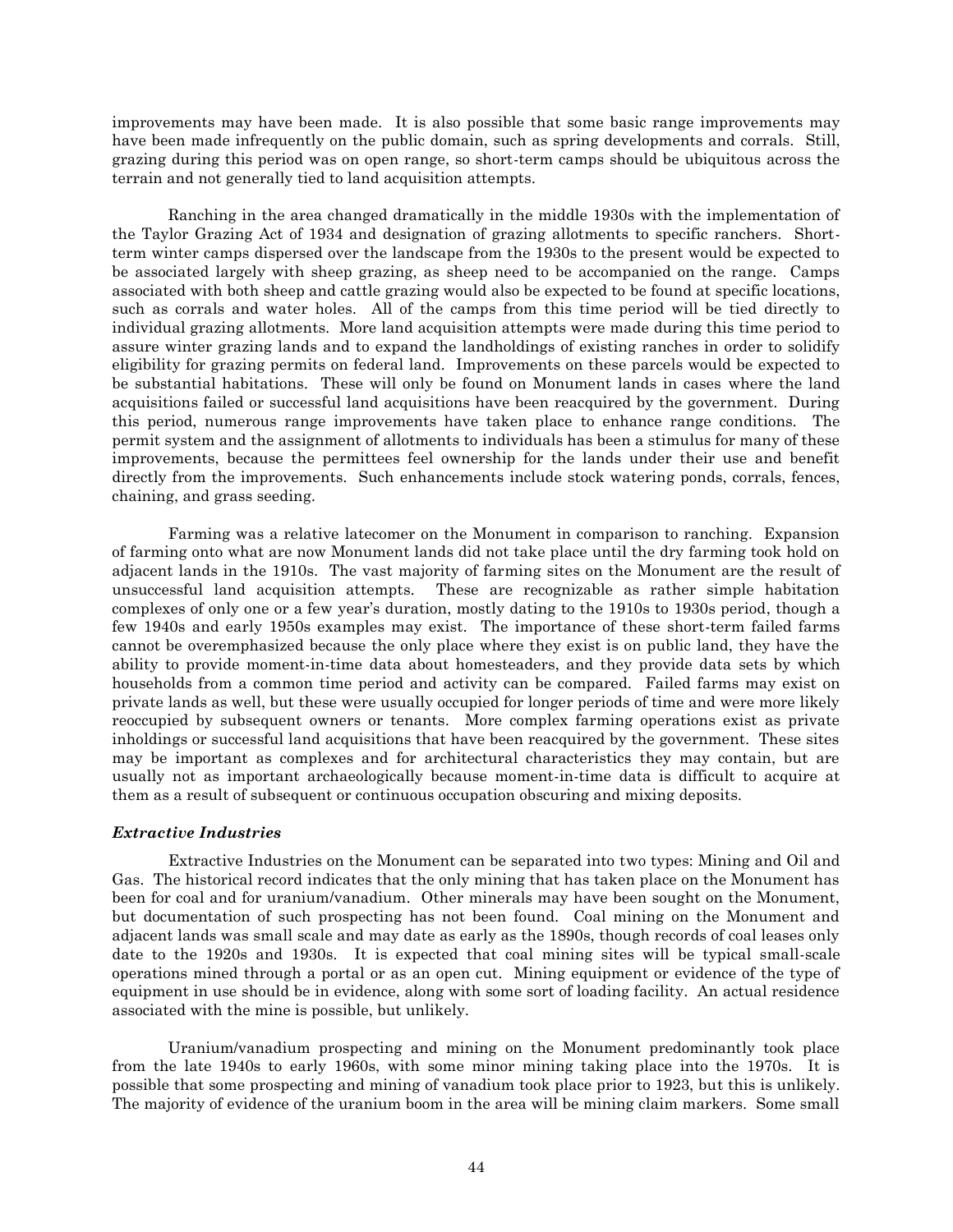prospect pits may also be found that were dug to comply with the requirement of doing annual assessment work to hold the claims. In a few instances, mainly in Cross Canyon, actual uranium mining took place, with values of vanadium also recovered. These were small operations that will be evidenced by an adit dug into a slope with waste rock below that has been leveled to form a working area for the mine. It is unlikely that any mining equipment is present, but discarded pieces of equipment are likely that will indicate how the mining took place. A loading facility or remnants of one will likely be evident. A short distance away, an explosives magazine may have been cut out of exposed bedrock. A considerable amount of domestic trash is likely to have been deposited, and evidence of an austere residential structure may be present.

Oil and gas exploration has taken place throughout the Monument area. Initial exploration between 1908 and 1913 was focused on McElmo Canyon. McElmo Canyon continued to be a prime area for exploration, but subsequent activity was conducted in the Dove Creek area in the middle 1920s. Large tracts throughout the Monument area were leased from the 1920s to middle 1930s. In 1948, discoveries west of Pleasant View started a new surge in oil and gas exploration throughout the Monument area that has largely gone unabated to the present day.

Early oil and gas exploration from the 1900s to 1930s was done using rather mobile cable drilling rigs powered by steam. Steam engines used in the area were probably fueled with coal, so discarded piles of coal cinders and slag may be good evidence of oil and gas drilling from the period. Also likely to be found are pieces of wire rope, pipe, and anchors driven into the ground used to support wooden derricks or steam engine smoke stacks. Pieces of large-diameter pipe will likely only be found on wells where oil or gas was encountered and casing of a well was undertaken. It is possible that gasoline engines began to be used to power drill rigs beginning in the 1930s. Cable drilling was probably replaced by rotary core drilling by the time the most recent surge of exploration took place, beginning in the late 1940s. Substantially more clearing and leveling of drill pad locations has been the case with the latest phase of oil and gas exploration as well.

## *Government*

The Government theme is one that will most likely be applied secondarily to sites of other themes. For instance, it is likely that the Civilian Conservation Corps (CCC) was active within the Monument boundaries conducting range improvement projects in support of ranching. A stock pond or corral built by the CCC would best fit under Agriculture – Ranching, but the CCC association would also indicate the Government theme would be appropriate. This same scenario might apply to roads classified under Transportation if they were constructed by the Government or if culverts or bridges of CCC construction were features of the road. The Government theme might also be applied if sites in some way reflect government policies, such as the implementation of the Taylor Grazing Act or association with Hovenweep National Monument.

## *Recreation*

The Recreation theme generally includes evidence of such activities as hunting, camping, hiking, picnicking, horseback riding, and bicycling. Judging from the responses of the oral informants for the project, use of the area for recreation has been a relatively new phenomenon, as most of the farmers and ranchers that lived in and around the Monument recreated very little and utilized the Monument area for specific resource procurement. For instance, hunting is typically considered a recreational activity today, but for residents of the area during difficult economic times, hunting was a means of survival. Similarly, recreational looting of archaeological sites of the region may be a relatively new concept, whereas looting in the past may have been a way for a family to make money enough to survive. In general, recreational sites will be ephemeral camps reflecting stays of short duration. Because of their ephemeral nature, the focus of the recreational activity may not be readily apparent.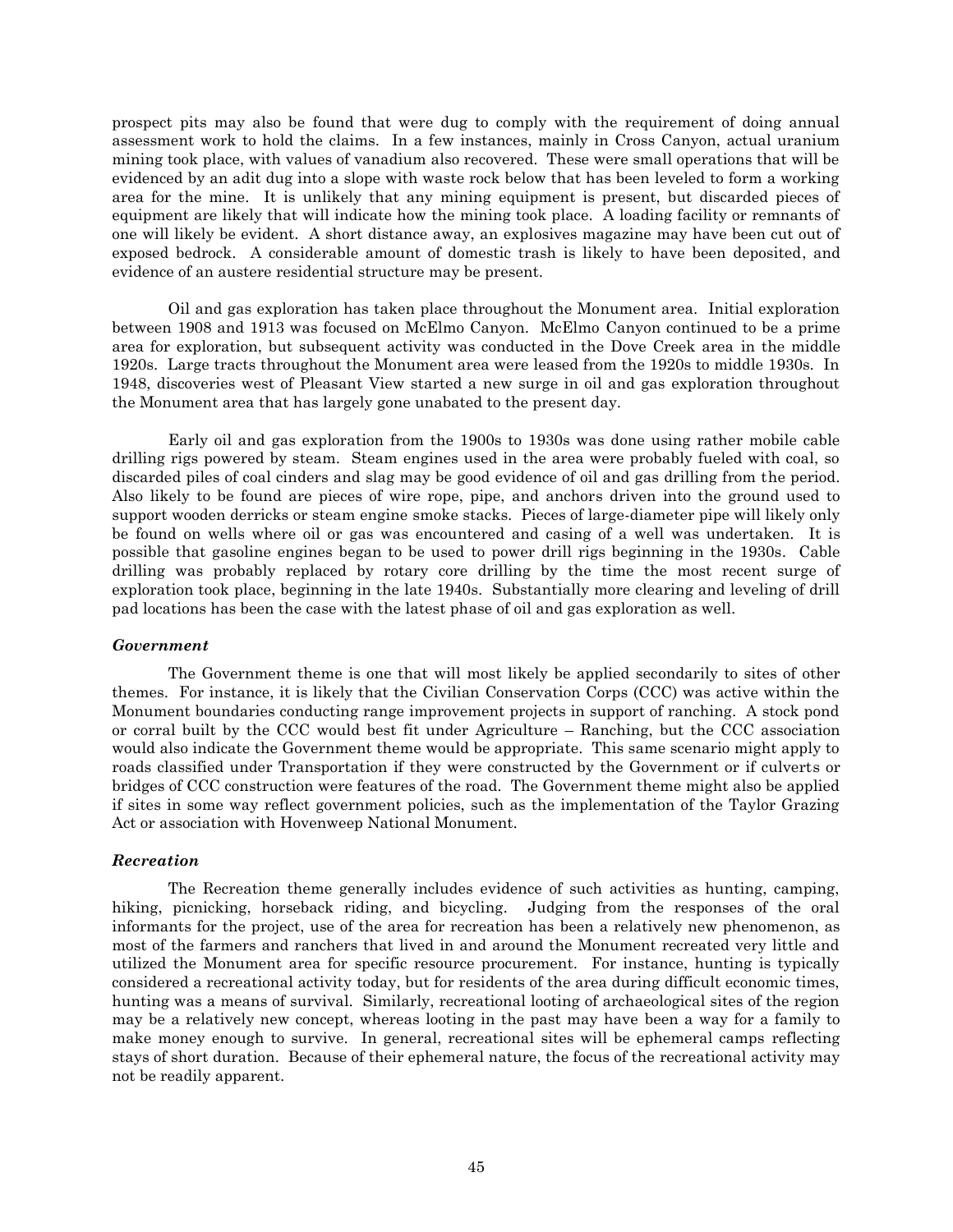#### *Maladaptions*

Maladaptions are activities considered illegal or counterproductive to society at large. Several activities that took place on the Monument may be considered to fall within this theme. Included are bootlegging, looting of archaeological sites, poaching, and hiding out from the law. Most of these sites may not be readily identifiable from their physical or archaeological remains and may be best identified through oral informants. Bootlegging is very time specific, being tied directly to the period of Prohibition in Colorado from 1914 to 1933. The sites will likely be in rather hidden locations, and any equipment that remains may not be readily visible. Such things as copper tubing and large quantities of jar and bottle fragments to the exclusion of other household-type items may also be an indicator. Campsites of individuals involved in looting archaeological sites may have broken fragments of Anasazi pottery and other prehistoric artifacts that are mixed with historical materials and obviously not in prehistoric context. It is unlikely that outlaw hideouts and poaching camps can be identified with certainty without additional site-specific historical information, some of which is provided in the oral interviews for this project, but they may have characteristics that may help in their identification. It would be expected that hideouts and poaching camps would be situated in hidden settings away from regular travel routes with several possible exits available and may have a corral in association. The camps may not be in very convenient locations and may blend well with the surrounding landscape; campfire locations will be situated so as to enable smoke to disperse and not be noticeable. Artifacts at the camps will not be particularly distinctive and the occupants will not have left inscriptions or graffiti to identify themselves or to mark the spot. Poaching camps will likely date primarily from the 1910s through 1930s time period.

#### *Transportation*

The Transportation theme encompasses linear resources identified as roads or trails. Linear transportation resources are frequently difficult to deal with as a cultural resource because they are rather generic, do not often have characteristics that enable their age to ascertained, and often have seen continual use or have been upgraded so that their historicity is not apparent or lacks integrity. The only transportation route within the Canyons of the Ancients National Monument that has sufficient historical documentation and possible integrity of location to be identified with certainty is the Spanish Trail. Although the route of the trail within the Monument has yet to be documented, oral history and a correlation of the 1874-1875 Hayden survey map with current topography suggests that the route exists and is likely to retain historical integrity.

The canyons of the Monument formed natural travel routes that were certainly used in prehistoric times by historic Native Americans and by early cattle ranchers and travelers. The routes may be accompanied by a variety of associated sites and rock art that shows the general course of travel. However, beyond oral tradition and some general historical references, these routes are impossible to pinpoint with certainty. Consequently, as far as cultural resource management is concerned, the routes cannot be confirmed as entities for which physical remains can be definitely tied to a specific use that can be evaluated for historical integrity or significance.

Roads may have been constructed or improved in the Monument during the 1930s by the Civilian Conservation Corps (CCC), but no documentation has been found yet to ascertain where these may have been. Associated features, such as culverts and bridges, if they exist, may link some roads to the CCC. More recent road construction to facilitate uranium exploration and for gas and oil drilling may be of historic age, but documentation is generally lacking and the roads can be considered background infrastructure. Individually, these recent roads add little to our understanding of history, and their recording will do little more than clutter the database.

#### *Rock Art*

Rock art is not so much a theme as it is a type of site; however, it is often difficult to place rock art into a particular thematic category, as the most frequent historic inscription is a name often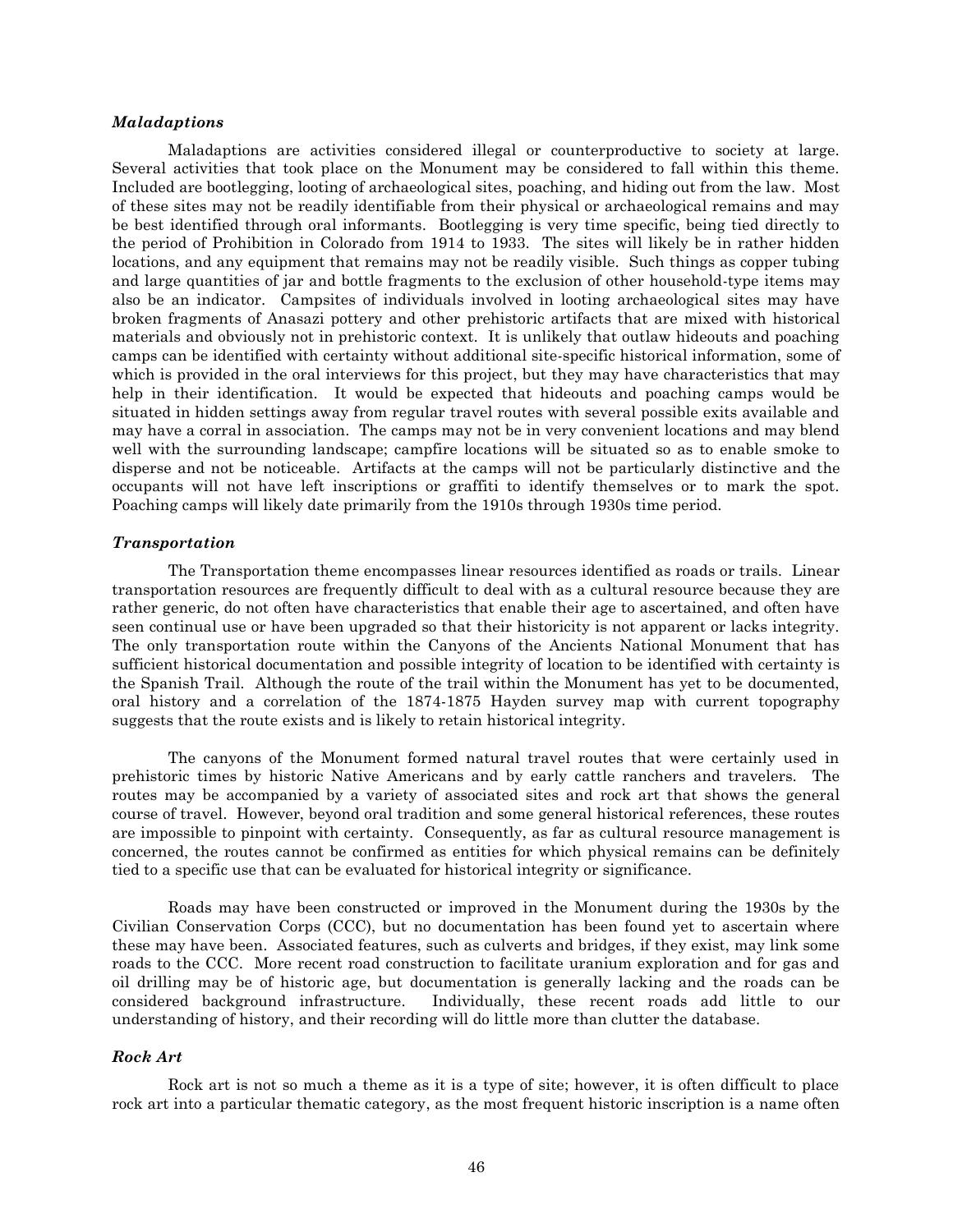accompanied by a date. Historic Native American rock art is discussed somewhat under the Historic Native American section above. It is a distinctive subset of rock art in that it is purely representational and is typically comprised of particular motifs that are frequently recognizable. Historic Euroamerican rock art is usually less well executed than prehistoric or historic Native American rock art. The Painted Hand Petroglyph Panel (5MT13288) is a particularly good example of rock art from multiple cultural periods, from prehistoric times to nearly the present. Included in the panel are typical historic Ute elements: elongated horses with mounted individuals, buffalo, and bear paws. Numerous Euroamerican inscriptions are present that document use of the area from the 1890s through the 1960s; though inscriptions as early as 1878 are reported in McElmo Canyon (Fred Blackburn, personal communication to Jon Horn, August 1, 2004). Some of the names are recognizable cattle ranchers or members of cattle ranching families, frequently including what appear to be brands. Several Hispanic names, some with place names in New Mexico, are likely sheep herders.

#### **Summary of Recorded Historic Sites**

Within the Monument, 209 archaeological sites or site components have been recorded of historic age. In 44 instances where a historic component was clearly denoted as a minor element, such as a rock cairn that would have individually been recorded as an isolated find, or where no data on the historic component was recorded, the site has been excluded from this analysis. Many of the remaining 165 sites are multicomponent prehistoric/historic sites for which the historic component may be a minor constituent [\(Table 3\)](#page-50-0). Where the actual complexity of a historic component is uncertain, the site has been retained. Of the remaining sites, one is listed on the National Register of Historic Places (NRHP), 18 have been officially determined to be eligible for listing on the NRHP, 32 have been recommended by the field recorders as NRHP eligible, 12 are officially not eligible for the NRHP, 37 have been recommended as ineligible, 12 have been officially determined to need additional data before an official NRHP determination of eligibility can be made, 16 have been recommended by the recorders as needing additional data, and 16 sites have not been evaluated whatsoever. At the numerous multicomponent sites, it is often unclear if the eligibility determination pertains to both the prehistoric and historic components or was intended to apply just to the prehistoric component. Clarification of eligibility status by temporal component at the multicomponent sites within the Monument is important for future management.

The quality of the recordation of historic sites within the Monument is something else that needs to be taken into consideration when examining the database. Of the 164 historic sites or site components under consideration, only 36 have any dating information attached to them. Three of these indicate dates or date ranges more recent than 50 years ago. The lack of dating information for most of the historic sites indicates an inability to adequately analyze historic artifacts by recorders and/or an absence of research about individual sites and their artifacts. Both of these deficiencies do not permit historic sites or components to be placed in historical context very well, let alone enable them to be evaluated as members of a particular historical theme. The result is an inability to adequately evaluate historic sites or components lacking critical information for significance in terms of the National Register criteria. In general, a lack of concrete data leads to faulty National Register evaluations, usually resulting in evaluations of insignificance.

For the purposes of this analysis, historic sites in the Monument have been divided into eight site types based on information provided by the recorders. They are Camps, Habitations, Mining, Native American, Rock Art, Stockraising, Transportation, and Scientific Investigation. Forty camps have been recorded on the Monument. Camps seem to be a catch-all category for scatters of historic artifacts of small size or complexity that lack associated structural elements. It is often difficult to ascertain a particular thematic association for scatters of this sort, but closer examination of artifacts and features may enable better categorizations to be made. The 37 habitations contain structural elements that indicate long-term residence. In two instances, wells have been recorded at sites, but no other structural remains seem to have been evident. In nearly every other instance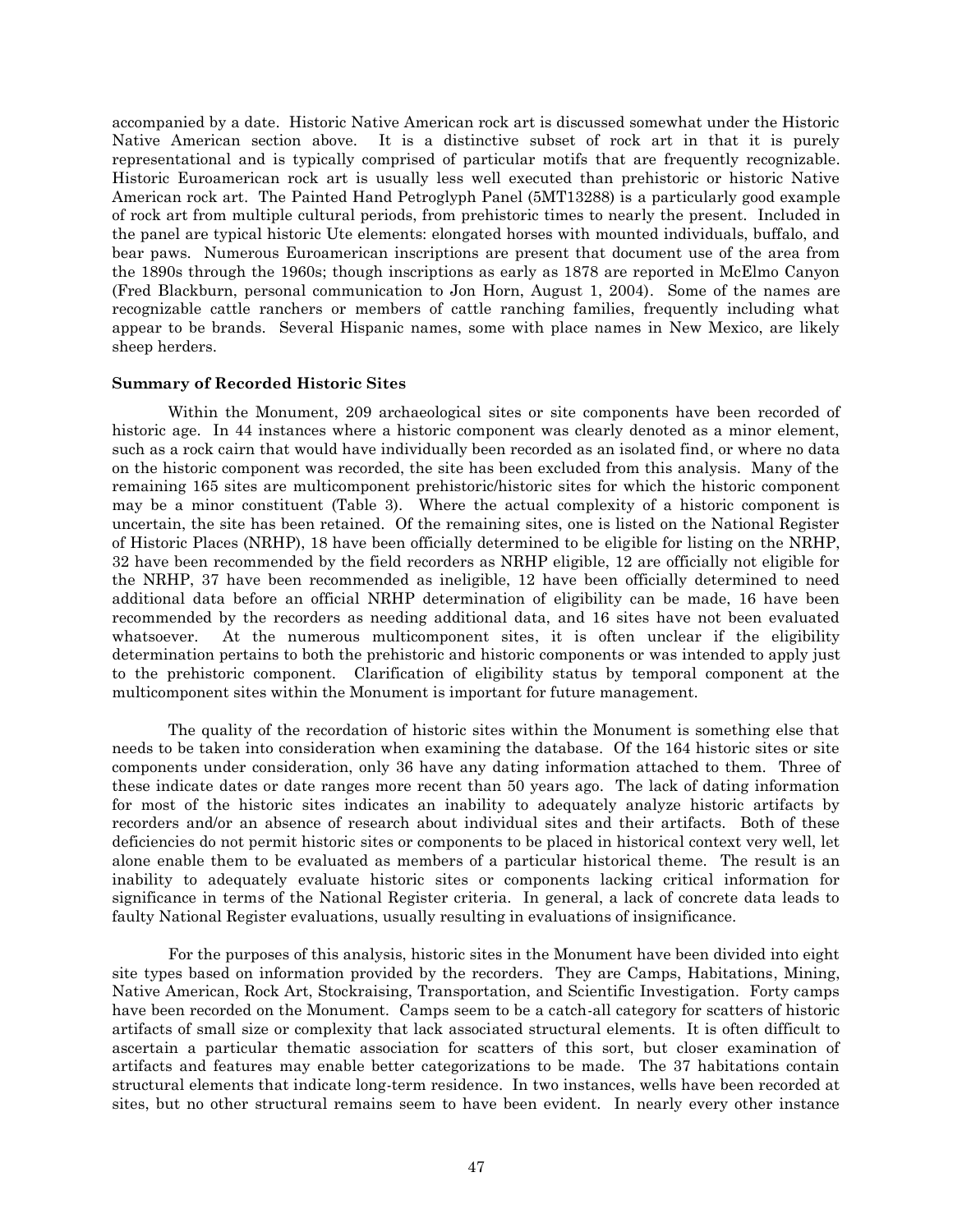<span id="page-50-0"></span>

| Site No.          | Name                | Eligibility                  | <b>Site Type</b> | Date    |
|-------------------|---------------------|------------------------------|------------------|---------|
| 5MT5148           |                     | Officially Eligible          | Camp             |         |
| 5MT10448          |                     | Officially Eligible          | Camp             |         |
| 5MT14780          |                     | Officially Eligible          | Camp             |         |
| 5MT15131          |                     | <b>Officially Eligible</b>   | Camp             |         |
| 5MT15225          |                     | Officially Eligible          | Camp             |         |
| 5MT758            | Squirreltail Pueblo | <b>Field Eligible</b>        | Camp             |         |
| 5MT2726           |                     | <b>Field Eligible</b>        | Camp             |         |
| 5MT2734           |                     | <b>Field Eligible</b>        | Camp             |         |
| 5MT3896           |                     | <b>Field Eligible</b>        | Camp             |         |
| 5MT4321           |                     | Field Eligible               | Camp             |         |
| 5MT7666           |                     | Field Eligible               | Camp             |         |
| 5MT7973           |                     | Field Eligible               | Camp             |         |
| 5MT8011           |                     | Field Eligible               | Camp             |         |
| 5MT8020           |                     | Field Eligible               | Camp             |         |
| 5MT8072           |                     | <b>Field Eligible</b>        | Camp             |         |
| 5MT16737          |                     | Field Eligible               | Camp             |         |
| 5MT9234           |                     | Officially Not Eligible      | Camp             |         |
| 5MT11837          |                     | Officially Not Eligible      | Camp             | 1966-83 |
| 5MT12219          |                     | Officially Not Eligible      | Camp             |         |
| 5MT12250          |                     | Officially Not Eligible      | Camp             | 1920-60 |
| 5MT14980          |                     | Officially Not Eligible      | Camp             |         |
| 5MT15058          |                     | Officially Not Eligible      | Camp             |         |
| 5MT15257          |                     | Officially Not Eligible      | Camp             |         |
| 5MT5696           |                     | Field Not Eligible           | Camp             |         |
| 5MT9212           |                     | Field Not Eligible           | Camp             |         |
| 5MT2738           |                     | Field Not Eligible           | Camp             |         |
| 5MT12575          |                     | Field Not Eligible           | Camp             |         |
| 5MT13686          |                     | <b>Field Not Eligible</b>    | Camp             | 1910-20 |
| 5MT10446          |                     | <b>Officially Needs Data</b> | Camp             |         |
| 5MT11339          |                     | <b>Officially Needs Data</b> | Camp             |         |
| $5\mathrm{MT}706$ |                     | Field Needs Data             | Camp             |         |
| 5MT4203           |                     | <b>Field Needs Data</b>      | Camp             |         |
| 5MT4966           |                     | <b>Field Needs Data</b>      | Camp             |         |

Table 3. Historic Sites Recorded on the Canyons of the Ancients National Monument by Type and Eligibility.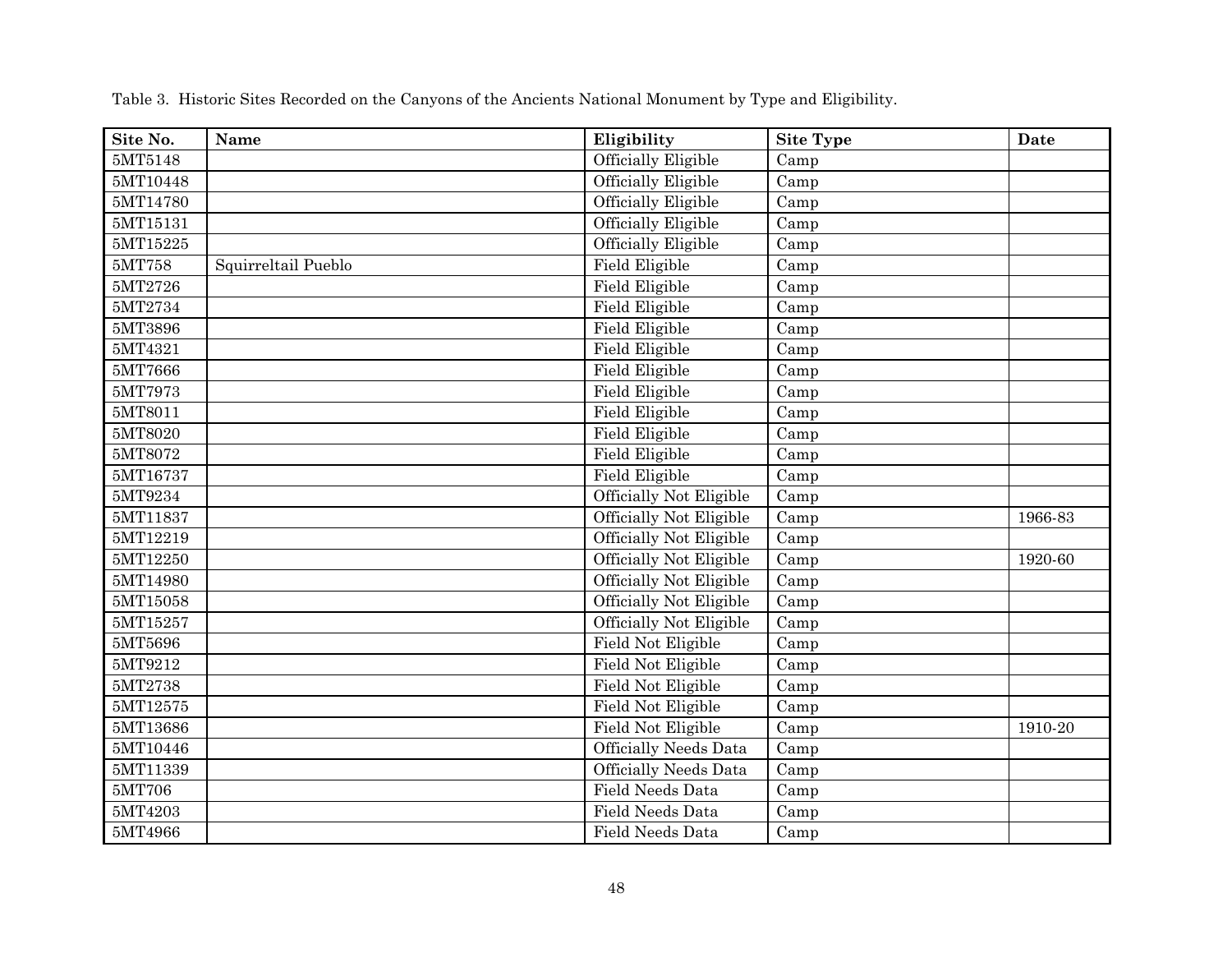| Site No.                 | Name                                           | Eligibility                  | Site Type            | Date    |
|--------------------------|------------------------------------------------|------------------------------|----------------------|---------|
| 5MT13260                 |                                                | <b>Field Needs Data</b>      | Camp                 | 1993    |
| 5MT774                   |                                                | None                         | Camp                 |         |
| 5MT8209                  |                                                | None                         | Camp                 |         |
| 5MT8210                  |                                                | None                         | Camp                 |         |
| 5MT8211                  |                                                | None                         | Camp                 |         |
| 5MT13323                 |                                                | None                         | Camp                 |         |
| $5\mathrm{MT}13325$      |                                                | None                         | Camp                 |         |
| 5MT136                   | <b>Bass Site Complex</b>                       | Listed on NRHP               | Habitation/Homestead | 1920-50 |
| 5MT4421                  |                                                | Officially Eligible          | Habitation/Homestead | 1940    |
| 5MT11578                 |                                                | Officially Eligible          | Habitation/Homestead | 1949    |
| 5MT12201                 |                                                | <b>Officially Eligible</b>   | Habitation/Homestead | 1930-40 |
| 5MT14605                 |                                                | Officially Eligible          | Habitation/Homestead |         |
| 5MT14661                 |                                                | Officially Eligible          | Habitation/Homestead |         |
| 5MT460                   |                                                | Field Eligible               | Habitation/Homestead | 1920-30 |
| 5MT1201                  | Helmann Homestead                              | Field Eligible               | Habitation/Homestead | 1934    |
| 5MT2036                  |                                                | Field Eligible               | Habitation/Homestead |         |
| $\overline{\rm 5MT}3052$ |                                                | Field Eligible               | Habitation/Homestead |         |
| 5MT3822                  | <b>Finley Ruins</b>                            | Field Eligible               | Habitation/Homestead |         |
| 5MT4956                  |                                                | Field Eligible               | Habitation/Homestead |         |
| 5MT7088                  | Big Spring Ruin                                | Field Eligible               | Habitation/Homestead |         |
| 5MT11006                 |                                                | Field Eligible               | Habitation/Homestead | 1900-50 |
| 5MT12937                 | Upper Place, Rock House, Uncle Kenneth's Place | Field Eligible               | Habitation/Homestead | 1924    |
| 5MT16702                 |                                                | <b>Field Eligible</b>        | Habitation/Homestead |         |
| 5MT3081                  |                                                | Field Not Eligible           | Habitation well      |         |
| 5MT4921                  |                                                | Field Not Eligible           | Habitation/Homestead |         |
| 5MT4949                  |                                                | Field Not Eligible           | Habitation/Homestead |         |
| 5MT6297                  |                                                | Field Not Eligible           | Habitation/Homestead |         |
| 5MT11300                 |                                                | <b>Field Not Eligible</b>    | Habitation/Homestead | 1960-70 |
| 5MT12576                 |                                                | <b>Field Not Eligible</b>    | Habitation/Homestead |         |
| 5MT16741                 |                                                | Field Not Eligible           | Habitation/Homestead |         |
| 5DL389                   | Gordon-Taylor Homestead Trespass               | <b>Officially Needs Data</b> | Habitation/Homestead | 1920-40 |
| 5MT10569                 |                                                | <b>Officially Needs Data</b> | Habitation/Homestead |         |
| 5MT10619                 |                                                | <b>Officially Needs Data</b> | Habitation/Homestead | 1930-49 |
| 5MT14516                 |                                                | <b>Officially Needs Data</b> | Habitation/Homestead |         |
| 5MT3097                  |                                                | Field Needs Data             | Habitation well      |         |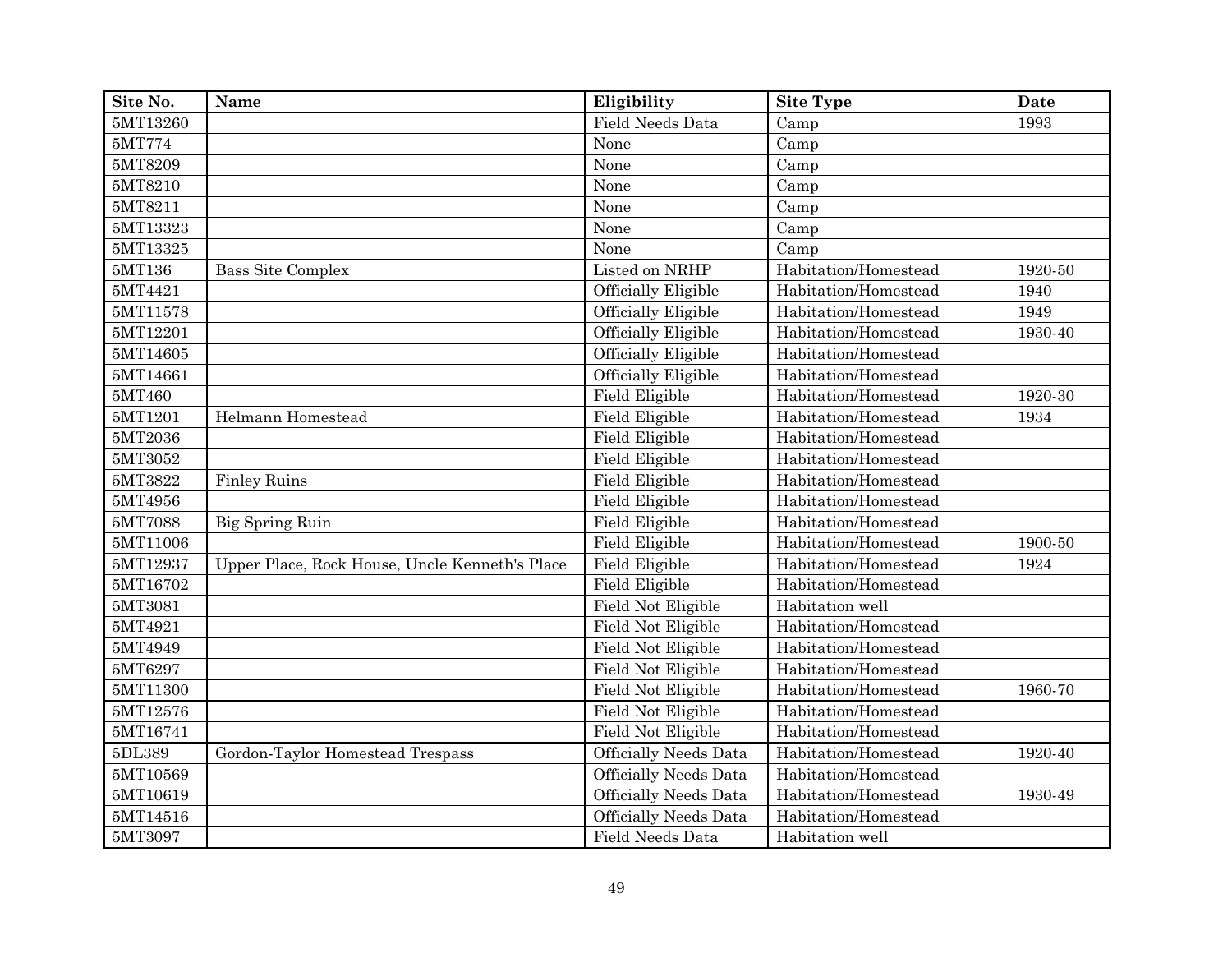| Site No.           | Name               | Eligibility             | <b>Site Type</b>            | Date    |
|--------------------|--------------------|-------------------------|-----------------------------|---------|
| 5MT2798            |                    | Field Needs Data        | Habitation/Homestead        | 1900    |
| 5MT4860            |                    | Field Needs Data        | Habitation/Homestead        |         |
| 5MT6254            | Twin Chimney House | Field Needs Data        | Habitation/Homestead        |         |
| 5MT8282            |                    | <b>Field Needs Data</b> | Habitation/Homestead        | 1920-39 |
| 5MT2036            |                    | None                    | Habitation/Homestead        |         |
| 5MT4087            |                    | None                    | Habitation/Homestead        |         |
| 5MT4343            |                    | None                    | Habitation/Homestead        |         |
| 5MT4406            |                    | None                    | Habitation/Homestead        |         |
| $5\mathrm{MT}5015$ |                    | None                    | Habitation/Homestead        |         |
| 5MT8074            |                    | <b>Field Eligible</b>   | Mining                      |         |
| 5MT16678           |                    | Field Eligible          | Mining Mine adit            |         |
| 5MT7981            |                    | Field Not Eligible      | Mining claim                |         |
| 5MT12963           |                    | Field Not Eligible      | Mining claim                |         |
| 5MT16336           |                    | Field Not Eligible      | Mining claim                |         |
| 5MT16675           |                    | Field Not Eligible      | Mining claim                |         |
| 5MT478             |                    | Officially Eligible     | Native American habitation  |         |
| 5MT12096           |                    | Officially Eligible     | Native American sweat lodge | 1940-70 |
| 5MT14501           |                    | Officially Eligible     | Native American camp        |         |
| 5MT14519           |                    | Officially Eligible     | Native American camp        |         |
| 5MT15327           |                    | Officially Eligible     | Native American camp        |         |
| 5MT1988            |                    | <b>Field Eligible</b>   | Native American sweat lodge |         |
| 5MT2736            |                    | <b>Field Eligible</b>   | Native American sweat lodge |         |
| 5MT3094            |                    | Field Eligible          | Native American camp        |         |
| 5MT7536            |                    | <b>Field Eligible</b>   | Native American habitation  |         |
| 5MT7996            |                    | Field Eligible          | Native American camp        |         |
| 5MT8188            |                    | Field Eligible          | Native American sweat lodge |         |
| 5MT8334            |                    | Field Eligible          | Native American habitation  |         |
| 5MT9202            |                    | <b>Field Eligible</b>   | Native American camp        |         |
| 5MT11237           |                    | Field Eligible          | Native American sweat lodge | 1950    |
| 5MT11261           |                    | Field Eligible          | Native American camp        | 1915-30 |
| 5MT11276           |                    | <b>Field Eligible</b>   | Native American camp        | 1915-30 |
| 5MT11294           |                    | Field Eligible          | Native American camp        | 1915-30 |
| 5MT8226            |                    | Field Not Eligible      | Native American sweat lodge |         |
| 5MT9214            |                    | Field Not Eligible      | Native American sweat lodge |         |
| 5MT11089           |                    | Field Not Eligible      | Native American camp        |         |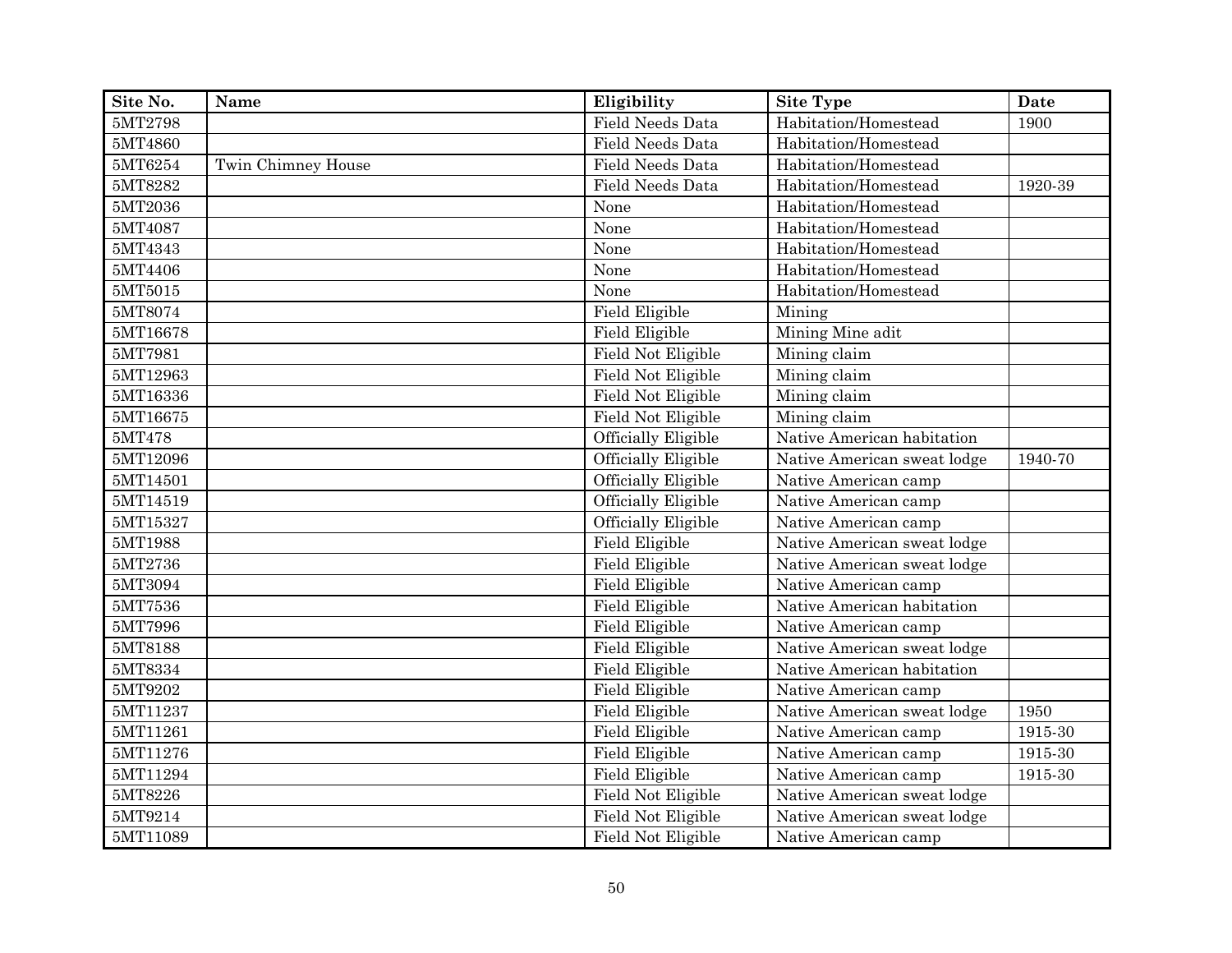| Site No.                 | Name                          | Eligibility                    | <b>Site Type</b>            | Date      |
|--------------------------|-------------------------------|--------------------------------|-----------------------------|-----------|
| 5MT11262                 |                               | Field Not Eligible             | Native American camp        | 1915-30   |
| 5MT11091                 |                               | Field Not Eligible             | Native American sweat lodge |           |
| 5DL613                   |                               | <b>Field Needs Data</b>        | Native American sweat lodge |           |
| 5MT3086                  |                               | Field Needs Data               | Native American camp        |           |
| $\overline{\rm 5MT7755}$ |                               | Field Needs Data               | Native American Ramada      |           |
| 5MT8225                  |                               | Field Needs Data               | Native American sweat lodge |           |
| 5MT5821                  |                               | <b>Officially Needs Data</b>   | Native American habitation  |           |
| 5MT11571                 |                               | <b>Officially Needs Data</b>   | Native American sweat lodge |           |
| 5MT11890                 |                               | <b>Officially Needs Data</b>   | Native American camp        |           |
| 5MT12265                 |                               | <b>Officially Needs Data</b>   | Native American sweat lodge | 1950-70   |
| 5MT4324                  |                               | None                           | Native American sweat lodge |           |
| 5MT4398                  |                               | None                           | Native American sweat lodge |           |
| 5MT1829                  |                               | Officially Eligible            | Rock art                    |           |
| 5MT8985                  |                               | Officially Eligible            | Rock art                    |           |
| 5MT133                   |                               | Field Eligible                 | Rock art                    | 1921      |
| 5MT134                   |                               | Field Eligible                 | Rock art                    |           |
| 5MT264                   | The Gallery                   | Field Eligible                 | Rock art                    | 1886-1969 |
| 5MT294                   | Ismay Rock art Site           | Field Eligible                 | Rock art                    |           |
| 5MT643                   |                               | Field Eligible                 | Rock art                    |           |
| 5MT1806                  | Kiva In The Sky               | Field Eligible                 | Rock art                    |           |
| 5MT2636                  |                               | <b>Field Eligible</b>          | Rock art                    |           |
| 5MT8597                  | Sand Canyon Panels            | <b>Field Eligible</b>          | Rock art                    | 1647-1913 |
| 5MT13199                 |                               | <b>Field Eligible</b>          | Rock art                    |           |
| 5MT3288                  | Painted Hand Petroglyph Panel | Field Eligible                 | Rock art                    |           |
| 5MT14813                 | Sand Canyon Panels            | <b>Field Eligible</b>          | Rock art                    |           |
| 5MT13250                 |                               | <b>Officially Not Eligible</b> | Rock art                    |           |
| 5MT4327                  |                               | <b>Field Not Eligible</b>      | Rock art                    |           |
| 5MT11336                 |                               | Field Not Eligible             | Rock art                    |           |
| 5MT13258                 |                               | Field Not Eligible             | Rock art                    |           |
| 5MT16257                 |                               | Field Not Eligible             | Rock art                    |           |
| 5MT1291                  |                               | Field Needs Data               | Rock art                    | 1938      |
| 5MT13201                 |                               | Field Needs Data               | Rock art                    |           |
| 5MT281                   |                               | None                           | Rock art                    |           |
| 5MT13308                 |                               | None                           | Rock art                    | 1921      |
| 5MT1736                  | Moqui Lake                    | Officially Eligible            | Stockraising stock pond     |           |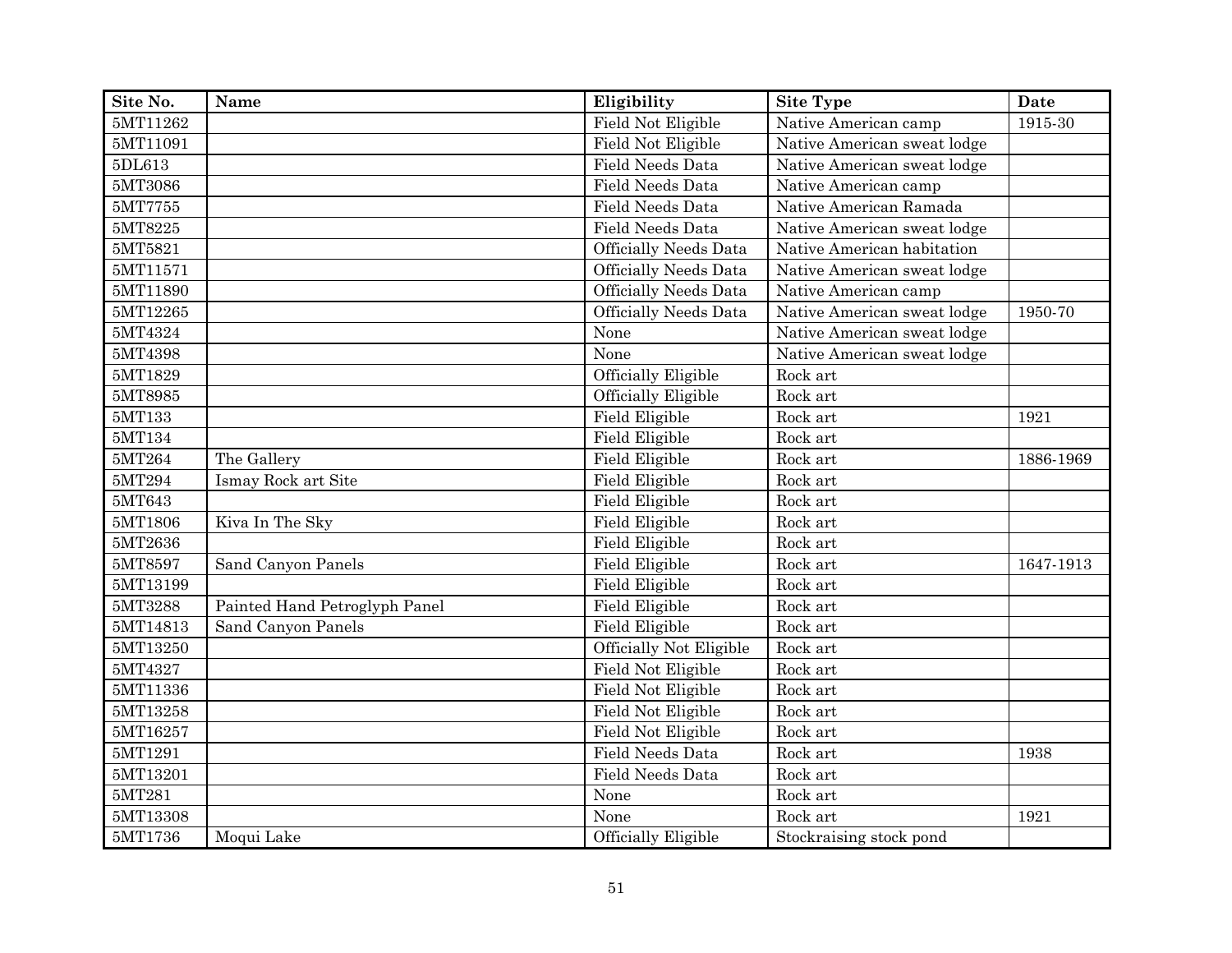| Site No. | Name                       | Eligibility                  | <b>Site Type</b>              | Date    |
|----------|----------------------------|------------------------------|-------------------------------|---------|
| 5MT545   | Little Cajon Lake          | Field Eligible               | Stockraising stock pond       |         |
| 5MT4432  |                            | Field Eligible               | Stockraising stock pond       |         |
| 5MT7916  |                            | Field Eligible               | Stockraising sheep camp       |         |
| 5MT10304 |                            | Field Eligible               | Stockraising sheep camp       |         |
| 5MT12582 | Mechanical Rabbit Site     | Field Eligible               | Stockraising corral           |         |
| 5MT12940 | Malles Reservoir Site      | Field Eligible               | Stockraising stock pond       | 1930-60 |
| 5MT10454 |                            | Officially Not Eligible      | Stockraising sheep camp       |         |
| 5MT10437 |                            | Officially Not Eligible      | Stockraising stock pond       | 1930-39 |
| 5MT12097 | Celsius McElmo Dome #9415a | Officially Not Eligible      | Stockraising stock pond       |         |
| 5MT15247 |                            | Officially Not Eligible      | Stockraising stock pond       | 1930-60 |
| 5MT3093  |                            | Field Not Eligible           | Stockraising corral           |         |
| 5MT4180  |                            | Field Not Eligible           | Stockraising sheep camp       |         |
| 5MT7983  |                            | Field Not Eligible           | Stockraising corral           |         |
| 5MT8098  |                            | Field Not Eligible           | Stockraising Line Camp        |         |
| 5MT9755  |                            | Field Not Eligible           | Stockraising lambing pen      |         |
| 5MT8100  |                            | Field Not Eligible           | Stockraising stock pond       |         |
| 5MT10995 |                            | Field Not Eligible           | Stockraising corral           |         |
| 5MT11286 |                            | Field Not Eligible           | Stockraising corral           | 1920    |
| 5MT11292 |                            | Field Not Eligible           | Stockraising corral           | 1915-30 |
| 5MT16420 |                            | Field Not Eligible           | Stockraising corral           |         |
| 5DL543   |                            | <b>Officially Needs Data</b> | Stockraising corral           |         |
| 5MT8601  | Rockwren Site              | <b>Officially Needs Data</b> | Stockraising stock pond       |         |
| 5MT548   |                            | None                         | Stockraising stock pond       |         |
| 5MT1287  |                            | Field Needs Data             | Stockraising corral           | 1930-39 |
| 5MT10416 |                            | Field Not Eligible           | Transportation road/trail     |         |
| 5MT11819 |                            | Field Not Eligible           | Transportation road/trail     | 1930    |
| 5MT6754  | Doc Ives' Field Camp       | <b>Field Needs Data</b>      | Scientific Investigation Camp |         |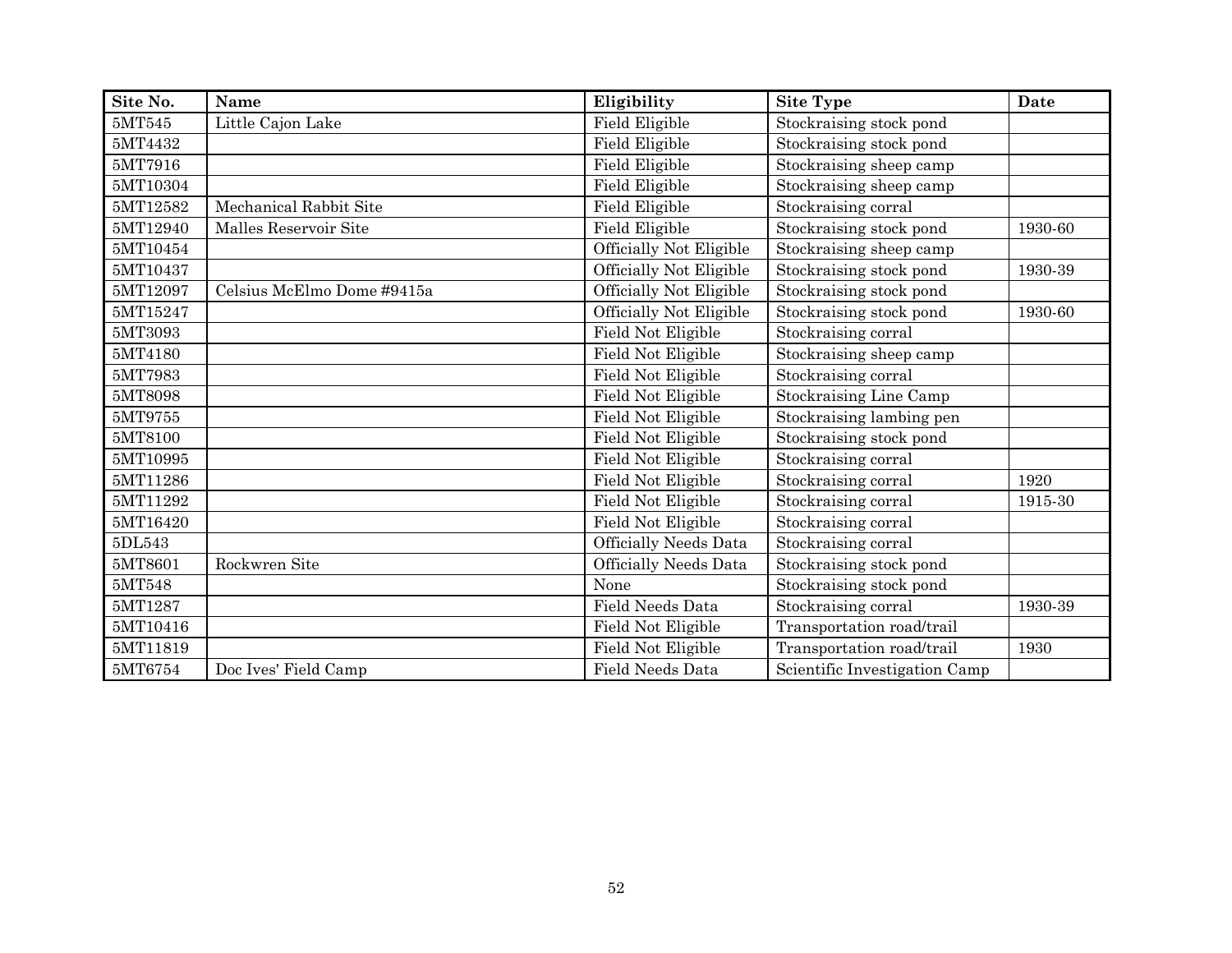habitations are also described as Homesteads. Such a determination should be based on correlation with historical records that document a site falls on a parcel of land where a homestead attempt occurred. In addition, the artifacts at the site should correlate to the period of time that the homestead is documented to have taken place. If one or both of these criteria are not met, then a habitation site is likely associated with some other historical activity. Only six mining sites have been documented on the Monument. Four of these are mining claim markers, whereas the remaining two seem to have more substantive mining activity represented. In no case is dating information provided, making associations somewhat tenuous, though nearly all mining sites on the Monument are probably associated with uranium exploration. The 32 historic Native American sites have been identified as 13 camps, 14 sweat lodges, four habitations, and one ramada. Spatial distribution of these sites, their temporal periods, and associated artifacts will be critical to make cases for historical associations of importance. The relative quantity of historic sites associated with Native American use on the Monument is remarkable and shows use that is not well documented in the historical record. The 22 rock art sites with historic inscriptions appear to be mainly prehistoric panels to which graffiti has been added. Only five of the rock art sites have associated historic dates indicated by their recorders, though, in at least one case, numerous inscriptions include actual dates. The 25 stockraising sites include 10 stock ponds, nine corrals, four sheep camps, one line camp, and one lambing pen. Only three stock ponds and three corrals have dates ascribed to them. Because corrals and stock ponds are readily recognizable, recorders have done a very good job of associating sites to the historic stockraising theme. Two transportation sites have been recorded in the Monument. Linear features of this sort will have little or no historical documentation on which to fall back upon, so will generally be of little historical importance. Most roads and trails in the Monument are background infrastructure that generally accrued through use or specific need. The only exception may be the Spanish Trail in the far northeastern portion of the Monument. The single Scientific Investigation site documented on the Monument is the camp used by Doc Ives during archaeological work. No date is provided in the documentation, but the site is clearly less than 50 years of age. It is possible that other similar sites may exist on the Monument.

## **Correlation of Recorded Historic Sites with Historic Data**

As summarized above, 165 historic sites or site components have been recorded in the Canyons of the Ancients National Monument. These are classified as 37 Euroamerican habitations, 40 camps, 6 mining claims and adits, 25 stock raising sites (including camps, corrals, stock ponds, and a lambing pen), 22 rock art, 2 transportation sites (trail and road), 1 scientific investigation site, and 32 Native American sites (camps, sweat lodges, habitations, and a ramada). These divisions are based on information provided by the site recorders and do not necessarily correlate well with the historic thematic divisions based on what we now know about the history of the Monument. Further investigation of the recorded historic sites should enable this difference to be rectified.

The highest correlation between previous settlement (relinquished or cancelled land entry or patented inholding) and the presence of a particular site type is for habitation sites (25 of 37 sites; 67.5 percent). It is actually surprising that the correlation is not higher, but this suggests that a rather large amount of settlement on the public domain was for other reasons than land acquisition or perhaps was conducted prior to agricultural settlement of the surrounding area. Camps are slightly more likely to be found on land subject to settlement activities (23 of 40 sites; 57.5 percent). It is possible that some of the camps on lands where settlement activities took place show ancillary activities took place during the period of time settlement was attempted or reflect less intensive use of the land before or after settlement attempts. The third highest correlation is for sites classified as being associated with Native American use (18 of 32 sites; 56.25 percent). For early sites, this may reflect that the land seen as suitable for settlement was also seen as being suitable for use by Native Americans. Use by Native Americans may also be linked to Euroamerican settlement activities, in that Native Americans may have been farm or ranch laborers and made improvements on the land during their tenure. Stockraising sites are expected to be present throughout the Monument area, and a correlation with settlement attempts would not necessarily be expected. The distribution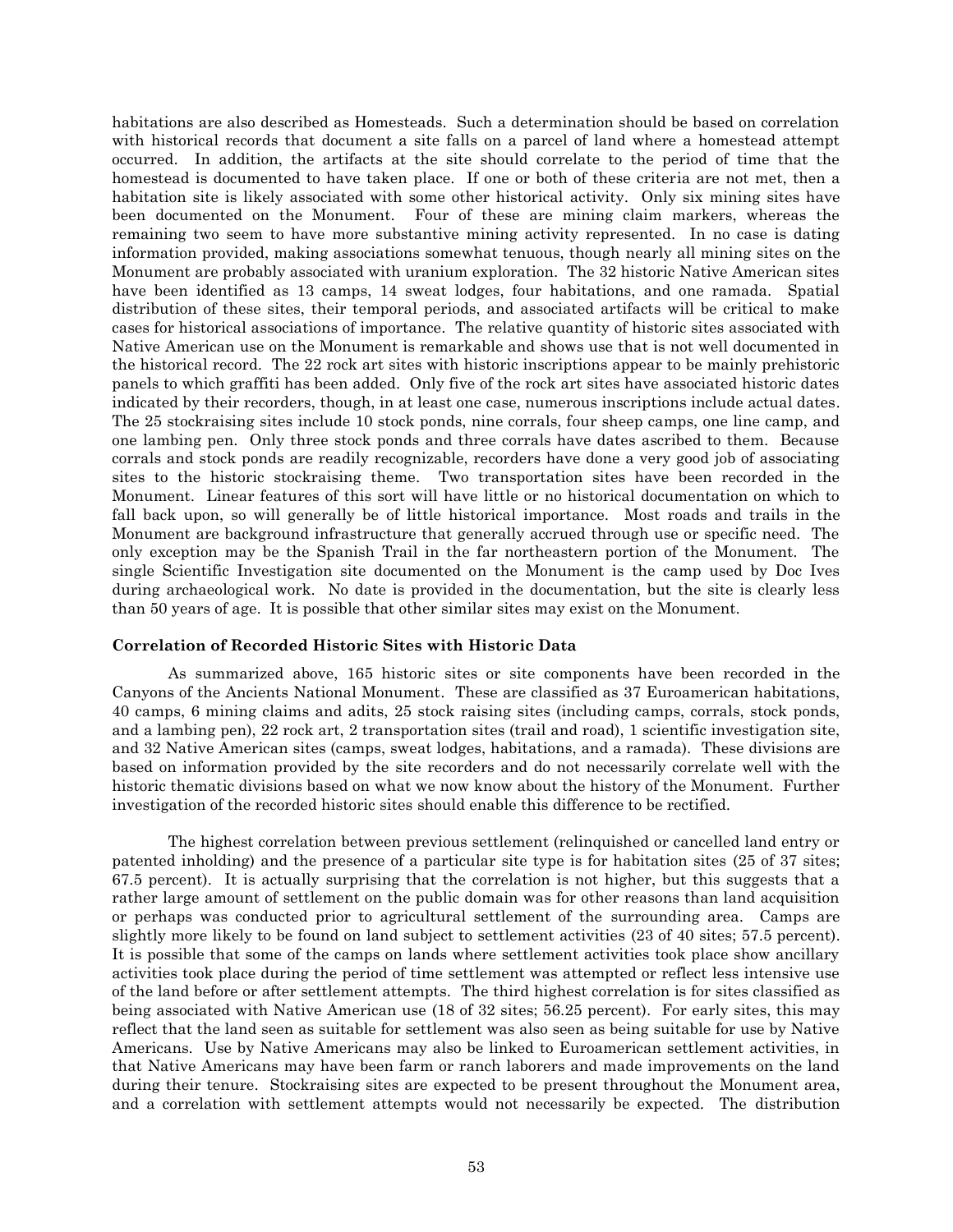conforms with general stockraising activities throughout the area with only 11 of 25 sites (44 percent) being on lands where settlement activities took place. Mining, predictably, is largely on lands not subject to settlement attempts (two of six sites; 33.3 percent on lands subject to settlement activities). That any mining activity is evident on land that was subject to settlement attempts may reflect mining that took place either before or after the settlement attempts. Rock art sites would not be expected to be linked to settlement activities. Rather, they should be linked to geologic settings that afforded rock panels suitable for inscriptions. The low percentage of rock art on land subject to settlement attempts (four of 22 sites; 18.2 percent) probably is a reflection of settlement largely taking place in less rugged terrain than would typically afford suitable rock art venues. The number of transportation sites recorded is too low to evaluate for correlation with settlement attempts, but both are on lands not subject to land acquisition. The single Scientific Investigation camp is on land where a land acquisition attempt was made, though there is no correlation between the site type and the attempted land acquisition.

#### **Threats to Historic Sites and Suggested Protective Measures**

Little specific information could be gleaned from the site data for the Monument to shed light on threats to historic sites. In general, it is expected that threats to historic sites are essentially the same as would be expected for prehistoric sites in the area. One aspect of the recent inventory of 9,712 acres in the Monument by Woods Canyon (Hovezak et al. 2003) was assessing damage to the archaeological sites they encountered from all sources. Based on their findings, some statements can be made regarding impacts to sites in the Monument, including historical sites. Overall, erosion has the greatest impact on the physical integrity of sites in the Monument. Most of this erosion is simply the nature of the setting and environment of the region and the placement of sites in that setting. However, certain human activities may speed erosion that can be or are currently being compensated for to varying degrees by management. Among these activities are livestock grazing, chaining, vehicle use, recreational visitation, and commercial use. Vandals often target archaeological sites in order to plunder them for items of value. Senseless damage is another form of vandalism, often associated with recreational use. Natural and human-caused disturbances to archaeological sites can be remedied to varying degrees through restrictions, law enforcement, erosion control/stabilization, and exclusion fencing.

## *Livestock Grazing*

As might be expected, livestock grazing has caused rather widespread impacts to the land, but, perhaps surprisingly, these impacts have had low actual impacts to archaeological sites. This is probably because grazing is seasonal, widespread, and not concentrated, suggesting that current management practices are adequate in protecting the land.

#### *Chaining*

Chaining may have impacted some sites, but the extent and nature of damage to historic sites is currently unknown. Chaining is not a current management practice on the Monument and has not been undertaken for over 30 years, so cannot be considered a current impact, though the erosion accompanying chaining may have had an effect on some sites that, in some instances, may be ongoing.

### *Vehicle and Recreational Use*

Vehicle use has evidently impacted some sites, but presently is not widespread. As recreational use of the Monument increases, damage by vehicles – particularly off-road vehicles – can be expected to increase and may eventually be a major source of site deterioration. Growing use of the Monument for recreational use, particularly in conjunction with off-road vehicles, is expected to have an increasing impact on sites simply from increased visitation. Damage due to vandalism is also a side-effect of recreation that can be expected to impact archaeological sites. Management of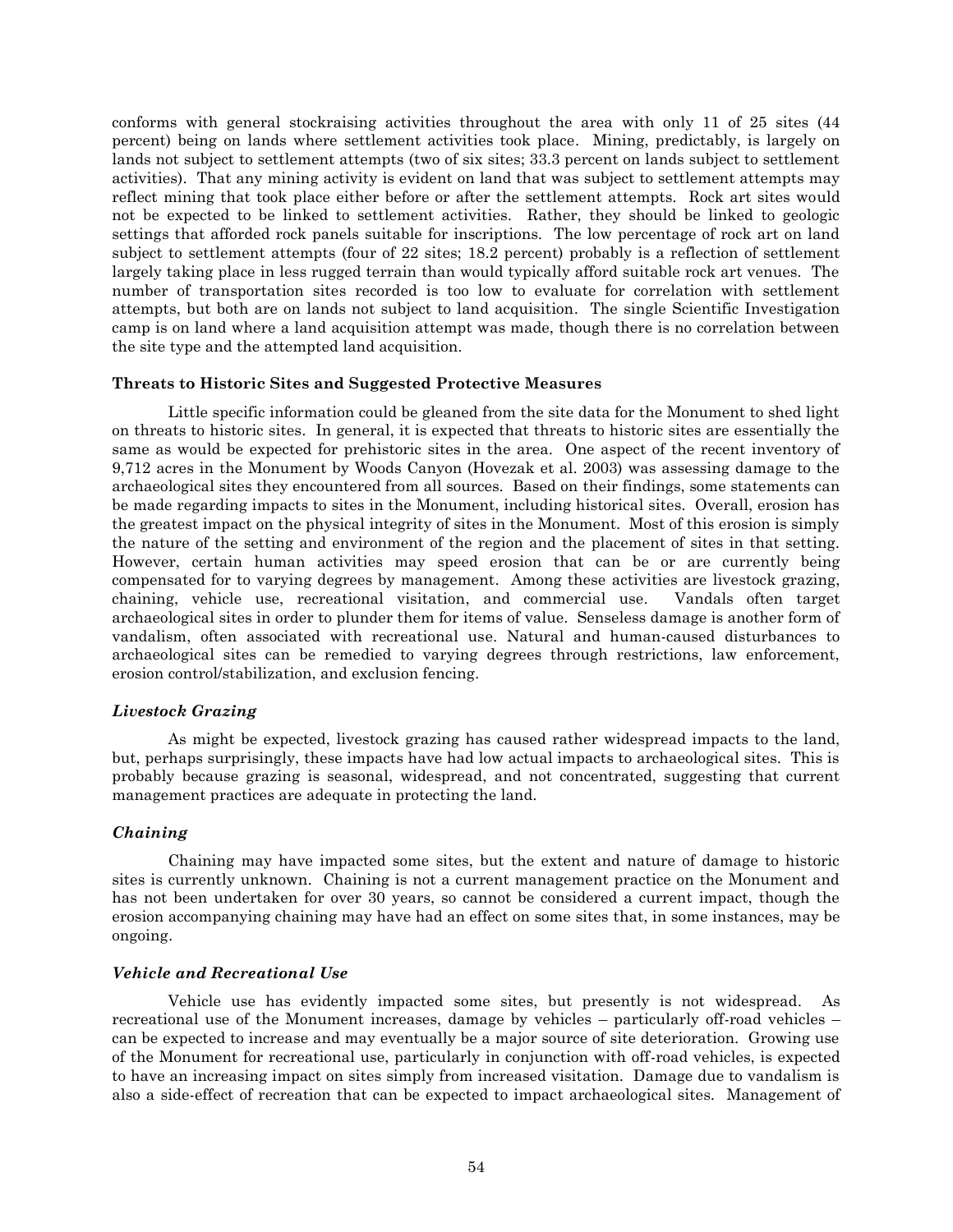vehicle and recreational use can be managed somewhat through education, but regulations that restrict or outlaw vehicle access in some areas is the most certain way to lessen impacts to archaeological sites.

## *Commercial Use*

Direct impacts and erosional damage can be expected from commercial use of the Monument, such as gas and oil exploration. At present, the extent to which historic sites have been impacted by commercial use is not known, but is suspected to be low and can be expected to remain low due to current regulatory management practices.

## *Vandalism*

Premeditated vandalism through looting is most often associated with prehistoric sites, but also occurs at historic sites, usually where bottles are suspected to be present. Senseless property destruction is another form of vandalism often associated with casual visitation. Education and reduced access are also measures that can be taken to combat both forms of vandalism, though in some cases increased visitation is a form of self-patrolling that may inhibit the most heinous forms of vandalism, such as site looting. Security patrols and the official presence of personnel also deter vandalism through education and scrutiny. Highly visible sites may be more likely to be the subject to recreational overuse or vandalism. These would be sites with standing architecture or rock art panels. In some instances, historic inscriptions occupy the same panels as prehistoric rock art. Care should be taken that the historic inscriptions are not perceived to be intrusive to otherwise prehistoric panels and are not removed or obliterated. At the same time, education of visitors should ensure that historic inscriptions do not serve as incentive for vandals to add their own graffiti.

## **Management of Sites and Site Uses**

Management of cultural resource sites within the Monument is mandated to follow BLM Manual Guidance 8110.4 that recommends allocating cultural resources to potential uses. Specified uses are Scientific Use, Conservation for Future Use, Traditional Use, Public Use, Experimental Use, and Discharged from Use. The documentation for the majority of the historic sites within the Monument is incomplete or outdated, making it impractical to place sites into specific use categories at this time. It is possible, however, to specify criteria for placement of a site into a particular use category.

## *Scientific Use*

Historic sites that retain integrity of cultural deposits and are considered National Registereligible under criterion d should be considered for Scientific Use. In addition, some sites may have research values other than archaeological data, such as rock art, which may yield important information relative to styles, cultural meaning, and history.

## *Conservation for Future Use*

Well-preserved historic sites should be considered for Conservation Use. These would most likely be farm or ranch complexes at which the primary structures remain in good condition and have historical architectural integrity. It is also possible that historic Native American habitation sites may also fall into this category if they contain readily recognizable structures and features, such as hogans and sweat lodges, that can be stabilized and maintained.

## *Traditional Use*

No Traditional Use sites of historic age are currently known on the Monument, but both Native American and Euroamerican traditional uses are likely to have taken place there.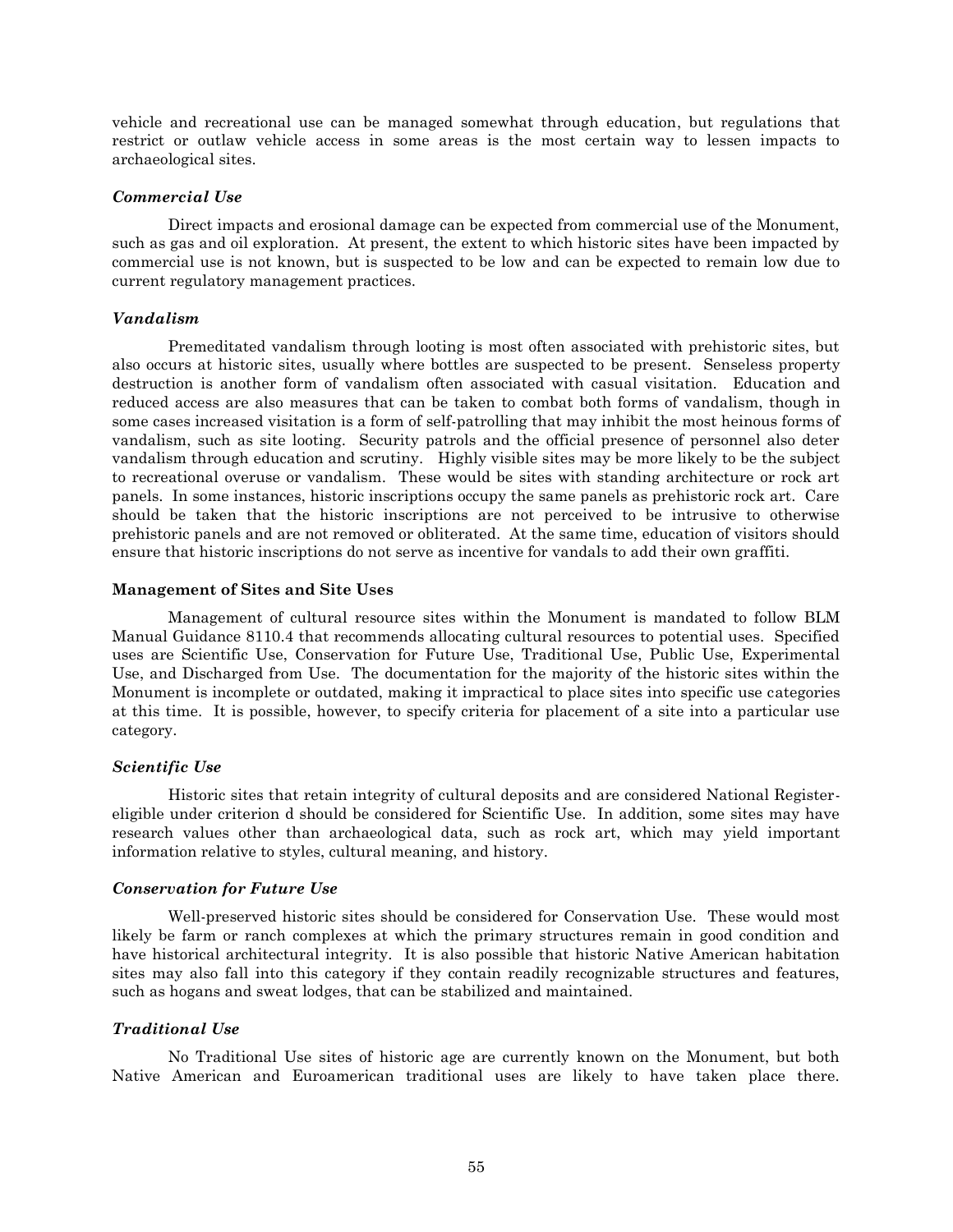Individuals and groups having cultural connections to the Monument should be ensured continued access.

## *Public Use*

Interpretation for public use may be possible for sites with good integrity for all of the historic themes identified for the Monument. Farming and ranching sites with standing architectural elements in good condition would be foremost of the sites suitable for interpretation. Rock art panels may also be easily interpretable, so long as they have been thoroughly documented and steps to prevent vandalism are taken. Sites with archaeological values may be amenable to public use, so long as the data from those sites have been collected or secured. The safety of the public must be taken into consideration, making some historic sites unsuitable for public use. For instance, it may not be wise to encourage visitation to an abandoned uranium mine because of the potential for exposure to radiation.

## *Experimental Use*

Sites set aside for experimental use should be those that contain redundant data that, if lost, would not adversely affect the potential for historical understanding of the region. An example might be the remains of a failed homestead from a particular time period for which numerous other homesteads are known to exist or a rock art panel that has been thoroughly documented and contains inscriptions not considered artistic or unique. In addition, sites considered not eligible for inclusion on the National Register of Historic Places that would otherwise be classified as Discharged from Use might be suitable for Experimental Use.

## *Discharged from Use*

Sites considered not eligible for inclusion on the National Register of Historic Places and not selected for Experimental Use can be considered to be in the Discharged from Use category.

## **Recommendations**

The biggest drawback to management of known historic cultural resources in the Monument at the present time is the adequacy of the documentation. Until recently, the quality of recordation of historic resources has generally been low, largely because the focus has been on the more glamorous prehistoric resource base. Consequently, historic resources were overlooked during early inventories, have been recorded as background noise on otherwise prehistoric sites, or have been only cursorily recorded individually. It is recommended that all of the recordations of historic sites or historic components of multicomponent sites be reexamined in detail so that they can be assigned to pertinent themes and their periods of significance be identified. In the process, the site and feature descriptions and recorded artifact data should be examined and a determination made as to whether the site and artifacts have been adequately described and analyzed. If the site and feature descriptions or the artifact information are inadequate, it may be necessary to return to the site and gather the necessary data. It will also be necessary to examine the site maps to determine if a site has been adequately mapped or if a historic component of a multicomponent site has been adequately demarcated. Further examination should be made to ascertain if background historical research has been conducted and if it is adequate. The National Register eligibility of the historic site should then be evaluated relevant to its historical context, thematic association, period of significance, and historical integrity. On multicomponent sites, it is imperative that the historic component is evaluated independently and is clearly separate from the evaluation of prehistoric components.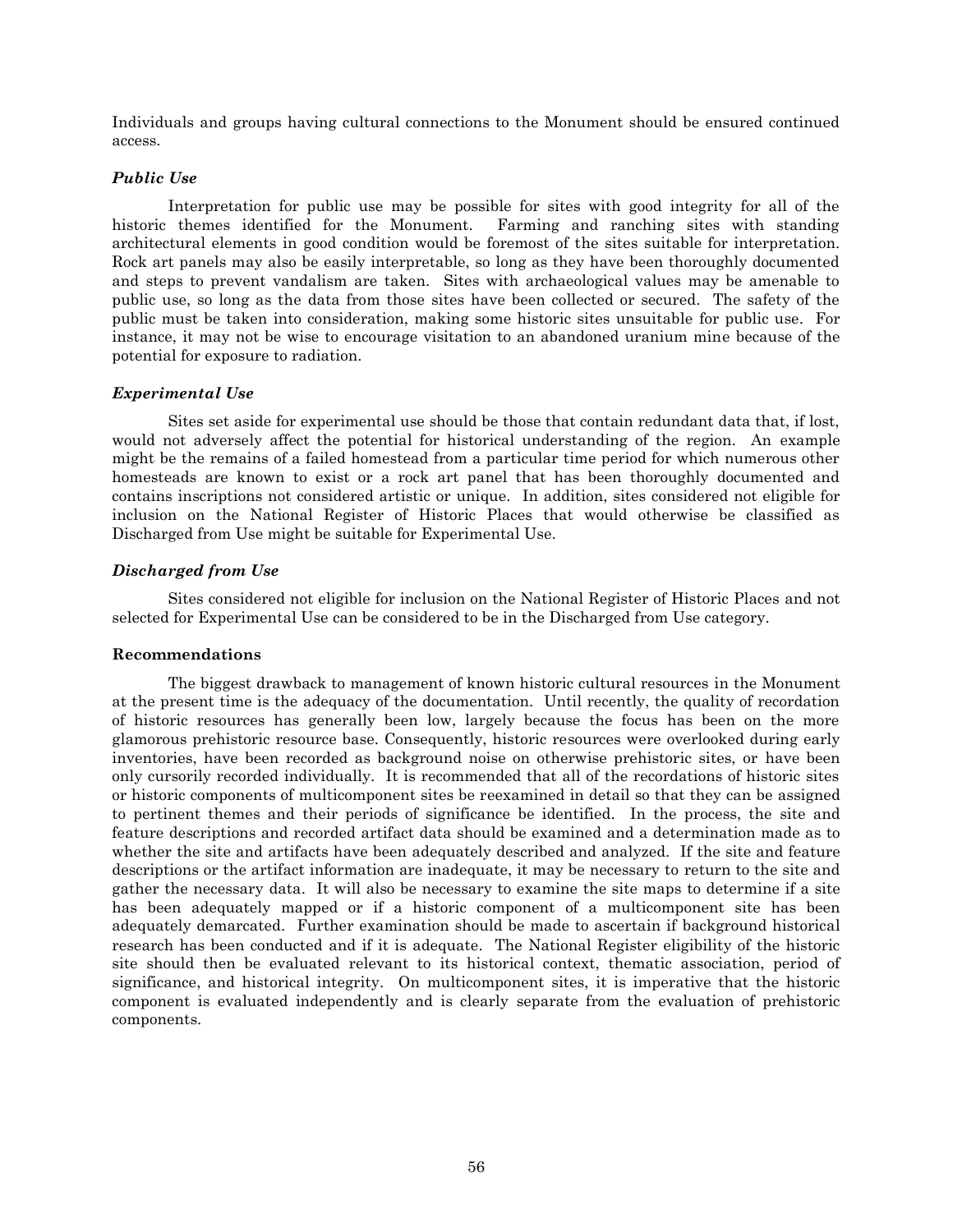#### **References Cited**

Abbott, F. H., and James McLaughlin

1911 *Letter to the Secretary of Interior, June 5, 1911*. Major James McLaughlin Papers on microfilm at the Denver Public Library, Western History Collection, Denver.

#### Amundson, Michael A.

2002 *Yellowcake Towns: Uranium Mining Communities in the American West*. University Press of Colorado, Boulder.

#### Athearn, Frederic J.

1996 How the General Land Office Saved Lowry Ruin. *Southwestern Lore* 62(2):28-33.

#### Bankston, Wilma Crisp

1987 *Where Eagles Winter: History and Legend of the Disappointment Country*. Mesa Verde Press, Inc., Cortez.

#### Barnes, F. A.

1991 Update – Rivera's 1765 Expedition. *Canyon Legacy* 10:31.

#### Baxstrom, Harold

2004 Oral Interview with Woods Canyon Archaeological Consultants, February 3, 2004. Transcript on file at the Bureau of Land Management, Canyons of the Ancients National Monument, Dolores, CO.

## Bean, Jordan

1943 Jordan Bean's Story and the Castle Valley Indian Fight. *Colorado Magazine* 20(1):17-25.

#### Benally, Clyde

- 2004 Oral Interview with Woods Canyon Archaeological Consultants, January 19, 2004. Transcript on file at the Bureau of Land Management, Canyons of the Ancients National Monument, Dolores, CO.
- Bertrand, Faye, Jackie Dobbins, Thelma Duncan, Jeanne Reed, Judy Sorenson, Marie Wilson, and Helen Martin
	- 1982 *The Family of Augustus and Eva Stevenson*. N.p., n.p.

### Boyle, O. F., G. W. Melville, I. B. Melville, and L. M. Sutton

1907 *Preliminary Map of the Southwestern Ditch and Reservoir System's Reservoirs, Dolores County, Colorado*. Map on file at the Dolores County Courthouse, County Clerk's Office, Dove Creek, CO.

## Breternitz, Dave

2004 Oral Interview with Woods Canyon Archaeological Consultants, February 23, 2004. Transcript on file at the Bureau of Land Management, Canyons of the Ancients National Monument, Dolores, CO.

## Bridgewater, Audrey Allmon

2004 Oral Interview with Woods Canyon Archaeological Consultants, January 19, 2004. Transcript on file at the Bureau of Land Management, Canyons of the Ancients National Monument, Dolores, CO.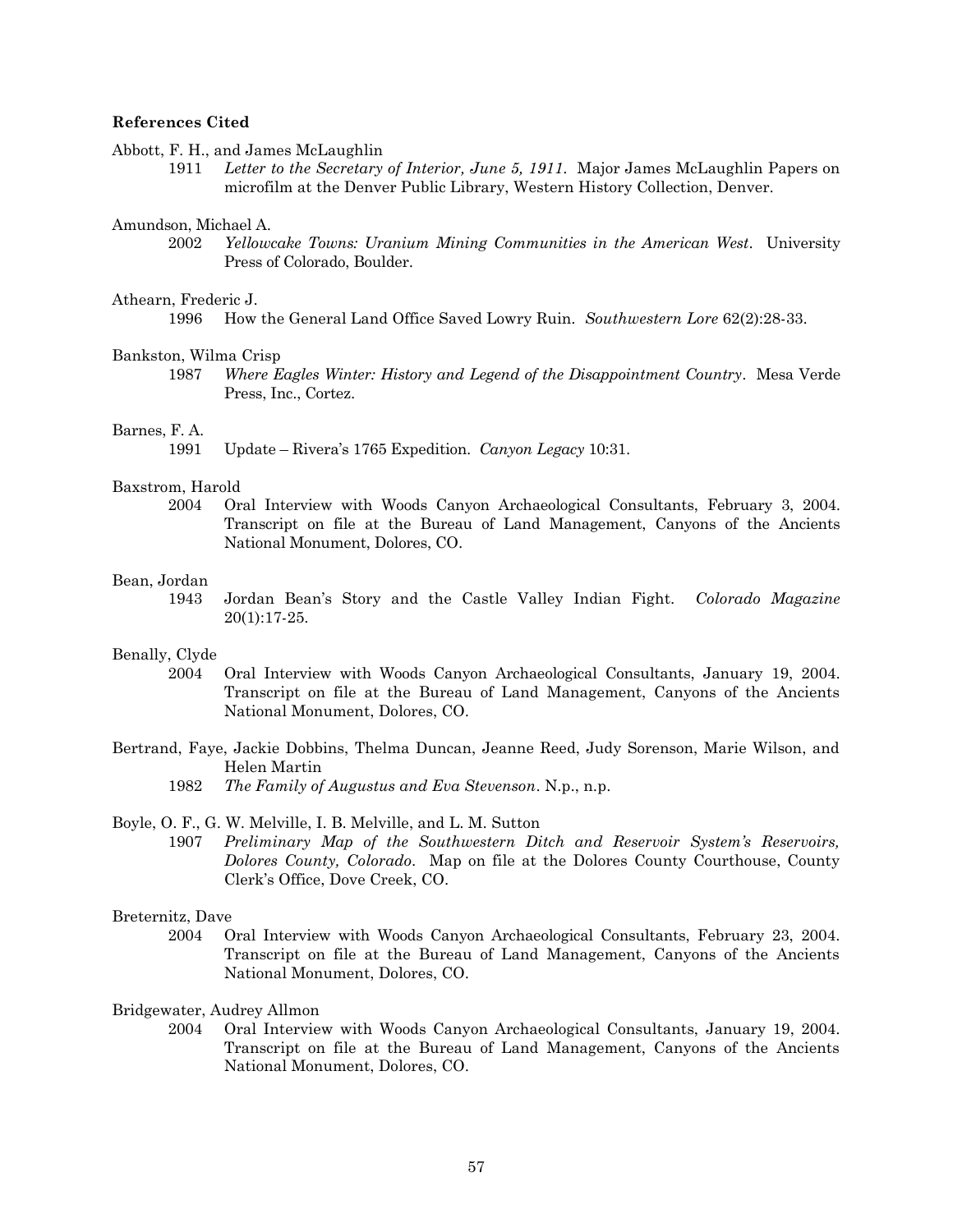Buckles, William G., and Nancy B. Buckles

1984 *Colorado Historical Archaeology Context.* Colorado Historical Society, Denver.

Bureau of Land Management, Dolores Ranger District, Dolores, Colorado

Grazing Allotment Files Harris (Sandstone 8013) James H. Cline (Lower McElmo 8011) Jerry and Carol Jones (Lower Aztec Canyon 8039) James A. Black (Aztec Canyon) Robert P. and Mary J. Johnson (Yellowjacket Canyon 8057) Richard Perkins (Cross Canyon and McLean Basin) Rose (Trail Canyon 8024 and Goodman 8078) Sherman and Norman Zwicker (Burro Point Community 8000 and Burro Individual 8041) Veach (East McElmo Creek 8033)

Range Improvement Files Project No. 230043 Project No. 230434

Callaway, Donald, Joel Janetski, and Omer C. Stewart

1986 Ute. In *Great Basin*, edited by Warren L. D'Azevedo, pp. 336-367. *Handbook of North American Indians, Volume 11: Great Basin*, edited by William C. Sturtevant, Smithsonian Institution, Washington.

Carter, William D., and James L. Gualtieri

1965 *Geology and Uranium-Vanadium Deposits of the La Sal Quadrangle, San Juan County, Utah, and Montrose County, Colorado*. Geological Survey Professional Paper 508. U.S. Government Printing Office, Washington.

Chaffin, Jerry, and Dorothy Chaffin

2004 Oral Interview with Woods Canyon Archaeological Consultants, January 18, 2004. Transcript on file at the Bureau of Land Management, Canyons of the Ancients National Monument, Dolores, CO.

Chenoweth, William L.

1990 *The Radium Industry of Southwestern Colorado and Southeastern Utah, 1910-1925, with Emphasis on the Activities of the Radium Luminous Material Corporation/United States Radium Corporation*. Ms. prepared by William Chenoweth, Consulting Geologist, Grand Junction, CO. On file at the Bureau of Land Management, Grand Junction.

## Coffey, Mike

2003 Oral Interview with Woods Canyon Archaeological Consultants, December 8, 2003. Transcript on file at the Bureau of Land Management, Canyons of the Ancients National Monument, Dolores, CO.

Colorado Grazing District No. 4 Advisory Board Meeting Minutes. On file at the Bureau of Land Management, Anasazi Heritage Center, Dolores, Colorado.

- 1935 July 22-24; October 14.
- 1936 March 23-24; April 13-14; August 3-4; August 21-22.
- 1938 March 30; December 13.
- 1939 January 5; June 21.
- 1940 February 6-8; March 7; June 22.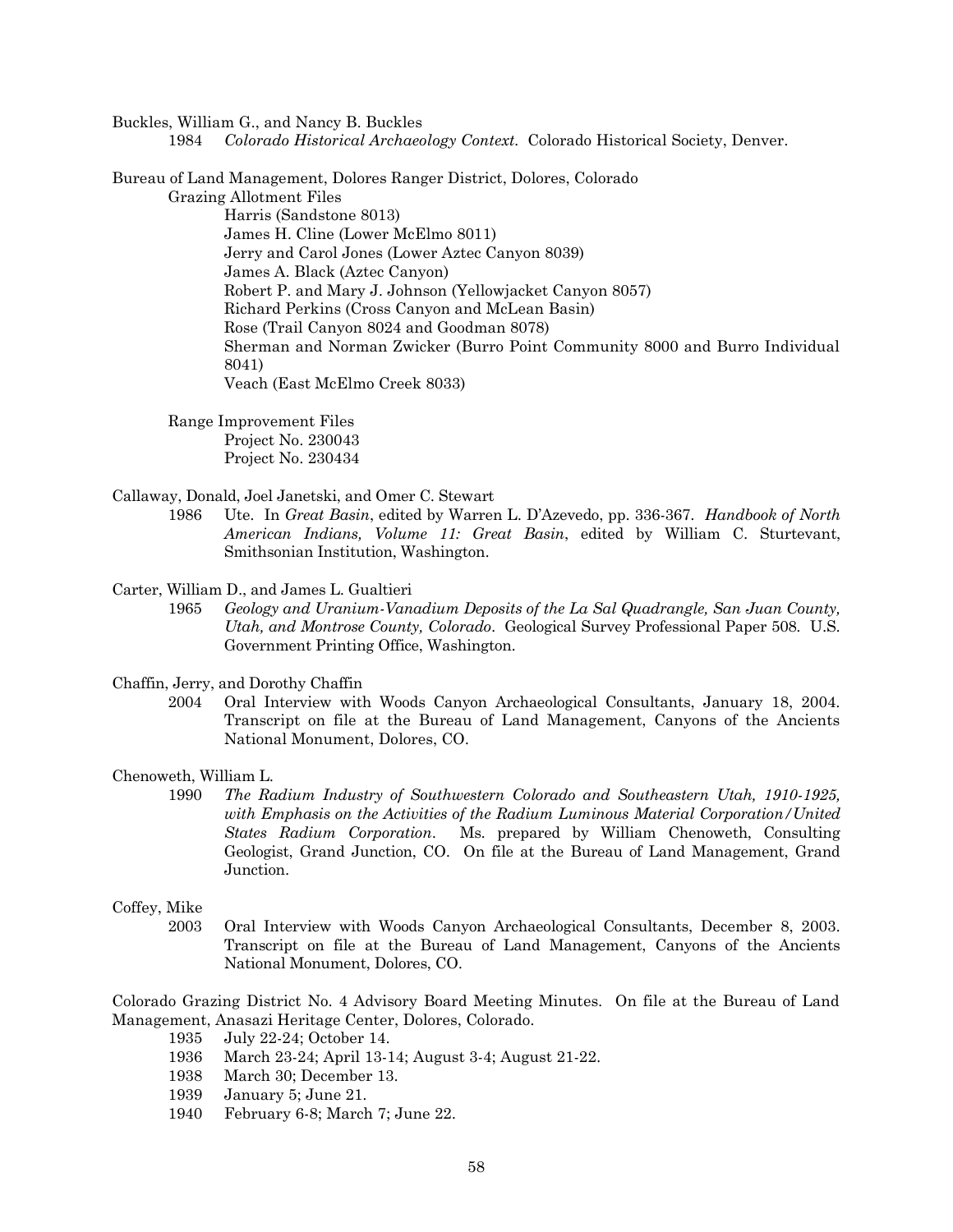- 1942 March 7; November 11-12.
- 1944 April 3-4, 28;
- 1945 February 16; September 21; November 7.
- 1948 January 7.
- 1950 September 15
- 1954 April 22.
- 1955 April 4; September 28.

#### Connolly, Marjorie

1996 *Yellow Jacket Oral History Project, Montezuma County, Colorado*. Crow Canyon Archaeological Center, Cortez, CO. Report prepared for the Colorado Historical Society, Denver.

#### Creer, Leland Hargrave

1947 *The Founding of an Empire: The Exploration and Colonization of Utah, 1776-1856*. Bookcraft, Salt Lake City.

#### Denham, Avon

1942 Narraguinnep Fort. *Colorado Magazine* 19(2):78.

#### Daughters of Utah Pioneers

- 1972 *Grand Memories*. Daughters of Utah Pioneers, Moab, UT.
- 1985 *Grand County Pioneer Families* 1(1). Daughters of Utah Pioneers, Moab, UT.

## Dicken, Max

- 1986 *What Do We Have? A Study Unit of the Four Corners Country of the United States*. Max Dicken, Dove Creek, CO. Edited and adapted to CDROM by Woods Canyon Archaeological Consultants, Inc., Yellow Jacket, CO, 2000.
- 2004 Oral Interview with Woods Canyon Archaeological Consultants, February 26, 2004. Transcript on file at the Bureau of Land Management, Canyons of the Ancients National Monument, Dolores, CO.

#### Ellis, Darrel

2002 *Serious and Grave Plots: A Listing and Look at the People Who are Buried in the Mancos Valley Cemeteries*. Fifth Raccoon Press, Mancos, CO.

#### Fewkes, Jesse Walter

1919 *Prehistoric Villages, Castles, and Towers of Southwestern Colorado*. Bureau of American Ethnology Bulletin No. 70. Government Printing Office, Washington.

#### Fosnot, Delbert and Eugenia Fosnot

2004 Oral Interview with Woods Canyon Archaeological Consultants, February 18, 2004. Transcript on file at the Bureau of Land Management, Canyons of the Ancients National Monument, Dolores, CO.

#### Freeman, Ira S.

1958 *A History of Montezuma County: Land of Promise and Fulfillment*. Johnson Publishing Company, Boulder, CO.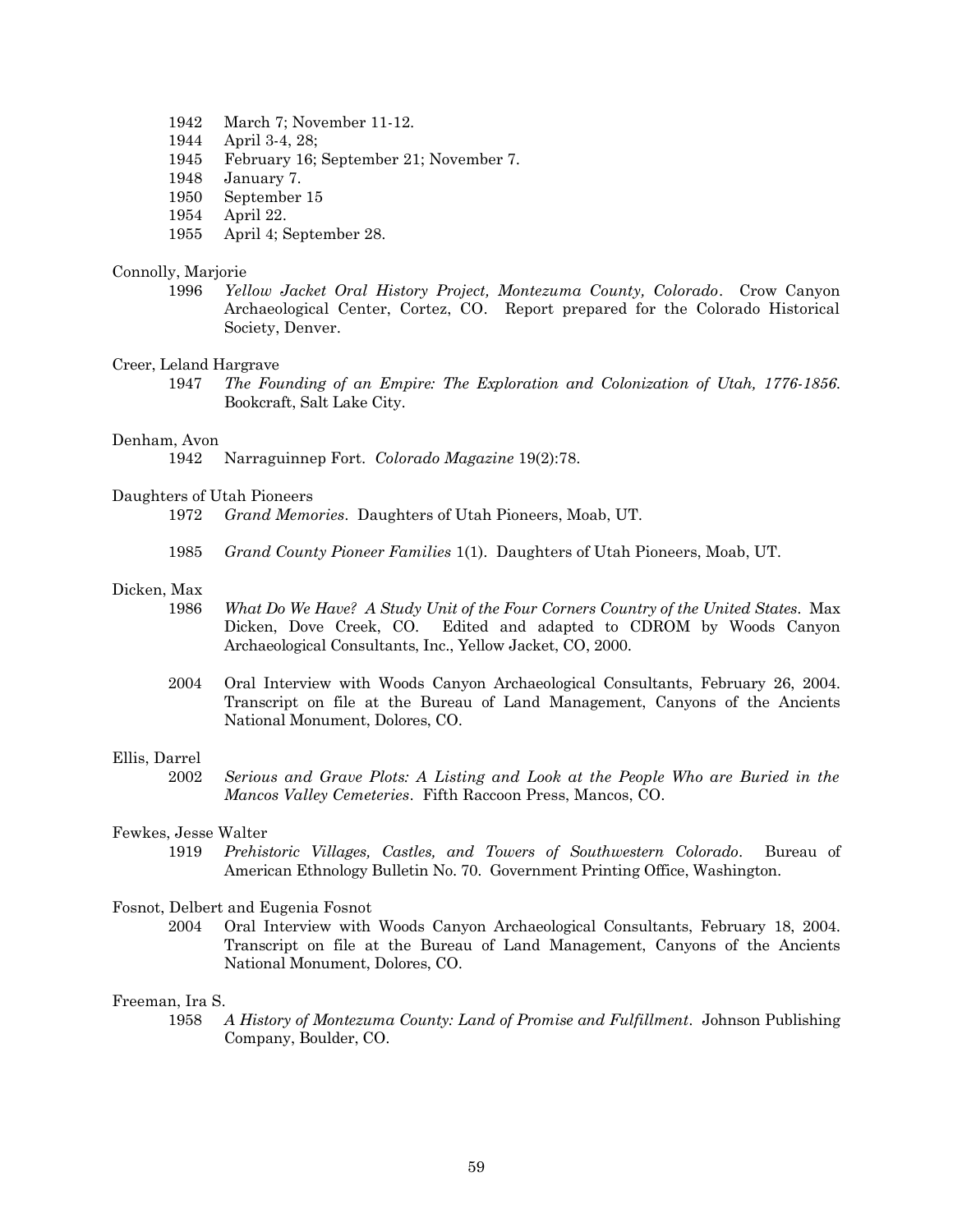Gardner, Lynn, and Dolly Gardner

2004 Oral Interview with Woods Canyon Archaeological Consultants, February 2, 2004. Transcript on file at the Bureau of Land Management, Canyons of the Ancients National Monument, Dolores, CO.

*Grand Valley Times*, Moab, Utah

- 1899 May 26; June 9.
- 1913 October 17.
- 1921 August 18; September 1, 8, 15, 22; October 20; November 3, 10; December 22, 29.
- 1922 January 19; February 9; April 6, 13; June 1, 18.
- 1923 August 23; November 8.

### Greubel, Rand A.

1991 *Hovenweep Resource Proteciton Zone Class III Cultural Resource Inventory, Montezuma County, Colorado and San Juan County, Utah*. Alpine Archaeological Consultants, Inc., Montrose, CO. Prepared for the Bureau of Land Management, Colorado and Utah, and the National Park Service. Report on file at the Colorado Historical Society, Office of Archaeology and Historic Preservation, Denver.

## Hafen, LeRoy R., and Ann W. Hafen

1954 *Old Spanish Trail*. Arthur H. Clark Col, Glendale, CA.

#### Hahne, F. J.

1989 *Early Uranium Mining in the United States.* Paper presented at the Fourteenth International Symposium of the Uranium Institute, Londao, September 1989. [www.uilondon.org/usumin.htm, 2/21/02].

#### Hammett, Julia E., and Nancy H. Olsen, editors

- 1984 *Hovenweep 1977*. Archaeological Report No. 4. San Jose State University, San Jose, CA.
- Harris, Don, and Glenna Harris
	- 2004 Oral Interview with Woods Canyon Archaeological Consultants, January 13, 2004. Transcript on file at the Bureau of Land Management, Canyons of the Ancients National Monument, Dolores, CO.
- Honaker, Eunice, and Pat Honaker
	- 2004 Oral Interview with Woods Canyon Archaeological Consultants, January 24, 2004. Transcript on file at the Bureau of Land Management, Canyons of the Ancients National Monument, Dolores, CO.

## Hovezak, Tim D., Leslie M. Sesler, Jerry E. Fetterman, and Linda Honeycutt

2003 *The 2002 Canyons of the Ancients National Monument Survey, Montezuma County, Colorado*. Woods Canyon Archaeological Consultants, Inc., Yellowjacket, Colorado. Prepared for the Bureau of Land Management, National Business Center, Denver. Contract No. NAC020006.

#### Hurst, Michael T.

2003 *Bluff City, Utah: An Historical Sketch*. [http://www.sanjuan.k12.ut.us/shsample/ BLUFF/mhurst.htm]. October 22, 2003.

## Jacobs, G. Clell

1992 The Phantom Pathfinder: Juan Maria Antonio de Rivera and His Expedition. *Utah Historical Quarterly* 60:200-223.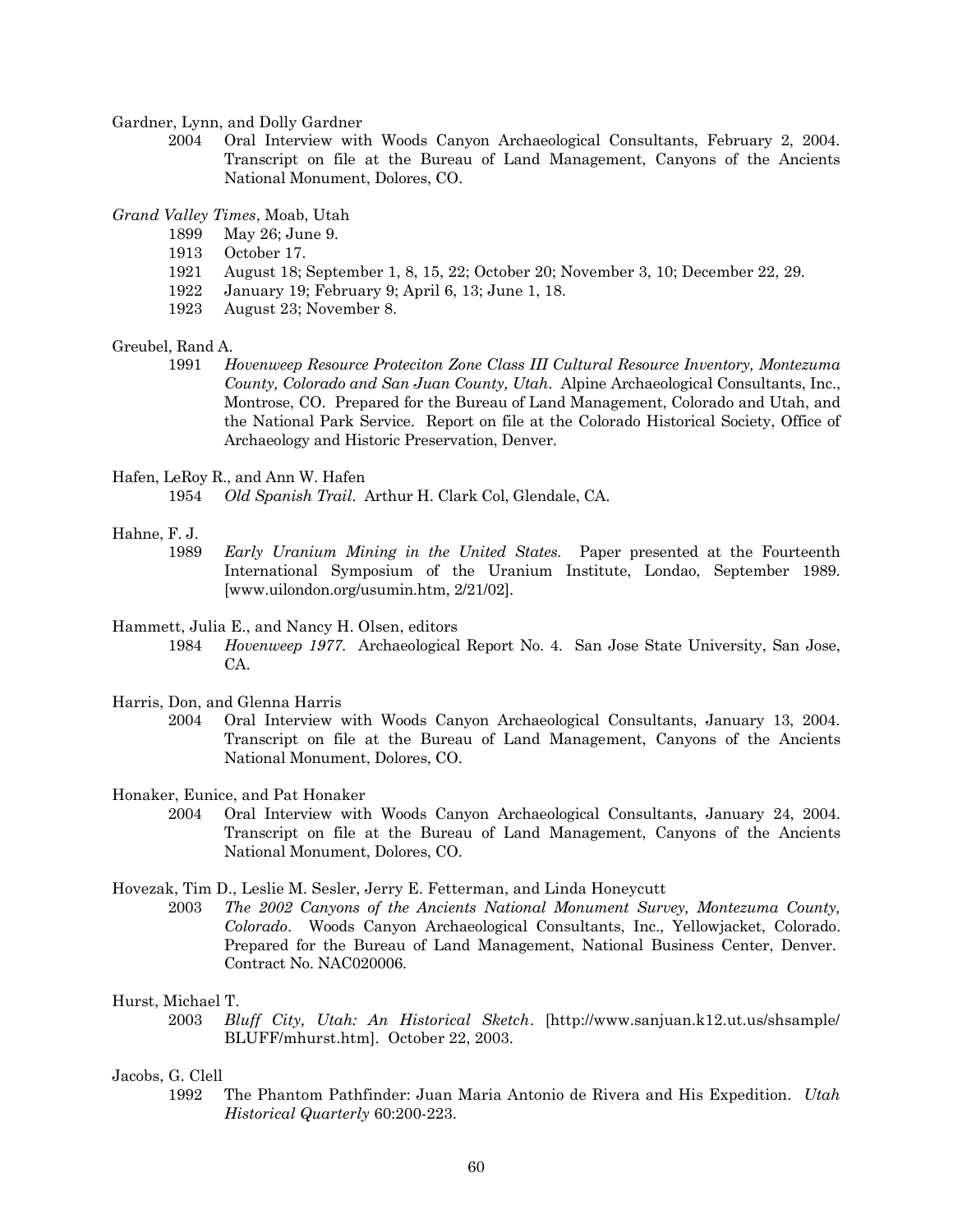### Jeter, Tommy

2004 Oral Interview with Woods Canyon Archaeological Consultants, January 8, 2004. Transcript on file at the Bureau of Land Management, Canyons of the Ancients National Monument, Dolores, CO.

#### Kappler, Charles J., compiler

1904 *Indian Affairs: Laws and Treaties*. Vol. 2. Government Printing Office, Washington.

#### Kenyon, Phil, and Vivian Kenyon

2004 Oral Interview with Woods Canyon Archaeological Consultants, February 5, 2004. Transcript on file at the Bureau of Land Management, Canyons of the Ancients National Monument, Dolores, CO.

#### Kutac, C.

#### Lipe, William D.

1996 *National Register of Historic Places Nomination Form, Cannonball Ruins (5MT338).* On file at the Colorado Historical Society, Office of Archaeology and Historic Preservation, Denver.

#### Macomb, J. N.

- 1876 *Report of the Exploring Expedition from Santa Fe to the Junction of the Grande and Green Rivers of the Colorado of the West in 1859.* U.S. Department of War, Engineer Department, Washington.
- Malouf, Carling I., and John M. Findlay
	- 1986 Euro-American Impact Before 1870. In *Great Basin*, edited by Warren L. D'Azevedo, pp. 499-516. *Handbook of North American Indians, Volume 11: Great Basin*, edited by William C. Sturtevant, Smithsonian Institution, Washington.

Martin, David W., R. H. Lister, and D. A. Breternitz

1971 *Evaluation of the Archeological Resources on Public Lands of the Bureau of Land Management in the Cortez-Dove Creek Area*. University of Colorado, Denver. Report on file at the Bureau of Land Management, Montrose Field Office, Montrose, CO.

#### Martin, Paul S.

1936 Lowry Ruin in Southwestern Colorado. *Chicago Field Museum of Natural History, Anthropological Series* 23(1).

## McAfee, Bruce, and Guyrene McAfee

2004 Oral Interview with Woods Canyon Archaeological Consultants, January 16, 2004. Transcript on file at the Bureau of Land Management, Canyons of the Ancients National Monument, Dolores, CO.

#### McPherson, Robert S.

1994 *Trading Posts*. In *Utah History Encyclopedia*, edited by Allen Kent Powell. University of Utah Press, Salt Lake City.

#### McPherson, Robert S., and Mary Jane Yazzie

2004 *The White Mesa Utes*. Utah History to Go [\(http://historytogo.utah.gov/](http://historytogo.utah.gov/%20mesautes.html)  [mesautes.html\)](http://historytogo.utah.gov/%20mesautes.html). August 4, 2004.

<sup>2001</sup> *The Carlisle Cattle Company*. Elbow Creek Magazine 1(3). December 2001.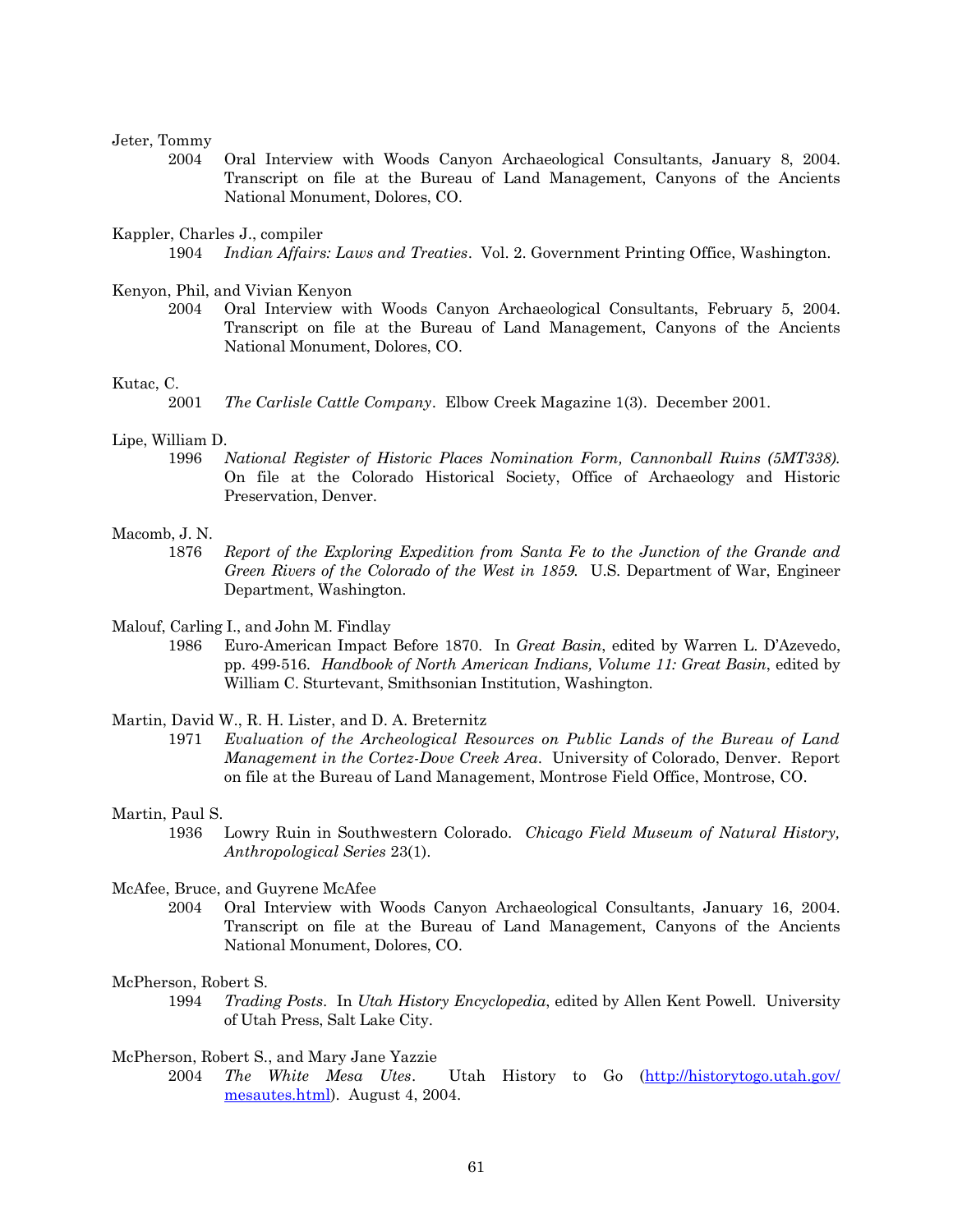#### McNitt, Frank

1962 *The Indian Traders.* University of Oklahoma Press, Norman.

## Miniclier, Kit

1994 Inheriting History: Mancos Pioneer's Indian Artifacts on Display in Durango. *Denver Post* July 30, 1994:E-1).

Montezuma County Courthouse County Clerk's Office

- Plat Book 1, Page 8, 9, 36, and 42 Plat Book 2, Pages 31 and 52 Plat Book 3 Pages 18, 57, and 58
- Plat Book 4, Pages 17 and 28
- Plat Book 5, Page 20
- Plat Book 6, Page 24

## Morley, Sylvanus G.

- 1908 The Excavation of the Cannonball Ruins in Southwestern Colorado. *American Anthropologist* 10:596-610.
- 1917 The Archaeology of McElmo Canyon, Colorado. *El Palacio* 4(4):41-70.

## Nix, Myrna, Jody Schwindt, and Karel Miller Brown

2004 Oral Interview with Woods Canyon Archaeological Consultants, March 17, 2004. Transcript on file at the Bureau of Land Management, Canyons of the Ancients National Monument, Dolores, CO.

#### Noble, John W.

1889 Letter to the Commissioner of Indian Affairs, September 18, 1889. On file at the Bureau of Land Management, Colorado State Office, Lakewood, CO.

#### O'Rourke, Paul M.

1992 *Frontier in Transition: A History of Southwestern Colorado*. USDI, Bureau of Land Management, Colorado, Cultural Resource Series Number 10.

#### Palmer, Jay W.

1990 Yarn Gallus. *Blue Mountain Shadows* 6:68-69.

#### Peterson, Charles S.

1975 *Look to the Mountains: Southeastern Utah and the La Sal National Forest*. Brigham Young University Press, Provo, UT.

#### Powell, Allen Kent

2003 Cowboys and the Cattle Industry. *Utah History To Go*. (http://historytogo.utah.gov/cowboys.html).

#### Rico *Sun*

1891 December 5.

## Roessel, Robert A., Jr.

1983 Navajo History, 1850-1923. In *Southwest*, edited by Warren L. D'Azevedo, pp. 506-523. *Handbook of North American Indians, Volume 10: Southwest*, edited by William C. Sturtevant, Smithsonian Institution, Washington.

## Schear, James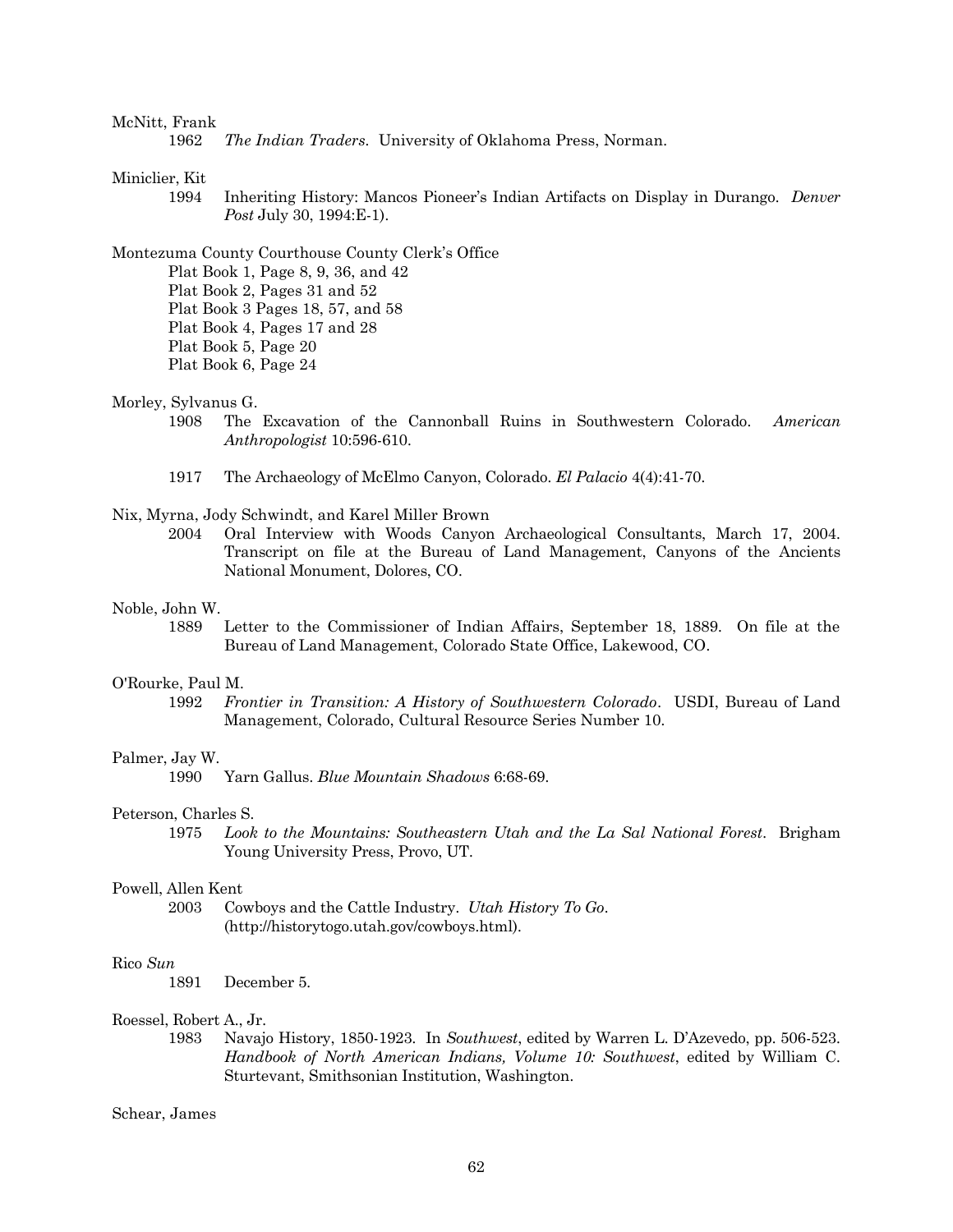2004 Oral Interview with Woods Canyon Archaeological Consultants, December 8, 2003. Transcript on file at the Bureau of Land Management, Canyons of the Ancients National Monument, Dolores, CO.

#### Schroeder, Albert H.

- 1962 *USDI, National Park Service, National Survey of Historic Sites and Buildings, Lowry Pueblo (5MT1566).* On file at the Colorado Historical Society, Office of Archaeology and Historic Preservation, Denver.
- 1968 An Archaeological Survey Adjacent to Hovenweep National Monument. *Southwestern Lore* 33(3-4):61-94.

#### Silvey, Frank

1990 *History and Settlement of Northern San Juan County, Utah From the Writing of Frank Silvey*. The Times-Independent, Moab, UT.

#### Smith, Anne M.

1974 *Ethnography of the Northern Utes*. Papers in Anthropology No. 17. Museum of New Mexico Press, Santa Fe.

## Sprague, Marshall

1957 *Massacre: The Massacre at White River*. University of Nebraska Press, Lincoln.

#### Springmeyer, Betty

2004 Oral Interview with Woods Canyon Archaeological Consultants, January 5, 2004. Transcript on file at the Bureau of Land Management, Canyons of the Ancients National Monument, Dolores, CO.

## *Times Independent*, Moab, Utah

- 1923 January 25; February 1.
- 1925 November 26.
- 1926 May 27; September 9.
- 1927 March 3.
- 1930 June 26.
- 1931 December 3.
- 1932 December 29.

#### Tozer, Chester

2004a Oral Interview with Woods Canyon Archaeological Consultants, January 29, 2004. Transcript on file at the Bureau of Land Management, Canyons of the Ancients National Monument, Dolores, CO.

#### Tozer, Don

2004b Oral Interview with Woods Canyon Archaeological Consultants, January 24, 2004. Transcript on file at the Bureau of Land Management, Canyons of the Ancients National Monument, Dolores, CO.

## Tozer, Elanor

2004c Oral Interview with Woods Canyon Archaeological Consultants, January 19, 2004. Transcript on file at the Bureau of Land Management, Canyons of the Ancients National Monument, Dolores, CO.

#### Tozer, Elizabeth Rae

1979 *Clyde Tozer.* In *'Pert Near Never Got Nowhere: A Collection of History Compiled by*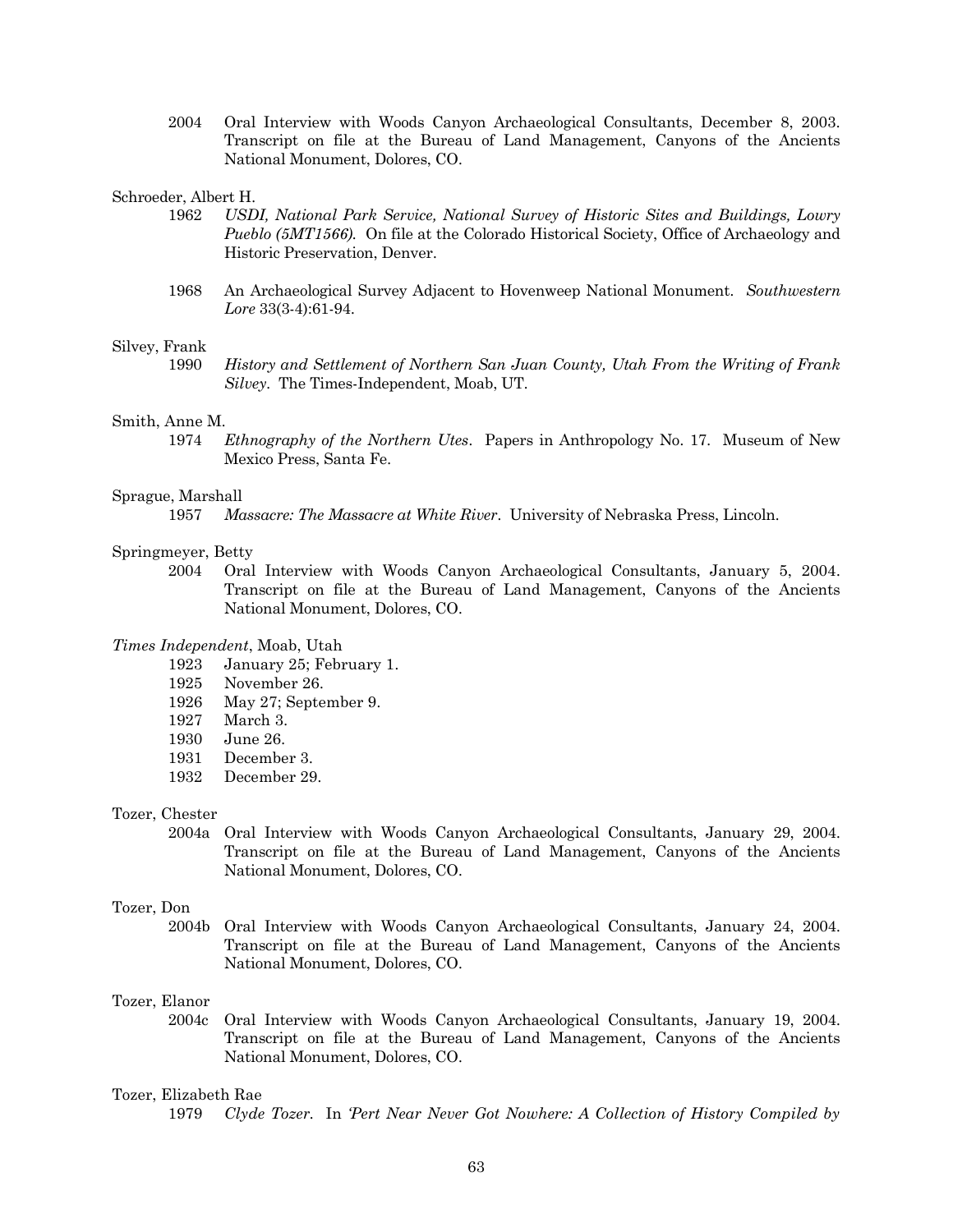*the Southwestern Cowbelles, Mostly True*, compiled by the Southwestern Cowbelles, pp. 77-78. Southwestern Cowbelles, Cortez, CO.

### Tyson, Donald R.

1996 A Preliminary Overview of the Cross Canyon Settlement Resource Area. Southwestern Lore 62(2):17-27.

#### United States Supreme Court

1971 *United States vs Southern Ute Tribe or Band of Indians, No. 515, Supreme Court of the United States*. Argued March 1, 1971, Decided April 26, 1971. (402 U.S. 159, 91 S. Ct. 1336, 28 L. Ed. 2d 695 [1971]).

#### Ute Mountain Ute Tribe, Planning Committee

1976 *Preliminary Comprehensive Planning Study, Ute Mountain Ute Reservation*. Ute Mountain Ute Tribe, Towaoc, CO.

#### Veach, Mary Lou

1979 *The Veach Family.* In *'Pert Near Never Got Nowhere: A Collection of History Compiled by the Southwestern Cowbelles, Mostly True*, compiled by the Southwestern Cowbelles, pp. 81-85. Southwestern Cowbelles, Cortez, CO.

## Velez de Escalante, Silvestre (Warner, T. J., and A. Chavez, editors) 1976 *The Dominguez-Escalante Journal*. Brigham Young University Press, Provo.

#### Wardrip, Molly K.

#### Wallace, Jackie

1979b *Jackie Wallace.* In *'Pert Near Never Got Nowhere: A Collection of History Compiled by the Southwestern Cowbelles, Mostly True*, compiled by the Southwestern Cowbelles, pp. 85-86. Southwestern Cowbelles, Cortez, CO.

### Wayman, Maybell

2004 Oral Interview with Woods Canyon Archaeological Consultants, January 13, 2004. Transcript on file at the Bureau of Land Management, Canyons of the Ancients National Monument, Dolores, CO.

#### Weber, David J.

1971 *The Taos Trappers: The Fur Trade in the Far Southwest, 1540-1846*. University of Oklahoma Press, Norman.

#### White, Gene, and Bessie White

2003 Oral Interview with Woods Canyon Archaeological Consultants, December 17, 2003. Transcript on file at the Bureau of Land Management, Canyons of the Ancients National Monument, Dolores, CO.

Wilson, Kelly, and Gary Wilson

2004 Oral Interview with Woods Canyon Archaeological Consultants, January 13, 2004. Transcript on file at the Bureau of Land Management, Canyons of the Ancients National Monument, Dolores, CO.

#### Winter, Joseph C.

1975 *Hovenweep 1974*. Archaeological Report No. 1. San Jose State University, San Jose, CA.

<sup>1993</sup> *Montezuma's Trails of Time*. Molly K. Wardrip, Cortez, CO.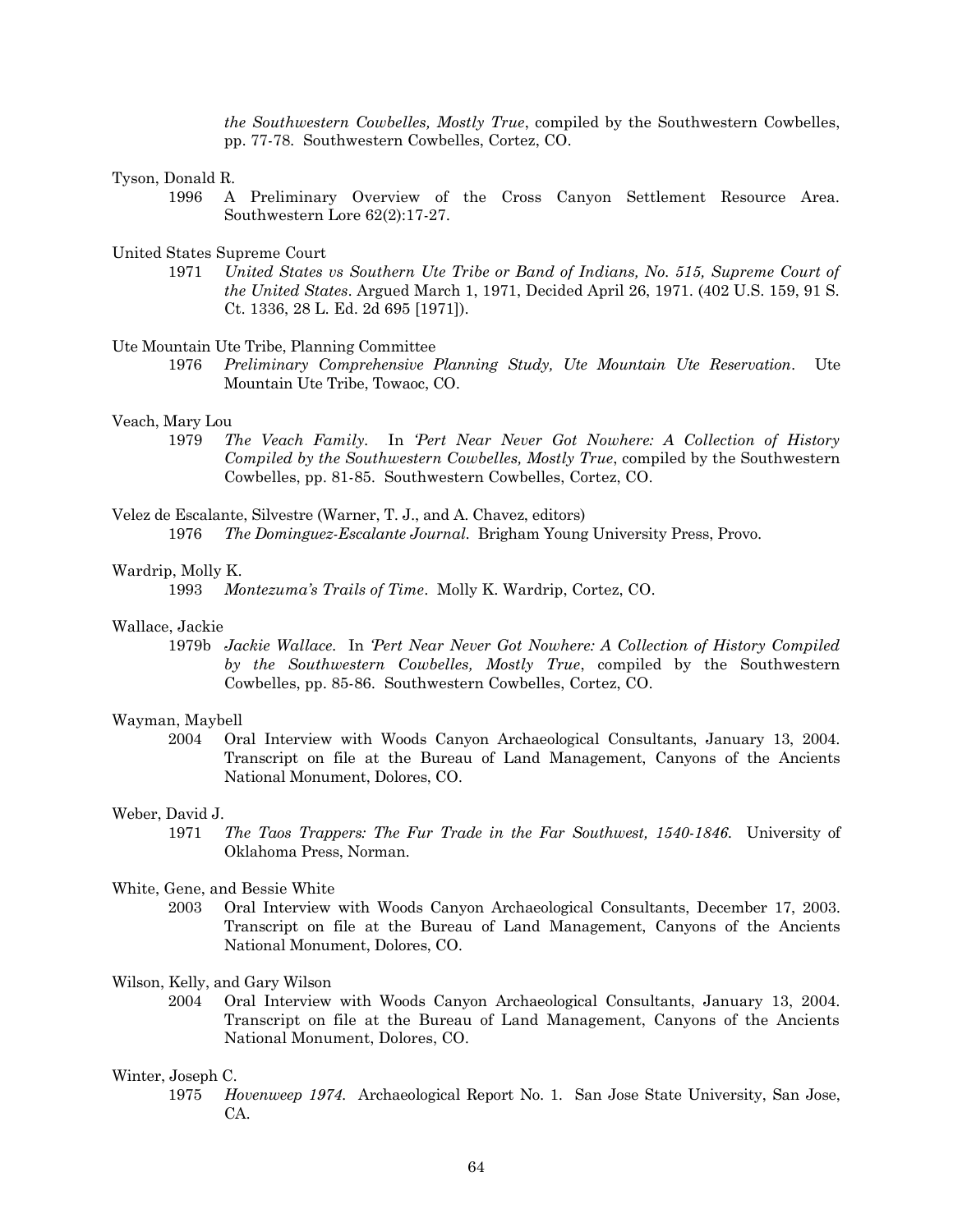- 1976 *Hovenweep 1975*. Archaeological Report No. 2. San Jose State University, San Jose, CA.
- 1977 *Hovenweep 1976*. Archaeological Report No. 3. San Jose State University, San Jose, CA.

## Wommack, Linda

2001 The Beginnings of an Outlaw: The Notorious Sundance Kid & His Early Years in Colorado. *American Western Magazine*, April 2001. [http://www.readthewest.com/ wommackAPR2001.html].

## Woodbury, Richard B.

1973 *Alfred V. Kidder*. Columbia University Press, Cambridge.

## Young, Francis

2004 Oral Interview with Woods Canyon Archaeological Consultants, March 8, 2004. Transcript on file at the Bureau of Land Management, Canyons of the Ancients National Monument, Dolores, CO.

#### Young, Robert, and Osie Young,

2004 Oral Interview with Woods Canyon Archaeological Consultants, February 20, 2004. Transcript on file at the Bureau of Land Management, Canyons of the Ancients National Monument, Dolores, CO.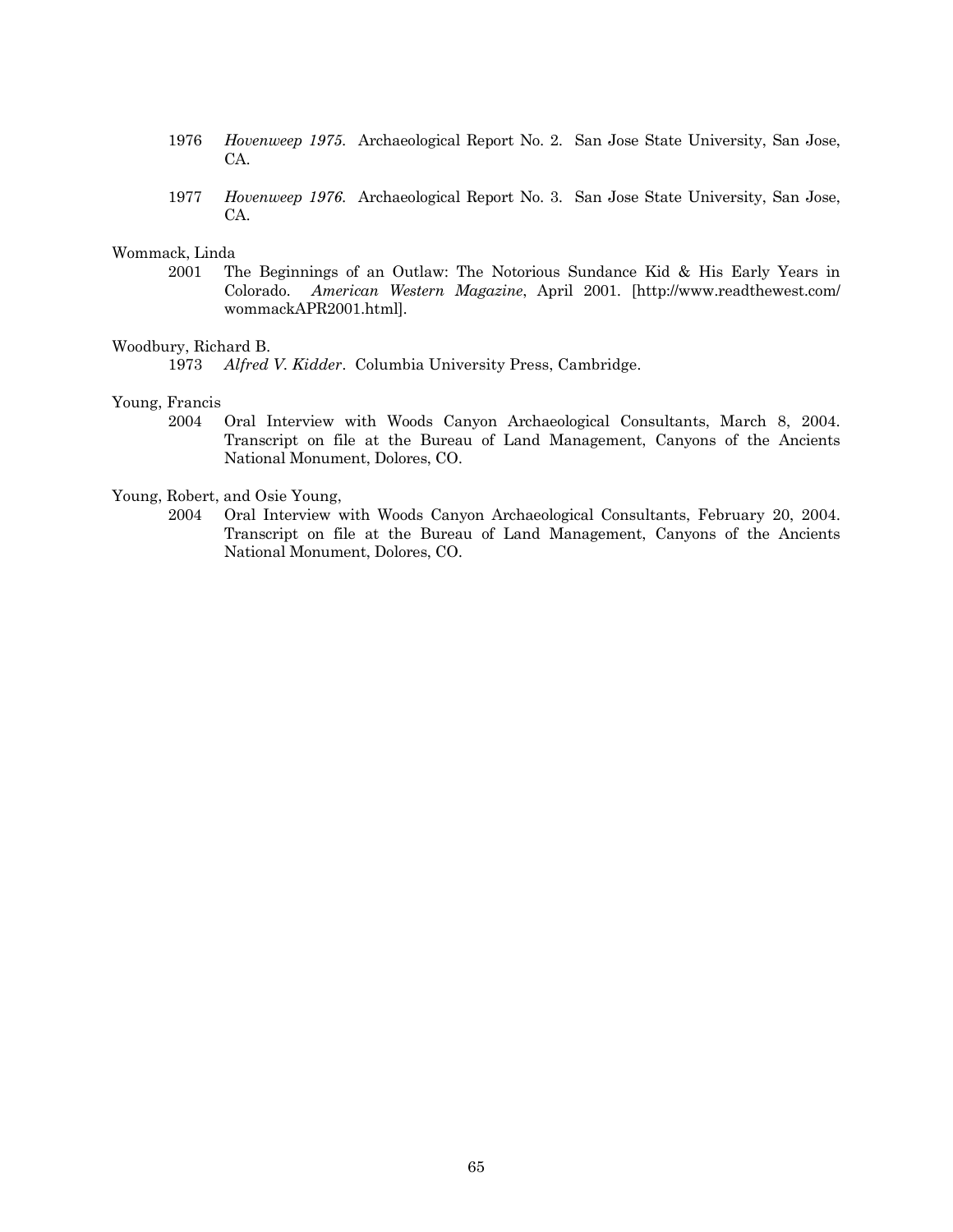# **APPENDIX A**

## **EARLY OIL AND GAS CLAIMS IN THE VICINITY OF THE CANYONS OF THE ANCIENTS NATIONAL MONUMENT**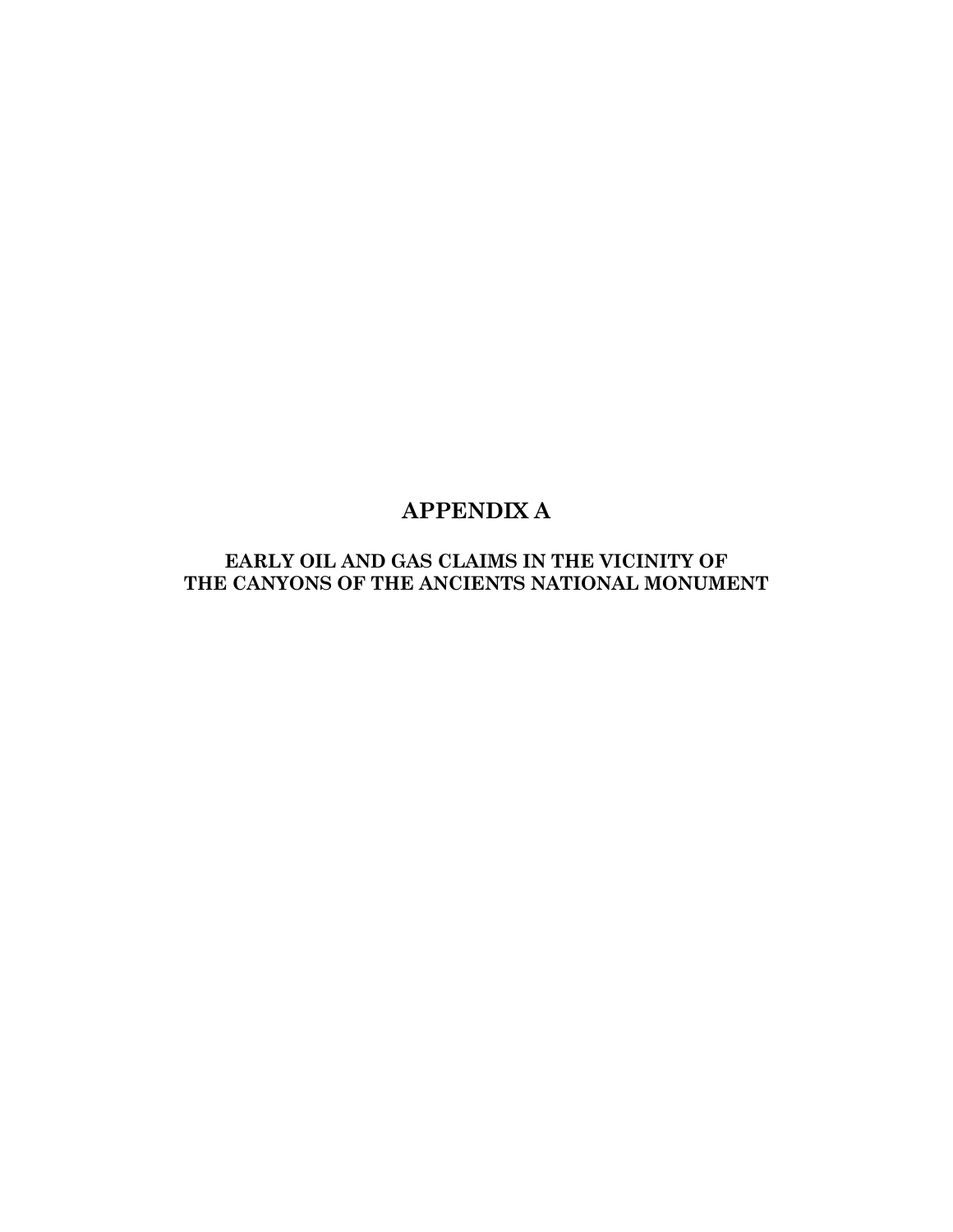# **APPENDIX B**

## **EARLY OIL AND GAS LEASES IN THE CANYONS OF THE ANCIENTS NATIONAL MONUMENT AREA**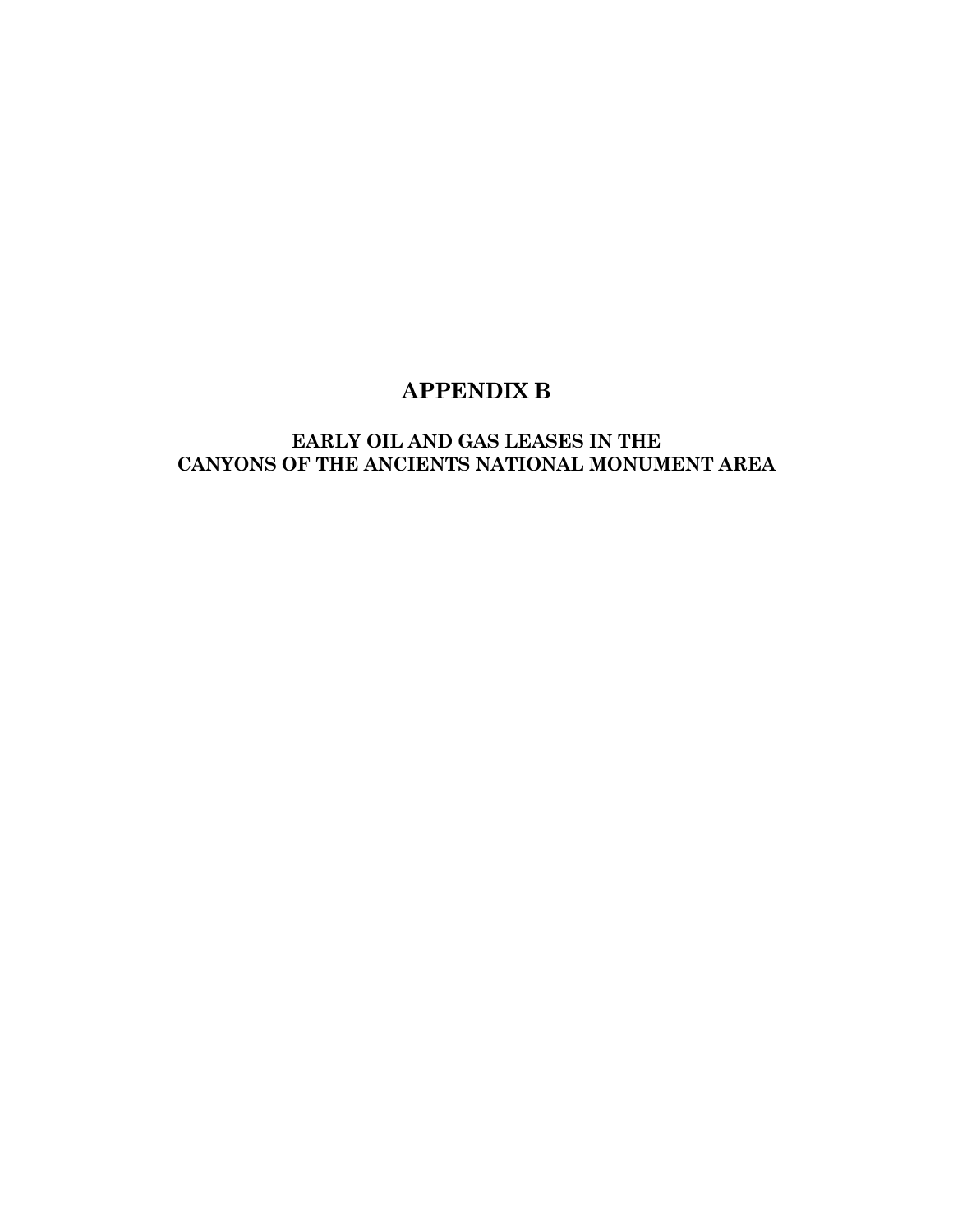# **APPENDIX C**

## **URANIUM CLAIMS IN THE CANYONS OF THE ANCIENTS NATIONAL MONUMENT AREA MARCH 1953 TO MARCH 1955**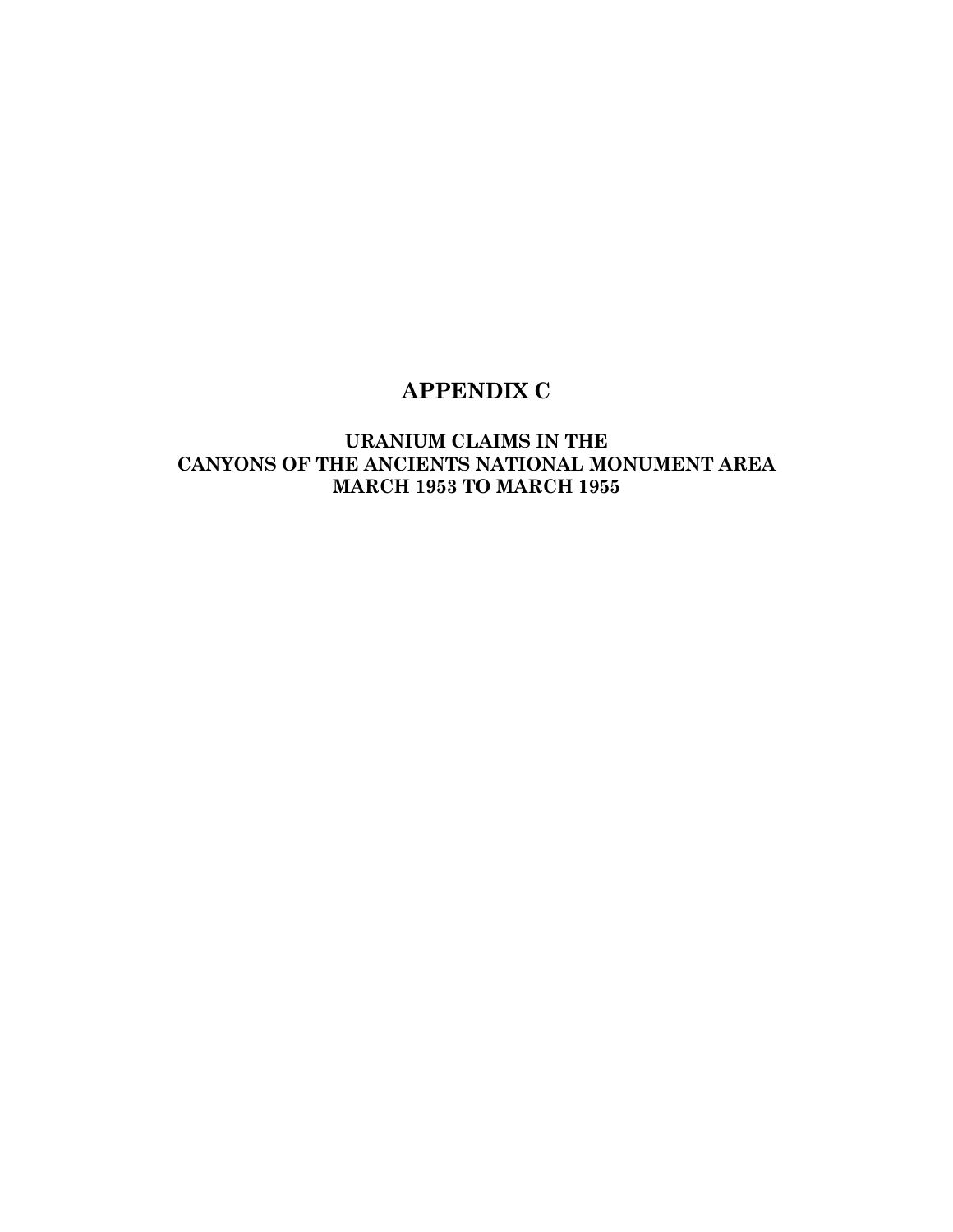# **APPENDIX D**

## **LAND ENTRY ATTEMPTS, PATENTS, AND COAL LEASES WITHIN THE CANYON OF THE ANCIENTS NATIONAL MONUMENT BOUNDARIES**